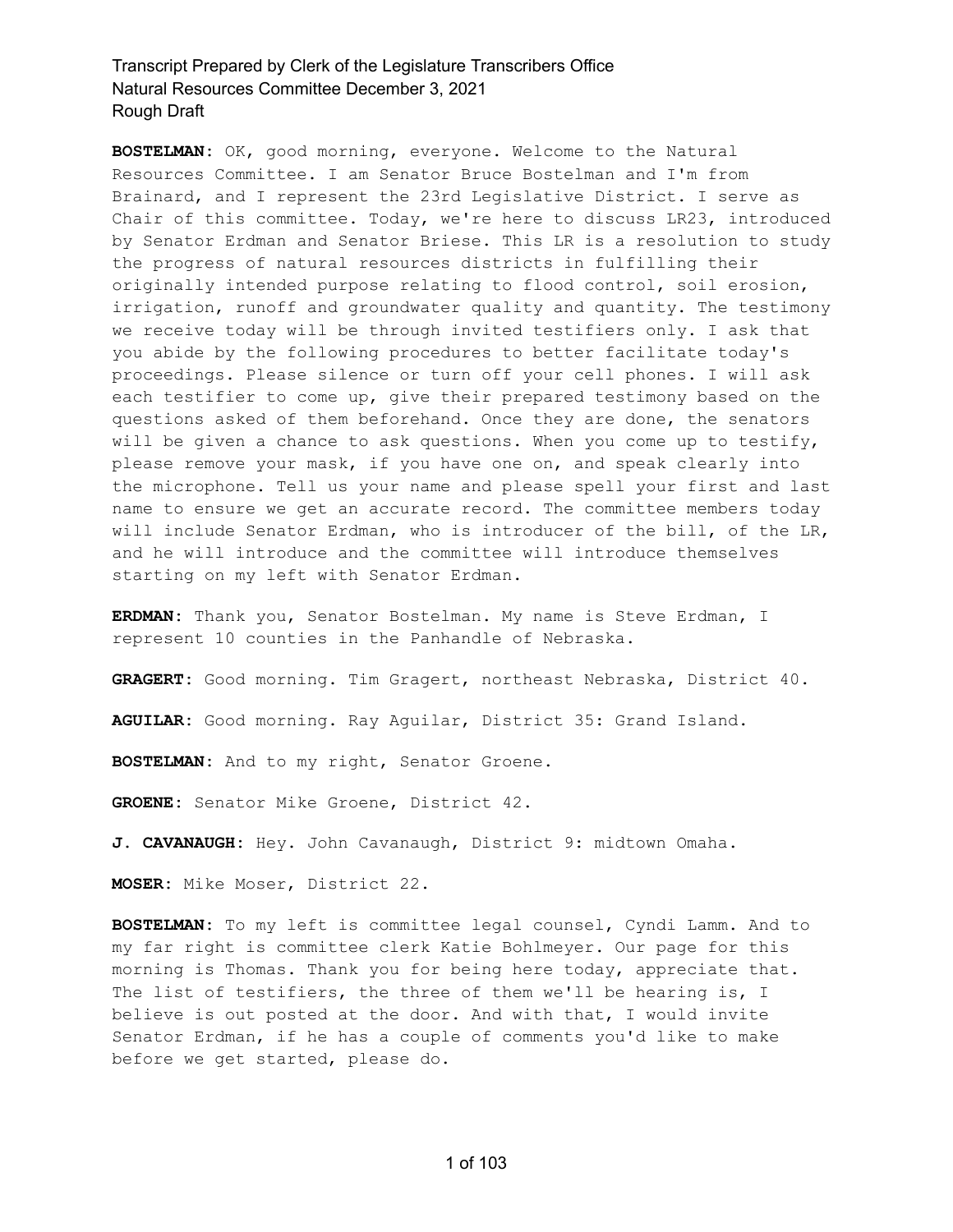**ERDMAN:** Thank you. Thank you, Senator Bostelman. I appreciate that. The purpose for the hearing today is the NRDs were put in place back in 1972. And as far as I can tell, no one has done a review of what exactly they have been doing, whether they've met the statute requirements that they were required to do. So today, our job, my job, I think, is to analyze what they've been doing and see if that meets with the statutes, as well as this has started and brought me, brought to my attention the many things that the NRD is doing. And my thought today is to make sure that they're staying within the scope of what they're supposed to do. So hopefully we'll be able to get some answers. I am sure that all the questions I have won't be answered today, so I look forward to questions in the email going forward.

#### **BOSTELMAN:** OK.

**ERDMAN:** Thank you, Senator Bostelman, for having the hearing.

**BOSTELMAN:** OK, with that, we will have Mr. John Winkler, Missouri-Papio NRD, to be our first testifier. Please come up to the table. Good morning and welcome.

JOHN WINKLER: Morning. How are you, Senator Bostelman?

**BOSTELMAN:** I'm fine. How are you?

**JOHN WINKLER:** Oh, good. And members of the committee, thank you. And Ms. Lamm, appreciate you being here as well. My name is John Winkler, J-o-h-n W-i-n-k-l-e-r, I'm the general manager of Papio-Missouri River Natural Resources District. Again, thank you for the opportunity to testify to the committee today in relation to Senator Erdman's LR23. Four specific questions from the committee were forwarded to my attention on November 16 of 2021, and therefore I'll answer those questions first and then obviously answer any questions that you have. The Papio NRZ-- NRD comprises all or a portion of six counties of northeast Nebraska, which contains 42 percent of the state's population. It is home to the only metropolitan class city and encompasses the fastest growing county in the entire state of Nebraska, which is Sarpy County. The first question was how and why was the decision made for an emergency declaration of flooding in the Papio-Missouri River NRD? During a natural disaster situation, such as the historic flood of 2019, the Papio NRD has a responsibility to work with other local, state and federal agencies in a coordinated disaster-fighting effort. The Governor, in consultation with Nebraska Emergency Management Agency, issued an emergency declaration effective March 12, 2019, in anticipation of severe weather and potentially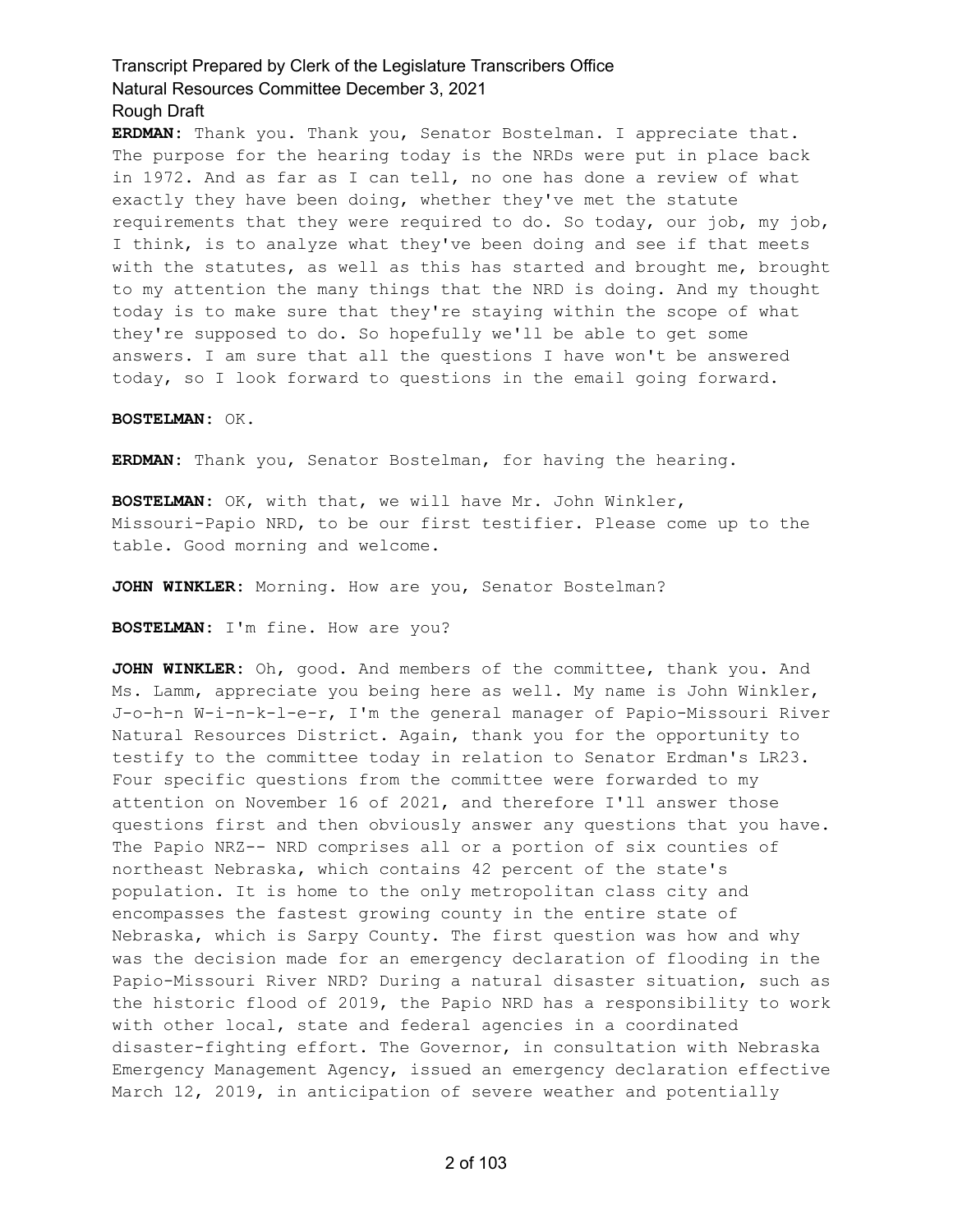historic flooding. During the devastating and quickly evolving flood of 2019, all three major rivers in the Papio NRD district, the

Missouri, Platte, and the Elkhorn, including their tributaries, were experiencing record flows. Most of our levee systems were overtopped or breached, and mass flooding was occurring. For example, the city of Valley was completely inundated, as well as Offutt Air Force Base, a major national security facility; the city of Omaha's Papillion Wastewater Treatment Plant, which treats 65 million gallons of raw sewage a day. In light of the March, 2019, flood conditions and the up close and firsthand witnessing of rapidly deteriorating conditions, the general manager requested the district to issue an emergency declaration to be issued pursuant to district policy 15.4. And I've included that as exhibit 1 for NRD directors to consider and be signed by Chairman Jim Thompson. Per policy 15.4 of the emergency declaration requires concurrence of six directors and written authorization by the chairperson. After receipt of confirmation of the concurrence from the first seven directors contacted, Chairman Thompson signed the emergency declaration on March 21, 2019, after it was glaringly apparent that a majority of the board approved. The remaining four directors were conferred with a short time later, as there were multiple emergency response demands that required immediate attention due to the fact that district personnel were in the middle of a historic flood fight and multiple calls for assistance from local, congressional, military and Army Corps of Engineers interest. In addition, the full NRD board considered and approved the emergency declaration at the next regularly scheduled board meeting. The approved meeting minutes for the April 11, 2019, board meeting are also attached, which is exhibit 2, which confirms the NRD board approved the emergency declaration by a vote of 9 yea, 1 nay. Question number two, the Bennington Lake Reservoir appears to require third parties rather than the NRD to pump water into it. Please discuss why the NRD constructed the project. This project was constructed over 20 years ago. I've celebrated my 15th anniversary with the district December 1, so I, a vast majority of my staff or directors, have really no personal knowledge of the project. However, I do, we do have fact sheets and things like that which I have provided. I've attached a fact sheet, exhibit 3, of the project and what I was able to learn from staff and directors that were at the district over two decades ago. Bennington Lake, constructed in conjunction with Newport Landing by Horrigan Development Company, was a public-private partnership. It was a 50-- or it was a \$58 million flood control project in which the private sector contributed \$53 million and the public sector \$5 million, of which the NRD contributed \$3 of the \$5 million. The Horrigan development wanted the lake to be larger than the watershed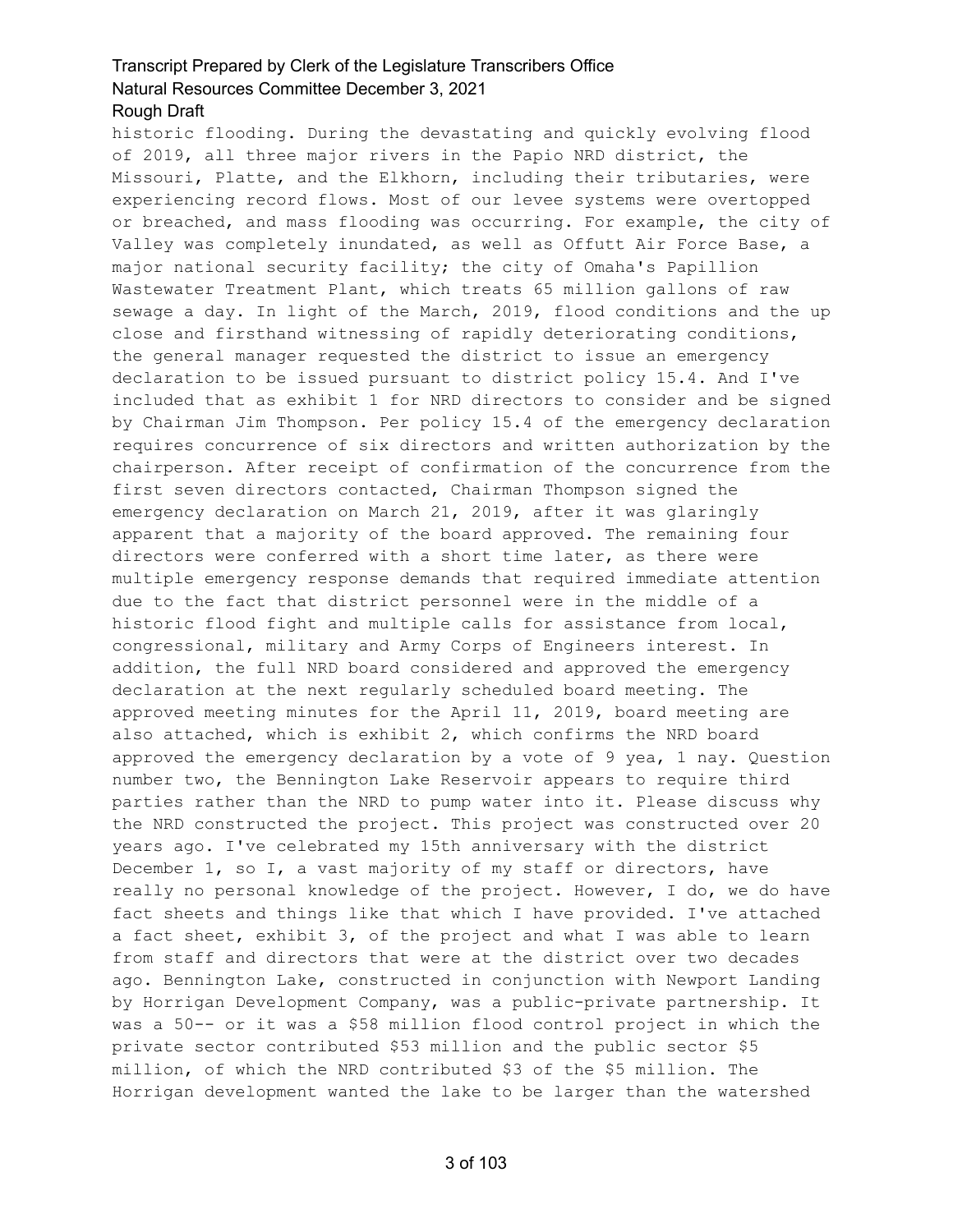Rough Draft

could support. Consequently, Horrigan development constructed a weir for intake in the Big Papillion Creek and a pump house to fill the lake during times of the year that experienced low water levels. The NRD did not contribute to the construction of the weir or the pump house, nor does it contribute to the additional cost of the pumping to increase the lake size or the operation and maintenance of the pump house. In fact, the surface water right is issue to Horrigan Development Company permits A-17667, A-17665, A-17666 and A-17668 to pump and store water in Newport Landing. It appears the lake is managed by the homeowners association, but Newport is still an SID. As a result of the project, the SID donated 220 acres to the NRD; which in turn the NRD donated 39 acres to the Bennington School District to build a new school, 40 acres to the city of Bennington to expand park, and the district used 42 acres to construct a wetland recreation facility for public use, I believe the intent of this partnership was to get the reservoir and the subsequent flood control benefits associated with it built for the most economical way possible. It was estimated if the NRD went it alone, it would have cost the district \$20 million to construct the reservoir instead of \$3 million. The NRD has not constructed another project using this financing model since Bennington Lake was, was done. Question three, for what purposes are additional reservoirs built in the Papio-Missouri River Natural Resources District? According to the National Inventory of Dams, in 2021, there are over 92,000 dams in the U.S., up 10,000 from 2011. The eastern part of Nebraska, and specifically the Papillion Creek Watershed, are extremely susceptible to flash flooding due to intensive urbanization. It is estimated 1,800 to 2,400 single-family homes are constructed in the Greater Omaha metro area every year. Historically, billions of dollars in damages and the loss of life has occurred throughout the area due to flooding. Reservoirs have been and are constructed for flood control, which is their primary purpose. Although there are many ancillary benefits to reservoirs, including recreation, creation of wildlife habitat, greenspace, water quality, groundwater recharge, stream degradation mitigation, soil and erosion control. However, the main benefit is flood control. The Papio NRD deploys a holistic approach to flood mitigation. Please review exhibit 4 for a more detailed explanation of the environmental and recreational benefits of NRD reservoirs. Technically, most experts believe that flood control reservoirs, in conjunction with good conservation practices on farmland, channel improvements and creeks and streams, levees and sound floodplain zoning and management by cities and counties is the best approach to reducing the threat of flooding. Over the last 50 years, every one in three years, area reservoirs provided flood mitigation and prevented millions of dollars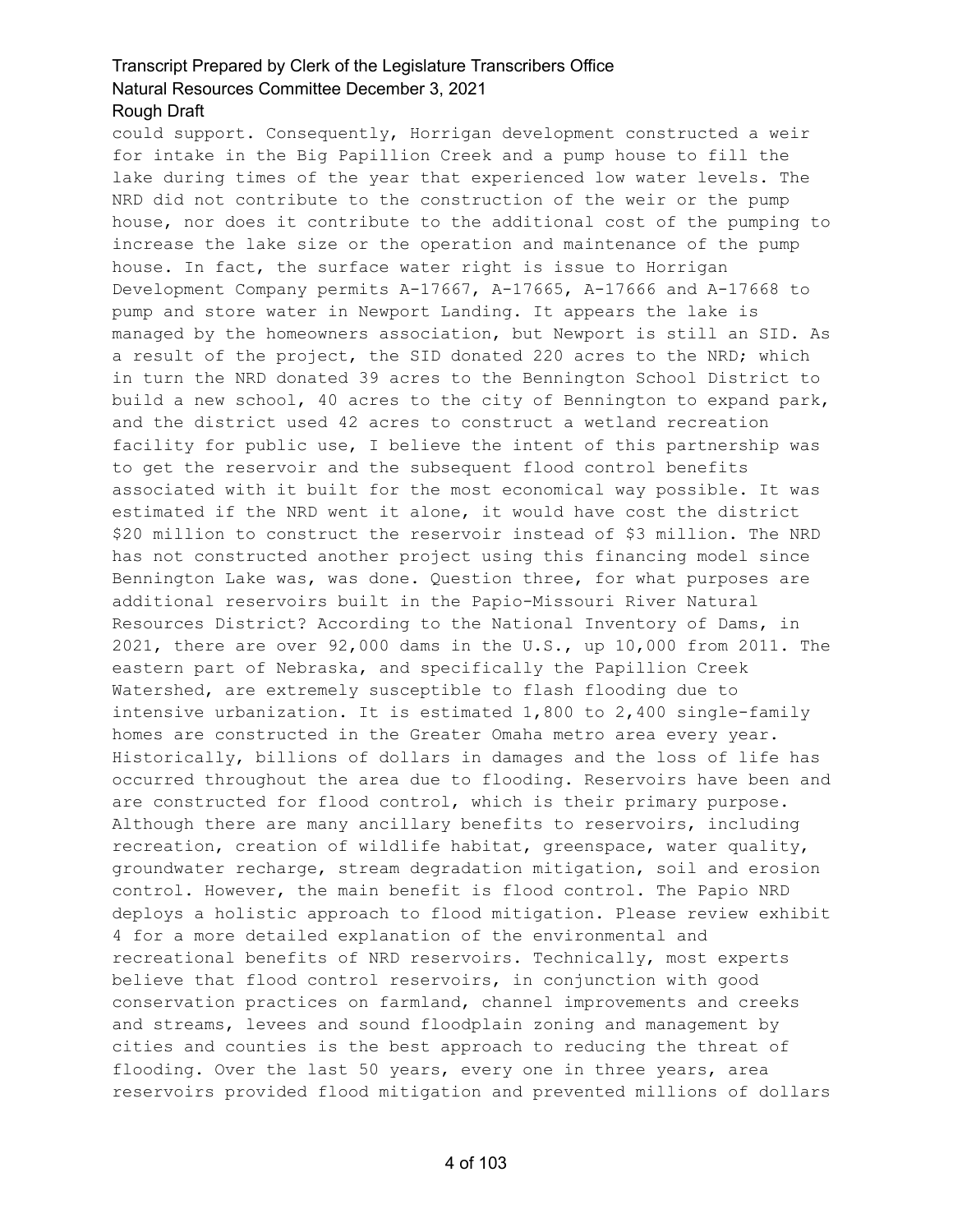in damages from occurring. In addition, this infrastructure was in place to mitigate the worst-case scenario 100-year, 500-year rain event and ensure the worst case flood damage from those events would not occur. I have attached an excellent article that appeared in the April 2019 Omaha World-Herald after the historic floods, which clearly illustrate how and why the majority of the Omaha metro area was spared from the historic flooding in '19. The most recent evaluation of flood control in the Papillion Creek Watershed was put into final form in June 2021, and is currently under review by the United States Army Corps of Engineers headquarters. The purpose of the study and the many, many before it are to properly address flood risk issues in order to reduce loss of life and property destruction in the watershed according to the most current U.S. AC-- U.S. Army Corps of Engineers study, the Papillion Creek and Tributaries Lakes Nebraska General Reevaluation Report USAC 2021. Based upon updated flood mapping, there are approximately 4,100 structures which are homes and businesses in the 0.2 percent annual exceedance probability floodplain, with an approximate total investment value of \$4.5 billion and expected annual damages of over \$14 million. There are three correctional facilities, 13 emergency services facilities, 6 schools and 1 airport that lie within the floodplain, as well as tens of thousands of citizens who remain at risk of flash flooding. Prior flood risk studies of the Papillion Creek Watershed were first initiated in 1946 by Congress, and in 1949 the first survey was authorized for the Big Papillion Creek and Tributaries. And I listed the subsequent flood risk studies. They started April 1961, April of 2019 and then obviously, the last one in 2021. As you can see, those have occurred throughout history from '61 all the way to 2021. Question four, the Papio-Missouri River NRD was granted general obligation bonding authority by the Legislature and signed by the Governor in 2009 in order to construct flood control and water quality enhancement infrastructure. The Legislature reauthorized the bonding authority in 2019 for a period to sunset in 2025. Over the last 15 years, the district has utilized this authority to construct or speed up the construction of two levee projects, five reservoirs, two water quality basins and respond to constituent and landowner demands to further compress the time frame of right of way acquisition for the construction of six future priority reservoirs. The district has voted a total of \$99,690,000 over 12 years, with \$84,890 still outstanding. As a result of appropriate fiscal management and the advantage of historically ultra-low interest rates, the district's average interest cost is less than 2 percent and debt service utilizes six-tenths of a cent of the district's 3.5 cent property tax mill levy. As a result of the ability to issue bonds and secure the necessary capital upfront, the NRD was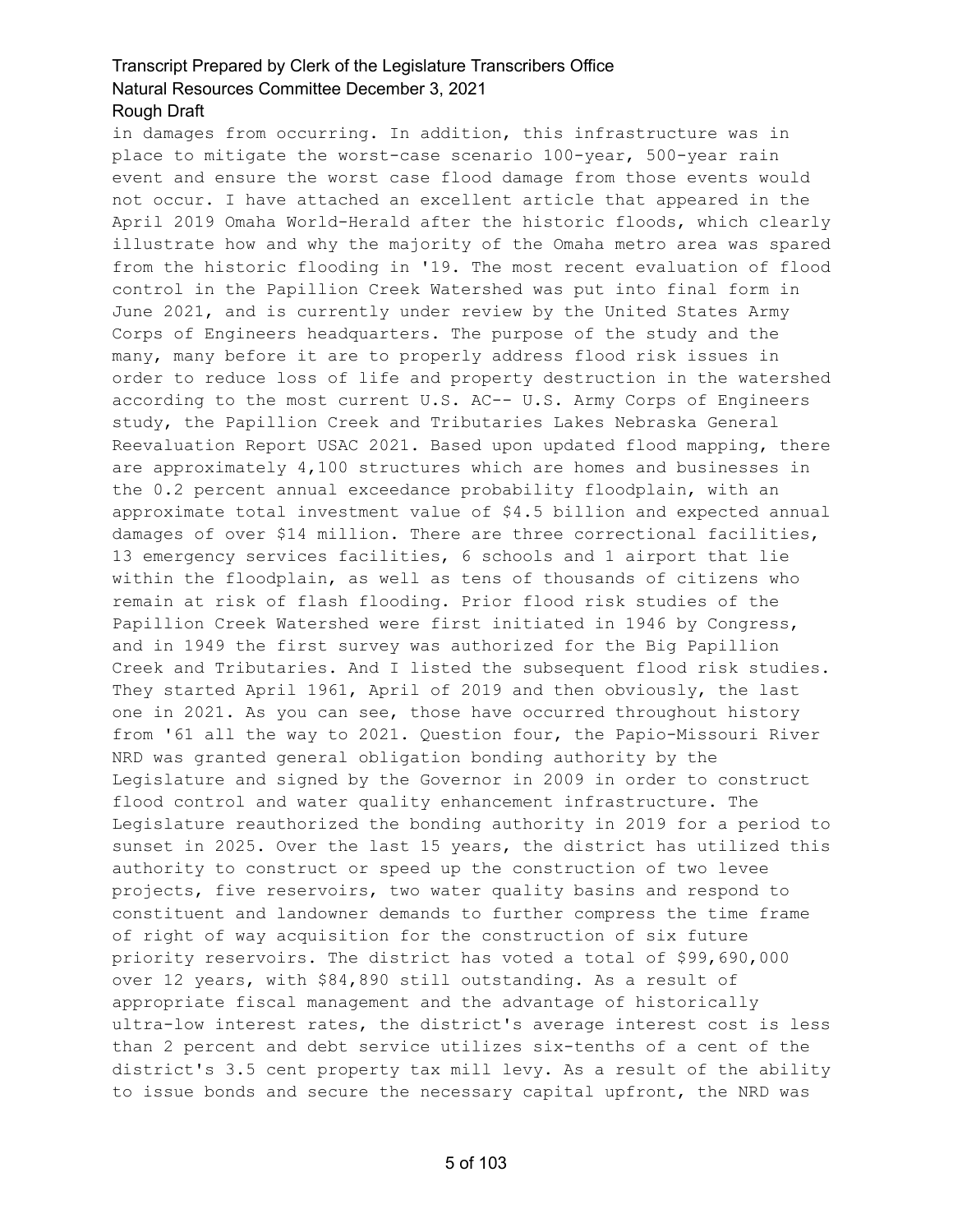#### Rough Draft

able to construct over \$170 million of flood control and water quality enhancement projects. These are infrastructure projects that are in the ground, functioning as designed, and providing protection to our citizens and their property. Without binding authority, these projects would have taken 35 years or more to complete, especially considering an average of 6 to 10 percent annual increase in project and land acquisition costs. One more note. The Papio NRD spearheaded the rehabilitation effort of the Missouri River levee system that protects Offutt Air Force Base Bellevue and Omaha's Papillion Creek Wastewater Treatment Plant from Platte and Missouri River flooding. The NRD, in partnership with the city of Omaha, city of Bellevue, Sarpy County and the state of Nebraska designed, permitted and is constructing a \$30 million levee upgrade project which ensured the Department of Defense and the Air Force invested in the \$180 million runway replacement project at Offutt ensured the 55th Wing, the metro area's largest employer, responsible for \$1.3 to \$2 billion in annual economic impact to the state of Nebraska, remained at Offutt Air Force Base for the foreseeable future, ensured the DOD and Air Force will invest more than \$1 billion in post-2019 flood damage repair to the base and position the base to be assigned future new missions and to ensure Offutt Air Force Base is the most sustainable and resilient military installation anywhere in the world. I am proud to report that this week the entire levee project is substantially complete. The only remaining tasks are seeding, installation of a concrete trail on top of the levee and minor punch list items. The project is to be fully complete in June of 2022, so we look forward to having you at the ribbon cutting. Once again, thank you for the opportunity to provide testimony to the committee. We look forward to working with the Legislature to continue to ensure we are adequately protecting our natural resources and protecting life and property. If you have any questions, I'd be happy to answer them and we would like to invite not only the committee, but any other senator that would like to take a personal tour of our district so we can show you the firsthand challenges that we face. Thank you, and I'd be happy to answer your questions.

**BOSTELMAN:** Thank you, Mr. Winkler, for your comments to start with. Are there questions from committee members? Senator Groene.

**GROENE:** Thank you. This Bennington project was approached to the NRD by a private developer, right?

**JOHN WINKLER:** Yeah, again, so I wasn't-- I wasn't--

**GROENE:** That's fine.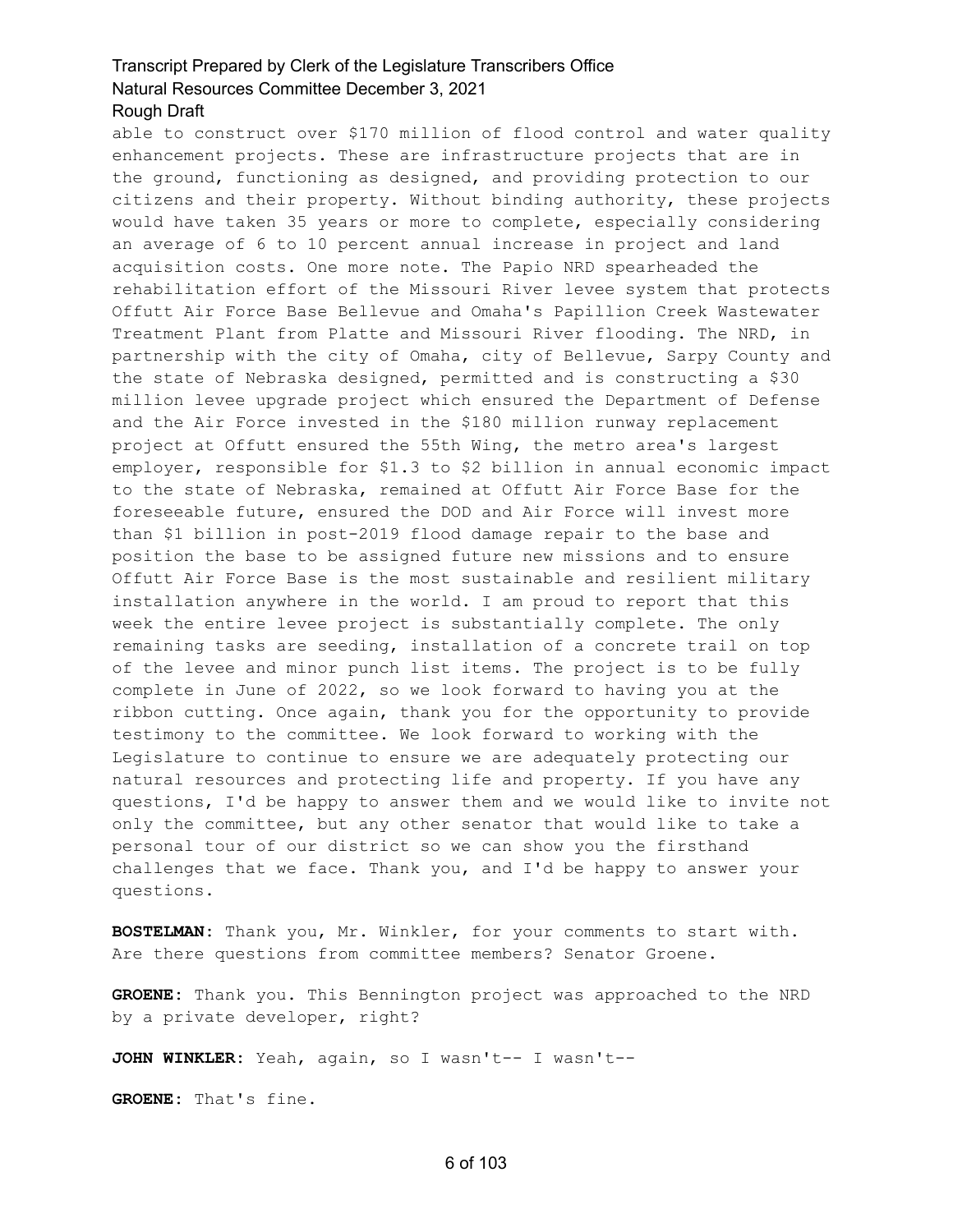Transcript Prepared by Clerk of the Legislature Transcribers Office Natural Resources Committee December 3, 2021 Rough Draft **JOHN WINKLER:** --at the district, so I'm assuming that it was-- like I said, it was a public-private partnership.

**GROENE:** That's fine.

**JOHN WINKLER:** And they may have approached them or we-- I don't know.

**GROENE:** What's the policy now? I hear secondhand that you guys are considering more development, economic development than flood control on some of your latest projects.

**JOHN WINKLER:** So--

**GROENE:** Is there a housing development planned on every one in the lakes you build?

**JOHN WINKLER:** No. So when we purchase a right of way for a project, you know, and most of the time it's ag land, obviously. But so we only purchase what is necessary for the project. And typically that's the reservoir. And then it's what we call the flood pool, which the flood pool becomes the park area. But we don't control anything outside of that area. And, and most of the time, the landowners will, will develop around the lake. Now we-- all of our projects have 100 percent public access, except for that one. And so we no longer do that type of model. And so all of our projects have 100 percent public access and we only purchase what we need. Obviously, private property rights outside of that, they can either continue to farm it or they can sell it to a developer or they can do whatever they want. It used to be when I first started, Senator Groene, we would approach landowners to say, hey, you know, we have a project here and, you know, we need to purchase this property. That's not the case anymore. Omaha and the, the surrounding communities are experiencing such development that we actually have landowners that are approaching us. In fact, we had a list of like 15 that we just approved. They're saying, hey, you know, you have a project here, and they may have been producers that, you know, the land was their, their retirement plan--

**GROENE:** I guess my point is--

**JOHN WINKLER:** And so yeah, so--

**GROENE:** --I like the Bennington model. If a developer wants to build a housing development--

**JOHN WINKLER:** They should pay for it.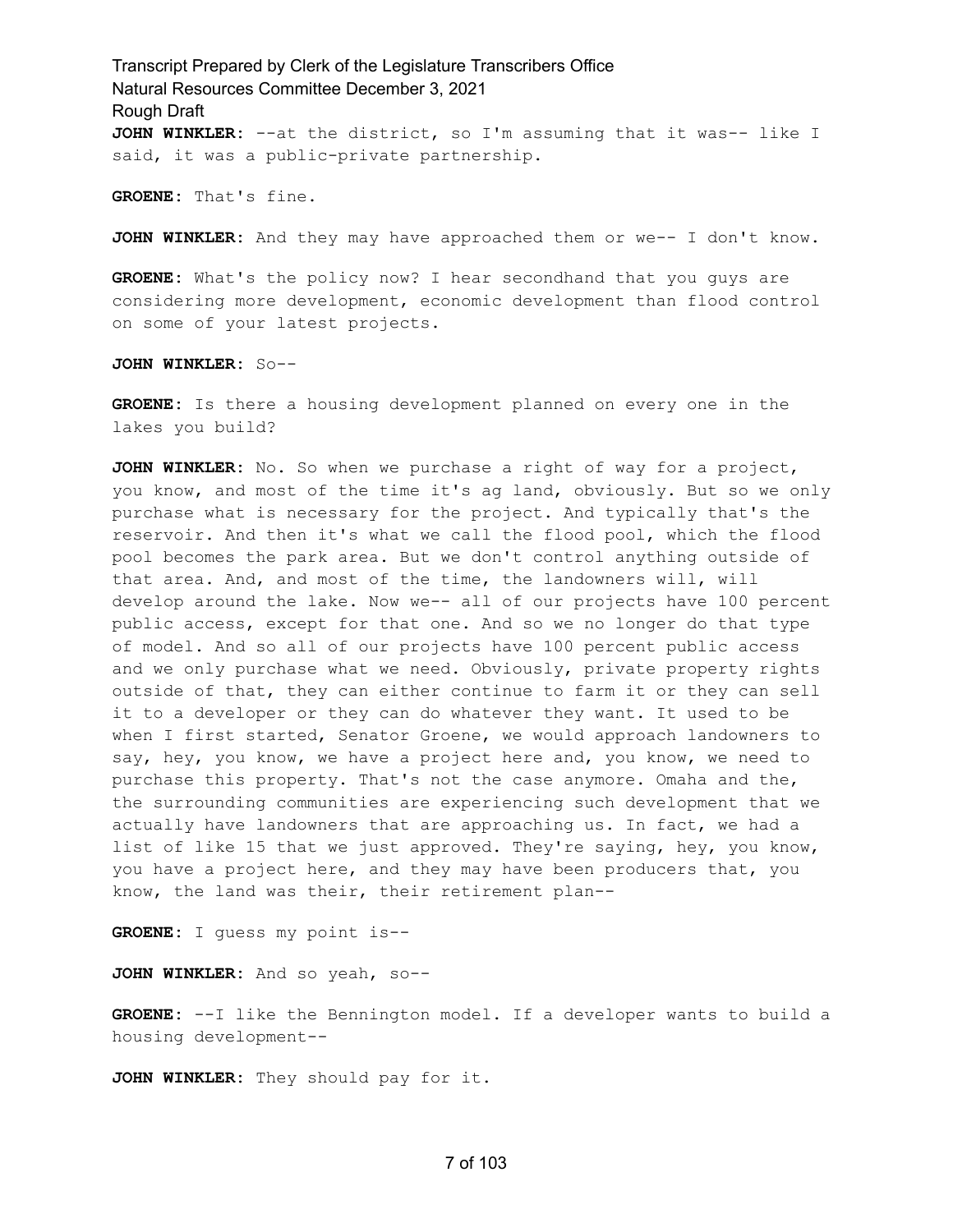Transcript Prepared by Clerk of the Legislature Transcribers Office Natural Resources Committee December 3, 2021 Rough Draft **GROENE:** --they should come through and they should share--

**JOHN WINKLER:** Right.

**GROENE:** --the cost of the lake.

**JOHN WINKLER:** Yeah,

**GROENE:** The taxpayers shouldn't build the lake so that they can profit from the development.

**JOHN WINKLER:** Yeah, we, we--

**GROENE:** But you ask for cooperative payments from the developer when you do these things?

**JOHN WINKLER:** No, because they're not, they're, they're for flood control. If development occurs around them, it's similar to when somebody builds a golf course, pave a road, all those types of things. You create amenity and then development occurs around it. So our infrastructure is no different.

**GROENE:** Omaha was protected, switched gears on you. Omaha was protected and the area. You guys in the past have done a good job with your job as flood control. Why do you need more--

**JOHN WINKLER:** Well--

**GROENE:** --dams if Omaha-- if a 100-year flood came and things work just fine?

**JOHN WINKLER:** Right. So actually--

**GROENE:** So why are you expanding your flood control dams?

**JOHN WINKLER:** So if you look at the latest analysis from the corps who came in and did the 2021 study, and I listed all of those facilities and all those homes and businesses that are still in the floodplain. So we're not done. We'll never have 100 percent flood protection, but obviously the more we produce, the better. So, so the vet in 2019, although it was a 100 year event in other parts of the state that, that obviously the tributaries ran to our part of the district Omaha didn't experience. It wasn't a hundred year event in Omaha. And--

**GROENE:** The Missouri River didn't flood like--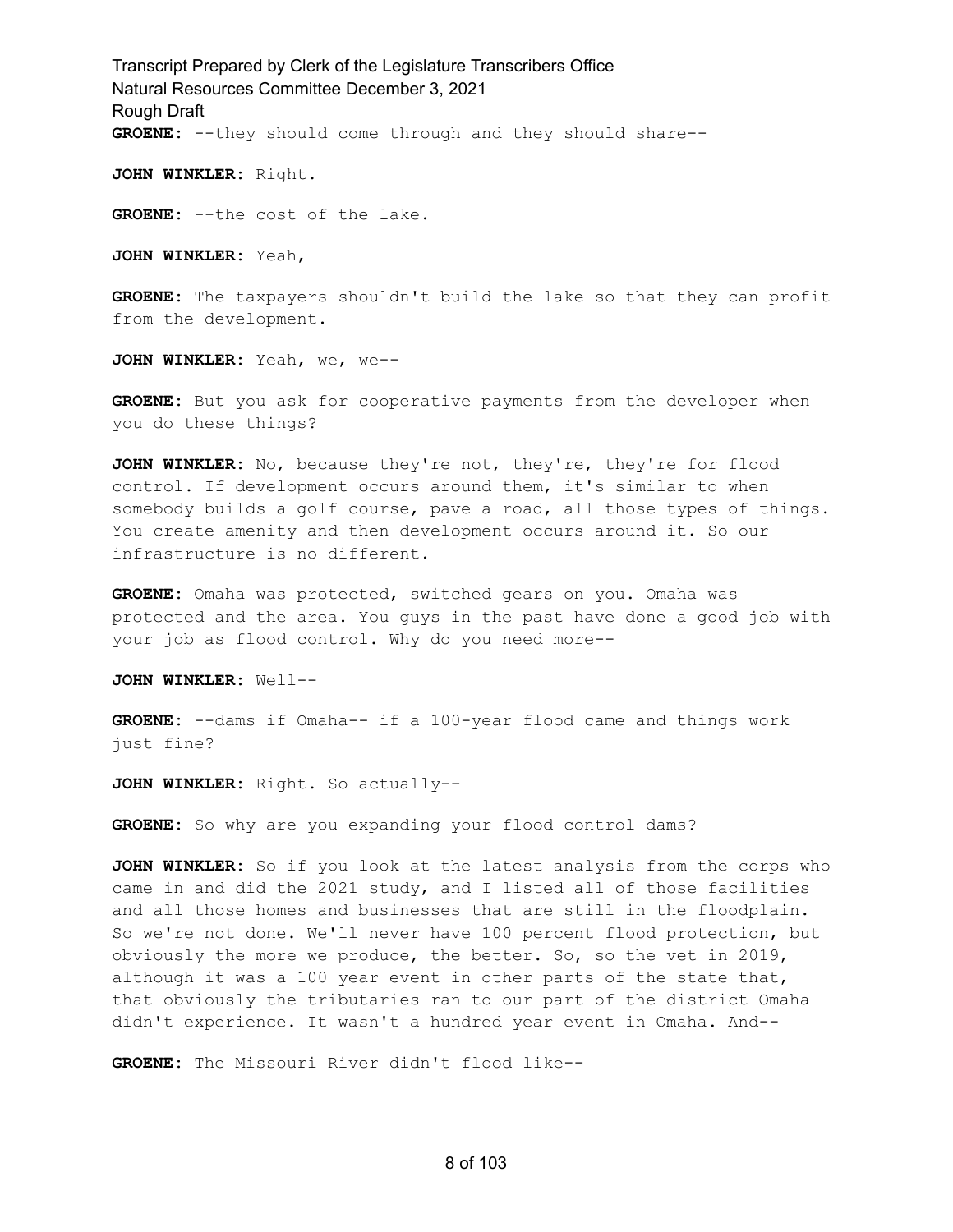Transcript Prepared by Clerk of the Legislature Transcribers Office Natural Resources Committee December 3, 2021 Rough Draft **JOHN WINKLER:** The Missouri river didn't even flood like in '11, in our area.

**GROENE:** Omaha usually floods when the Missouri river does.

**JOHN WINKLER:** Yeah. And so the Missouri River wasn't the problem. It was the Platte and the Elkhorn that caused the major problem in '19, yeah. So, so it wasn't a hundred year--

**GROENE:** That's your purvey, is those rivers, not the Missouri River.

**JOHN WINKLER:** The corps manages the Missouri, correct.

**GROENE:** That leads me to my last question, though. You mentioned Offutt Air Force Base, you have nothing to do with that, do you? That's the federal and the corps building those levees.

**JOHN WINKLER:** No. So actually, the corps built the levees in the 70s, but the corps then turns them over to a local sponsor. And so after the-- Sarpy County was the original local sponsor after the corps built them. Then when the NRDs were formed, the NRD became the local sponsor. So we are responsible for the operation and maintenance of those levees according to the federal agreements, federal law. So we are responsible for it.

**GROENE:** But the improvements were designed and contracted by the federal government through the corps?

**JOHN WINKLER:** No, we, we designed and we paid for with our partners and we are constructing the improvements to those levees because, because we are the local sponsor.

**GROENE:** You're contracting the work on the levees--

**JOHN WINKLER:** Yes, sir.

**GROENE:** --along the Missouri River.

**JOHN WINKLER:** Yes, sir.

**GROENE:** In that area?

**JOHN WINKLER:** Yes, sir. Yes. We're-- and we're, and we're almost done. **GROENE:** But that's federal money.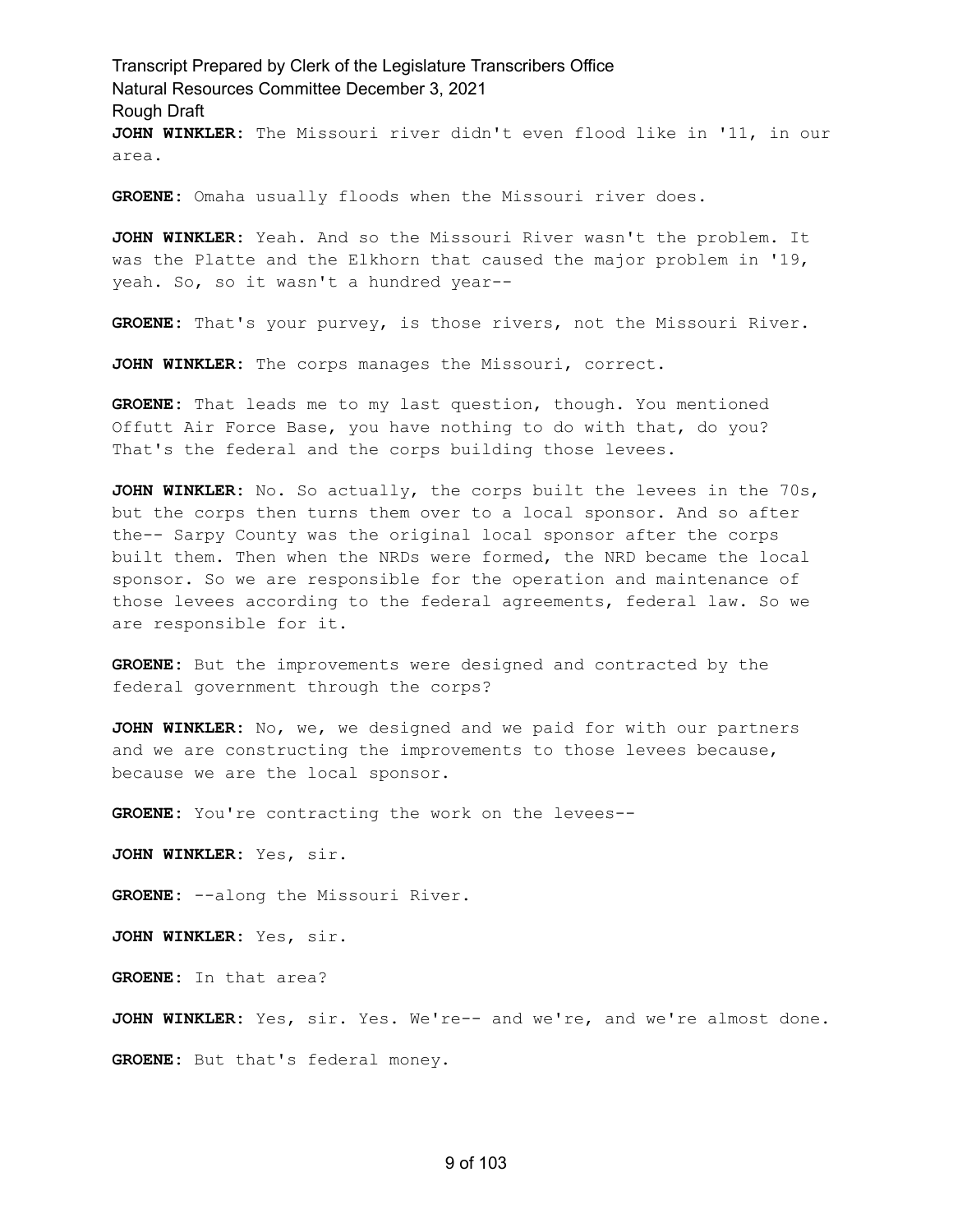## Transcript Prepared by Clerk of the Legislature Transcribers Office Natural Resources Committee December 3, 2021 Rough Draft **JOHN WINKLER:** No. The-- no, not one dime of federal money was in there. It was NRD, city of Omaha, city of Bellevue, Sarpy County, and

**GROENE:** So the federal government didn't, the corps didn't believe the levees needed to be raised?

**JOHN WINKLER:** No, the corps required-- the corps and FEMA required the levees to be raised to meet their current standards. However, in the wisdom of the federal government, there's no money to do that as federal appropriations.

**GROENE:** There is now.

the state of Nebraska.

**JOHN WINKLER:** Well, there wasn't when we started. I understand, though. But yeah, we, we begged everybody and we had to put together what we did.

**GROENE:** Thank you.

**JOHN WINKLER:** Yep.

**BOSTELMAN:** Senator Moser.

**MOSER:** I think the gist of Senator Groene's testimony is that we wonder whether some of these adjacent properties get windfalls from the construction of these structures. And is there any way to get some income back for this improvement that, you know, you may now have oceanfront property where before they had whatever?

**JOHN WINKLER:** So how the project is, you know, in some, in some areas we will build a reservoir where there's no houses around it. How it, how it is now, though, is there are actually houses around the reservoir site before we even get there. Because development, I mean, we have a, we have a real issue of working with our partners, our, our partners in the cities and counties that have zoning jurisdiction to reserve those spots for us. We've actually lost a site because development occurred in the flood pool before we can even get there.

**MOSER:** And the flood pool is the maximum collection of water.

**JOHN WINKLER:** That's correct.

**MOSER:** You got a likely level of the lake. And then you have enough of the bowl to get your maximum flow contained, is that--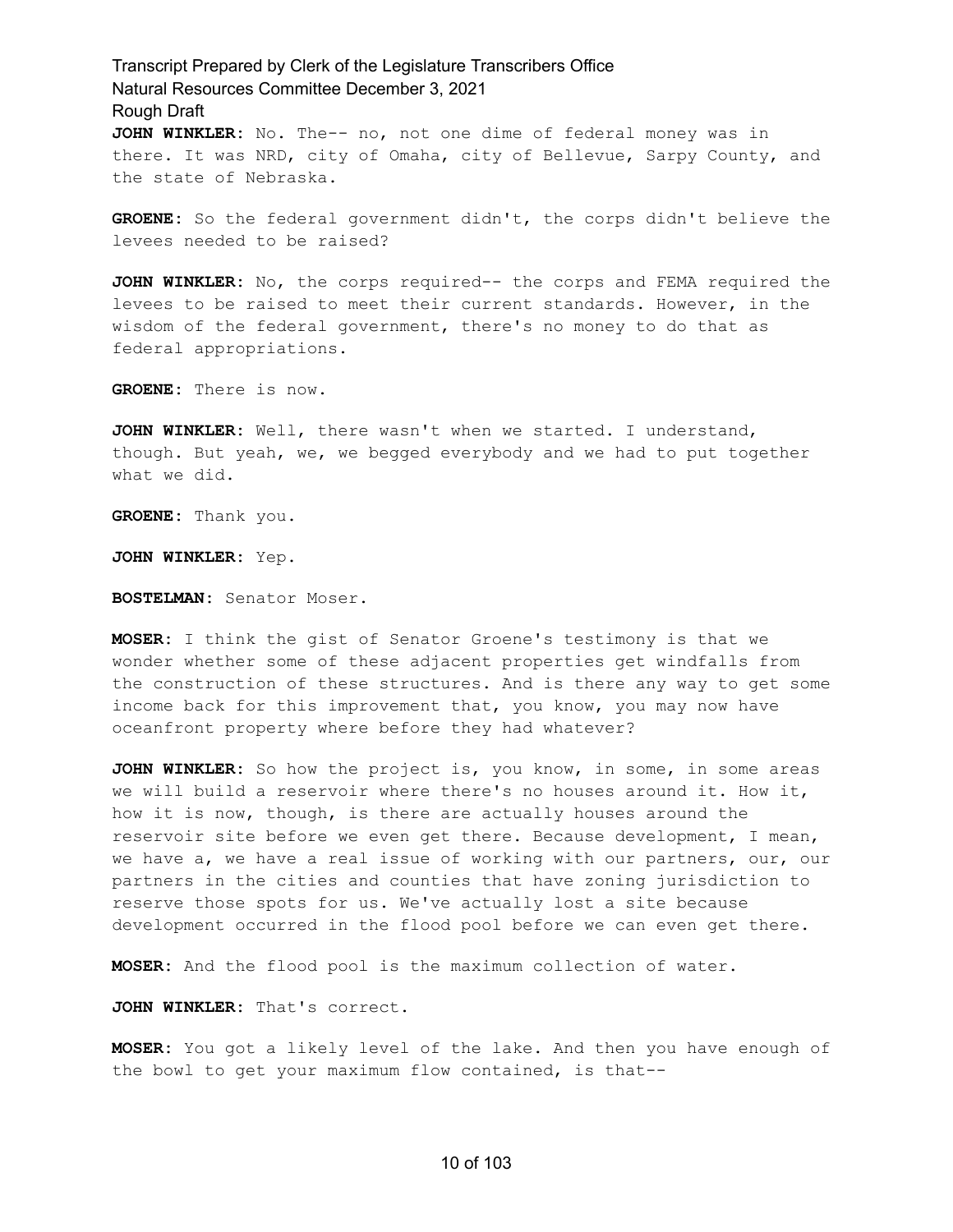**JOHN WINKLER:** Yes, sir. And so that is-- so we, we have a permanent pool. And then you have the flood pool if you have a 500 year event and then that, that would encompass the rest of the project. Now anything outside of that area, I mean, it's private property. They can do what they want.

**MOSER:** There's no buffer around the, the flood total?

**JOHN WINKLER:** No, the flood total is the buffer between the permanent pool. I mean, there's a little bit. So we're not flooding any, any development outside of that. So what happens is the, as-- if it gets close to the flood pool, then the structures have what we call an auxiliary spillway and then that water starts heading out.

**MOSER:** Overflow.

**JOHN WINKLER:** So, so it doesn't-- yeah, it doesn't get as high.

**MOSER:** Like if you don't shut off your tub?

**JOHN WINKLER:** Right. And so, yeah, so the problem now is we're trying to build reservoirs that the area is already developed. And one thing that we have implemented, and this was a number of-- probably since 2009, is we call it a-- the local jurisdictions have implemented an impact fee, basically an impact fee. And so each lot that's developed pays a certain portion of that to the municipality or to the county, which in turn sends out to the NRD to help pay for these reservoirs. So in fact, they are contributing. And that will, that will stay in perpetuity. So once we're done, we can only have so many projects that we can build. Once we're done, that fee will continue to go on and we'll continue to collect those moneys and recoup those private dollars to go toward building these projects. So and in, in fact, they are paying for them.

**MOSER:** So are those in–- separate from the water and sewer amounts and paving and all those other things that SIDs have to, to do?

**JOHN WINKLER:** Yes, sir. It's paid per lot and it's based on a single-family home or a multi-family home or commercial. For example, Facebook, when they built that data center, they contributed 800,000-some fees to the NRD. But the unfortunate thing about that is they're not in the Papillion Creek Watershed, they're in the South Sarpy Watershed. So that money had to go into that, that watershed's account, not the Papillion Creek, which most of the reservoirs are in. So, so yeah, they're, they're, the developments and they're paying,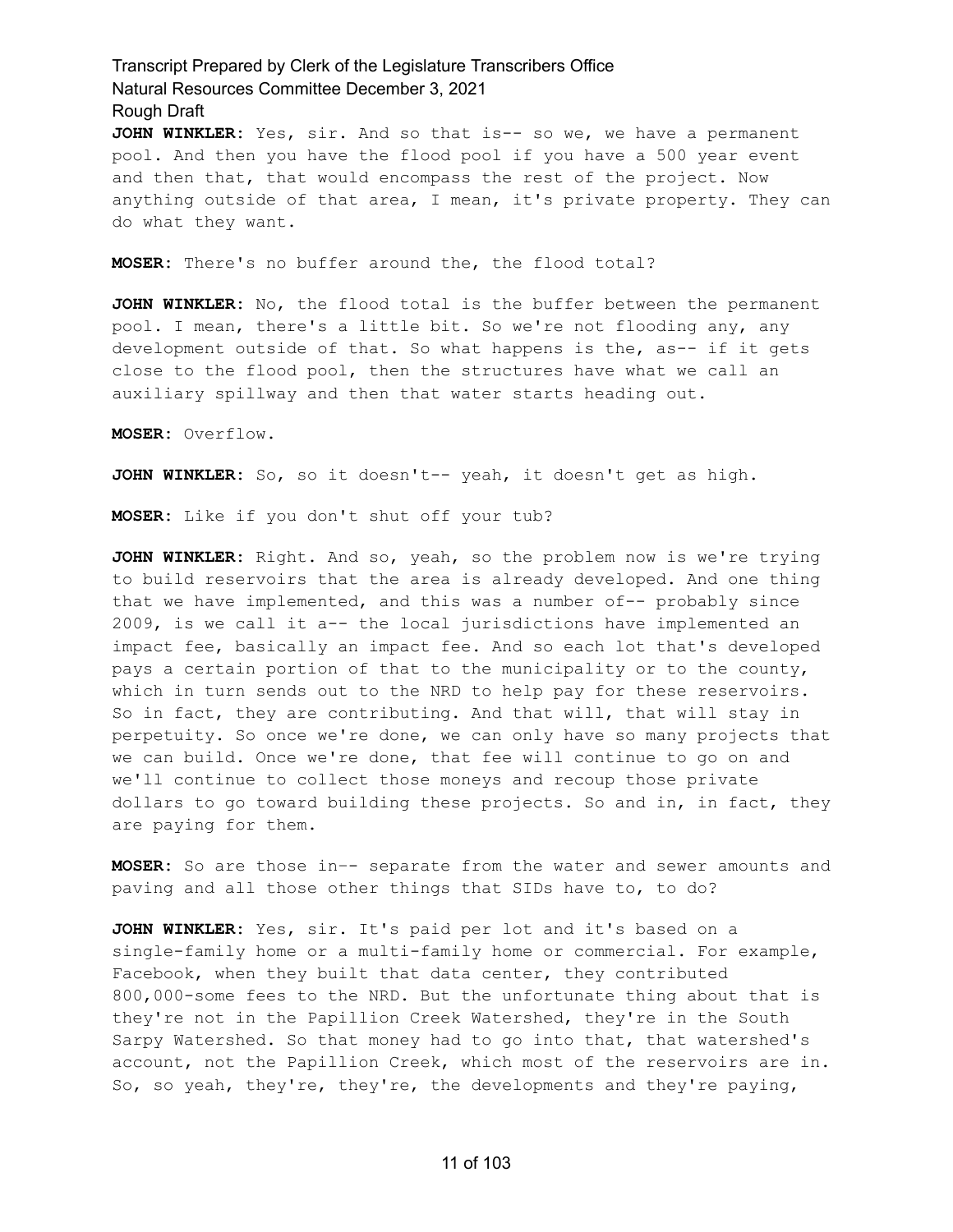## Transcript Prepared by Clerk of the Legislature Transcribers Office Natural Resources Committee December 3, 2021 Rough Draft you know, they're paying a portion of it. We kind of divide up two-third, one-third is--

**MOSER:** OK. All right, thank you very much.

**JOHN WINKLER:** Yep.

**BOSTELMAN:** For the record, Senator Wayne has joined the committee. Are there other questions? Senator Gragert.

**GRAGERT:** Thank you, Chairman Bostelman. Thank you for your testimony.

**JOHN WINKLER:** Thank you, Senator.

**GRAGERT:** I just want to get into a little bit of the watershed and the design of your lakes. And are you able to completely cover the watershed by top to bottom the tributaries into these, into these lakes? I understand, you know, when you build a lake down below and you account for that sedimentation, that's going to increase the size of the lake without putting in those smaller dams up in the top of the tributary.

**JOHN WINKLER:** So how it used to be is the-- when the corps built, the corps built four structures in the [INAUDIBLE] and they, they, they failed to put in water quality basins. They failed to capture the sediment. Well, so we learned, we learned from that. Now every reservoir we build, we incorporate the water quality structures in that project right away. In fact, we built two of the water quality basins that I mentioned in my testimony for Zorinsky Lake, because there was a huge amount of development sediment was, was filling that lake. So we constructed those two, which the corps should have done back when they built it 30, 40 years ago. But to-- so to account for that, we do, we build those water quality structures for that sediment control. And once that the, the area is developed, those water quality basins will most likely fill with sediment and they'll become wetlands. So we don't redredge them out, and they'll continue to do their job of filtering water and all those things. If you look at the, the, the attachment on the environmental benefits of our reservoirs, so every reservoir we build, we have to go through the federal 404 permit. And as part of that, they do a study to make sure that again, that you are not creating harm to the physical environment, to habitat, things like that. And there's a lot of misnomers, especially nationally, when we talk about we build reservoirs and people always think of the Hoover Dam, they think these big monstrosity structures of concrete and that we're prohibiting aquatic habitat from maybe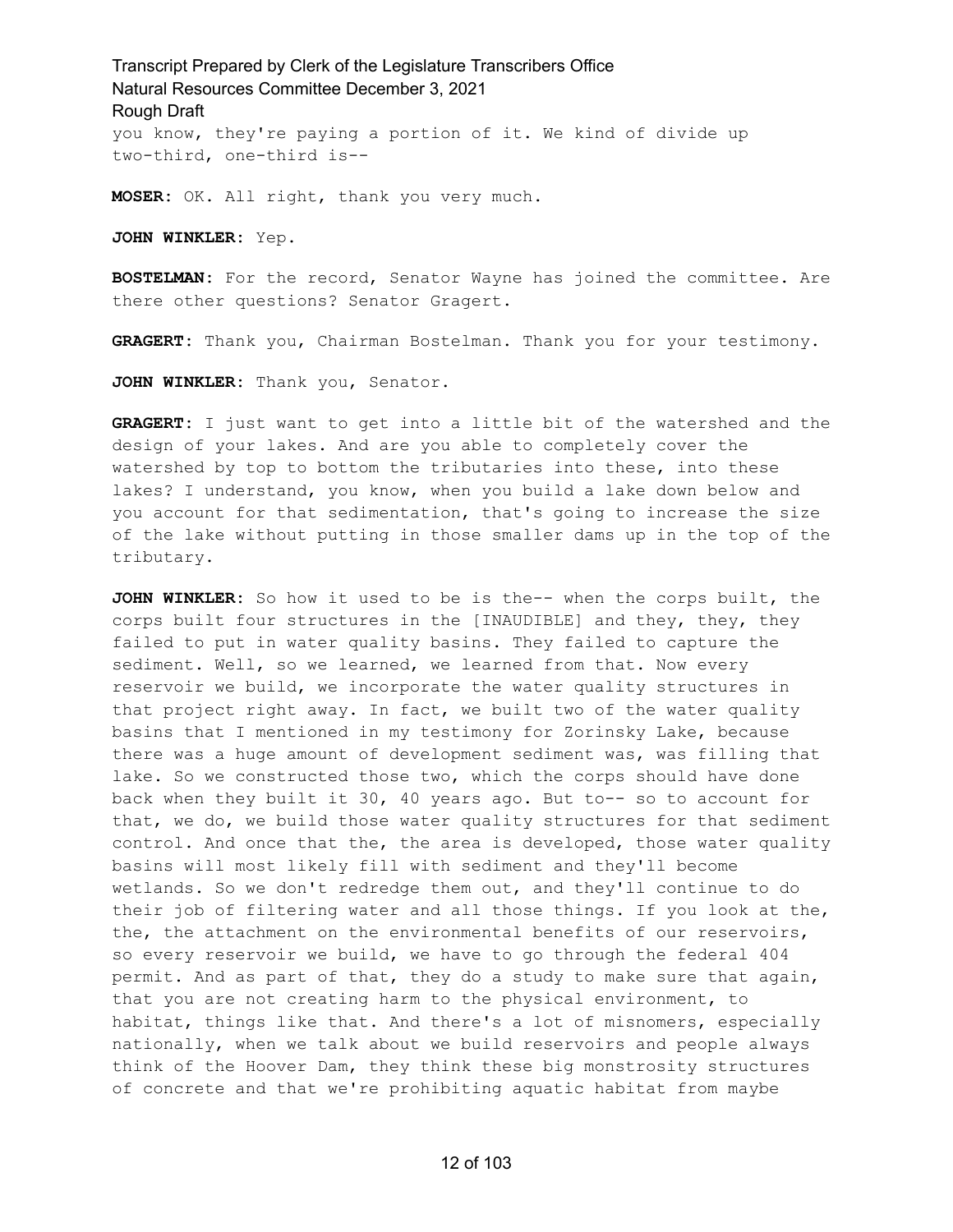migrating and things like that. And it's like, no, if you really looked at these things, they are creating a huge environmental benefit and wildlife benefit, especially for aquatic habitat, in a metro area that if that reservoir wasn't there, it would most likely be rooftops and driveways. And you would continue to have sloughing streams, you would continue to have all those problems that you have, erosion, sediment control because there's no controls. This actually serves as a control. So I hope that answers your question, Senator.

**GRAGERT:** Kind of. Are you at the top of the watershed? Is the, is the watershed completely addressed as far as dams above--

**JOHN WINKLER:** Yes.

**GRAGERT:** --all the small tributaries that come into this lake down below?

**JOHN WINKLER:** Right? So the-- no, because the, the Papillion Creek Watershed goes all the way from Washington County to one spot, it empties in one spot south of the base end of the river. There are no reservoirs planned in Washington County, and that's because there's just, there's no interest from the county or from the folks up there to put them there. So they have been on the drawing board in the past. But, you know, we've got several others that need to be built and dug, you know, the upper reaches of Douglas County and Sarpy County to control what we can. So no, there, there's, there's-- not the whole watershed is covered, but for those areas that demand them and want them, they're, they're covered.

**GRAGERT:** What percentage of the watershed is in cropland?

**JOHN WINKLER:** The Pap-- I don't know that off the top of my head. I would have to get that for you. I know, you know, most of Douglas County is pretty developed. I think there's like 9 percent of the, of the zoning jurisdiction the county has. Washington County is still pretty rural. South Sarpy is pretty rural still. But you know, now they're talking about sewering that area. And so that will quickly fill with development. So I don't know, but I can find out what that number is for you.

**GRAGERT:** Did you do an assessment then of, of if you had those types of small ponds in the pastures and whatever up above, how would that, how would that lessen the size of the, of the lake you had to build down below to address the sediment load coming into that lake for a 50-year lifespan?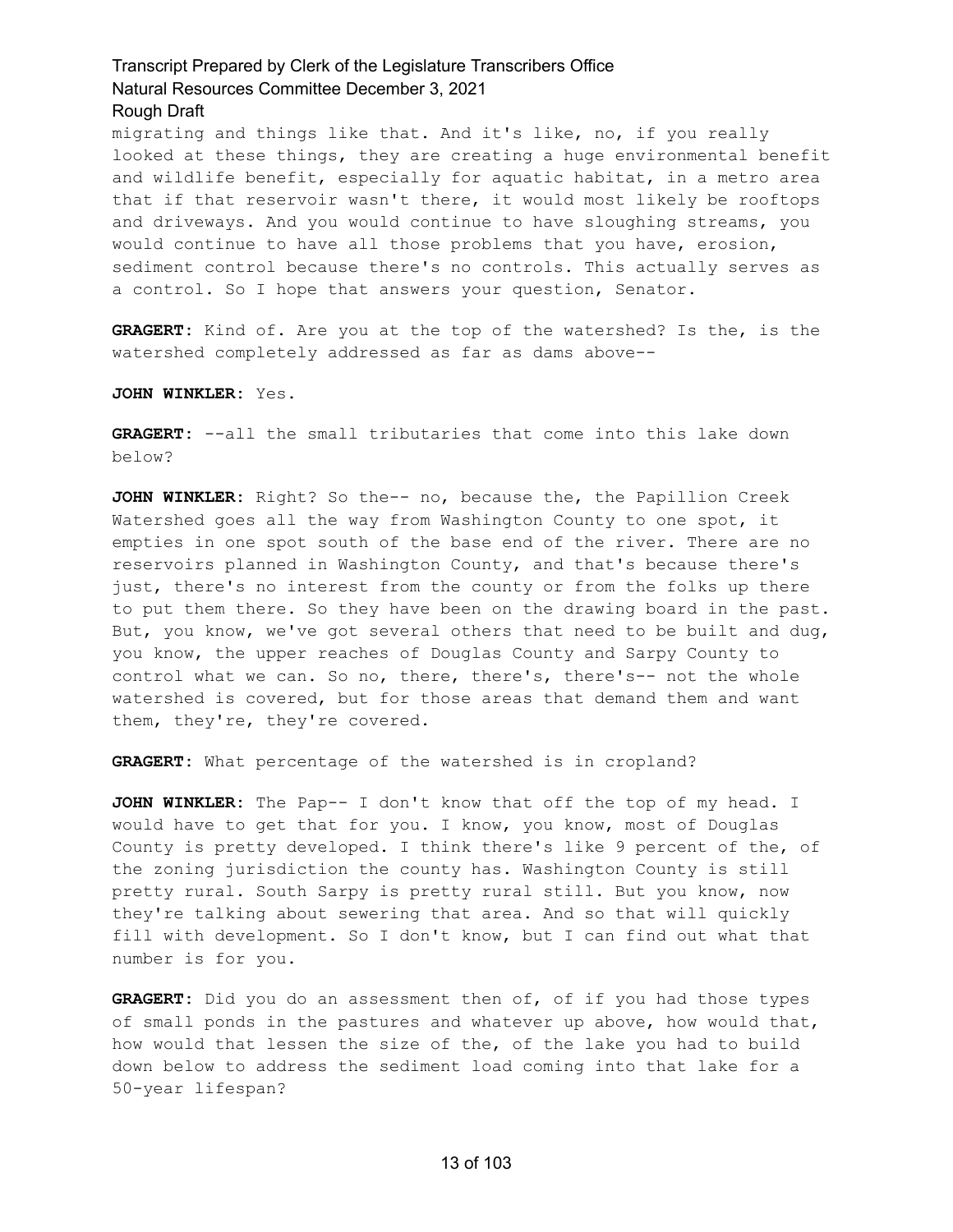**JOHN WINKLER:** Right. So our products are designed for 100 years. And when, when they design, when they do the hydrology and hydraulics, they, they, they anticipate that the watershed is fully developed. So they're-- we're accounting for rooftops and driveways to be throughout the entire watershed when we develop a structure so that, that guides its size. We do have smaller NRCS structures and things like that. We also originally looked at what they call max low-impact development, where you build all these little, these little structures all over everywhere. But there was like 1,600, I think, was the total, and there was all kinds of issues with maintenance and who's responsible for them. Another thing, too, is FEMA does not recognize them as flood control. So even if you constructed them, your floodplain maps wouldn't change. When the new floodplain maps come out in February, we'll actually see where we have tributaries that have a lot of control, a lot of reservoirs. We'll actually see a reduction in the floodplain and actually some elimination of it. I think we're taking 3,000 structures out of the floodplain. And so those are folks that don't need to carry flood insurance anymore if they have a mortgage. You're talking \$300 or \$400 a month to a family that don't have to pay FEMA, you know? And so that's, that's serious, serious money to some folks so.

**GRAGERT:** Thank you.

**JOHN WINKLER:** Yep.

**BOSTELMAN:** So I have a couple of questions and then we'll move to Senator Erdman next. When I look at the projects, help me understand from the ones we got listed since '61 to the present, since the watershed starts up in Washington County or the crick comes there, how much of the, of this construction, the stuff that you're doing is, is mostly in Omaha metro?

**JOHN WINKLER:** It's Sarpy County, Omaha metro--

**BOSTELMAN:** [INAUDIBLE].

**JOHN WINKLER:** --Douglas County. Yeah, the Omaha metro-- the city limits have just continued to keep stretching and stretching.

**BOSTELMAN:** So, so we have people in four counties being levied paying for the construction, basically in those two, those two areas,

**JOHN WINKLER:** Actually, as part of the one, of the one of the, of the flood control structures I did mention was in Dakota County. And so that was a fairly significant sized project for them. And actually, if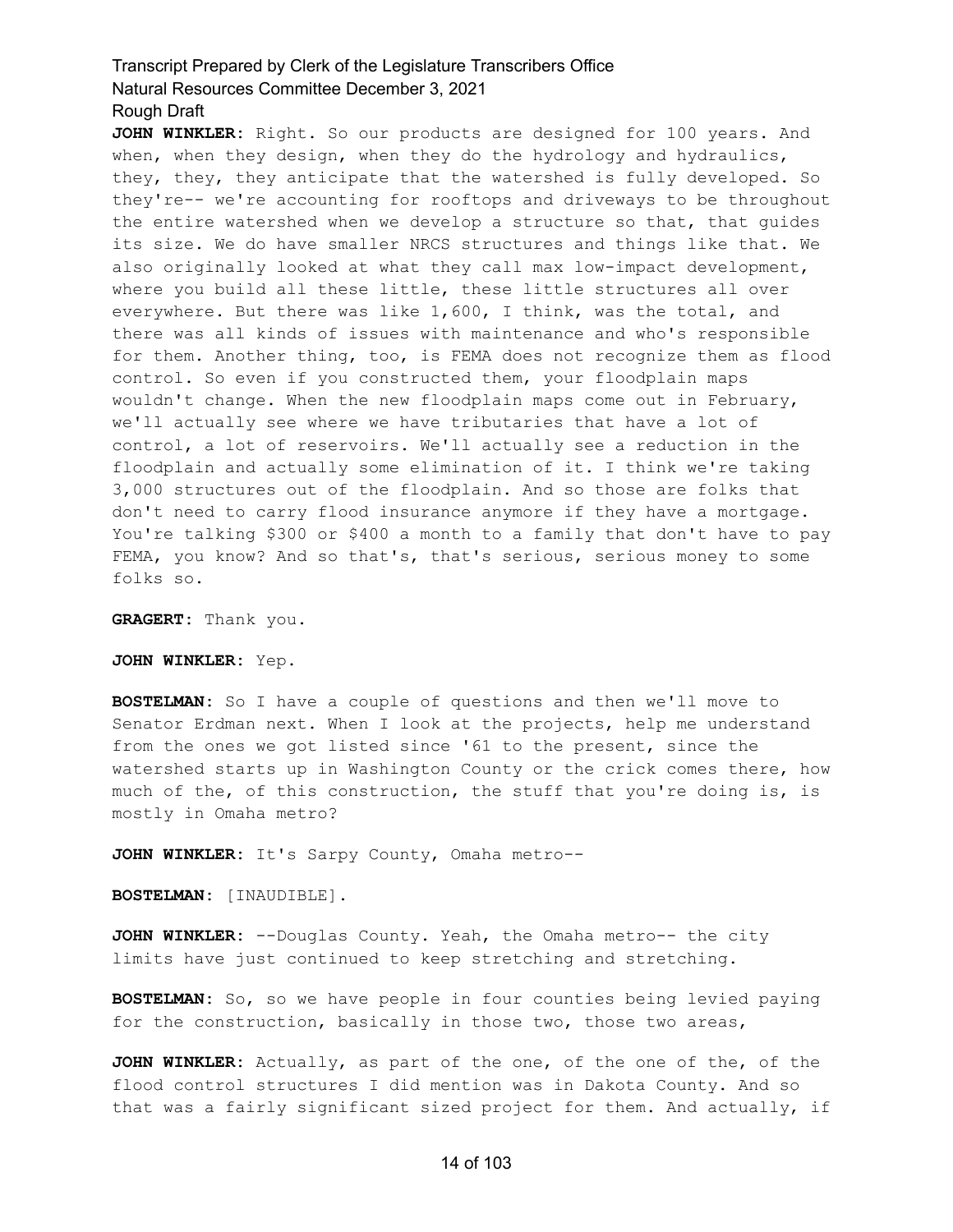the NRD wasn't-- I mean, they would never have been able to pull it off by themselves. So we do have structures in other counties. And bonding authority did pay for the Dakota County structure, so they're not all in, in Omaha and Sarpy.

**BOSTELMAN:** I understand. Reading through the documents that you had given before and looking at some of the things, it kind of seems like Omaha has become its own main driver for flood control. And maybe I'm just kind of curious, not that you need to answer, just thought, is that maybe that needs a separate district for itself. So that you can address it there. My question to you would be it sounds like we're, we're building structures or allowing structures to be built in a known floodplain. Is that true? And if so, who has the authority to stop that? Because why are we continuing to build in floodplains? And then we're going to turn around, we're going to take the land away from people to do that. Seems to be, I think, other cities, other counties recognize that, and they kind of say, you cannot put structures in these areas.

**JOHN WINKLER:** Yeah. So, so we're part of the Papillion Creek Watershed Partnership, which includes Omaha, most the communities in Sarpy, Papillion, Gretna, Bellevue, Sarpy County, Boys Town. There's a number of them in there. And as part of that watershed plan, all of those entities have adopted strict floodplain development regulations, probably-- and they're even more stricter than FEMA's. And so since 2008, you know, 2009, they've really curtailed that a lot. My understanding is back in the 50s and 60s, the federal government would give incentives to develop in the floodplain. And so we're kind of paying for the sins of our fathers, right? And so I would say that all of our municipalities are doing a very good job of following those floodplain regulations. We get plats at the district from each one of those, if the city of Omaha has a subdivision they're platting, and we will analyze that for its impact on the floodplain. And we will coordinate with the city of Omaha or city of Bellevue, whoever that may be, to make sure that we're not putting people in harm's way. So those regulations are in place and they're being followed. In fact, it's part of their NFIP program. So if they violate those, the federal government could come in and basically boot you out of the flood insurance program. And nobody wants that for their citizens. So we're doing a very good job of controlling that. Except, you know, we're 100 years behind. Omaha had 100 years of development before we showed up. And now you're trying to protect things that have been in there for a long time.

**BOSTELMAN:** How often do you use eminent domain?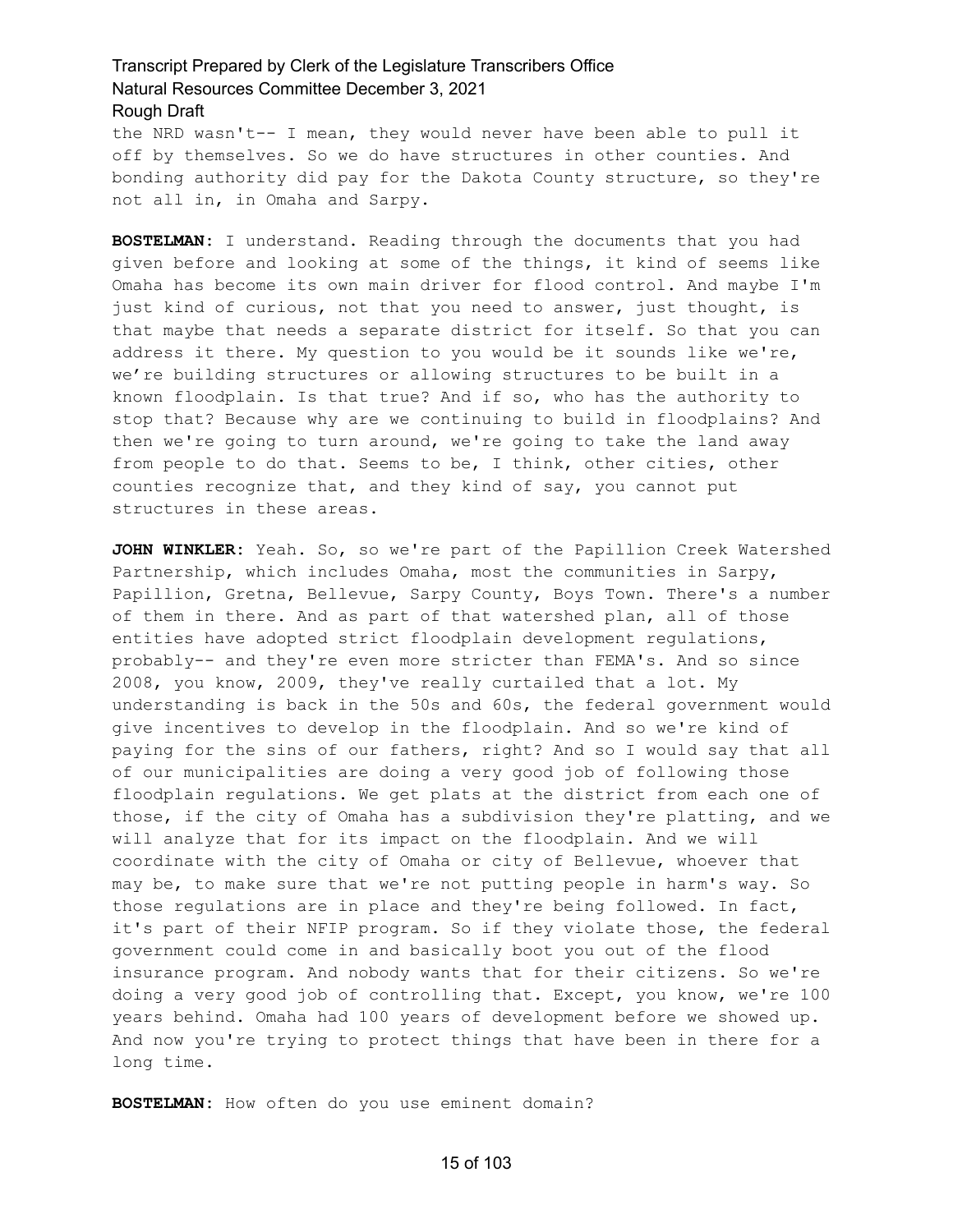**JOHN WINKLER:** Oh, that was a good question. And so since, and it's- so I went back as far as I've been there. We have not used eminent domain to acquire property on a reservoir in 15 years, since I've been at the district. We have used it, I think, in 2007 for a trail project and there was a couple of small what we call, I think the NRC's, the smaller structure rehabs that we used eminent domain to make sure that we could bring them up to high hazard standards. But so reservoir projects, we have not acquired one parcel by eminent domain to go through the entire proceeding.

**BOSTELMAN:** OK, thank you. Senator Erdman.

**ERDMAN:** Thank you, Senator Bostelman. Thank you for coming. We had requested information from all 23 NRDs and we did receive that. Of the information we received, your budgets and your financial information was the most thorough and, and detailed. I appreciate that.

**JOHN WINKLER:** I thank my accountant for that.

**ERDMAN:** Well, whoever, it was very good. So we looked through all that. But talking about that Newport Landing project, if you would, a minute. You sent another flier with that when you sent me the information. And in your testimony, you commented that 53 million was private dollars. But in the slide you sent me or the folder you sent me, it said the Papio NRD is \$3 million, Hogan [PHONETIC], Hagan [PHONETIC], however you say that.

**JOHN WINKLER:** Horrigan

**ERDMAN:** Horrigan Corporation, \$30 million. SID, \$23 million.

**JOHN WINKLER:** Right.

**ERDMAN:** And then other, question mark, \$2 million. So are you considering that SID \$23 million private?

**JOHN WINKLER:** Yeah. Yes, yes. Because, well, they-- it was Horrigan's SID, so that's why it-- and again, I'm only going off what I can read before and who was around. But yeah, we're considering that part of the \$53 million that didn't come from the NRD. And again, so those will be paid by the ratepayers in that SID so.

**ERDMAN:** OK.

**JOHN WINKLER:** Yeah.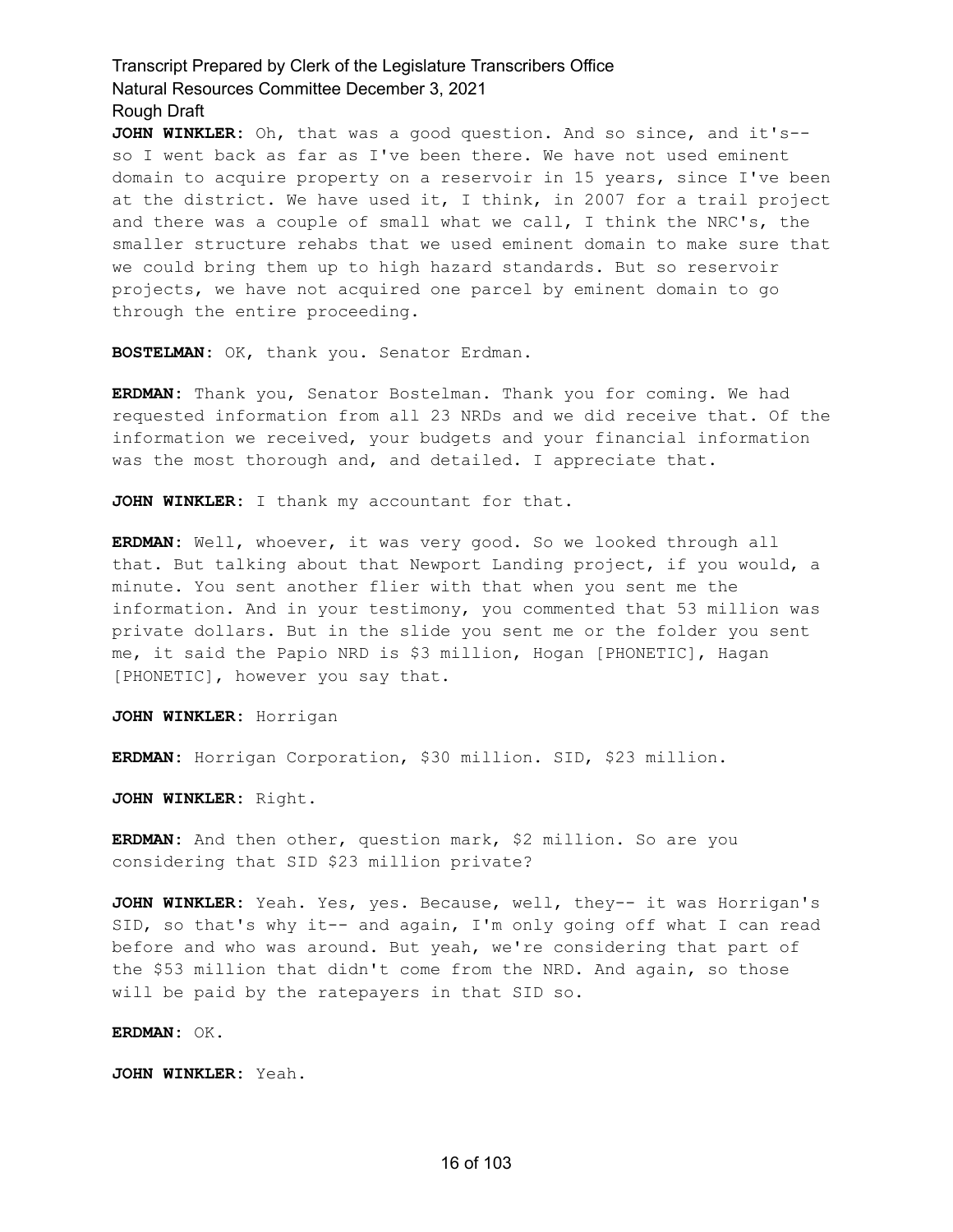Transcript Prepared by Clerk of the Legislature Transcribers Office Natural Resources Committee December 3, 2021 Rough Draft **ERDMAN:** So then on the back, it was pretty small print, I couldn't see it. But that is the-- this is the map of--

**JOHN WINKLER:** Yeah, that's the map of it.

**ERDMAN:** So there's a ball field on the side, is that what I see?

**JOHN WINKLER:** Yeah, and I-- that might be the water quality basin. Yeah, so once they-- my understanding is once they develop that, then I think some of that was left over land they donated to like--

**ERDMAN:** OK.

**JOHN WINKLER:** And then we donated to Bennington and the city of Bennington and the public schools. And so again, I'm only-- I can only tell you what I, I heard or read. I wasn't involved.

**ERDMAN:** All right. So talking about your bonded indebtedness, if you would a minute.

**JOHN WINKLER:** Yes, sir.

**ERDMAN:** You made a comment that your current bonded indebtedness is \$84.9 million. What's the mill levy you collect to pay those bonds? Do you know?

**JOHN WINKLER:** It's, it's six-tenths of one cent. And that's included in our 3.5 cents. And so how the statue was written, the, the Papio NRD cannot exceed 1 cent of its, of its 4.5 cents for bonds. So we're at six-tenths of a cent. And I did check with our with our bond council, D.A., Davidson, and then also Baird Holm to get make sure we get the proper interest rate. And, and it is less than 2 percent. We've refinanced some bonds, the original ones over the years, and we saved like \$6 million by taking advantage of the lower interest rates.

**ERDMAN:** Can you give me a brief description of what those bonds are for?

**JOHN WINKLER:** Yeah. So according to the statute, they have to be for flood control or water quality enhancement.

**ERDMAN:** So for dams you've built?

**JOHN WINKLER:** They're for reservoirs, they're for floodplain buyouts, they're for levees, they're for water quality basins. Things like that we can, we can bond for.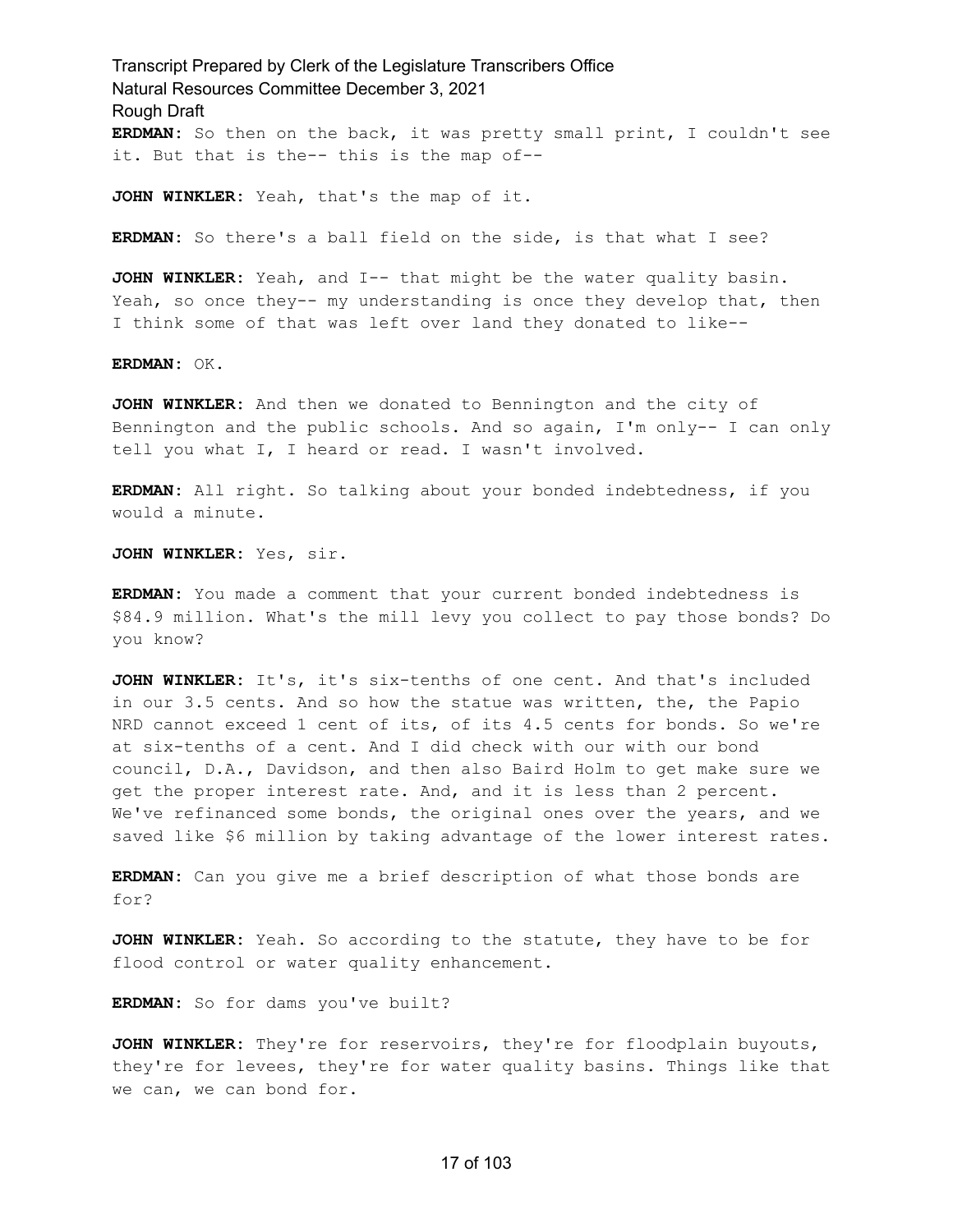Transcript Prepared by Clerk of the Legislature Transcribers Office Natural Resources Committee December 3, 2021 Rough Draft **ERDMAN:** And how long do-- how long do these bonds go?

**JOHN WINKLER:** Twenty years.

**ERDMAN:** Twenty years? So your, your provision now is you can go to 25 for bonding and then--

**JOHN WINKLER:** Until 2025.

**ERDMAN:** And then it sunsets, right?

**JOHN WINKLER:** Yes, sir.

**ERDMAN:** Right. So tell me how you put a bond in place. Is it a vote of the people? How do you do that?

**JOHN WINKLER:** No. So the way the statue written is a supermajority of our board of directors. So you have to have 8 out of 11 board members to approve a bond issue. There's also a provision in the statute that if you wanted to exceed that, that 1 cent amount, then you have to go to a vote of the people.

**ERDMAN:** OK, OK. And you haven't exceeded that. So is any of that bonded indebtedness involved in the land you own that you're going to put in the development of the project that I'm going to talk about next over at the industrial park?

**JOHN WINKLER:** No, we can't. No, that would-- it would not be appropriate.

**ERDMAN:** OK. All right, well, thank you for that. I appreciate the information you sent, it was very thorough. After we had sent that information out, I received information on the project you're trying to develop, you're trying to develop a industrial park there in Omaha.

**JOHN WINKLER:** So it, it's an old industrial site that has been-- it was abandoned in 1998 by a foreign corporation that moved all the production over to Trinidad because of lax environmental laws, and I think because of cheaper natural gas. They used to make nitrates and nitrogen. There is-- and so we worked with the city of Bellevue, Sarpy County, a number of entities that-- private sector that have, you know, looked at that site to redevelop it. It's just an old-- it's an eyesore, basically, and it has all kinds of environmental issues. And so, so we wanted to form, and the city of Bellevue and our other partners wanted to form up a public-private partnership where we could, we could assist in, in purchasing the site. There's about--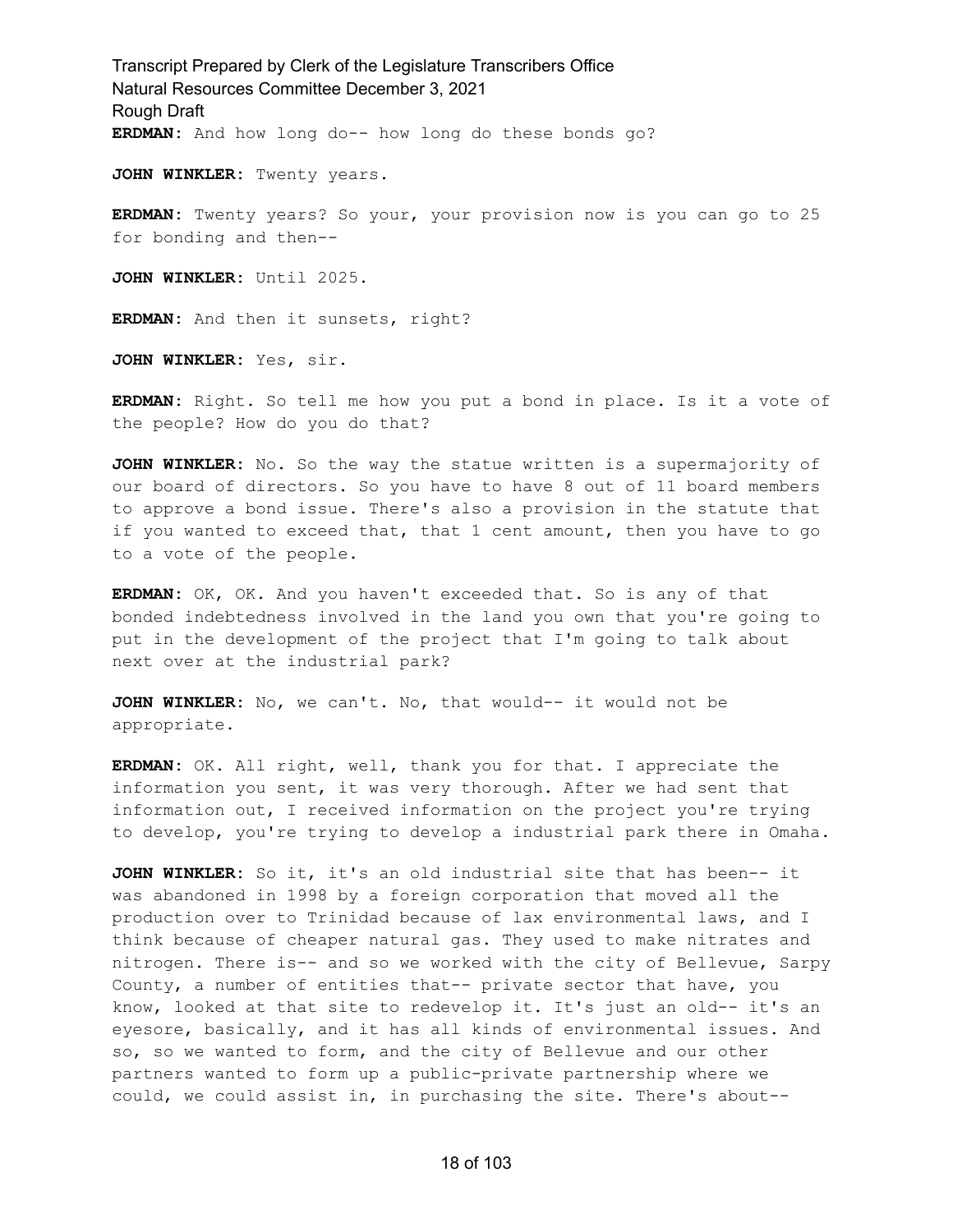it's a, it's a roughly 800-some acre site. About 300 acres of that, maybe 350 is kind of what you would call developable land, commercial industrial site. The rest of it, it's just it's, it's old ox, Missouri River oxbow. And when they channel the river, they-- it was, it's about a 10 to 12-foot difference in elevation. So it's really, it's not even good, it's not even good for farming. It's, it's wet all the time. There's a lot of wetlands in that area. And so it's, it's not conducive to anything but what we would like to do, and that would be to create, you know, create some recreation, because we're going to build that concrete trail around there and some wildlife habitat. It could be pollinators, it could be-- obviously we won't create any bird issues because of the base is right there. And so it's a great, it's a great public-private partnership because you can't-- you can't pull it off by yourself. So you're not going to get a development company to come in that's going to buy the whole site, because they can't make it work. They can't get their money back. In fact, they had someone that tried to and it did, it fell apart. So we thought if we could get the, what I call the land that we like, the green space habitat, and they could purchase that and then develop, then, you know, Bellevue could have their industrial commercial spot and then we could obviously get some, some passive recreation, things like that. So that's where it came from.

**ERDMAN:** So the very first part of that presentation had a two-page document that talked about the partnership.

**JOHN WINKLER:** Uh-huh.

**ERDMAN:** Did you write that?

**JOHN WINKLER:** Uh-huh.

**ERDMAN:** OK. So and I've seen all the letters of support that have been addressed to you. There were several of them.

**JOHN WINKLER:** Yes, sir.

**ERDMAN:** So you guys are the developer. So you say here: As the greater Omaha metro area expands, the open space currently surrounding the historic confluence of the rivers lost-- will be lost to urban development unless action is taken soon to prevent the loss. You're considering urban development as a loss. What is your, what is your reasoning for saying that?

**JOHN WINKLER:** And so if you look at history-- well, if you look at just the confluence of two rivers around the country, expect-- we can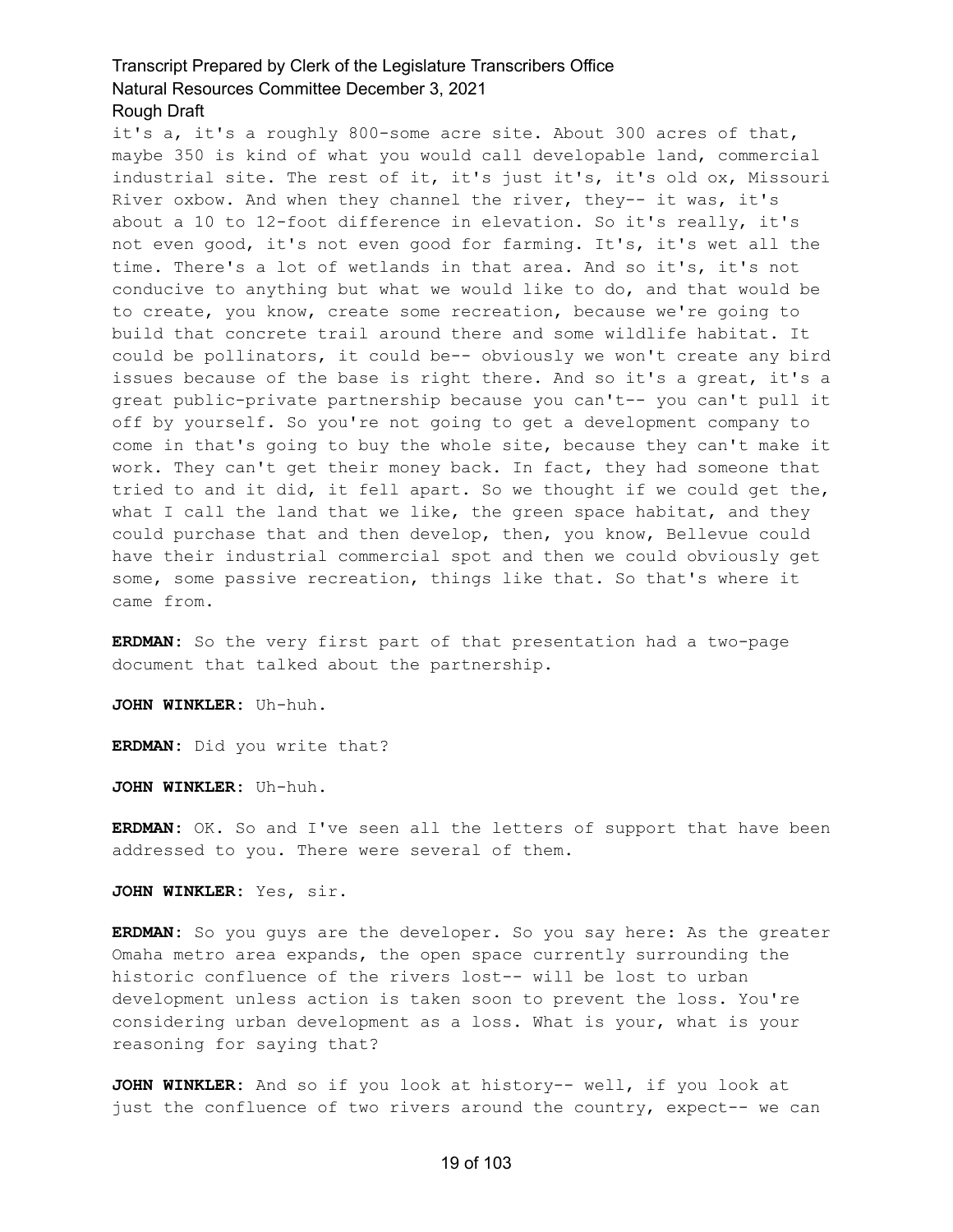always go look at St. Louis, I mean, their confluence of the river is completely-- it's, it's urbanized, it's, it's got a lot of old buildings, factories, things like that. That particular area, obviously, with just the, the, the history of the confluence of the Platte, the Missouri, Lewis and Clark and all those types of things, it would be, it would be great to have kind of that green, green space, that green core there. There's also some floodplain issues there, because that area always when the river comes up, the groundwater always pushes water in there. It would be a great area for storage, for ponding and to help flood control there, help the floodplain. So it's got a lot of good features for us, not for obviously putting a building there. So that, that's where that came from.

**ERDMAN:** So you talked about 863 acres.

**JOHN WINKLER:** Uh-huh.

**ERDMAN:** But in, in the map on the slide presentation that I've seen, there's 1,349 acres.

**JOHN WINKLER:** Yeah, we're only, we're only considered the 800 and some. We actually--

**ERDMAN:** So where do you get the 863? I don't see any parcel on there that adds up to 863.

**JOHN WINKLER:** We could show you. Well, how that parcel is divided is not entirely accurate. We can give you the exact kind of--

**ERDMAN:** So how much, how much of that land do you currently own?

**JOHN WINKLER:** None.

**ERDMAN:** It says right here, it says in the thing that you own certain part of that land.

**JOHN WINKLER:** Not that parcel, but-- well, so we do own some land that where our levee system is we had to buy for right of way so we could put seepage and various things. So we do own some of it. But it's for the levee project, we don't own anything else.

**ERDMAN:** How many acres do you own?

**JOHN WINKLER:** I don't, I'd have to look, I don't know off the top of my head. But so the, actually the 863 that's left probably is already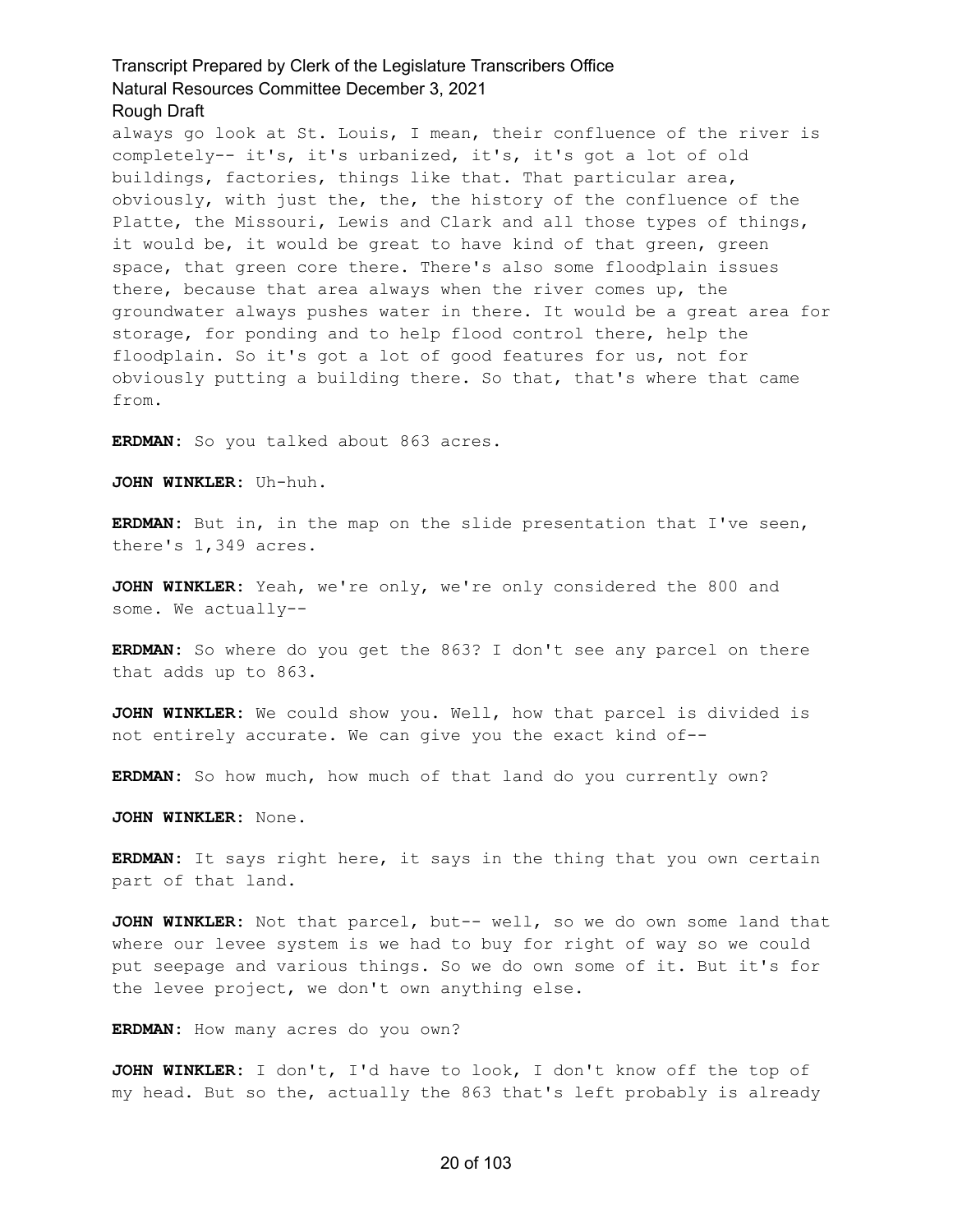taken off. The site was about 915. I think we got the 863 because we removed some of the areas that we needed to buy for the levee. So we, again, we probably don't own any of the 863.

**ERDMAN:** And you also said in your statement, you said the property of the former nitrogen plants once stood in the former floodplain. What changed? Why is it no longer in a floodplain? Did you--

**JOHN WINKLER:** Well--

**ERDMAN:** --build a levee or something?

**JOHN WINKLER:** No. So actually the, the levee system that we've-- that everything behind the levee that we just completed is out of the floodplain. However, when FEMA is going to remap that area as a result of our project, the portion of that site will be mapped as internal ponding flood-- it will have some designation of internal floodplain or internal ponding. So the portion of that low site that we would be of interest, that's going to be designated as, as an internal ponding area or have some designation that you can't build there.

**ERDMAN:** So in your, in your information you talked about 170 acres of wetlands and there's already 42 acres of wetland there. And, and the reason that no one would want to develop this because of 404 permitting would be costly to bring the elevation up to where you get above the floodplain. I understand all that.

**JOHN WINKLER:** Yeah.

**ERDMAN:** So who owns that land now?

**JOHN WINKLER:** The, the corporation, Nutrien.

**ERDMAN:** OK, so they were the ones that moved the plant to [INAUDIBLE]?

**JOHN WINKLER:** Well, actually it was, it was Arcadia. And then PCS Nitrogen, acquired them through mergers and acquisitions. And then PCS was just acquired by Nutrien a few years ago, and they're both Canadian corporations.

**ERDMAN:** OK, so this next question is something that I've tried to figure out listening or reading those letters of support. They're all addressed to you. Why is it that the Papio NRD is the developer of this site? Why isn't it a private entity?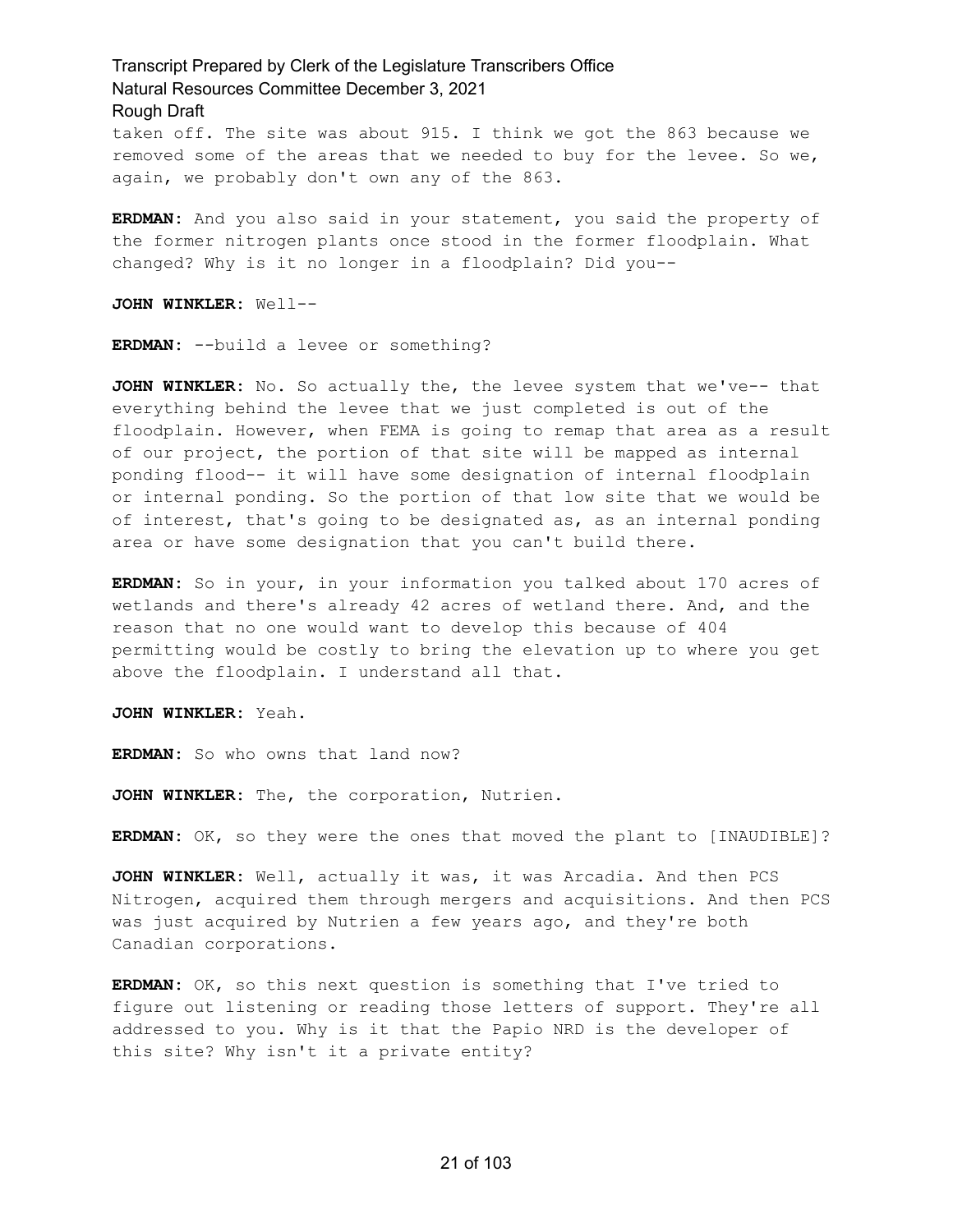**JOHN WINKLER:** So we're not the developer. The reason that we wrote those letters of support is because we put in an NET application which, which we wrote to, to acquire the, what we call the, the floodplain or flood pool area. So we're not, we're, we're not developing anything. We are working with, in coordination with those partners. They-- the city of Bellevue could have just as easily had them addressed to them. And so we did it because it was our application to the NET. That's why I had them addressed to me. We're not developing anything. We're just trying to secure that area for the things that we're, we're charged to do by statute, by statute. We create habitat, create recreation, protect floodplain, protect, you know, keep, keep development out of the floodplain. I mean, that, that was a good question by Senator Bostelman, is that what we're supposed to do is keeping things out of the floodplain. And that would do that because we could control that area so.

**ERDMAN:** As I read through those letters, it sure left me with the impression that it was your job to develop this project.

**JOHN WINKLER:** No, sir. We're just simply trying to, to put it-- we're simply trying to be a partner to, to get that part of the property and then to turn it into a productive site for not only Bellevue and Sarpy County, but the state of Nebraska. If you look at some of that, I mean, they've actually had-- from the economic development standpoint, it's really a travesty because they've had 1.2 billion of, of capital investment that's looked at that site and it's left because it wasn't available. And so there's no way to do it. If you, if you don't do with the public part, there's no way to do it. It will sit there in, in its current state forever.

**ERDMAN:** So why can't the public, why can't public-private developers do it?

**JOHN WINKLER:** Because they won't divide the site. So the private developers would not only have to buy 350 acres of developable land, they'd also have to buy 500 and some acres of nondevelopable land. And they can't, they can't pencil-- they can't sell, they couldn't sell the developable site for enough to cover their cost. They're going to have to put in roads, they're going to do other infrastructure. It would be like trying to swim with a 500 pound weight on your leg. They just can't get above water if they have to buy the whole thing.

**ERDMAN:** OK, so what you're saying is not economically feasible for a private investor, but the government can do that?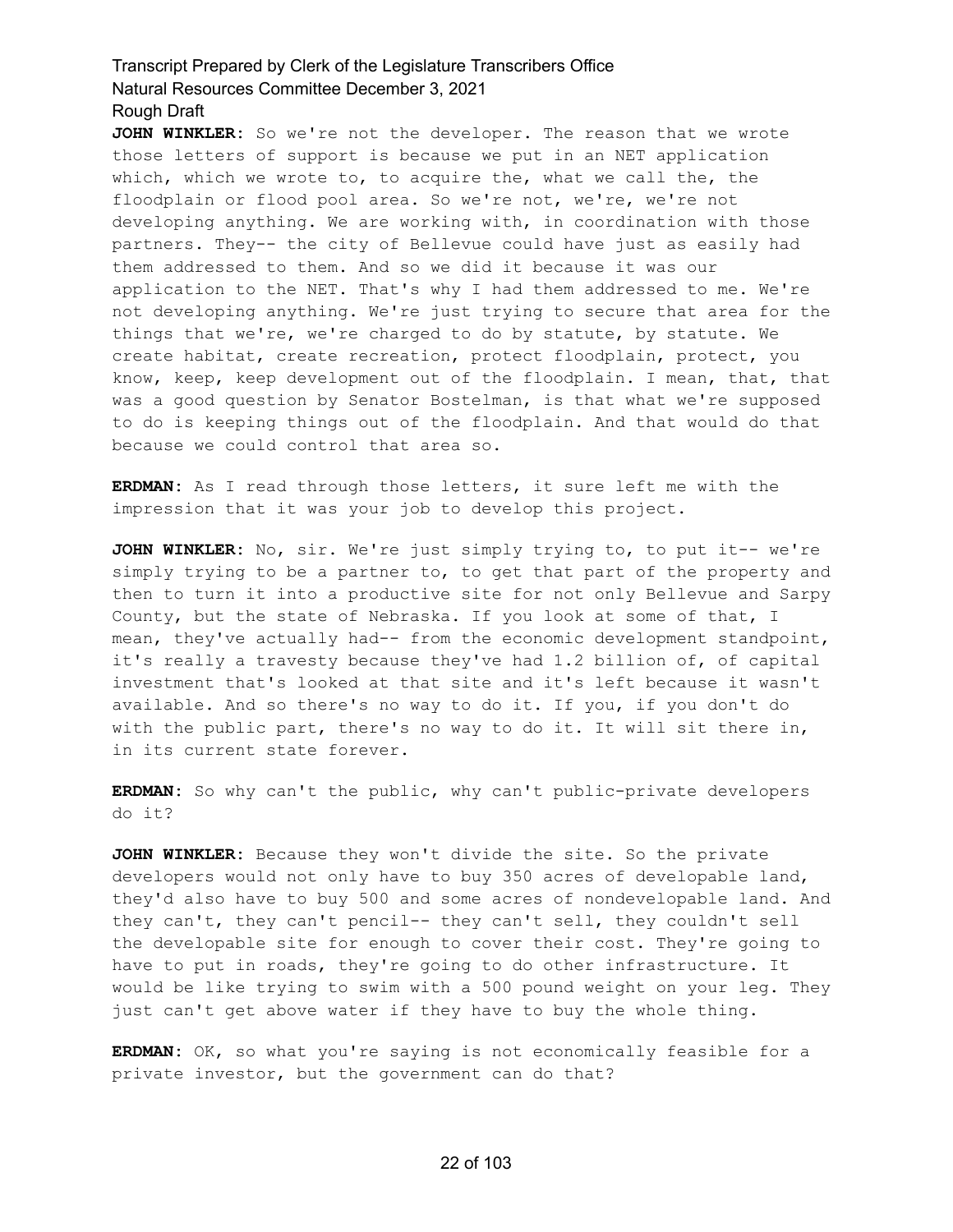**JOHN WINKLER:** No, it's economically feasible for the private developer to buy what they could, what they could develop. And it's, it's-- so it's if you could divide the site into two, great. They would take their part. We or somebody else could get the other part. But, but that's, that's, that's not how the company wants to sell. They want to sell the whole thing. So you, so you can't do it, you can't do it without each other. And so that, that's, that's the whole point of the public. You can't get to the end. If we, we couldn't buy the whole site, why would we want 350 acres of developer land that we can't do anything with? [INAUDIBLE].

**ERDMAN:** So how many acres are you, is the NRD contributing?

**JOHN WINKLER:** How many acres?

**ERDMAN:** Uh-huh.

**JOHN WINKLER:** Oh, I think we said five something of the eight- whatever it was.

**ERDMAN:** You own those now?

**JOHN WINKLER:** No, those, those-- it's the company still owns those, those.

**ERDMAN:** So you said the NRD was going to contribute land to the project.

**JOHN WINKLER:** No, we contribute to buy that, that part. So it'd be basically, it would be a kind of a three way deal. It would be the you'd buy that part, we'll buy this part and--

**ERDMAN:** OK. And the twelve statute responsibilities that I have here in my hand, where does your involvement in this economic development project fit into those twelve?

**JOHN WINKLER:** It's not an economic development project for us. It's just one of the ancillary benefits of if we could in fact partner with these folks to get this done. Our only benefit is to the land that we would use for recreation, habitat, all those things that I stated. We, we have no business in the economic development, that, that would be up to--

**ERDMAN:** I agree with that.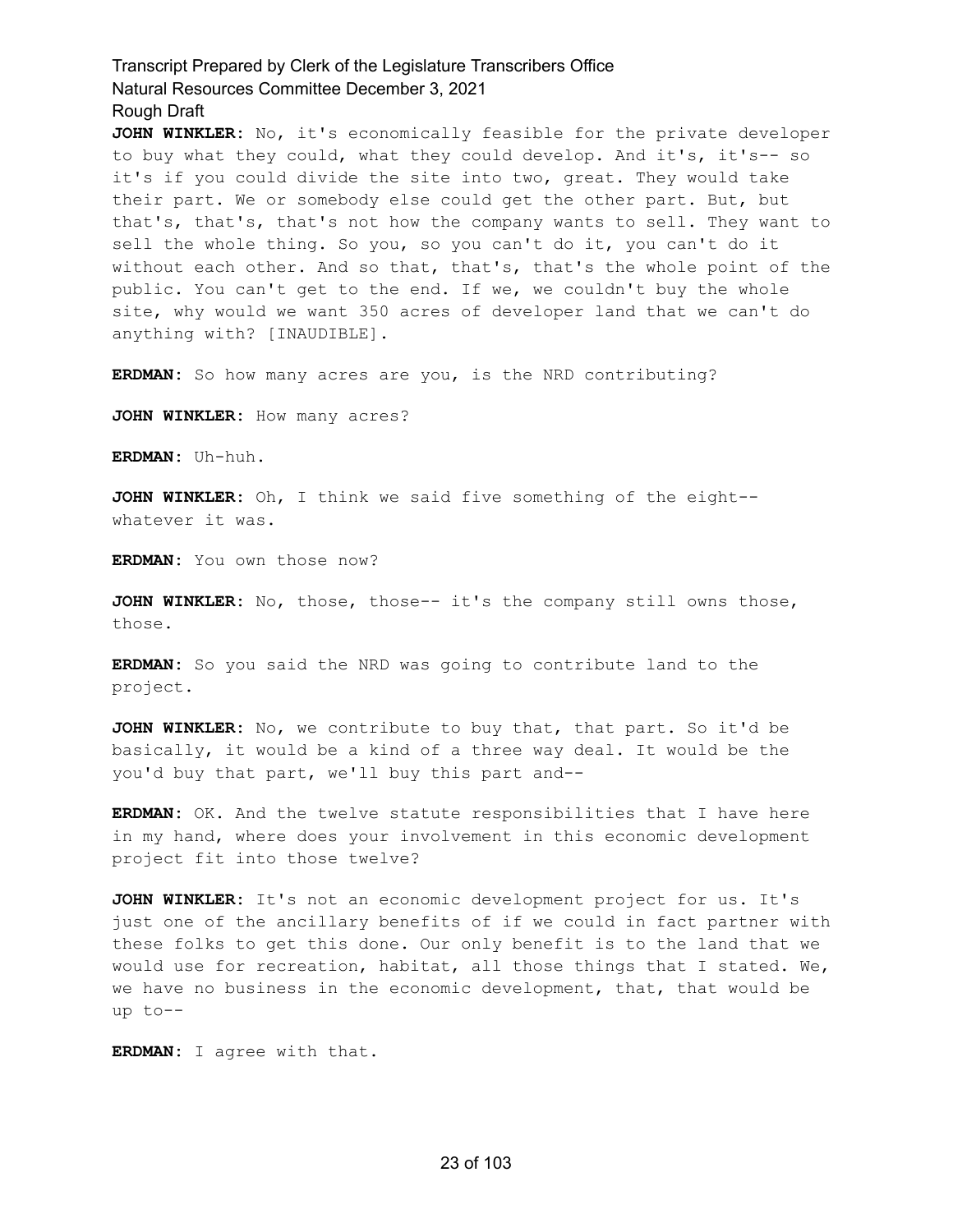Transcript Prepared by Clerk of the Legislature Transcribers Office Natural Resources Committee December 3, 2021 Rough Draft **JOHN WINKLER:** Yeah, so but, but we need to be-- if it's going to

happen, if it's not us, maybe it's the city of Bellevue, whoever, there needs to be some, some type of assistance-- and maybe it isn't us, to get that done. And so that, that's where that's--

**ERDMAN:** So who's the lead dog on this end? Who's going to-- who's the one organizing and putting this together? Are you the one?

**JOHN WINKLER:** No, I'm just--

**ERDMAN:** Who is?

**JOHN WINKLER:** I'm just-- I put in an application.

**ERDMAN:** Who's putting the project together?

**JOHN WINKLER:** The city of Bellevue, Sarpy County, the developer they're working with. I-- we're just one cog in the wheel. We're not, we're not leading anything. The only reason our name is on the letter is because it's our application for that property. We don't care what happens to the other 350 acres, well, we do, but we don't want them to put some type of environmentally disastrous thing there. But that's up for the zoning jurisdiction to decide. We're just trying to get the property that we think would be, you could use-- that we could use for our purposes.

**ERDMAN:** Who's going to clean up the environmental issues?

**JOHN WINKLER:** So what would happen is the, the developer would enter into a, the voluntary cleanup program and they would enroll that with the DEE and they would do all the steps necessary to receive a letter of no further action. And then my understanding is once that's received, then the EPA, since our, our environmental thing is a little more stringent than theirs, they basically send a letter and say, you're done. There's also been a phase one and phase two brownfield study done by the county. Sarpy County did that at their own cost, and they cleaned up a lot of the stuff already. But there's still some things that need to be done. But so that, it would clean up the site, it would take it off the, you know, the contamination issues and then it could be a great project.

**ERDMAN:** So the land you currently own, you pay property tax on?

**JOHN WINKLER:** Again, we don't-- no, we-- no, we don't own any of the, any of-- we don't own any of the site, just what we bought for our, our levee project. We have told the county, you know, if you feel that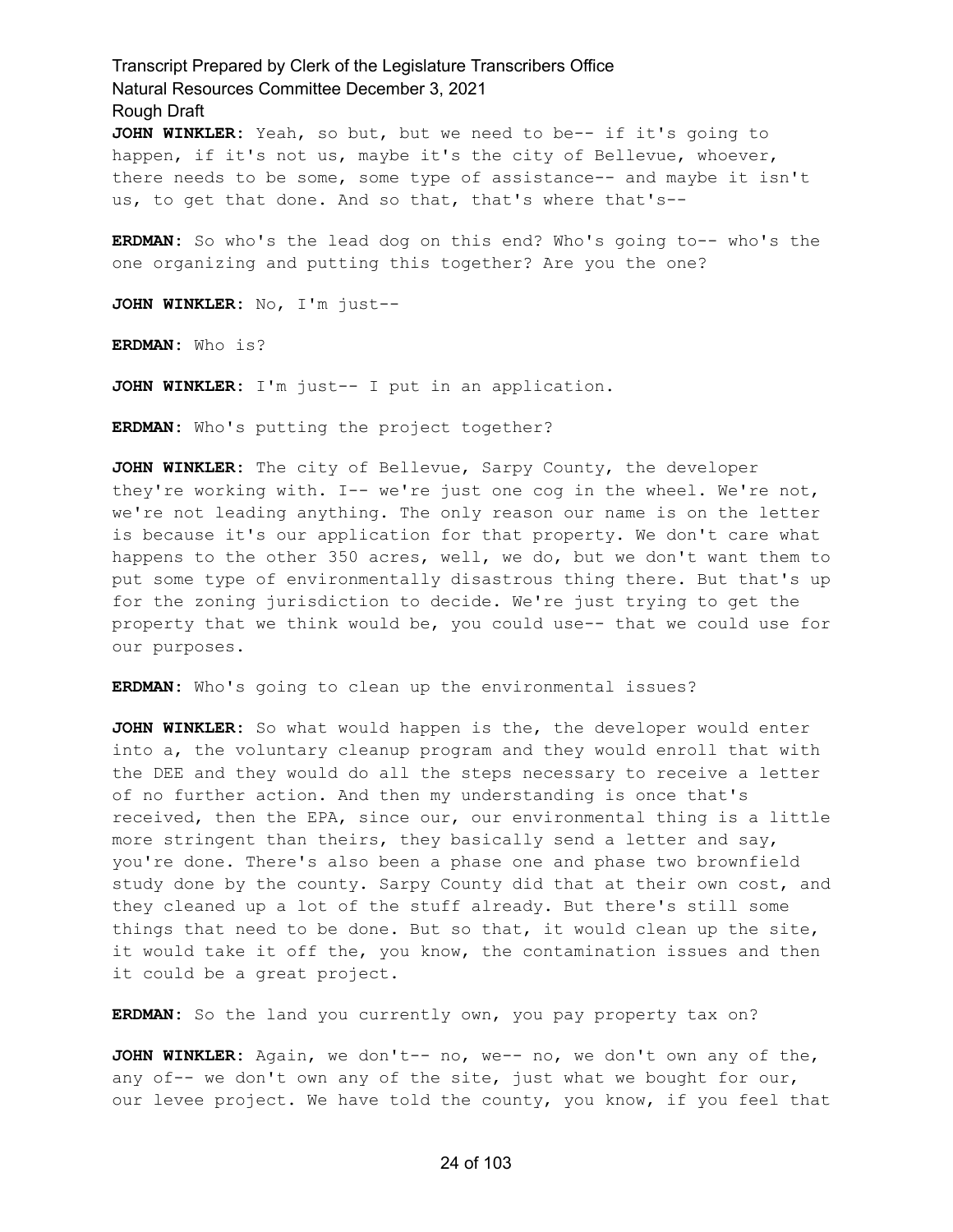you need to, you know, for this project, you feel you need to an in lieu fee or something like that or whatever, we would work with them, but they, they don't take property tax from us.

**ERDMAN:** Thank you.

**BOSTELMAN:** Senator Moser.

**MOSER:** Thank you, Mr. Chairman. When you build these projects, do you have public meetings--

**JOHN WINKLER:** Yes.

**MOSER:** --to inform the public what's going on?

**JOHN WINKLER:** Yes, sir. Any time we acquire property, we have public. We have to have a public hearing per statute.

**MOSER:** Sure. And typically, the people who show up are the ones that are against it?

**JOHN WINKLER:** Oh, no, not necessarily. We've had a lot of folks that, especially the last few meetings when we had that kind of that list of people, hey, you got to move, you got to buy this property that showed up in favor. And some people show up that are opposed. Some people just are opposed to reservoir, I mean, just the project in general. But I think most of our meetings now have been people in favor because they want us-- they want to move, they want to move on.

**MOSER:** Do you document who's there and, and whether they're for it or against it?

**JOHN WINKLER:** Yeah, it's all in our minutes.

**MOSER:** Have you ever not done a project based on feedback from the public?

**JOHN WINKLER:** Oh yeah. In fact, we took one off the map, the dam site 1N3C [PHONETIC] that was supposed to be built in Washington County, kind of touched Washington County in Douglas County, the [INAUDIBLE] just opposed to it. And so it used to be on a map. It was a little core dam that, you know, that was in the original study. And when I came on, I said, why, why are we, why are we trying to do this? It's just no one, I mean, they don't want it. And so we eliminated it from the map.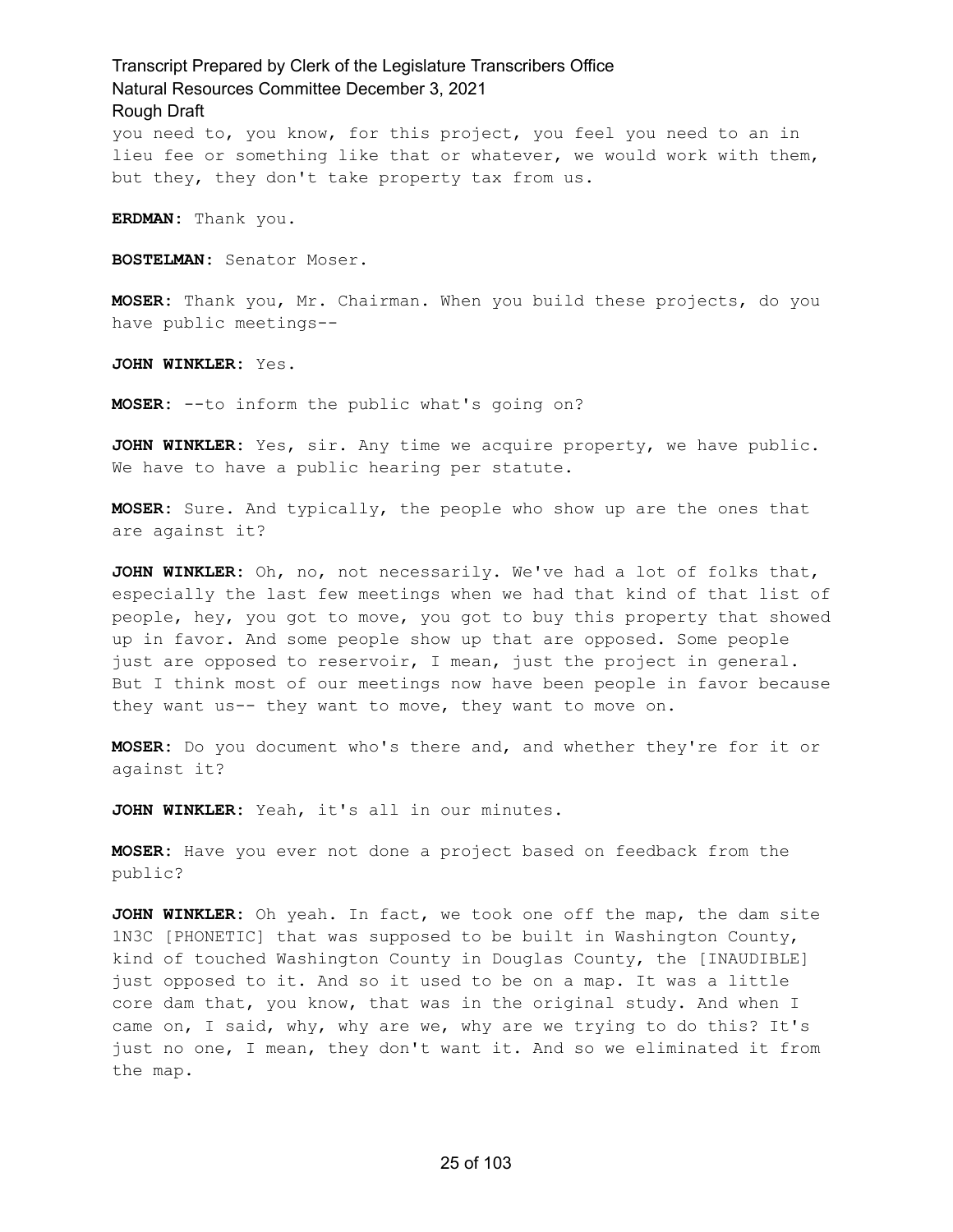**MOSER:** What's the public's remonstrance, if that's the right term, if the project is moved ahead even after the hearing and, and they're not happy with the result of the hearing? Do they have any recourse?

**JOHN WINKLER:** Well, they can always, you know, I mean, they have an elected representative on the board. They can always approach them. They're elected throughout the district. There's also legal processes that they can follow, as laid out in statute.

**MOSER:** They can sue the--

**JOHN WINKLER:** Sure.

**MOSER:** NRD. At their expense probably.

**JOHN WINKLER:** Yeah, I'm assuming. But yeah, I mean, so our board is, you know, I'd say our board is very since-- obviously, they represent those, those folks and, and so-- and I say we are as well. And so they do everything they can to try to accommodate everyone's needs as much as possible. Obviously, you can't do that, but, but they, they bend over backwards to [INAUDIBLE]. And again, there's all legal remedies that they can follow so.

**MOSER:** It seems like the ones that like the projects don't call us.

**JOHN WINKLER:** Yeah, well, yeah.

**MOSER:** And the ones that don't like it are the ones that contact us.

**JOHN WINKLER:** Yeah, well, well, I liken it to our budget hearings. You know, we, we have a budget hearing and we get, you know, we've got 800,000-some people in our district and we get two to three to show up. It's kind of like I'm, I'm president of our school board. It's kind of the same thing there. I get, we get two people show up to our budget. It's that. And so we need more, we need more participation across the board. But you're right, you probably hear more from people that don't like it.

**MOSER:** Thank you.

**BOSTELMAN:** Senator Groene.

**GROENE:** First, I'd like to follow up with Senator Erdman, 800 and some acres the cooperative purchased with a private developer for 300 and you take 500. Have you negotiated the who pays what? I mean, the prime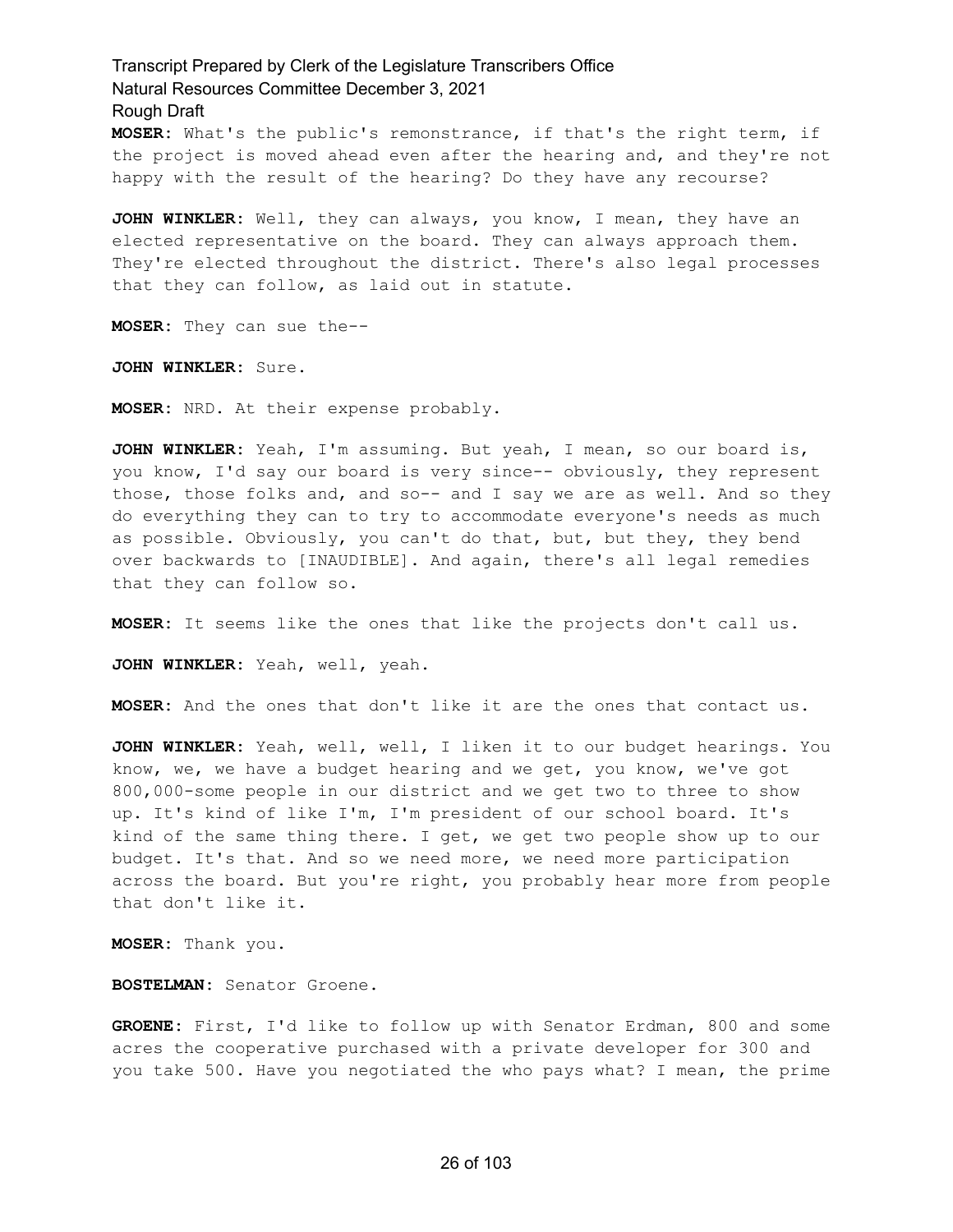Transcript Prepared by Clerk of the Legislature Transcribers Office Natural Resources Committee December 3, 2021 Rough Draft real estate land is going to sell by a square foot, the swamp, but there's going to be one price to Nutrien.

**JOHN WINKLER:** Right.

**GROENE:** All right.

**JOHN WINKLER:** Right.

**GROENE:** So you going to pay the same price an acre as the developer does?

**JOHN WINKLER:** No. So we, so we have a-- we engage a private assessor or appraiser, and the property we're buying is far less. I think it's in the application, but it's, you know, it's appraised that flood, flood, floodway--

**GROENE:** Fishing land type?

**JOHN WINKLER:** Yeah, it's just, yeah, it's far less than. I think how it worked out is they'll pay more than two-thirds of the entire thing.

**GROENE:** What's that?

**JOHN WINKLER:** They'll pay more than two-thirds.

**GROENE:** Two-thirds. And then--

**JOHN WINKLER:** And it will probably be more than that.

**GROENE:** You mentioned something about you're going to make it a wetlands, but you can't have ducks around or geese because of the Offutt.

**JOHN WINKLER:** Yeah, actually, it's actually it's already wetlands. There's a number of wetlands that are there.

**GROENE:** [INAUDIBLE] gotta be ducks in there.

**JOHN WINKLER:** Yeah. Well, no, there's no standing water. There's no, like a lake. And so what happens is when the, when it rains, you know, it'll get water, but then it'll seep in; or when the river's high, it'll come up, but it doesn't stay consistent. So, you know, to-- if you have to mitigate those, I think it's, you know, three to one minimum. But yeah, it doesn't, it doesn't stay consistent. And we can do some things too to help that you're not creating a, a consistent place for waterfowl to-- there's techniques you can do. I think most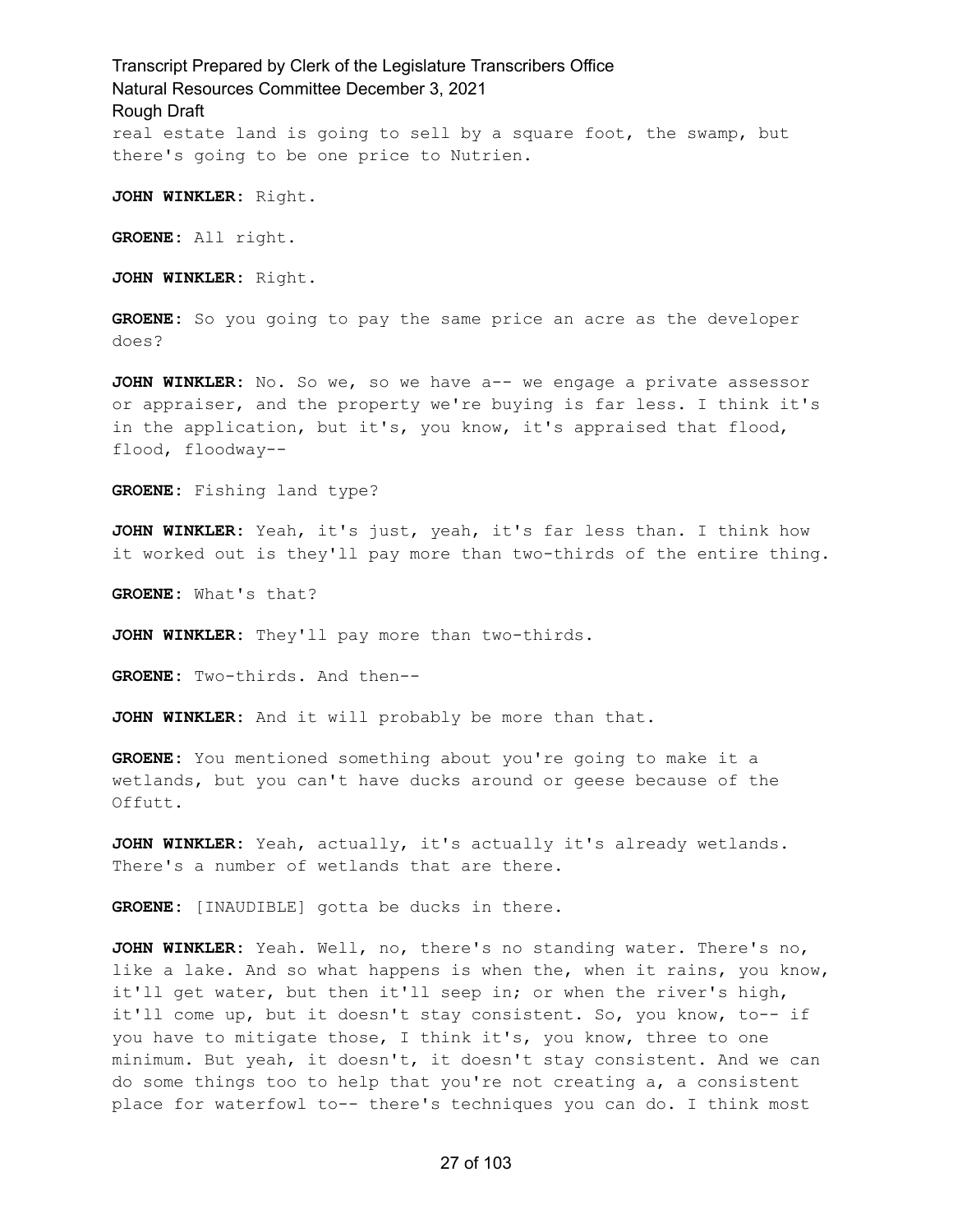of we're looking to is, you know, pollinator habitat is a huge thing. And this would be a great, a great spot for, for that.

**GROENE:** Not to change subjects on you. Back to the levees around Omaha that were built by the corps.

**JOHN WINKLER:** Uh-huh.

**GROENE:** You say now you're responsible for them.

**JOHN WINKLER:** We're responsible for the levee system that goes probably from Bellevue's Hayworth Park, then it goes around Offutt up the Papillion Creek, and then on the other side of Papillion Creek, it goes and it wraps around the Platte back to Highway 75.

**GROENE:** But you don't have the 13 miles [INAUDIBLE]?

**JOHN WINKLER:** No, the city of Omaha would be responsible for those.

**GROENE:** And the corps, corps isn't.

**JOHN WINKLER:** No. So the corps builds them and hands them off, and then they look at you and say, you need to operate and maintain them.

**GROENE:** So when the Missouri River broke out, I can't remember the year, 2019, the last Missouri River flood and a lot of land got, anyway--

**JOHN WINKLER:** Yeah.

**GROENE:** --and the levees broke.

**JOHN WINKLER:** Yeah.

**GROENE:** Who paid for that?

**JOHN WINKLER:** The corps paid for the repairs, except for

**MOSER:** 80 percent.

**JOHN WINKLER:** So we-- yeah. Well, yeah, there you go. He's right.

**GROENE:** What?

**JOHN WINKLER:** 80 percent, yeah. Except for one, there was one breach that was on our levee system and we paid for it because the corps couldn't get to it quick enough. And our big fear was that any breach

#### 28 of 103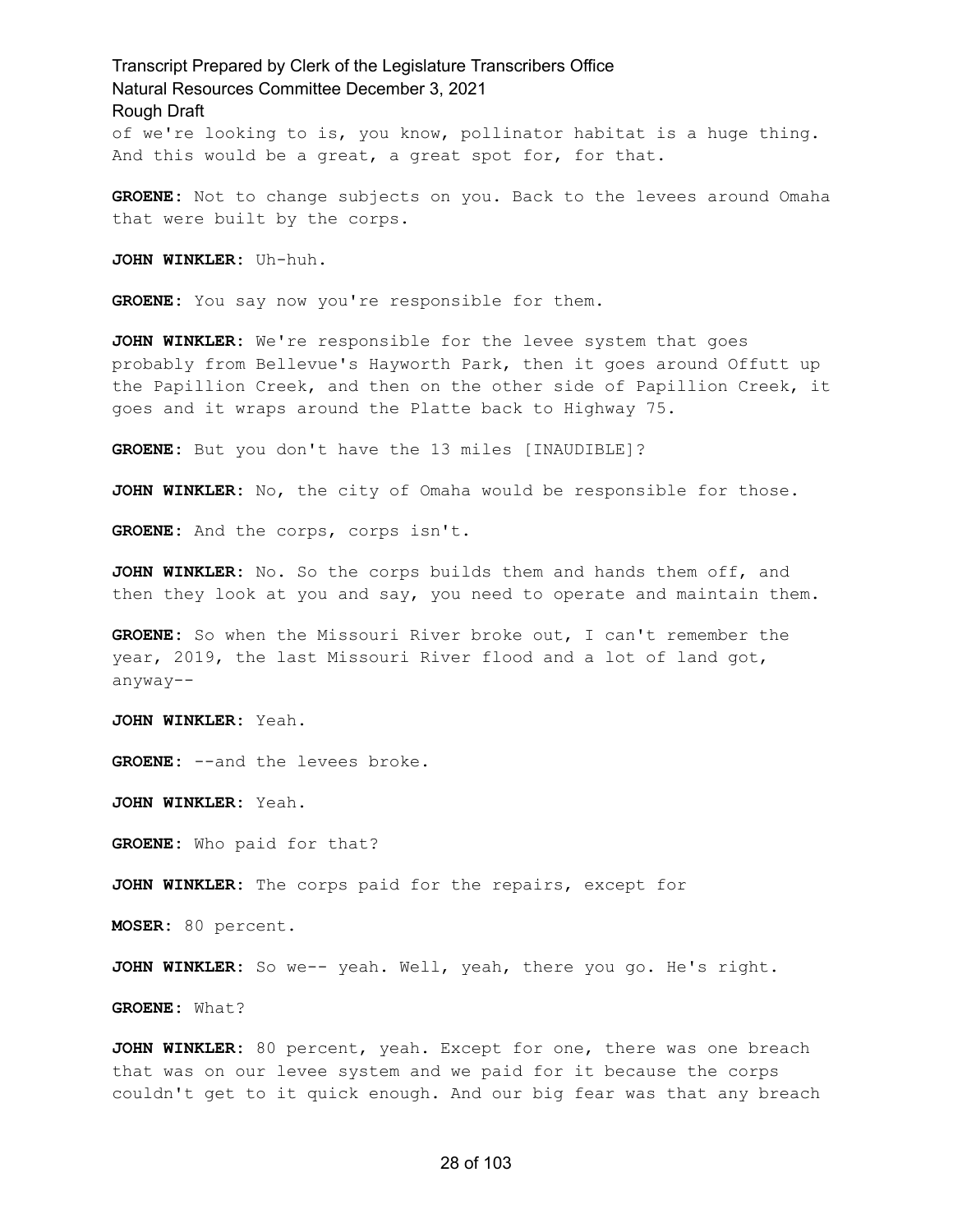we wanted to fill as quickly as possible in case there was more flooding. So we paid for that ourselves. But they, they paid for most of it.

**GROENE:** Remind me of the circumstances. Was the Offutt flooding off the Missouri because of those levees or because of the flooding--

**JOHN WINKLER:** It was because--

**GROENE:** --of the tributary?

**JOHN WINKLER:** It was because, it was because the Platte. The Platte came basically from over the Platte River levees and went from south and pushed north. And then when the Missouri and the Platte collided, it backed up the Missouri. The Missouri was three feet below 2011 flood.

**GROENE:** So the levees you're fixing are the Platte River levees?

**JOHN WINKLER:** They're Missouri and Platte. They're both, that's all one system. We treat [INAUDIBLE].

**GROENE:** And then I read here the NRD, in partnership with the city of Omaha, city of Bellevue, Sarpy County, state of Nebraska designed and permitted constructing \$38 million levee upgrade project. How much of that \$38 million came from the state of Nebraska?

**JOHN WINKLER:** \$13.7, sir

**GROENE:** Of the--

**JOHN WINKLER:** Yeah, and then it was--

**GROENE:** Money from the Governor.

**JOHN WINKLER:** Yeah, it was \$3 million from Omaha, \$3 million from Bellevue, \$3 million from Sarpy County, \$13.7 from-- and then the rest has been ours.

**GROENE:** All right. Also, it seems that-- I understand it's part of the, if you read the fine print of the statute said economic development or could be interpreted into that, your mission. But Papio Watershed has been developed at a rate of three square miles per year for agriculture and urban use since its historical flooding, 75 square miles. It seems like your biggest emphasis now is still economic development, is now economic development.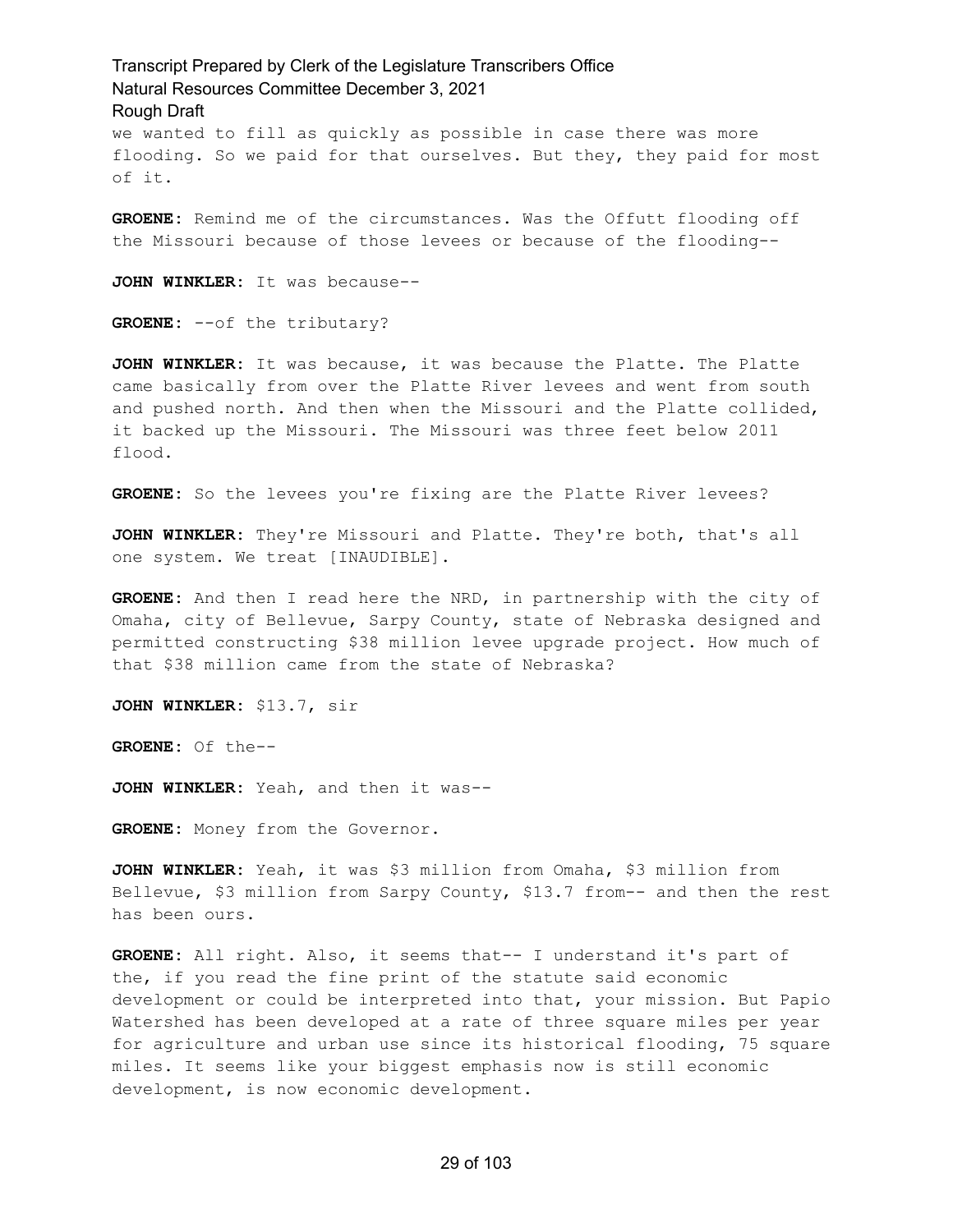**JOHN WINKLER:** Well, it isn't. And the reason, I mean, is and obviously flood control and all the statutory things are our main issue, it's, it's you really can't separate. And I liken to any time we build a project, if it's a levee, if it's a reservoir, if it's a trail, those are, those become amenities and development just follows them. It's, it's, it's a-- it's like I said, if they open a golf course--

**GROENE:** Well--

**JOHN WINKLER:** --what happens? They build around it. They open a park, what happens? They build, they build a school, they build around it. And it's, we're just, we're no different.

**GROENE:** Well, but then you talk, talked about the Washington County project.

**JOHN WINKLER:** Uh-huh.

**GROENE:** The people didn't want it.

**JOHN WINKLER:** Uh-huh.

**GROENE:** You don't build a flood control dam for the people around it. You build it for the people downstream.

**JOHN WINKLER:** Exactly.

**GROENE:** So the people downstream that were getting flooded didn't want it?

**JOHN WINKLER:** Well, they wanted it.

**GROENE:** Well, those are the people you should be concerned about, flood control, not who wants it around the lake?

**JOHN WINKLER:** Well--

**GROENE:** Isn't that your mission?

**JOHN WINKLER:** Yeah. But so how do you, how do you build a structure that you have to have the county to agree to close roads? You have to acquire property, you want us to acquire it all by eminent domain. So I mean, those are all sensitivities that, you know, should we be protecting the people downstream? Of course. But, but at the same time, then we get beat on the head about, well, you're using eminent domain, you're taking property. And so you have to balance those things. It's a fine, it's a fine balance. And that's why we have an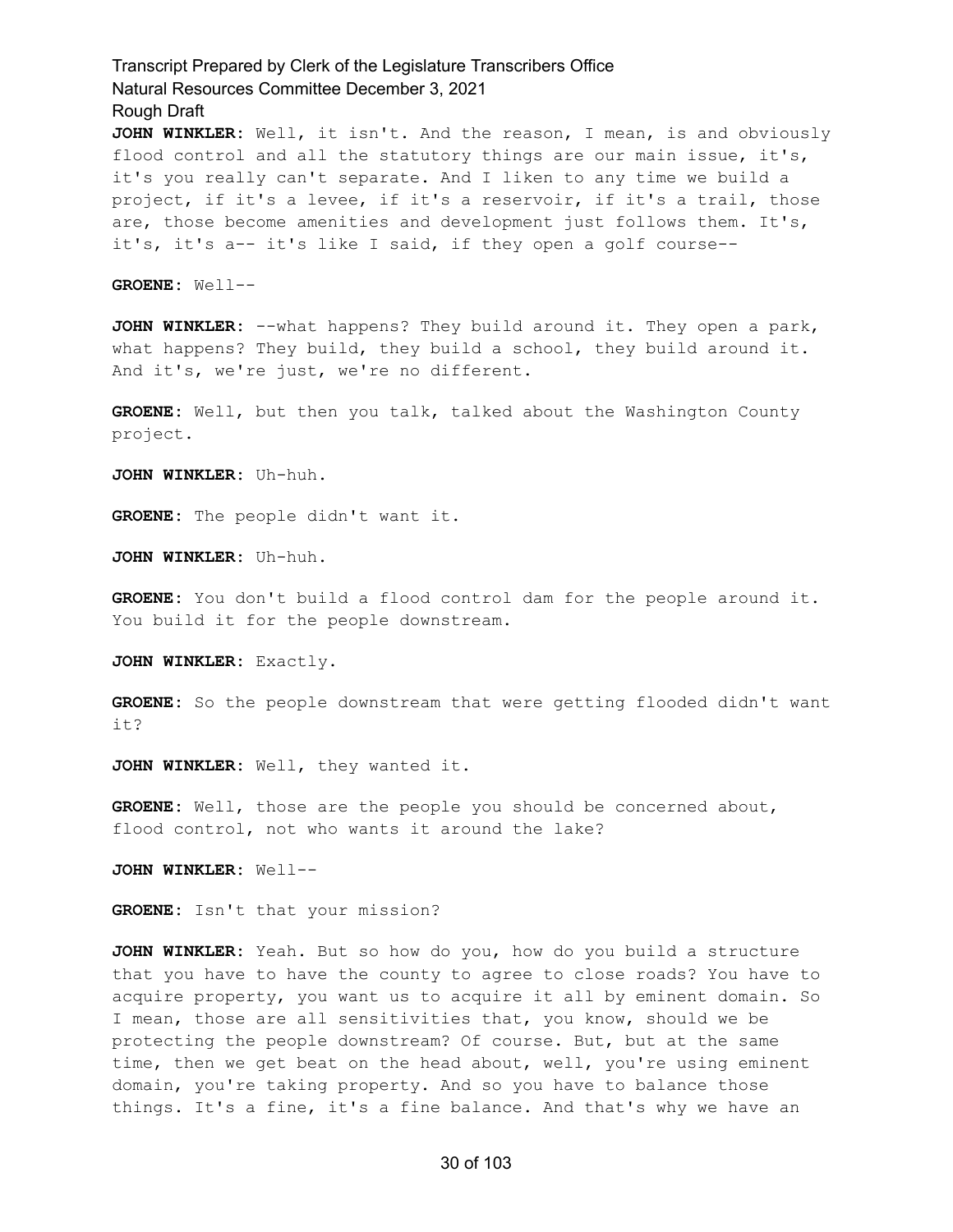elected board to try to navigate those things and say, you know, hey, the, these communities and these particular landowners want this. And so those, those are things that we need to focus our resources on. Do we want to spend, as Senator Moser kind of alluded to, in court for who knows how long trying to build a project that no one wants and it's just a waste of resources.

**GROENE:** Historic flood, nobody's seen anything like it.

**JOHN WINKLER:** Uh-huh.

**GROENE:** The existing flood control on the Papio worked just fine. Why are you building more dams if it isn't just for economic development?

**JOHN WINKLER:** It was the Omaha-- interior of the Omaha metro area was not as affected by the tributaries, and so there was not as much rain and snowfall in the interior of that system. It wasn't-- so for example, we received a lot of our water from the Loups, the Elkhorn, and that just all came downstream. And that was, you know, to the Elkhorn in the Platte Rivers. There was nothing that fed the Papio system except for the internal watershed. So it was kind of isolated, although we did have very high readings on all of our gauges and levees, I mean, they were right at the top. So it worked for that event. But it wasn't, it wasn't a 100-year event that all of these studies or 500-year event that all of these studies determined the flood risk for the watershed.

**GROENE:** When was the last time the Papio flooding caused appreciative damage?

**JOHN WINKLER:** Probably the 70s.

**GROENE:** And how many dams have been built since then?

**JOHN WINKLER:** Quite a few. I don't know off the top of my head, but I mean, I could--

**GROENE:** So it seems to me you have that under control, the Papio flooding.

**JOHN WINKLER:** Well--

**GROENE:** I just can't see the necessary of building more dams.

**JOHN WINKLER:** And so that's why we do these studies consistently, to, to-- and I learned something from all the pilots I work with. You have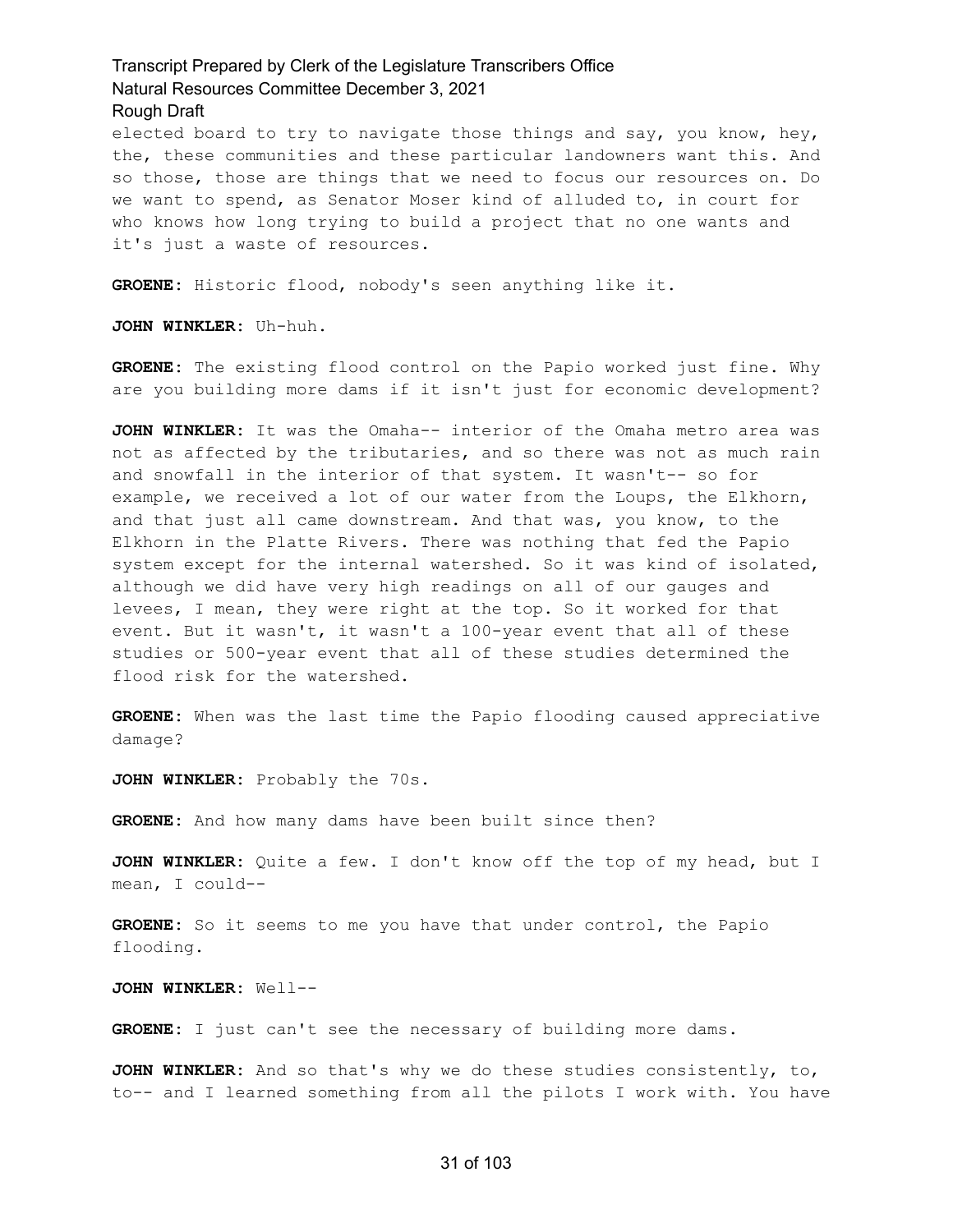to constantly evaluate your situation, analyze where you're at, you know, all the time. And so that's why we have these studies done, this general revaluation study. And that way they can come and say, hey, where are we? Where are the dangers? What are we doing good, where do you need to improve? And so that's why we do that. So are we there? Not yet. And it's, and it's, it's in the, it's in the studies. But once we do get there-- and like I said, we'll never get 100 percent. But I can tell you what we've done has done a great job. It's not, it's not there yet. It's not to the best it can be. It will never be perfect. So that's why we continue to do that.

**GROENE:** How much are your budget of flood control is on maintenance, the dredging old ponds and fixing the dams?

**JOHN WINKLER:** Yeah. So our maintenance budget, again, I don't know off the top of my head. We don't dredge our, our water quality basins because they're made to fill in. I'm trying to think the last time we-- I don't know that we've ever dredged a reservoir that we've constructed. The corps has had to because they didn't construct the water quality basins. We buy a lot of rock though on channel maintenance and, you know, as the, the streams in our district slough and the elevation drops, you know, we're getting a lot of sloughing and we're getting a lot of-- and some of these are old. These levees are, you know, 50 years old.

**GROENE:** So if they fill in you're forced to build another dam?

**JOHN WINKLER:** No. So how it's constructed is the reservoir itself is protected from filling in by water quality basins. Those fill in and then they're just left, they're left as water quality basins. And we don't dredge those. And the city, in fact, the city of Omaha has a rule now, they don't dredge them either, because that's what they're--

**GROENE:** They're using-- losing capacity?

**JOHN WINKLER:** No, once they fill in, the area is fully developed then there's very little soil and erosion runoff then. So once they fill in, they're done. They, they'll continue to capture some. They're very good for filtering water, water quality as far as pollutants. And so they remain a wetland that, that's what they do.

**GROENE:** Thank you.

**JOHN WINKLER:** Yeah.

**BOSTELMAN:** How many board members do you have?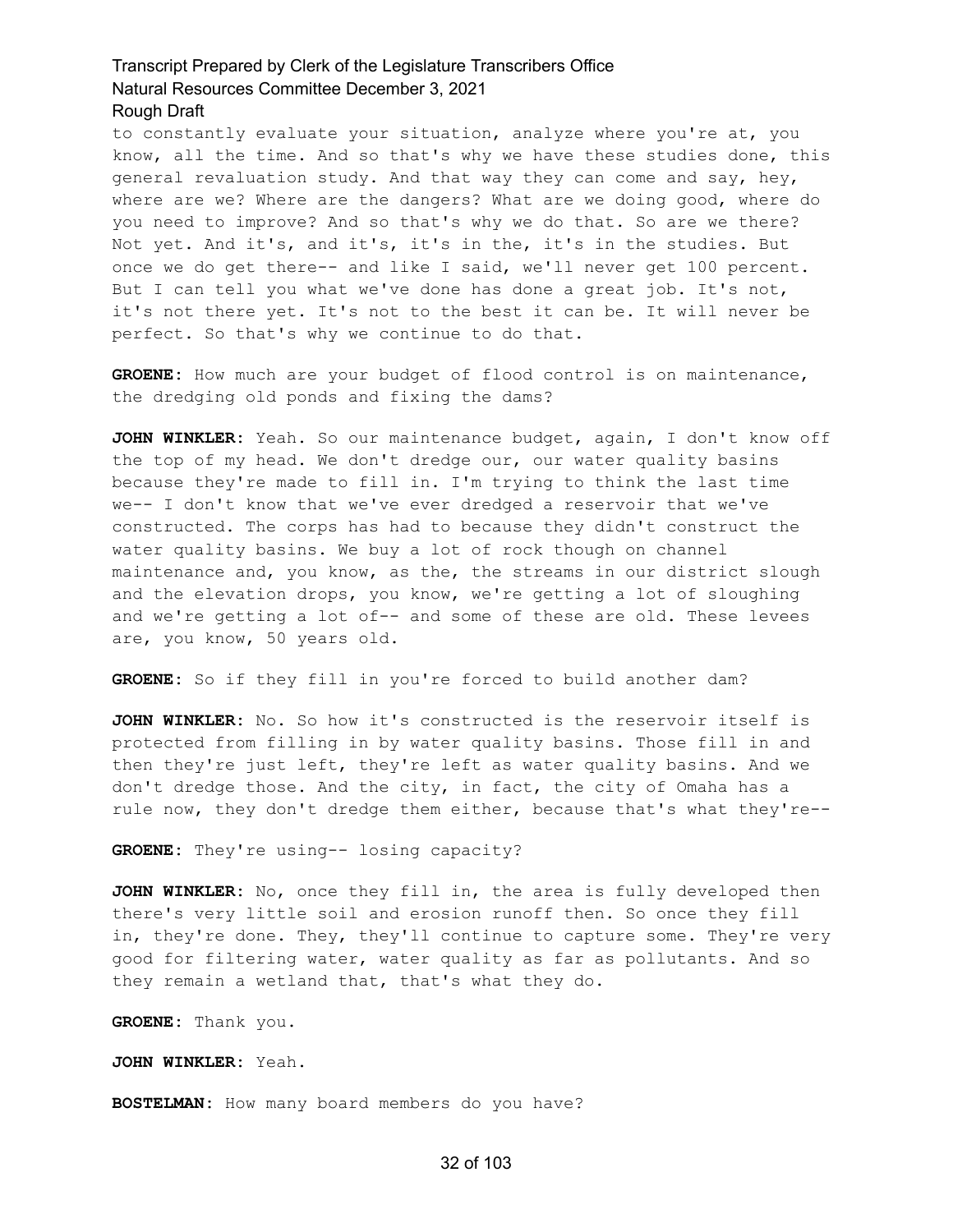**BOSTELMAN:** And how are they-- you have six counties.

**JOHN WINKLER:** Yes.

**BOSTELMAN:** So are they evenly distributed between the six counties?

**JOHN WINKLER:** So there's [INAUDIBLE] subdistricts. The last redistricting, they represent 75,000 each. So, so District 1 encompasses the more rural counties, and actually even comes down into Douglas a little bit to pick up the, the population. So we're on one person, one vote, less than 5 percent error ratio in that. So the rest of them are scattered out through Sarpy and Douglas Counties.

**BOSTELMAN:** So, so a rural person has one person represented out of- that represents them out of 11.

**JOHN WINKLER:** That's right. That's, yeah, that's how it's done.

**BOSTELMAN:** So it would be on the board, I guess it would be pretty hard for a one board member to, to make many changes to that, especially if you're talking about plan being taken up that's farm ground or a person's livelihood. That one person has a pretty small representation on your board of all those others.

**JOHN WINKLER:** Right.

**BOSTELMAN:** Are there other questions? Senator Moser.

**MOSER:** A couple of the thoughts I had, and I apologize. But the first testifier gets the most questions.

**JOHN WINKLER:** That's fine, I'm here all day.

**MOSER:** I don't want to be here all day. I'm about 80 percent.

**JOHN WINKLER:** Yeah.

**MOSER:** Eighty percent here today. We had a ice jam on the Loup River. I represent Columbus. And I think it was in 93 and it came within inches of overtopping our levee. And along there somewhere FEMA suggested or demanded that all the levees be certified. I don't know if that was later. Was that?

**JOHN WINKLER:** Well, yeah. So if they, if, if they were going to provide a level of flood protection, then they must be certified.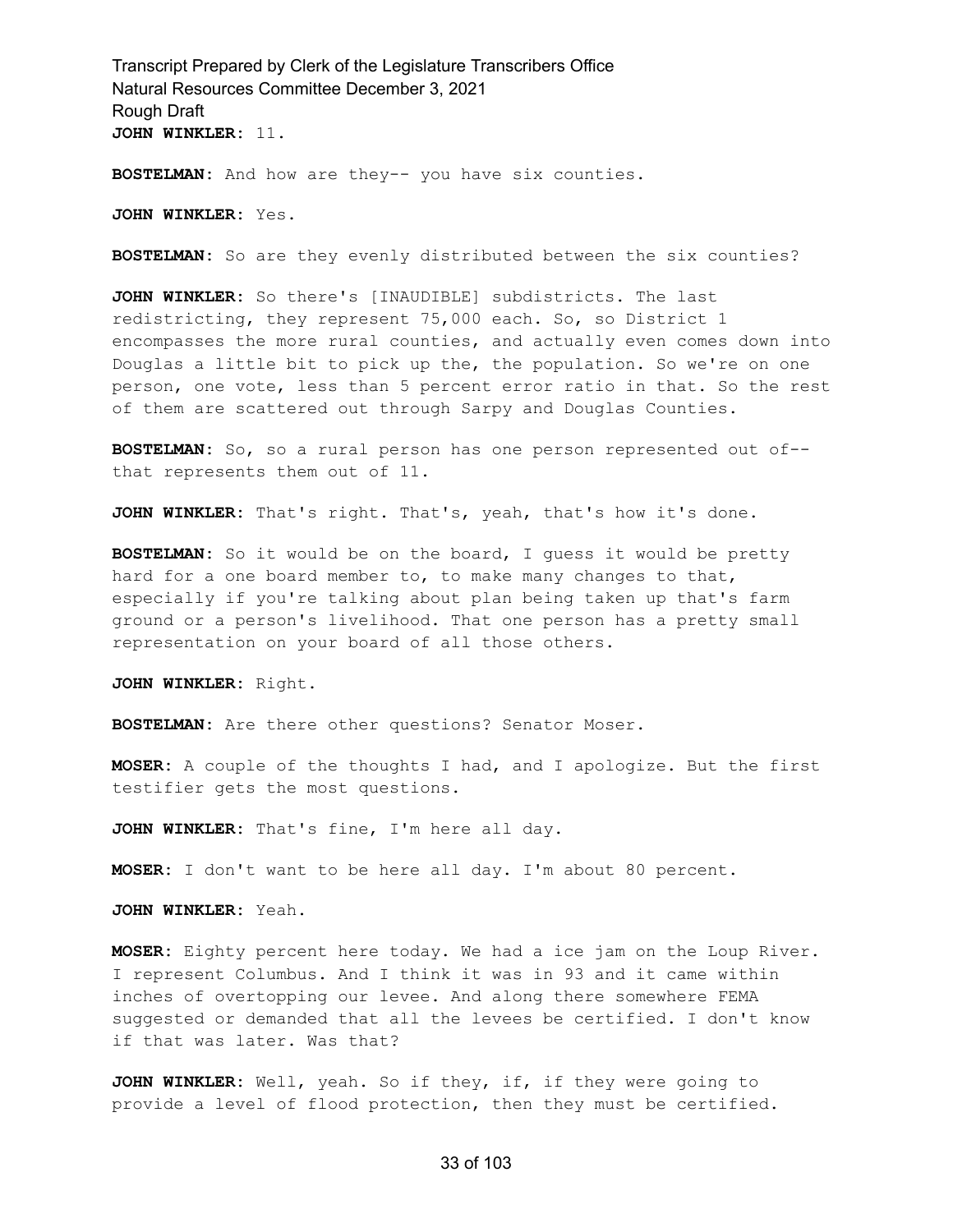There are levees that aren't certified that obviously provide protection. But if you're going to take credit and take land and structures out of the floodplain, they have to be certified and that's by FEMA.

**MOSER:** Yeah. So anyway, it was dangerously close. So they, we hired an engineer and they checked the whole levee for elevation and turned out it was 18 inches too low in some places, and the bottom of the river wasn't as slick as they thought or whatever the right engineering terms. What do they call-- stiction, what do they call the, the--

**JOHN WINKLER:** I know you're talking about, but--

**MOSER:** Yeah, the flow of the river. Anyway, we had all kinds of hearings for that.

**JOHN WINKLER:** Right. Right.

**MOSER:** And so the engineers said, well, you ought to be able to do that for less than \$2 million. So and I think at that time, the NRD was going to contribute something to it, but the city was the lead agency. So then as we get started, you know, getting closer to taking bids on it, the Corps of Engineers got wind of it and they said: Listen, if you develop this or improve it or modify it substantially without our approval, then when you have subsequent losses, we're not going to come back and pay the 80 percent. That's how I knew the 80 percent was--

#### **JOHN WINKLER:** Yes, that's correct

**MOSER:** --there. So then we had to get FEMA involved and the Corps of Engineers, and between the two of them, when you have to persnickety agencies picking at each other, it just-- costs just ballooned and went from-- the engineer's estimate went from like 1.6 or 7. And I think when it's all done, I think it was-- or when it was all done, it was 3.4 or 3.5.

**JOHN WINKLER:** Yeah.

**MOSER:** And, and all they did is added 18 inches in some places and then fix the slopes where that made the slopes too great of an incline.

**JOHN WINKLER:** [INAUDIBLE], yeah.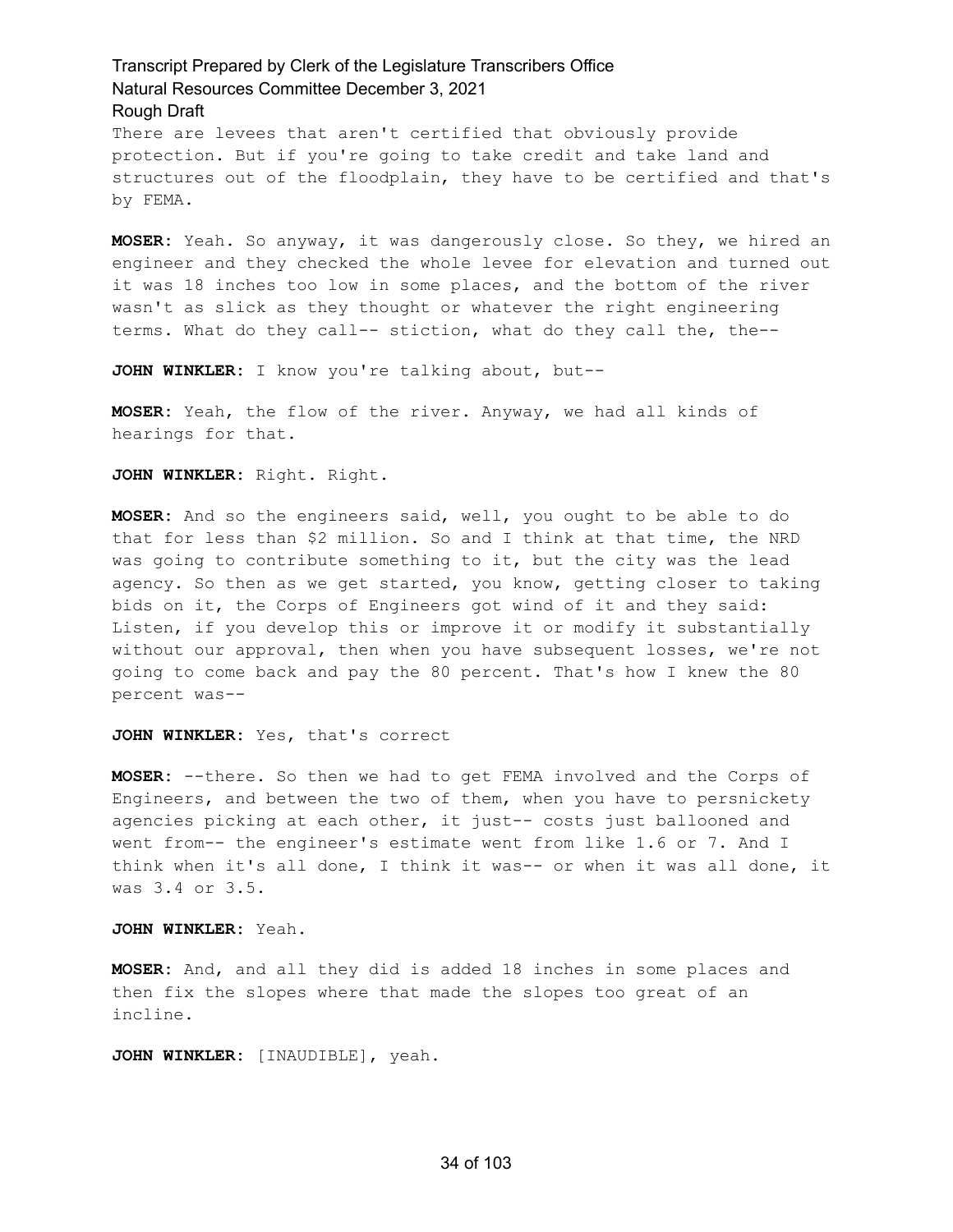Transcript Prepared by Clerk of the Legislature Transcribers Office Natural Resources Committee December 3, 2021 Rough Draft **MOSER:** And so while we cursed the NRD and the FEMA and the corps, they did provide a service or we've got a good product when we're done.

**JOHN WINKLER:** Right.

**MOSER:** But what about McDonnell's bill to build reservoirs for economic development stuff? Will that cost the NRDs money?

**JOHN WINKLER:** We don't have anything in our budget for it. I-- that's Senator McDonnell, I don't-- we've not been approached to pay for--

**MOSER:** I'm blaming him because he was the guy that thought of it, but he's got a lot of compadres that have signed on to it.

**JOHN WINKLER:** Well, we, we have a lot of projects that, we have a lot of things that we need to do. I can't imagine our board diverting resources to do something extra so.

**MOSER:** I might have been the only one that voted against that.

**JOHN WINKLER:** So that, Senator McDonnell can answer that.

**MOSER:** Yeah.

**JOHN WINKLER:** But what, I mean, just on our Missouri River levees, when you talk about the corps and  $FEMA$ , I mean, we-- it took us eight years to get a permit, \$6 million, eight years to get that permit. And the most ironic thing is the original design, when we submitted, it didn't change over the eight years when they approved it. And so there you go.

**MOSER:** The only thing we found different is the corps required us to do a little more testing, and they found some toe drains were clogged. The ones that kind of let water seep out of the levee--

**JOHN WINKLER:** Right.

**MOSER:** --so it doesn't melt and collapse. And so that was an improvement so.

**JOHN WINKLER:** Right.

**MOSER:** Thank you.

**BOSTELMAN:** Senator Cavanaugh.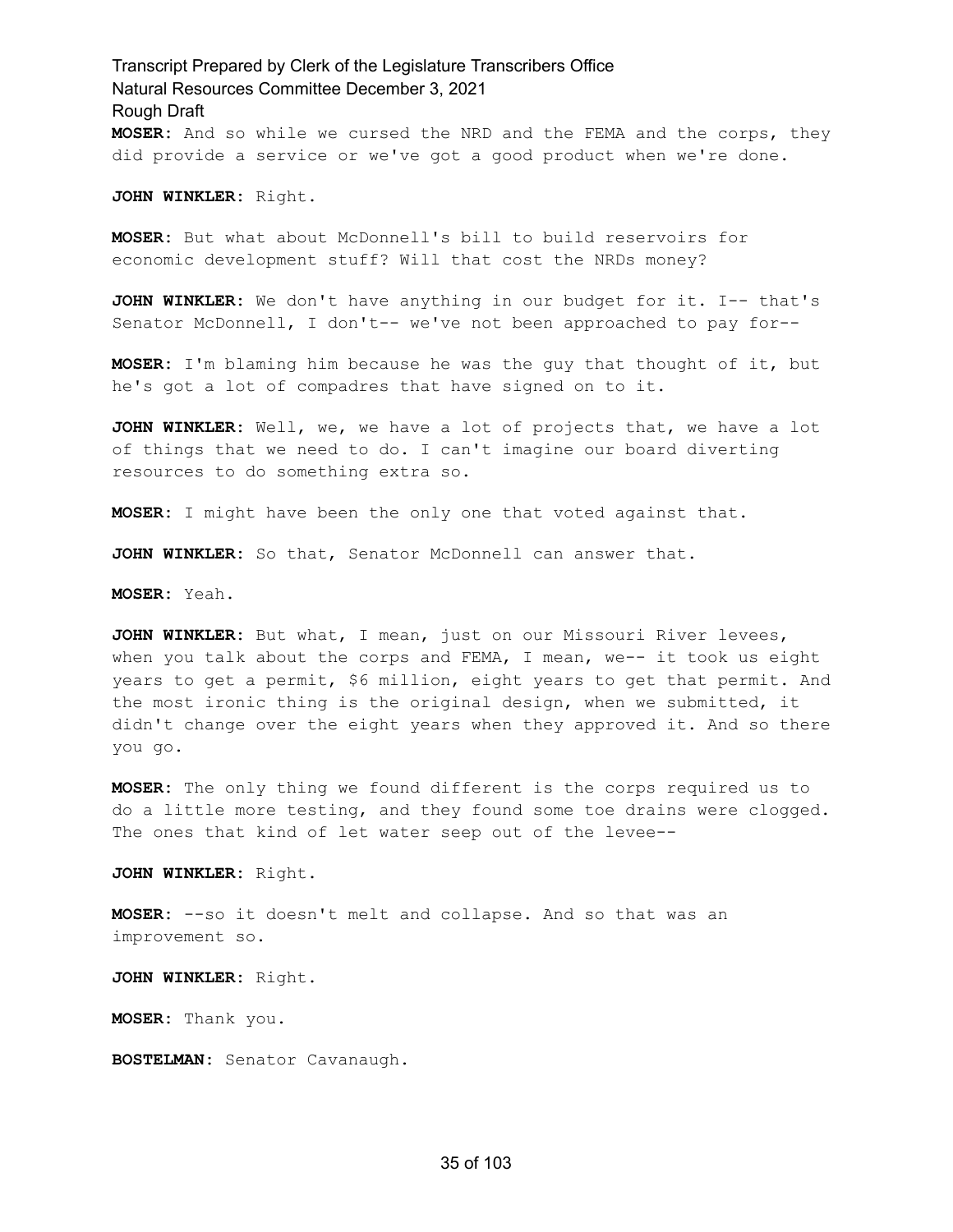**J. CAVANAUGH:** Thank you, Chairman Bostelman. Thank you, Mr. Winkler, for being here, and I wasn't going to ask any questions because I think Senator Groene and Senator Erdman did a real nice job of asking a lot of questions that I wanted to. But I kind of-- so Senator Groene mentioned that we haven't had any flooding since the 70s in Omaha and we continue to build. The city of Omaha is not the same that it was in 1970. There's an increase in perme-- nonpermeable surfaces as the city progresses west and we have more of those rooftops which don't absorb the water, right?

**JOHN WINKLER:** Correct.

**J. CAVANAUGH:** And so that's, I mean, that's got to be one of the reasons we have to continue to build, right?

**JOHN WINKLER:** Yes.

**J. CAVANAUGH:** My question and concern is we build these levees, are there more cost-effective ways to address the increased amount of runoff and water and necessity to mitigate these flows than building reservoirs?

**JOHN WINKLER:** Yeah.

**J. CAVANAUGH:** And is this project kind of that Senator Erdman was talking about down in Bellevue, where you leave land out of development, is that one such less-costly option?

**JOHN WINKLER:** Yeah. So, so throughout our, throughout the Papillion Creek Watershed we have, we have areas that are like, like what we're talking about that, that project where it's-- we call it pooling, pooling area, where it will just stay consistent greenspace farmland. So we have those throughout the whole, the whole watershed, especially toward the bottom. You know, we've looked at, we've looked at, you know, building-- again, I kind of mentioned those, those smaller little water or low-impact development sites. And there was like I said, like 16 under some throughout the watershed. And the problem is, you know, it may be cheaper upfront, but then the maintenance is just, you know, you talk to the cities and counties and that have to maintain them and they're like, you know, they collect trash they- you got [INAUDIBLE], I mean, it's just things that go along with them.

**J. CAVANAUGH:** Those are lower-cost engineered solutions.

**JOHN WINKLER:** Right, right.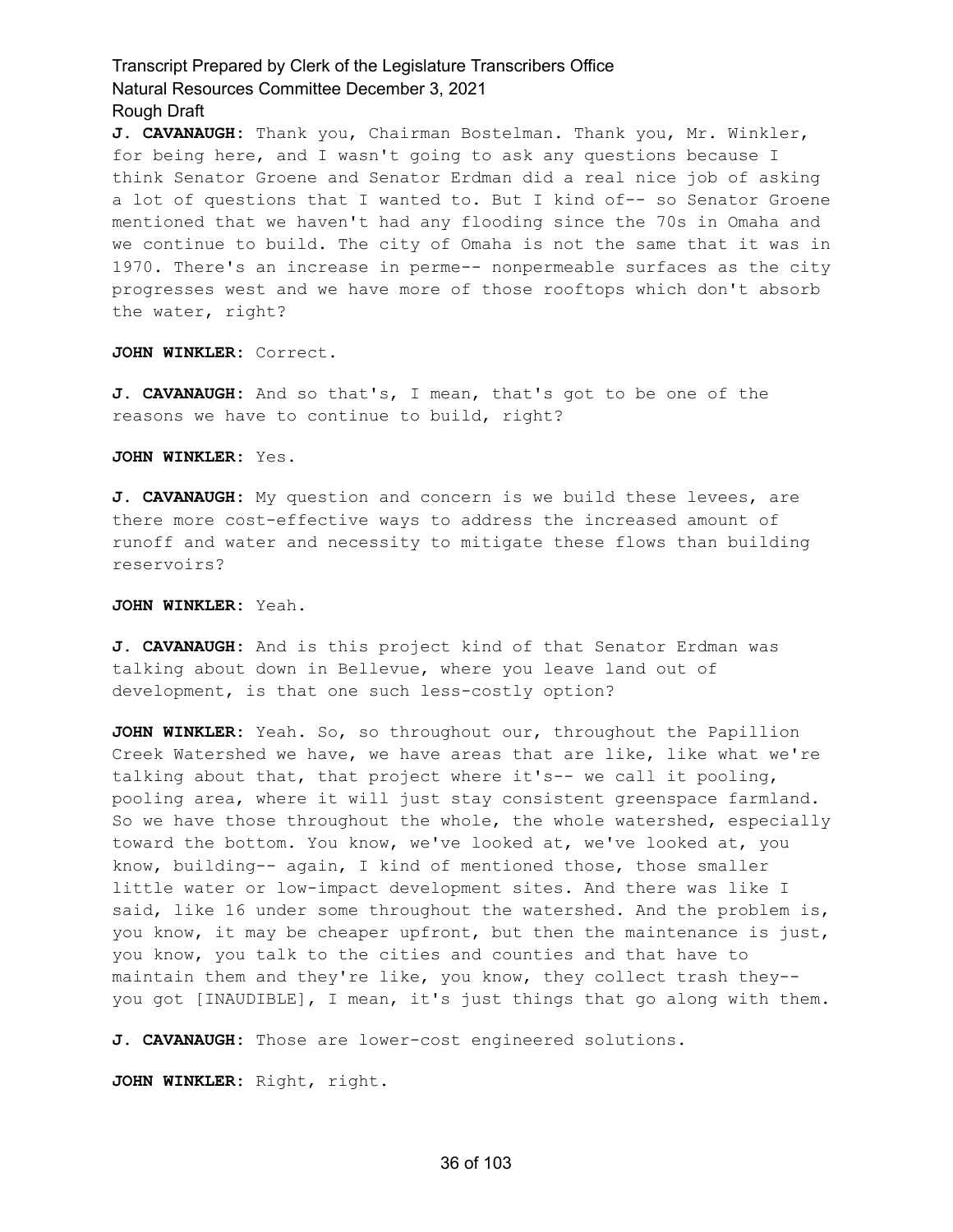**J. CAVANAUGH:** My question is, are there lower cost, basically inaction? And when I, when I see things you talk about in federal environmental regulation, one of the questions you have to ask in terms of any federal-lead project is, is the impact-- what's the impact of no action?

**JOHN WINKLER:** Right. Right.

**J. CAVANAUGH:** And so I guess that's my question, is that something that the NRDs consider, is like this project we're talking about up in Washington County, decide not to build that, you're not putting people's livelihood and lives at risk by not building that project, you're choosing to pursue a different avenue of--

**JOHN WINKLER:** Yeah. So every project we look at, we go through a- part of the permitting process you go through an alternatives analysis is what's the least impactful. You know, so we do a holistic, it is a holistic approach. It is, it's not reservoir, it's not solely reservoirs. It's reservoirs, levees. It's internal ponding areas. It's, it's rules and regulations that keep people out of the floodplain. It's terracing. It's all of the above. It's encouraging permeable pavement. It's encouraging collection of, you know, there's a requirement that all developments have to retain the first half-inch of runoff on site, which is very good for water quality, helps flood control a little, but not tremendously. So there's all these, there's a whole host of what I call arrows in the quiver that we can use to, to, you know, help with flood control. So we're just not out running willy-nilly just, hey, build this, build reservoirs and forget about the rest. It really is a focused effort to try to take every tool we have available. We even have a buyout program that we work with FEMA, so we buy out repetitively flooded properties and try to get them out of harm's way. Now it's all voluntary, so we can't go in and say, hey, we're, you know, we're going to, we're going to eminent domain the whole area, you have to leave. That's not how it works. It has to be all voluntary if they, they want to leave the floodplain, floodway area, we have a program to help them do that. I think we are the only entity right now that we're trying to fix levees that were damaged during the-- private levees, quote unquote, during the, the '19 flood that have never been fixed. And, and they provided a certain level of protection. But they, they just, nobody knows the owner. The owner has transferred, you know, transferred. Some people built houses in them and they collapsed. And Senator Bostelman has done a great job trying to, you know, to get attention to that and trying to get an inventory and all those things. When we, a lot of them, we don't even know that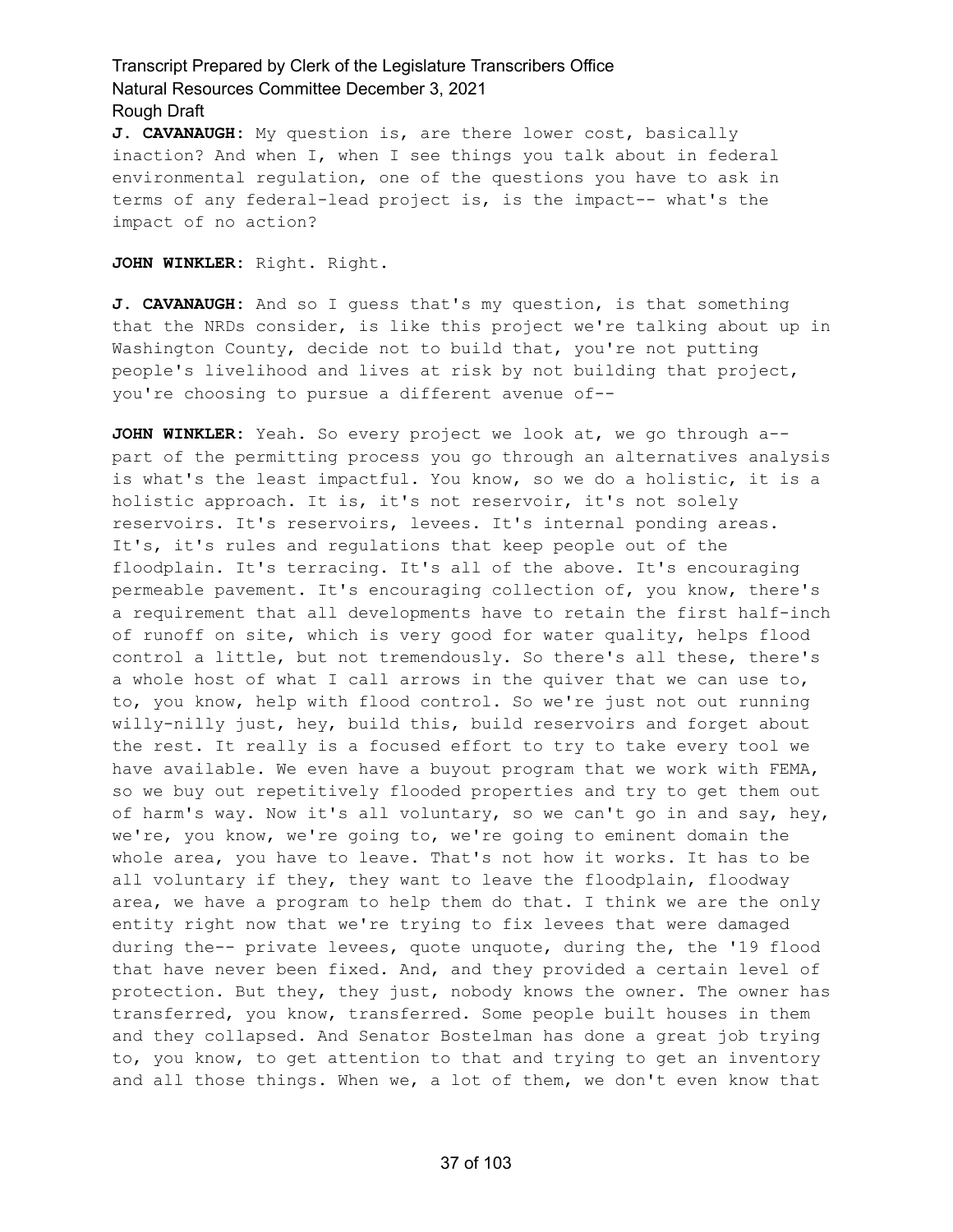Transcript Prepared by Clerk of the Legislature Transcribers Office Natural Resources Committee December 3, 2021 Rough Draft they were a levee. And so it really is all of the above, and it has to be. We can't just focus on one.

**J. CAVANAUGH:** Thank you.

**JOHN WINKLER:** Yep.

**BOSTELMAN:** Are there any other questions from committee members? Seeing none, thank you very much for coming.

**JOHN WINKLER:** All right. No, thank you.

**BOSTELMAN:** Really appreciate it.

**JOHN WINKLER:** Have a good weekend.

**BOSTELMAN:** Next testifier we have is Mr. Mike Sousek from Lower Elkhorn NRD. Good morning and welcome.

**MIKE SOUSEK:** Good morning, Senator Bostelman.

**BOSTELMAN:** Go ahead, sorry.

**MIKE SOUSEK:** All right. Good morning, Chairman Bostelman and members of the Natural Resources Committee. My name is Mike Sousek, M-i-k-e S-o-u-s-e-k, and I am the general manager of the Lower Elkhorn Natural Resource District. Our district office is located in Norfolk, Nebraska, and our district encompasses all or parts of 15 counties in northeast Nebraska. First, I'd like to thank the Natural Resources Committee for inviting me to testify this morning concerning LR23. While I'm confident that this committee understands the fact that climate cycles have caused in the state of Nebraska, I want to highlight a few facts from northeast Nebraska. The Elkhorn River Basin provides 32 percent of all the water reaching the Missouri River during the summer season. The Loup River Basin provides 46 percent and the Lower Platte Basin provides the final 22 percent of water reaching the Missouri River. Over the last 12 years, we have had watersheds experience 100-year storm on average every four years. Some of these storms eclipsed the 100-year threshold and even the 500-year storm, with the most recent 500-year storm occurring in 2019 during the March bomb cyclone. It may come as a surprise to this committee, but during that event, the city of Norfolk had as much water in the bypass channel running through the city that usually flows in the Missouri River. That amount of water stressed the diversion channel to its limit, and the only reason it survived was due to an NRD dam structure 15 miles upstream, which held back 18,000 acre feet of water or 5.8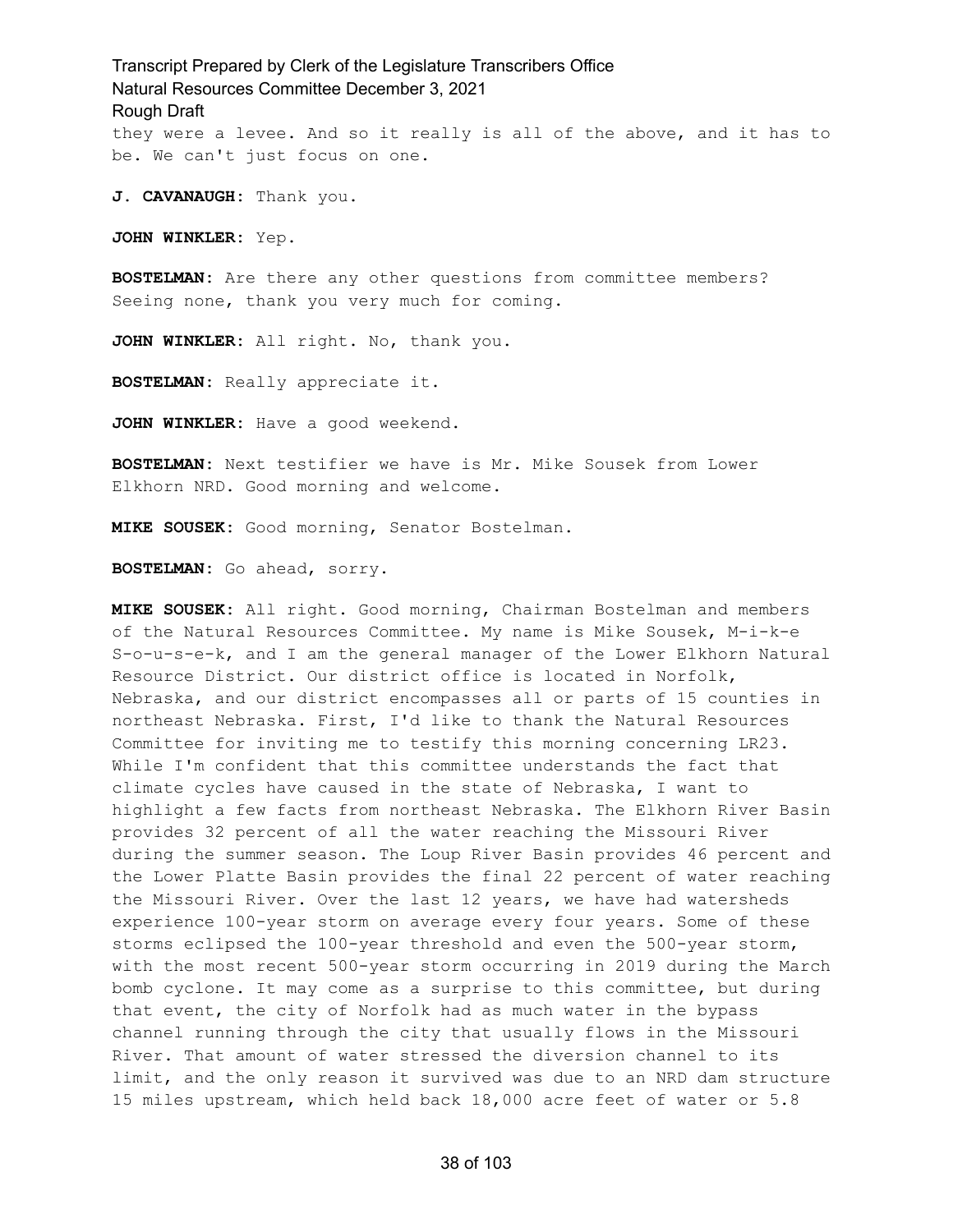million gallons. Willow Creek Reservoir has a normal conservation pool of approximately 700 acres, but during the event, swelled to over 12,000 acres-- 1,200 acres, excuse me. Which is how it was designed, and helped to significantly alleviate downstream flood impacts, most notably to the communities of Pierce and Norfolk. Think of that. A tributary of the Elkhorn River, two hours west of Omaha, became the size of the Missouri River as it was flowing and gaining volume, navigating and destroying the region from the Elkhorn River to the Platte River and ultimately ending in the Missouri River. On the opposite side of the spectrum. During the same 12-year period, we've experienced the most extreme flash drought in the last seven years, which occurred in 2012. This extreme drought brought to the forefront the vulnerability in our agriculture system that has such a reli- reliance on groundwater for irrigation. The spike in demand from all groundwater users, most notably from municipal irrigation, livestock and domestic well owners, provided evidence that the natural system has limits, and in-season groundwater shortages are documented throughout the district. Should that drought have lasted another year or more, as has occurred in other parts of the United States, catastrophic environmental and economic ramifications would have been realized. The extremes we are experiencing in weather cycles is unprecedented. For example, this flash drought followed two years that were plagued with flood, flooding along the Elkhorn River. This sets the stage and needs to be kept in context as I continue with my testimony. The Lower Elkhorn NRD, in cooperation with the federal government, local communities and property owners, has undertaken two planning exercises to address the flooding concerns and 2 over 21 watersheds. Those watersheds are the Maple Creek Watershed in the Battle Creek Watershed. The method the board has chosen to evaluate and plan for these areas is through a program with our federal partners USDA through NRCS. Through their WFPO program, which stands for watershed flooding prevention operations, the district submitted a proposal for grant dollars to be used for an evaluation and plan. This is 100 percent financially covered within our CS moneys, which we successfully secured. Once the evaluation and planning process is complete, the plan will be presented to the board for approval. By utilizing this effort, we will then be eligible for moneys to go to individual landowners to place flood prevention measures on their properties, to work on projects that are acceptable within the watershed, and to help communities with their flood prevention needs. The major point of going through this exercise is to provide both flood protection and property tax relief. The property tax relief comes by securing federal, federal dollars, rather than raising local property tax dollars to do the same work that has been tasked to us by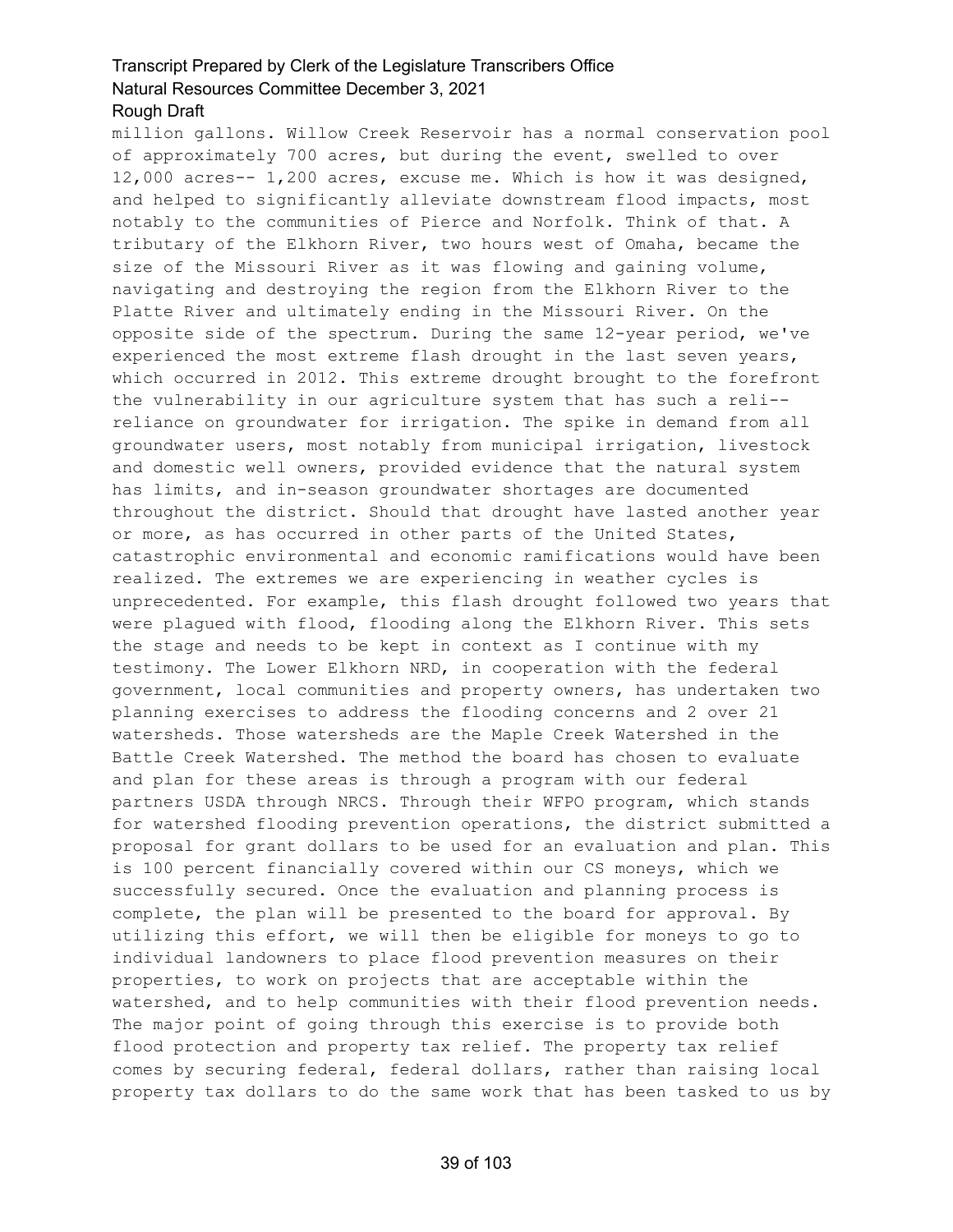this Legislature. NRCS provides 100 percent of the financial requirements for design and construction of projects within the plan. As requested by Chairman Bostelman, I will briefly discuss each plan and give a brief update on current progress. First, two questions were asked about how big is the Maple Creek Watershed project and what are the expansion plans for the Maple Creek Watershed project. There is a very important clarification that I would like to make here in my response. There is no Maple Creek Watershed project. No projects have been determined to date. We are currently evaluating what projects are technically and economically feasible and equally important, socially acceptable. The district is currently working through the elements spelled out by NRCS for the WFPO plan, and we just passed the 30 percent completion threshold. I currently have staff working with individual landowners in the watershed, having conversations on what they would like to see for flood protection. More importantly, the conversation is also about what they are willing to do to help with flood reduction. While not everyone is interested in doing something, we do have individuals that are expressing their willingness to play small flood control structures on their property, whether it be a small wet dam, detention cell, wetland development and even redesigning terrace systems to work with modern day agricultural equipment. These measures are being documented and integrated into the WFPO plan to help the board of directors determine what level of flood control we are willing to tackle and to help us secure the dollars needed to implement the approved plan. The second component of the Maple Creek WFPO plan is our continued commitment to help communities in the watershed attain flood reduction also. The district has been working with the village of Clarkson now for over 10 years, with the most current interlocal agreement being signed in June of 2020. The community has been struggling to find necessary money to bring their levee system to standards for accreditation, which is a common situation for other rural Nebraskan communities. To rem-- to remedy this situation, the district has provided communities with 50 percent of the local cost to accomplish such projects by incorporating this project into our WFPO plan, neither the village of Clarkson nor the NRD will need to use valuable financial resources because the federal government will cover 100 percent of this costs. The village of Nickerson is situated at the bottom end of the Maple Creek Watershed and subsequently receives excess flows from accompanying flood events. This community has continually asked for our help for flood reduction, and we are incorporating a project to redesign or remove altogether a bridge that seems to be a bottleneck in the system. This project would also be covered under this plan. Moving on to the question of what are the needs and considerations concerning the proposed Battle Creek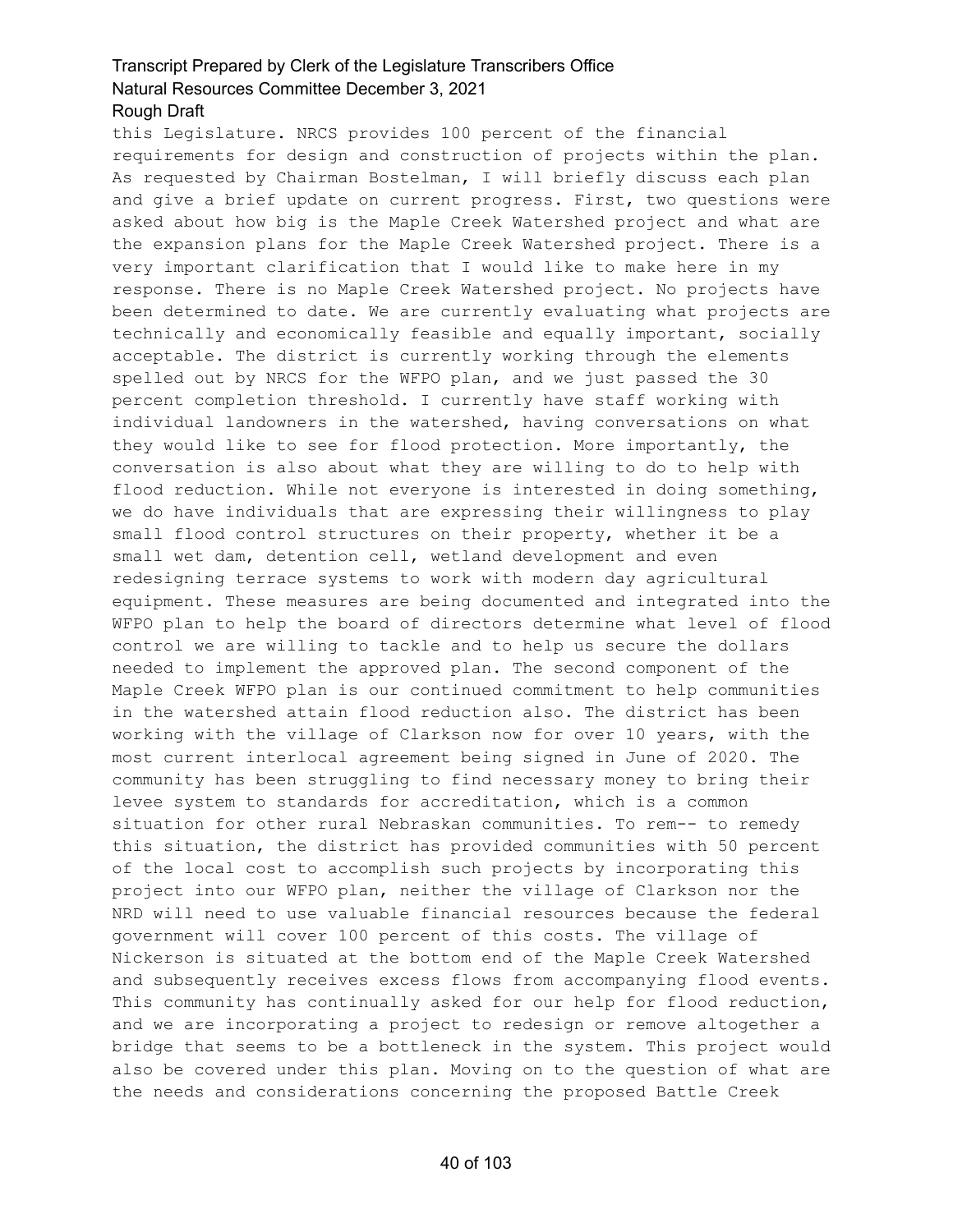#### Rough Draft

Watershed project. While the board has yet to formally approve any project, we are currently working through a similar WFPO process to secure federal funds that can be used to complete a project. To provide context to current discussions, a look at the history of the planning in this watershed will help. It experienced extreme flooding, documented flooding from the 1940s to today. In 1964, the U.S. Corps of Engineers completed a planning effort in the watershed. In 1975, the Madison County Comprehensive Plan proposed flood control structure in the Battle Creek Watershed. In 2007, the city of Battle Creek master plan focused on internal drainage improvements. February of 2009, Battle Creek flooding evaluation identified and evaluated multiple alternatives, which included a diversion channel, levee and reservoir. November of 2009, the survey of a dam site, size of dam, cost estimates established for that alternative. In 2011, a preliminary geotechnical investigation for alternative modeling downstream impacts and investigation into NA-- NARDF grant assistance. In 2012, a hazard mitigation grant application to do a cost-benefit analysis [INAUDIBLE] was denied due to ineligible elements, mainly bridges. 2014, the diversion channel explored once again with detailed modeling of downstream impacts and environmental assessments of alternatives. After the 2014 study, the board continued discussions with the city of Battle Creek. They tasked the city council to prior- prioritize a specific project and to identify the amount of financial contribution the city would provide to pay for such project. In May of 2019, after yet another flooding event in the community, the city council voted to ask the NRD for assistance with construction of a dam to help, to help protect the community of Battle Creek from future flooding. This action was subsequent to an internal community vote by the residents of Battle Creek, which provided direction to the city council. See the attachments of the city, city of Battle Creek regular city council meeting from May 13, 2019. The NRD board then instructed me to develop a plan and financial strategy to pay for such a project with lead, which leads us to present day activities. The current WFPO plan has just completed the 60 percent threshold, and we hope to be completed with said plan early to mid-2022. To address considerations being made by this board for such a project, multiple responsibilities of the NRD have been discussed. This singular project could address flood control, drought mitigation, water quality and recreation opportunities for the immediate area, and provides regional benefits to address the same concerns in eastern Nebraska. On the subject of water quality, while this aspect often gets overlooked, a dam structure brings water quality to the forefront and is addressed in design and implementation of a project. Large reservoirs improve water quality immensely because they do it both above and below the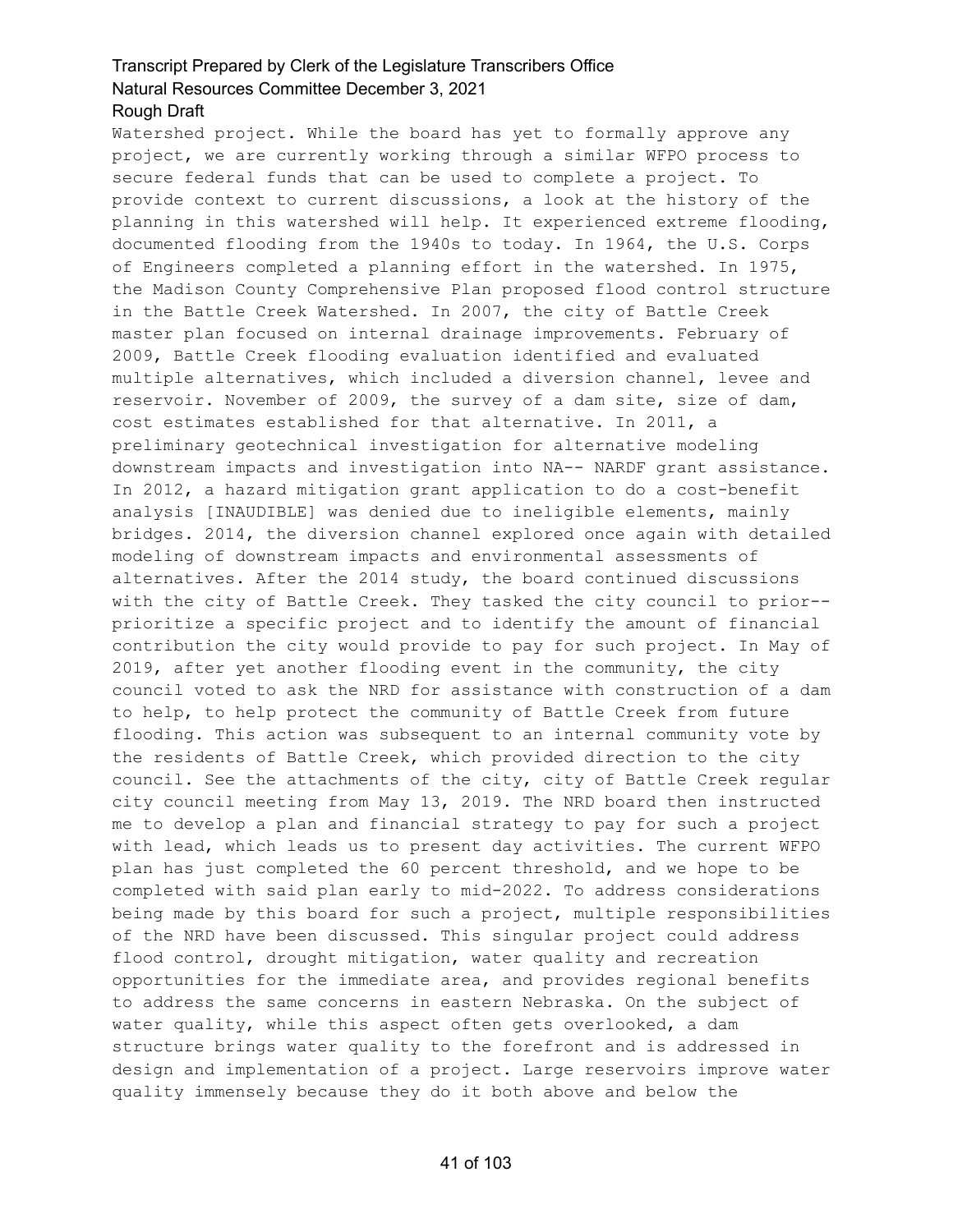reservoir. The large reservoir and the in-lake structures, such as water quality basins built with it, will allow sediment from the watershed above to settle out and keep it from being transferred downstream. The creation of a reservoir allows us to focus on the contributing watershed in order to improve water quality and aquatic habitat function and fisheries in the reservoir. Through the reservoir design process, we assess sediment loading to the reservoir and by focusing on opportunities to improve water quality in the reservoir, can partner with NRCS, EPA and other agency stakeholders to use funding, such as EPA's Section 319 funding and NRCS's numerous conservation practices to improve water quality above the reservoir. Often NRCS can identify the watershed as a priority watershed and further reduce landowner project cost-share and improving upstream water quality. Flood protection. Downstream of the potential Bear Creek Reservoir, there are 190 structures, 168 urban residences and 22 businesses in the 100-year floodplain, with an estimated value of \$11.2 million. If the dam was constructed, it would remove all of the, all of them from the 100-year floodplain. Additionally, there is 1,169 total [INAUDIBLE] acres in a two-mile stretch between the reservoir and the Elkhorn River in the floodplain, with an estimated annual crop value of \$219,000. The dam would remove 698 acres, or \$120,000 of potential damage to crop value. These values do not account for any savings downstream once the water reaches the Elkhorn River. Infrastructure such as highway, bridges, rail lines and agricultural ground continue to see benefits downstream with the water being held back in the flood pool of the reservoir. The potential flood risk reduction project would provide \$500,000 in annual flood damage avoidance in the project area, in addition to a savings of approximately \$450,000 annual in required flood insurance premiums for a total of approximately \$1 million annually. Drought mitigation. One of the proposed projects' water supply pool sits at 1,671 feet above sea level. The conceptual Battle Creek Dam would provide 12,205 acre feet, or 1,033 surface acres of water. If this structure is to be used for streamflow augmentation, water could be released for 13.8 days using a release rate of 400 CFS and assuming an initially full reservoir. This, in conjunction with potentially other reservoirs, could supply the MUD and the Lincoln water system during a flash drought to keep their wellfields functional. These types of projects bring resiliency to a system that currently has none. If the water is kept in the reservoir, it also provides resiliency to the agricultural demand on irrigation. This site is ranked as high potential for aquifer recharge. It will provide water to the Elkhorn River through its connection with groundwater and keep the local aquifer recharge providing water at a time when it will be needed most. Recreation. A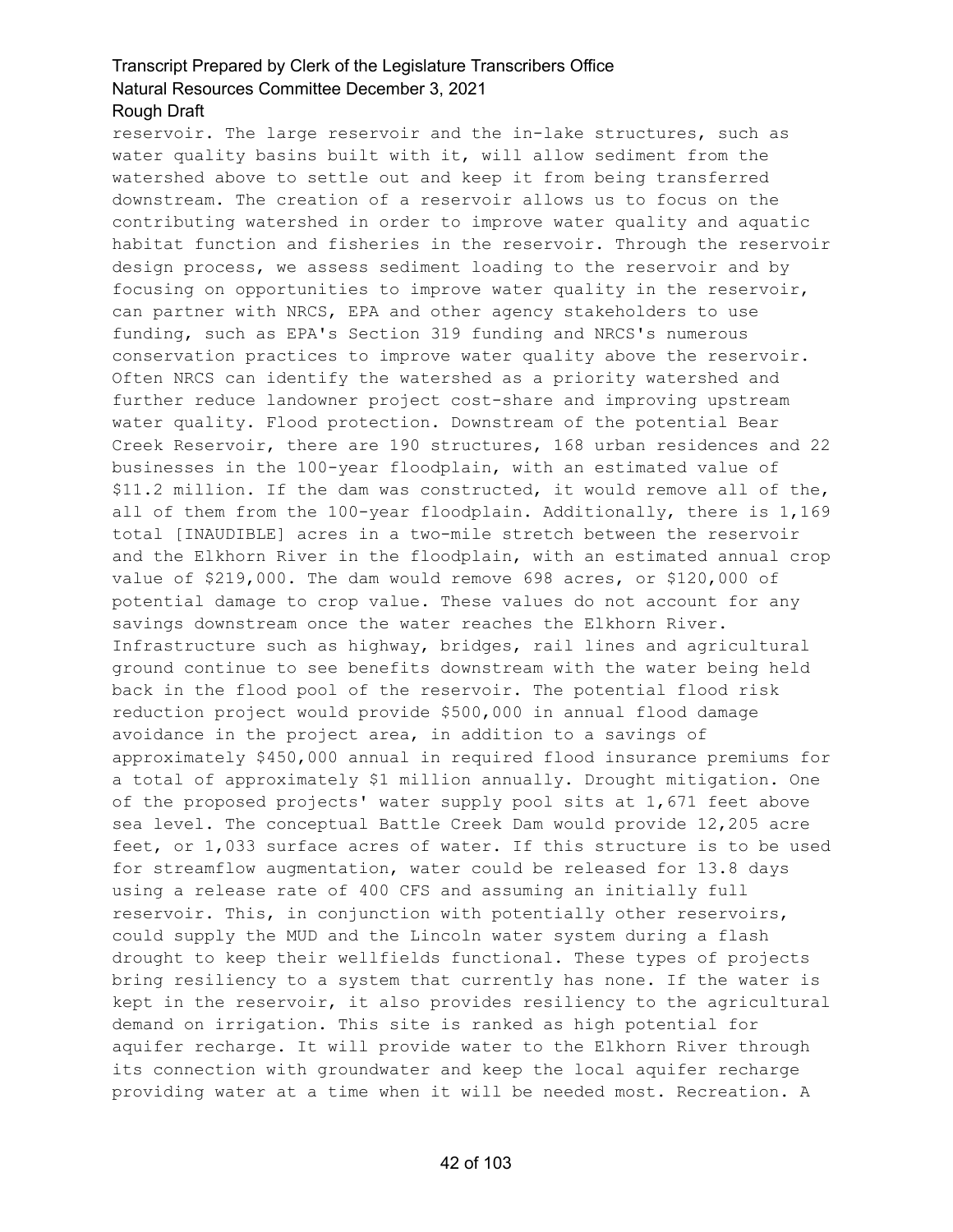reservoir at this site could provide recreation opportunities in an area of Nebraska that is lacking such quality of life benefits. The economic benefits to the local economy and its attractiveness to bring people to northeast Nebraska cannot be understated. One of the recently constructed reservoirs in eastern Nebraska has shown annual average benefits of \$700,000. This proposed site, which would be twice the size, I believe it is safe to say, could provide a minimum of similar amount of benefit. Current estimates have identified \$782,437 of recreational benefits from this Battle Creek project. I would be happy to answer any questions the committee may have, and thank you once again for this opportunity.

**BOSTELMAN:** Thank you, Mr. Sousek, for your opening comments for today. Are there questions from committee members? Senator Groene.

**GROENE:** Thank you. I'm getting emailed, I think a lot of us are, about your flood survey on the Maple Creek. Is that correct, you're--

**MIKE SOUSEK:** Yea, we're doing that WFPO. We're going through that process currently.

**GROENE:** I got one of those because I own, my family owns land in Cuming County. That whole creek goes through our land. That would be a tributary of the Maple?

**MIKE SOUSEK:** Yes, I believe so.

**GROENE:** All right. So you're looking to put flood control in that area to control the flooding on the Elkhorn?

**MIKE SOUSEK:** We're looking for flood control to control flood control on the Maple Creek.

**GROENE:** And what communities flood?

**MIKE SOUSEK:** It starts with Leigh, Clarkson, Howells and Nickerson would be the four communities in that, along that creek.

**GROENE:** Isn't there a pretty good sized lake now by Leigh?

**MIKE SOUSEK:** There was one constructed 2010-11.

**GROENE:** That was by you?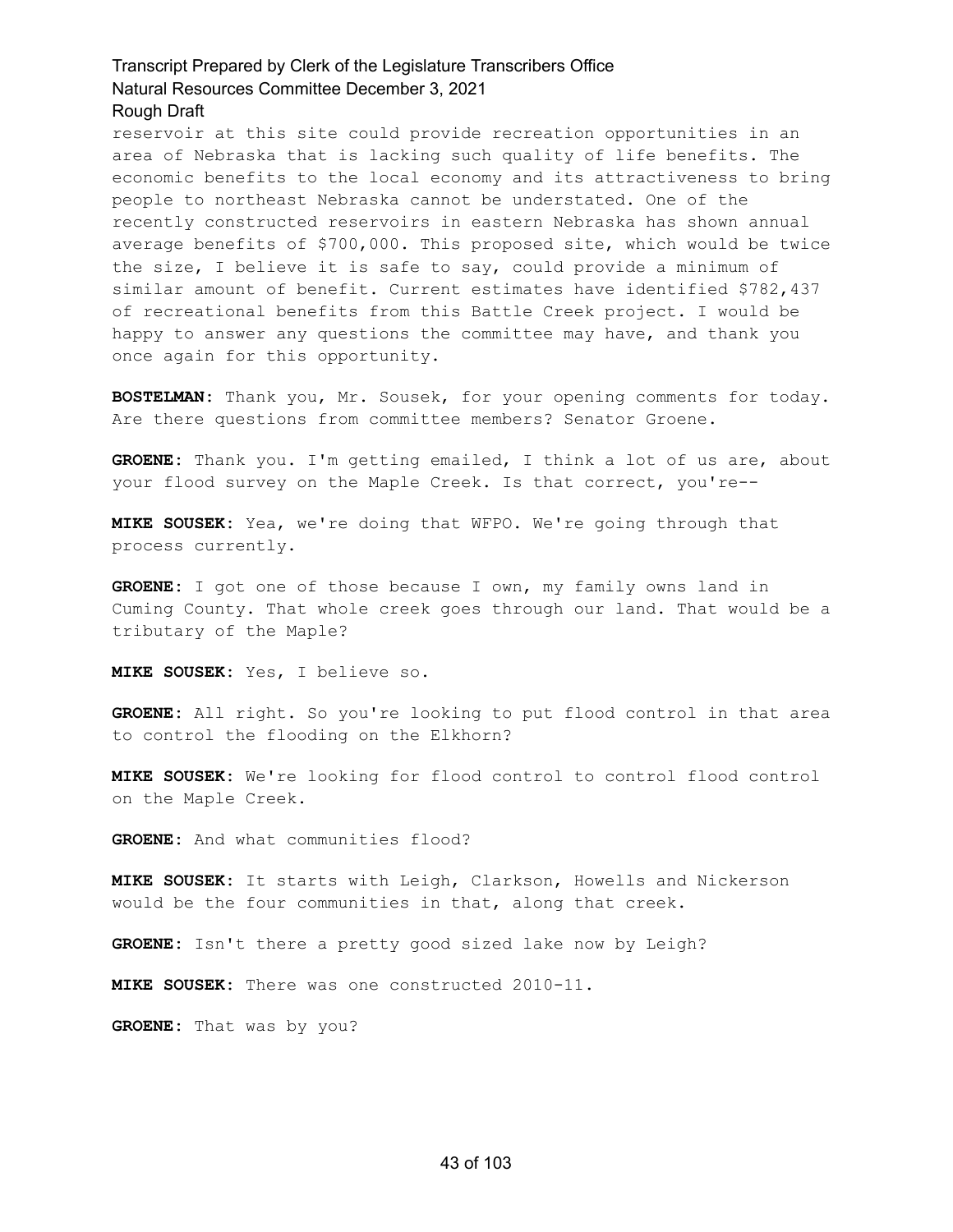Transcript Prepared by Clerk of the Legislature Transcribers Office Natural Resources Committee December 3, 2021 Rough Draft **MIKE SOUSEK:** That, so that part of the watershed is not part of our current evaluation. That part of the watershed upstream from there we're considering treated. So we're looking at it from that point-- **GROENE:** Downstream. **MIKE SOUSEK:** --from that point downstream. Yes. **GROENE:** But doesn't the dam protect downstream, not upstream? **MIKE SOUSEK:** Well, yeah. But it's not part of-- we're not looking at doing anything more-- **GROENE:** Upstream. **MIKE SOUSEK:** --upstream of that dam, correct. **GROENE:** After that dam, you're looking at flood control further down. **MIKE SOUSEK:** Yes, we still have, we still have issues along Highway 91 from Clarkson, Howells and Nickerson. **GROENE:** I grew up in that area and I never remember a flood. **MIKE SOUSEK:** Oh, well. **GROENE:** On 91. **MIKE SOUSEK:** Yeah, especially down on the bottom there by Howells. There's that bridge. I don't know if it's gone over the highway there, but that-- **GROENE:** Not highway, down in the city itself. That's down in the floodplain.

**MIKE SOUSEK:** Yeah. And then Clarkson, too, has a levee around it.

**GROENE:** I know their park and then all the [INAUDIBLE] has flooded a few times.

**MIKE SOUSEK:** Yeah.

**GROENE:** And that's never been fixed?

**MIKE SOUSEK:** No. Not to a point where it needs to be.

#### 44 of 103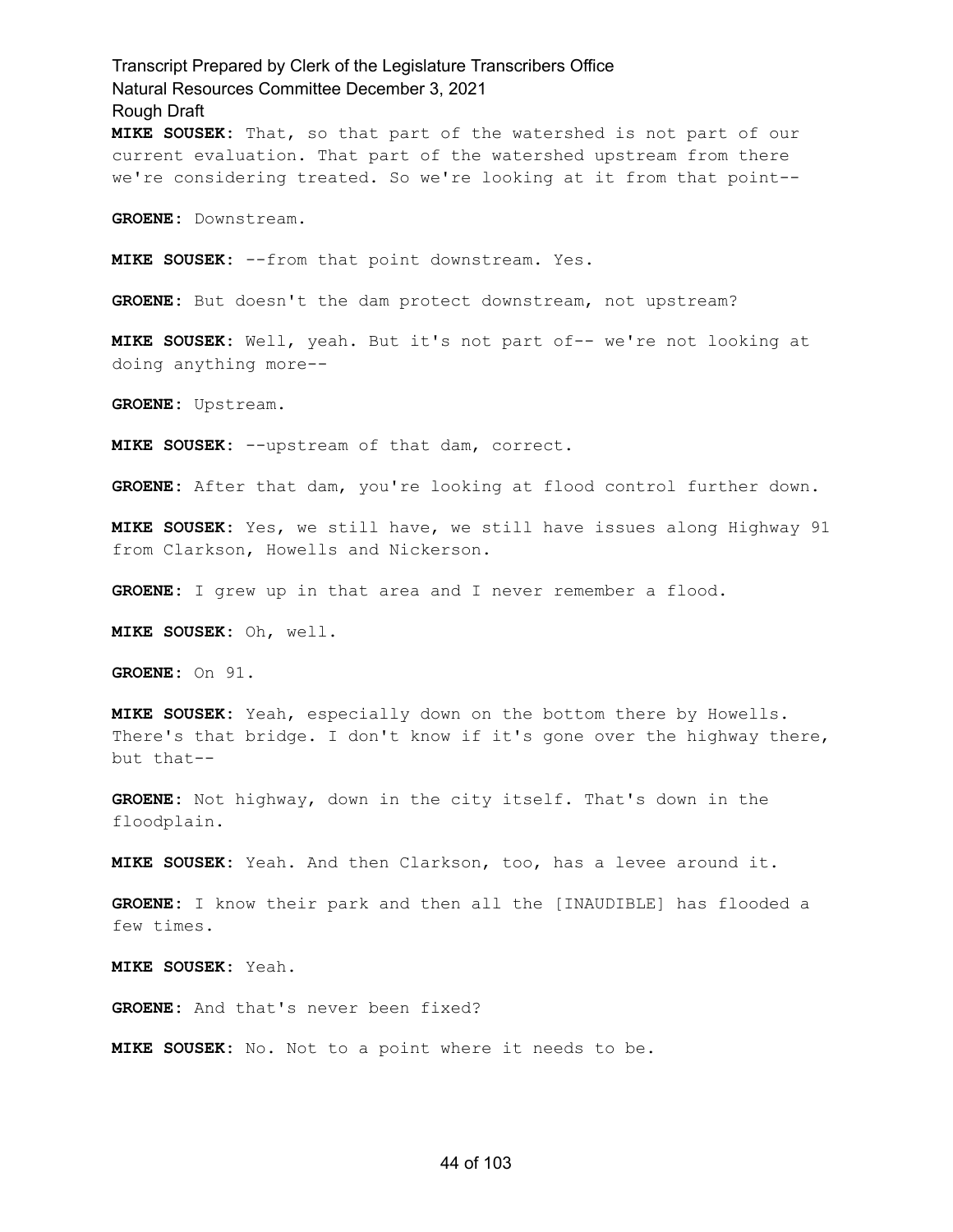Transcript Prepared by Clerk of the Legislature Transcribers Office Natural Resources Committee December 3, 2021 Rough Draft **GROENE:** And you're looking at more containment ponds, not a big lake in that area?

**MIKE SOUSEK:** Yeah, we-- there is a lot of-- I'm assuming the phone calls you're getting are about we're going to build this grandiose large structure. And that's not the case. We-- I currently have staff, as I mentioned, working with individuals to do things on their own property where it's not going to affect their neighbors. So if they're willing to put in a small, small dam, either wet or dry, detention cells, wetland development, we've even had producers say we'd-- I'd like to get rid of these terraces and put in different terraces to use with modern day equipment. So we're looking at everything that we could possibly do without having to do a large structure.

**GROENE:** So how small a structure, how small a project acrewise you can go and how large?

**MIKE SOUSEK:** Well, it depends on the, the landowners. I mean, if they have 20 acres and it's along the creek and they can do something, we're trying to work with individuals right now to identify what, what are the possibilities?

**GROENE:** Thank you.

**BOSTELMAN:** Senator Moser. Excuse me, Senator Moser.

**MOSER:** I just have a couple of questions about the objections that I received, calls and emails about said that the project was going to be as large as Branched Oak.

**MIKE SOUSEK:** There-- well, no, that's not true.

**MOSER:** Is that possible? Isn't Branched Oak like a square mile or more of water?

**MIKE SOUSEK:** I believe Branched Oak is maybe around 1,400 acres, 1,200, 1,400, somewhere there. I'm not, I'm not really sure. There is no--

**MOSER:** 1,400.

**MIKE SOUSEK:** We're evaluating-- there is no project, Senator Moser. We're evaluating what can be done. And so the, currently the board, we are inventorying all these individual little things that we can do and to present that to the board saying we can, we can, just by doing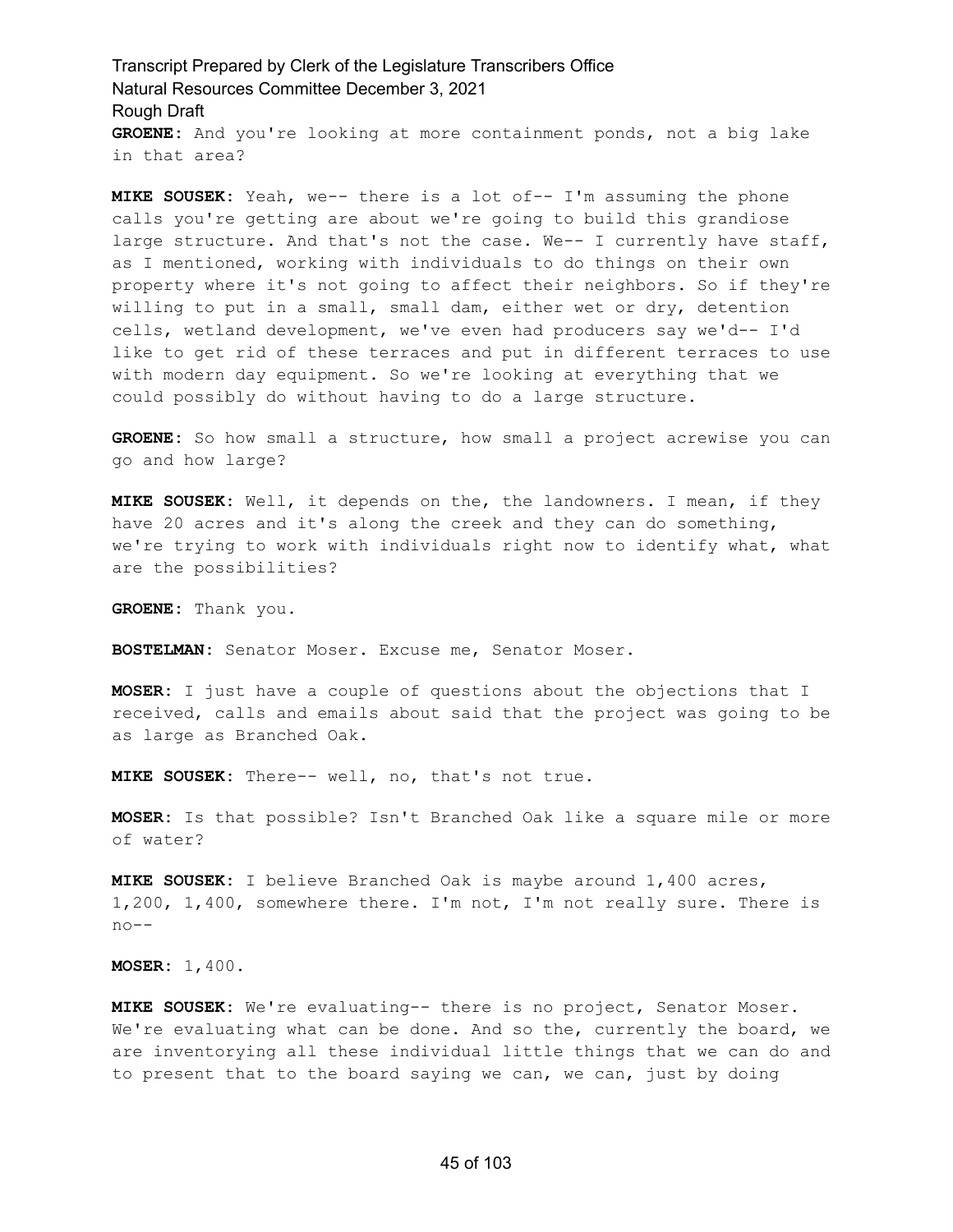these things, we can provide maybe protection against the 25-year storm.

**MOSER:** Well, maybe there's not a project, you know, if you want to say that semantically, but you've sure gotten the attention of some landowners there.

**MIKE SOUSEK:** Oh, I realize that. I, I-- we had a public hearing, not a public hearing, an open house at the ballroom in Howells, and we had probably 300 people there. And I try to explain to them that this is not something that-- they tried, the Corps of Engineers back in, I believe, the 1970s looked at the watershed, proposed a bunch of dams. I tried to assure these people that's not what we are currently looking at doing. We're looking at working with individuals to do things on their own property that's not going to affect their neighbors, or if they're willing to, if their neighbors are willing to work with them, you know, maybe it could be a little bigger. But we are not proposing large, Branched Oak-type of structures.

**MOSER:** So their fears of eminent domain taking their property are not legitimate?

**MIKE SOUSEK:** Well, the board, I don't know the full history. I've been at the district now for seven years. We've never used it. I believe there was one, one case, they used it at the structure at Leigh. I believe there was one eminent domain there. But it is a, it is a power and authority that the board doesn't-- they take it very seriously. And there is no interest from what I am sensing that I have any board members that are that anxious to enact something like that. And, and the board members are telling the public, too, the same message. We're, we're not trying to build large dams, we're trying to see what we can do to provide any type of flood reduction.

**MOSER:** The lake at Leigh is on the same watershed that you're trying to fix--

**MIKE SOUSEK:** Yes.

**MOSER:** --that's close by Howells?

**MIKE SOUSEK:** Yes. And that, from what I, from the history and the people I've talked to, that project came about because of the village of Leigh. They, they came to the NRD and, and requested it and asked for it. And that's what started that whole process.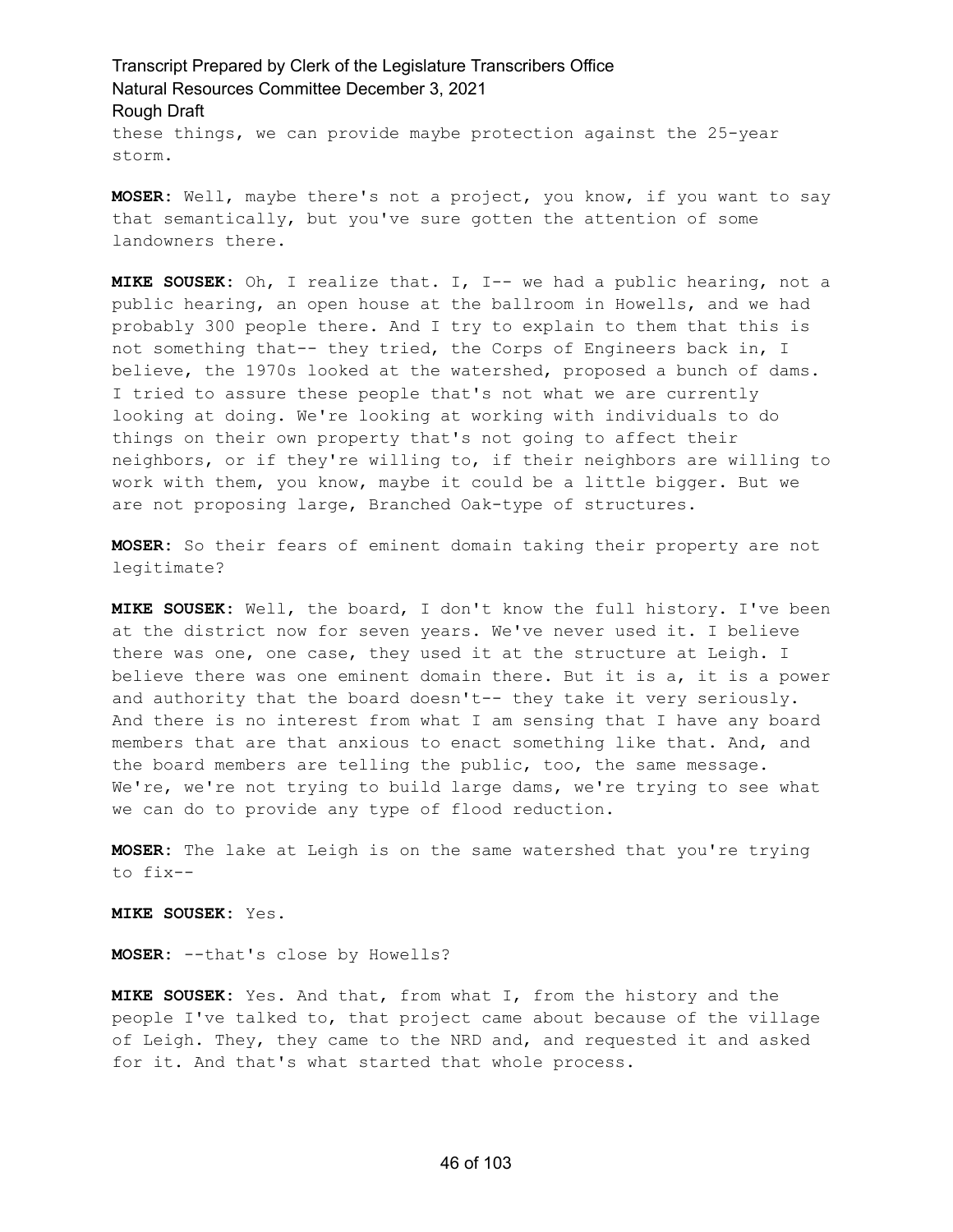**MOSER:** Yeah, I got some negative feedback from some of the people whose land were involved, lands were involved in that project. And I think that's part of the objection to the potential one at Clarkson--

#### **MIKE SOUSEK:** Yeah.

**MOSER:** --or wherever you're considering it.

**MIKE SOUSEK:** Senator Moser, I understand, I understand the concern and the fear and the emotions that are involved with that. And everyone that I'm talking to, I'm trying to relax those. But currently we don't have a project. We are just doing an evaluation to see if, is there something we can do? And if there is, we have a, we have access to money to do it where we won't have to use property tax dollars. One of these projects is with the village of Clarkson to get their levy recertified or accredited. Everything I've seen, this pro-- their project will fit into our plan where they won't have to pay for it, we won't have to pay for it. But the NRCS will be able to use those dollars to finally get something resolved, which has been on the table for about 10 years now.

**MOSER:** Yeah, I'd say congratulations on getting 300 people to the Howells ballroom.

**MIKE SOUSEK:** Well, I had about 100-plus at my last board meeting and I brought my chairman today. And it's, it's, it's stressful, but it's understandable. It's just trying to get something done.

**MOSER:** Thank you.

**BOSTELMAN:** Senator Wayne.

**WAYNE:** So one of the things that stands out to me is obviously technology has changed. A lot of things have made it easier for people to communicate and make decisions across wider areas. People are farming at a larger rate with less people. Structurally, why do we need 23 NRD boards too?

**MIKE SOUSEK:** On a, a larger picture just across the state we're-- all 23 districts are dealing with almost 23 different scenarios of what the needs are. The geology, the water, the farming practices, the livestock. As you go across the state, it changes all the time. So we're dealing, we're dealing with different things. As far as the flood control structures, being a, being a strong proponent of local control, the people that are living in that area are making the decisions for the what is being done. That would be one of my more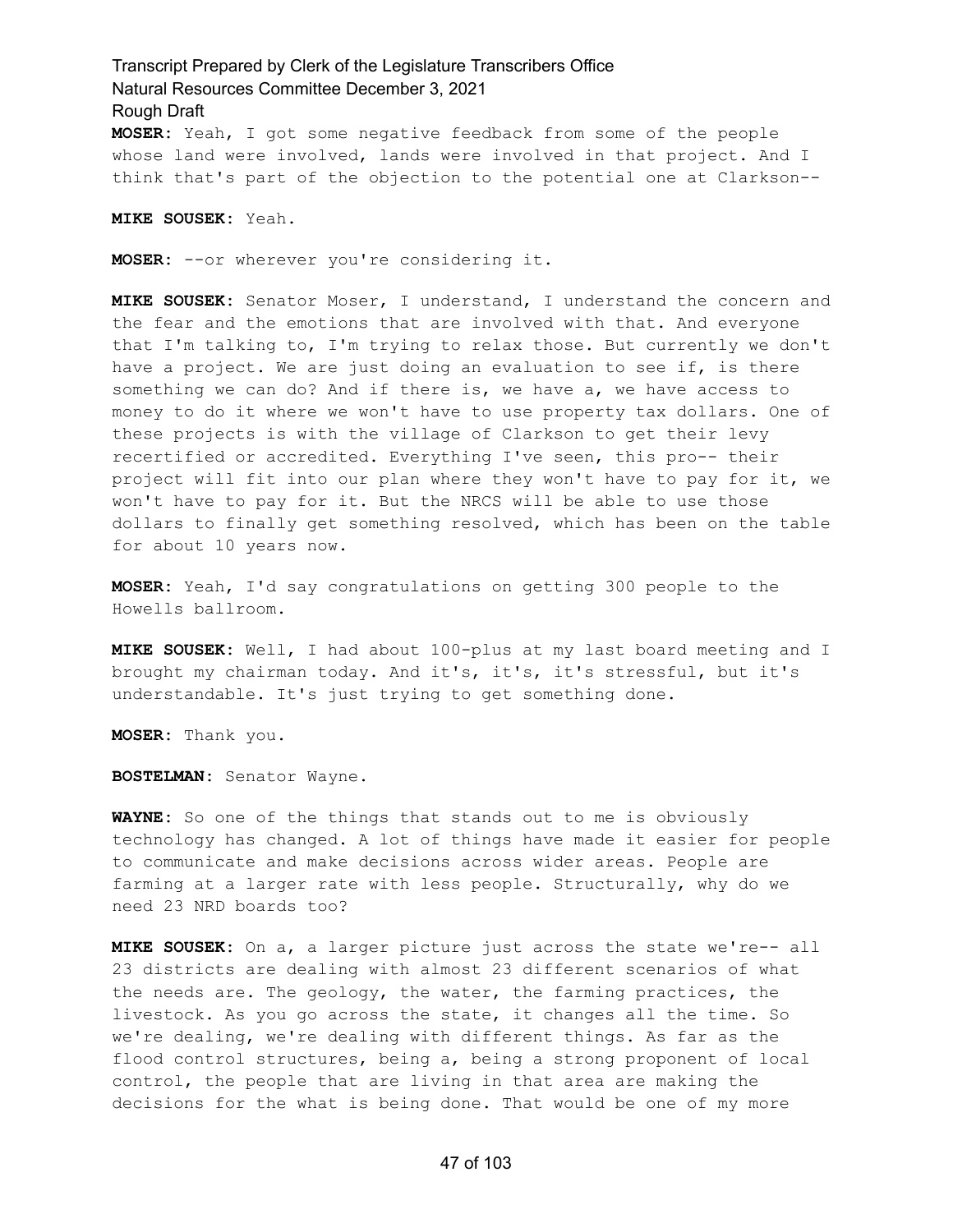stronger arguments for why we need 23 NRDs, so people that are not, say, in western Nebraska are making decisions for people in eastern Nebraska.

**WAYNE:** Yeah, I'm just thinking about we have, I think, seven or nine members on the State Board of Education at the university, but we have 23, 23 different boards. How big is your board? What stuck out to me is there some people who have 17-- 21 board members.

**MIKE SOUSEK:** Yeah. So each, each board, to go back to the issue with the 23 districts, you know, they're not based-- they're based on watersheds. That's, that's what defines the shape of them. So you're, you're, you're doing things for a particular watershed, and one watershed is completely different than the watershed right next to it. So that, that would be another reason why you would need multiple NRDs, because you're focused on treating the whole watershed.

**WAYNE:** So let me stop right there, I'm gonna ask you a question, why, why you said that. So you're in the Lower Elkhorn, right?

**MIKE SOUSEK:** Yes.

**WAYNE:** Is Battle Creek project in the Lower Elkhorn?

**MIKE SOUSEK:** Yes, sir.

**WAYNE:** And where would that be?

**MIKE SOUSEK:** It would be on the western or eastern-- no western side along Highway 275, probably 10 miles west of Norfolk is the city of Battle Creek.

**WAYNE:** And that's where for your-- you're looking at that for your whole watershed? Because you're trying to--

**MIKE SOUSEK:** Our river basin, I-- we, we manage the, the groundwater from Tilden, Nebraska, which is on the westernmost-- most side, down to roughly Nickerson to the Elkhorn River. Everything that drains into the Elkhorn River in that, that area.

**WAYNE:** Do all your board members get reimbursement?

**MIKE SOUSEK:** They, there is a per diem, I believe, it's \$70 a day max. And I want to say it's \$2,500, \$2,700 a year. I have 15 board members. There's-- they're elected by subdistricts, and I have seven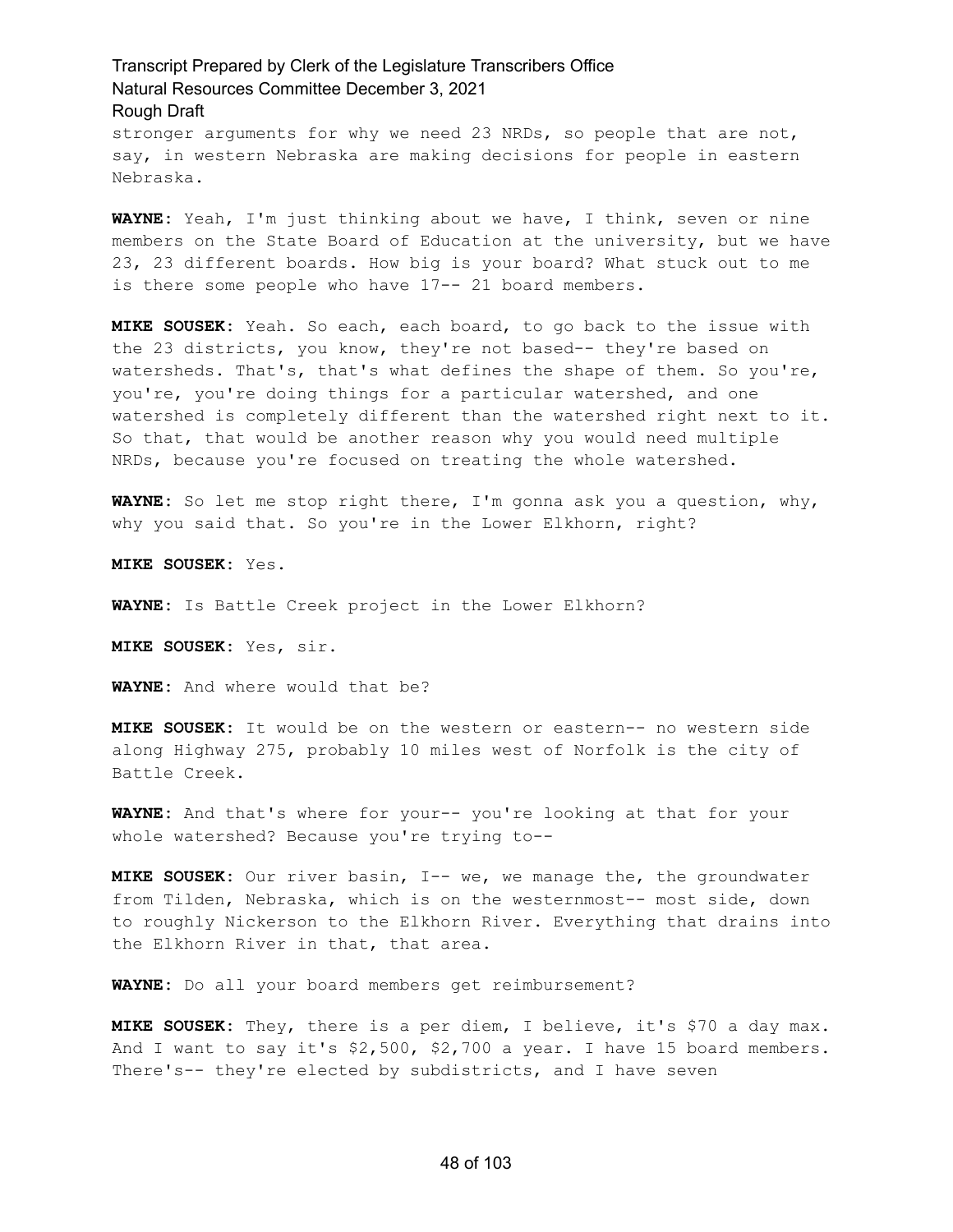subdistricts. Each subdistrict has two board members and we have one at-large board member.

**WAYNE:** So the city of Omaha has-- well, Douglas County has roughly a million people and we have seven board members, is that correct, Cavanaugh? Seven Douglas County Board members?

**ERDMAN:** Eleven. Eleven.

**WAYNE:** No, no, Douglas County.

**J. CAVANAUGH:** It's the Douglas County Board. Yeah, seven.

**WAYNE:** Seven. And you have 15. I'm trying to understand the balance of the, of the ratio of representation to, to area and how that creates a little of what I would think waste. I guess I'll just do some more research with Senator Erdman on this because I-- so on your Battle Creek project, who's going to own the land potentially around there? And I'll preface it by saying I have a fundamental problem within Omaha, everywhere they build it's an SID, which doesn't allow for affordable housing. It doesn't allow for people who look like me, who are working people to go out there and live. Homes start at roughly \$230,000 or above. So is this going to be a project where the rich can nice-- have a nice beachfront property or who's going to own the land around it?

**MIKE SOUSEK:** Well, as the NRD will own the property that is needed for the structure itself, for the dam structure and the flood pool. There's a conservation pool and there's a flood pool, so the NRD would own that property. Outside of that, we are not interested in owning any more property than we need, mainly do the management of it, but we like to keep it in production.

**WAYNE:** So an-- so have you been in contact with SIDs or homeowners associations to, to form one?

**MIKE SOUSEK:** There's no-- the area where we're looking at is, is all agricultural ground. There's no SIDs, there's no homeowners, there's individual rural residents on farms.

**WAYNE:** And I appreciate that. So was Finnegan Lake and so was Bennington, but there's million dollar homes all the way around them.

**MIKE SOUSEK:** Yeah, I-- what the landowner does with their property, if they, if they have the money to build a big home, they can, but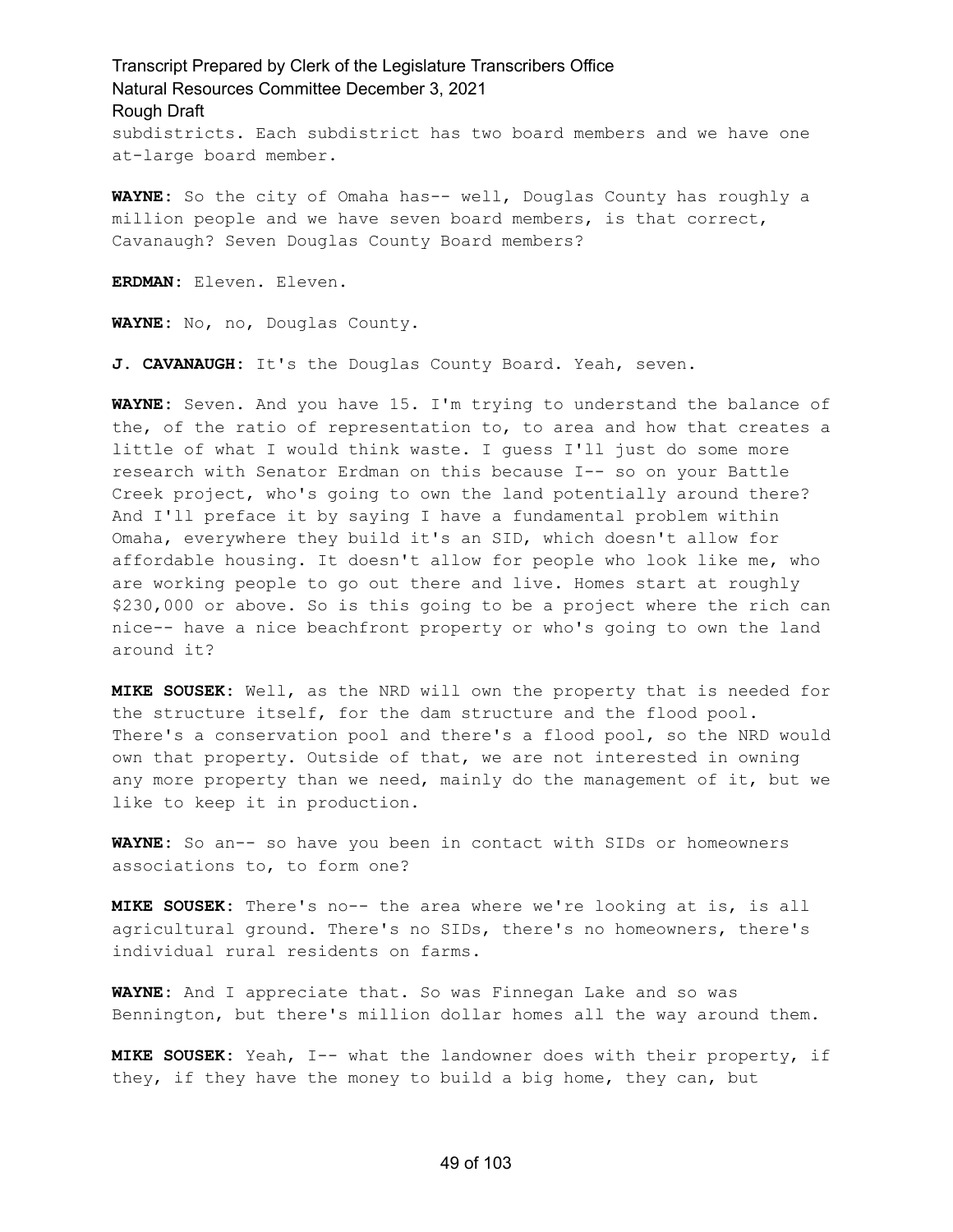#### Transcript Prepared by Clerk of the Legislature Transcribers Office Natural Resources Committee December 3, 2021 Rough Draft they're not going to be up on the lake. The lake itself and the surrounding area will be owned by the NRD.

**WAYNE:** Thank you.

**BOSTELMAN:** Senator Gragert.

**GRAGERT:** Thank you, Chairman Bostelman. Thank you for your testimony. I'm going to-- most of the morning, a couple of hours now, we've been hearing about flooding, and very important. And I'll ask one question and just follow up on Senator Wayne's. In the Maple Creek at Battle Creek, are you at the very top of that watershed? Or does that extend on into Upper Elkhorn NRD?

**MIKE SOUSEK:** OK, I'm just going to clarify. You said Maple Creek and then you went to Battle Creek.

**GRAGERT:** Well, what creek are we on here?

**MIKE SOUSEK:** Well, Senator Wayne was talking about Battle Creek, I believe.

**GRAGERT:** I am, too.

**MIKE SOUSEK:** OK, so what--

**GRAGERT:** Where is that watershed? Where is that watershed? Are you at the top of it or does it extend on into--

**MIKE SOUSEK:** I believe the majority of the watershed is in the Lower Elkhorn. The very top tip might cross over into the Lower Elkhorn [SIC], but I don't-- I'd have to look at a map. But the majority of it is in Lower Elkhorn.

**GRAGERT:** OK. Well, I'm going to switch up on this flooding and I'm going to move into something now. It's probably not going to surprise you or three of the other general managers up in northeast Nebraska. But I want to talk some groundwater quality issues that we have in northeast Nebraska.

**MIKE SOUSEK:** Yeah.

**GRAGERT:** And oftentimes I hear that the nitrate issue, nitrate in our waters, is caused by the practice of 50 to 60 years ago. And I would like to, I'd like-- I would be interested in hearing your perspective of our, our nitrate issue and how it came about and where it's at.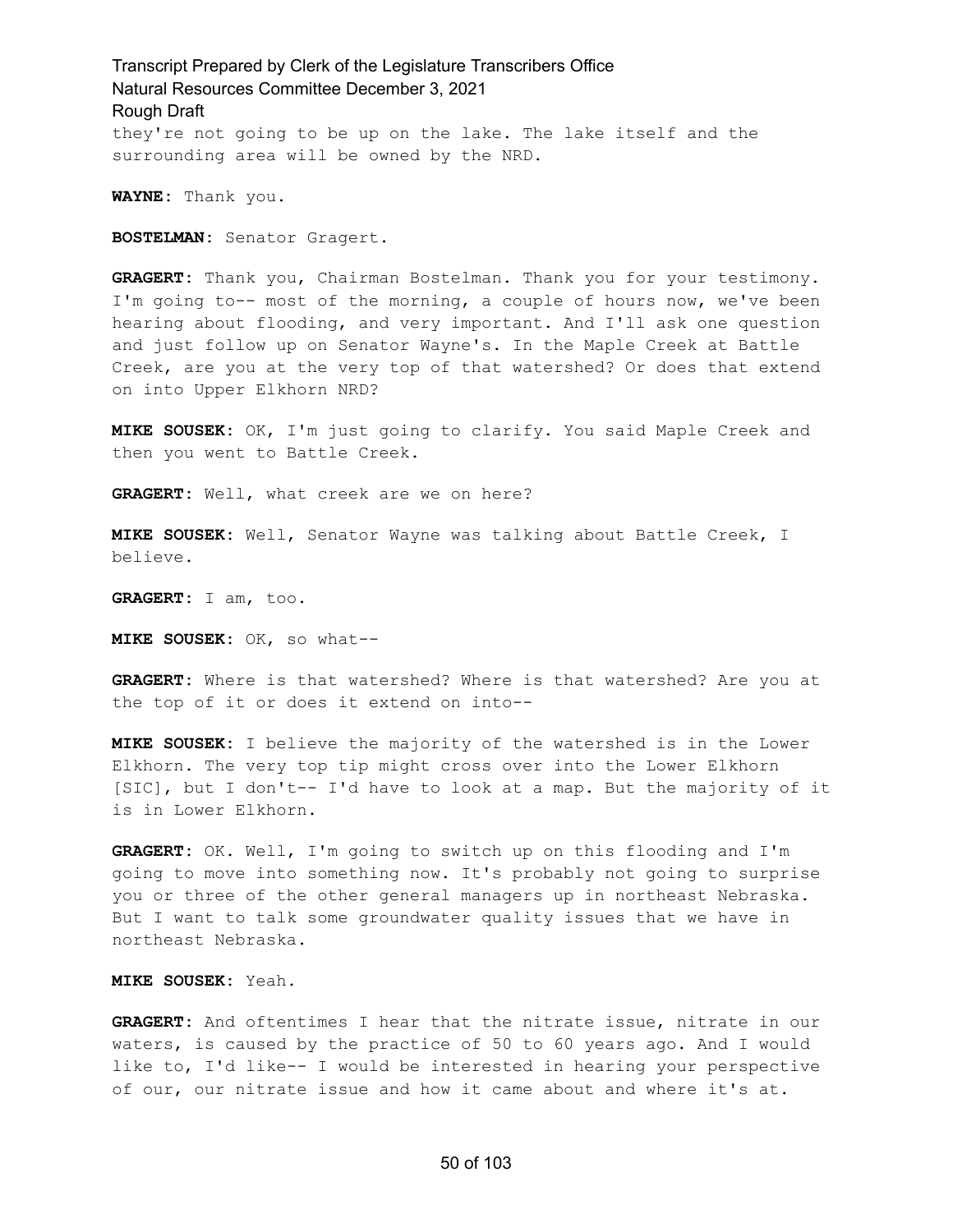**MIKE SOUSEK:** All right. I was prepared for this, Senator Gragert, and I have included some information in the, in the folder there for you guys. On the groundwater quality front, it's no secret that the Lower Elkhorn NRD has areas that are negatively impacted by elevated levels of nitrate concentrations that exceed the EPA maximum contaminant level for safe drinking water. However, the district has responded by establishing groundwater management areas delin-- delineated for water quality purposes and has recently elevated the controls for any existing management area and has been discussing the possible delineation of a new management area. In 1998, the LE NRD established its first phase two area in Pierce County, which was expanded to other locations in Pierce County in 2006, and was again modified to a phase three area in 2018 and also added portions of Madison County as a phase two area, all in an attempt to address water quality. The district has recently devoted additional time and human resources towards ensuring 100 percent compliance with the enacted controls. An additional baseline sampling was conducted in 2021 to monitor the impact of existing, the existing controls. The trend lines are still discouraging, but it's becoming increasingly evident that this problem cannot be solved by the efforts of the natural resource districts and will require the mutual cooperation of other federal, state and local agencies, including producer organizations. The trend lines are still discouraging. The trends are still going up. We are still leeching nitrate as we attempt to grow corn on soils that are sensitive. There is a legacy issue, I'm not, I'm not here to argue that there weren't sins of the past to say, but we have not mastered growing corn yet on some of these sensitive soils. And from the results that we're seeing, it's still happening today. I have a professor coming to my board meeting next week who is going to talk to us about isotope sampling to really get to the source of where this nitrogen is coming from. Whether it's a commercial fertilizer or manure. Part of that discussion, he's also doing vadose core sampling for us, where they look at the whole profile from the, from the root zone down to the water table, and are testing what kind of low nitrogen load is in that profile. From initial results that I've seen, it's, it's still happening. There's still stuff happening in the top five, ten feet, which means it's happening now, today, not 30, 40 years ago. Does that answer your question?

**GRAGERT:** Yeah, it does. And I was-- a couple of follow-up questions, and you answered that already because I was going to ask you to cover the current trend of nitrates and you, and within that answer you've done that. I want to talk, I want to talk and about the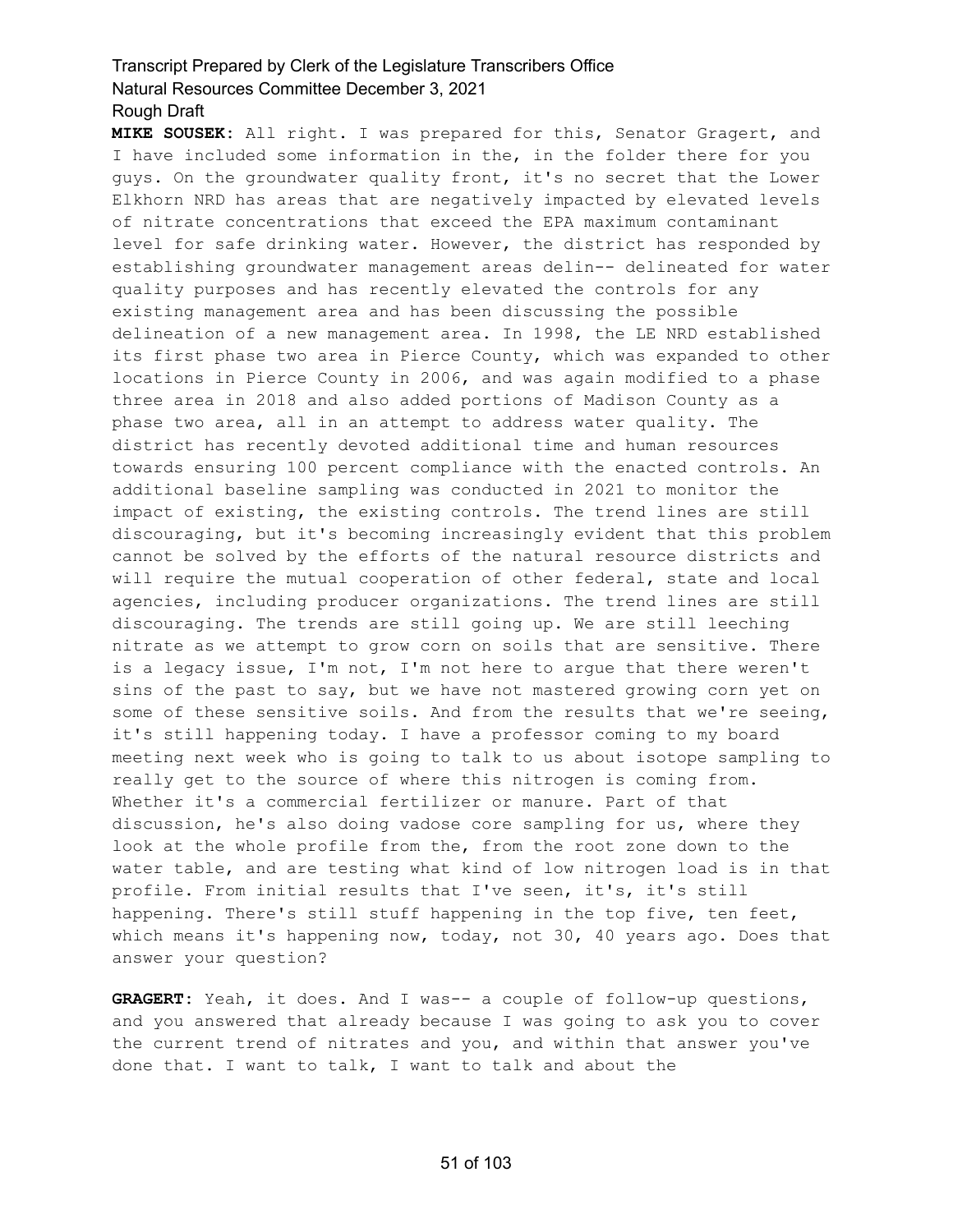#### Transcript Prepared by Clerk of the Legislature Transcribers Office Natural Resources Committee December 3, 2021 Rough Draft responsibilities tasked that the Legislature gave the NRDs back when

the NRDs were formed, what in '64?

**MIKE SOUSEK:** The, the bill was passed in '68 and the NRDs actually didn't start their day of business till 1972.

**GRAGERT:** OK, so in your-- you provided us a handout here on page 25. And I'll just read the last paragraph on page 25. Within the Lower Elkhorn NRD, citizens rely on groundwater as a primary source of water for all uses. Maintaining safe drinking water source is one of the most important priorities of the Lower Elkhorn NRD. I'm wondering of the task, the 12 tasks that the Legislature has requested or required that the 23 entities, in each NRD do you prioritize those 12 responsibilities?

**MIKE SOUSEK:** Well, the makeup-- yes, they are prioritized, and the makeup of the board is who sets, who sets these priorities. And I'm speaking for my district, flood control, water quality and soil erosion tend to be the top three and they, they sometimes, depending on what is happening at that moment in time, trade places. But water quality, from what I can tell, and for sure in the last seven years, has been a high priority for our board.

**GRAGERT:** So could you, could you give us just a little bit of how you become phase one, two and three or how a piece of ground becomes--

**MIKE SOUSEK:** Yeah.

**GRAGERT:** --the different levels and what those levels are?

**MIKE SOUSEK:** In your, in your packet, there's this Lower Elkhorn Natural Resource District triggers and phase area requirements. It really spells out what, what needs to happen to, to-- that triggers a phase. So if we were going to go into a phase, the whole district is considered in a phase one. If we're going to go into a phase two, we have to have 20 percent of the wells test 50 to 90 percent of the maximum contaminant level. So that's five to nine parts per million. Once the, once the levels get to that rate, the districts in the, in the Groundwater Management Plan spells out what we're going to do. And those phase two requirements are listed out there. I could read them for you if you like or they're there, but then it goes into-- on the back page, it goes into phase three. And that's when the majority of wells, 50 percent of the wells are at nine parts a million or greater. The controls then step up and there are more of those. Recently, we've been working and Cuming, Colfax and Dodge County for over a year now,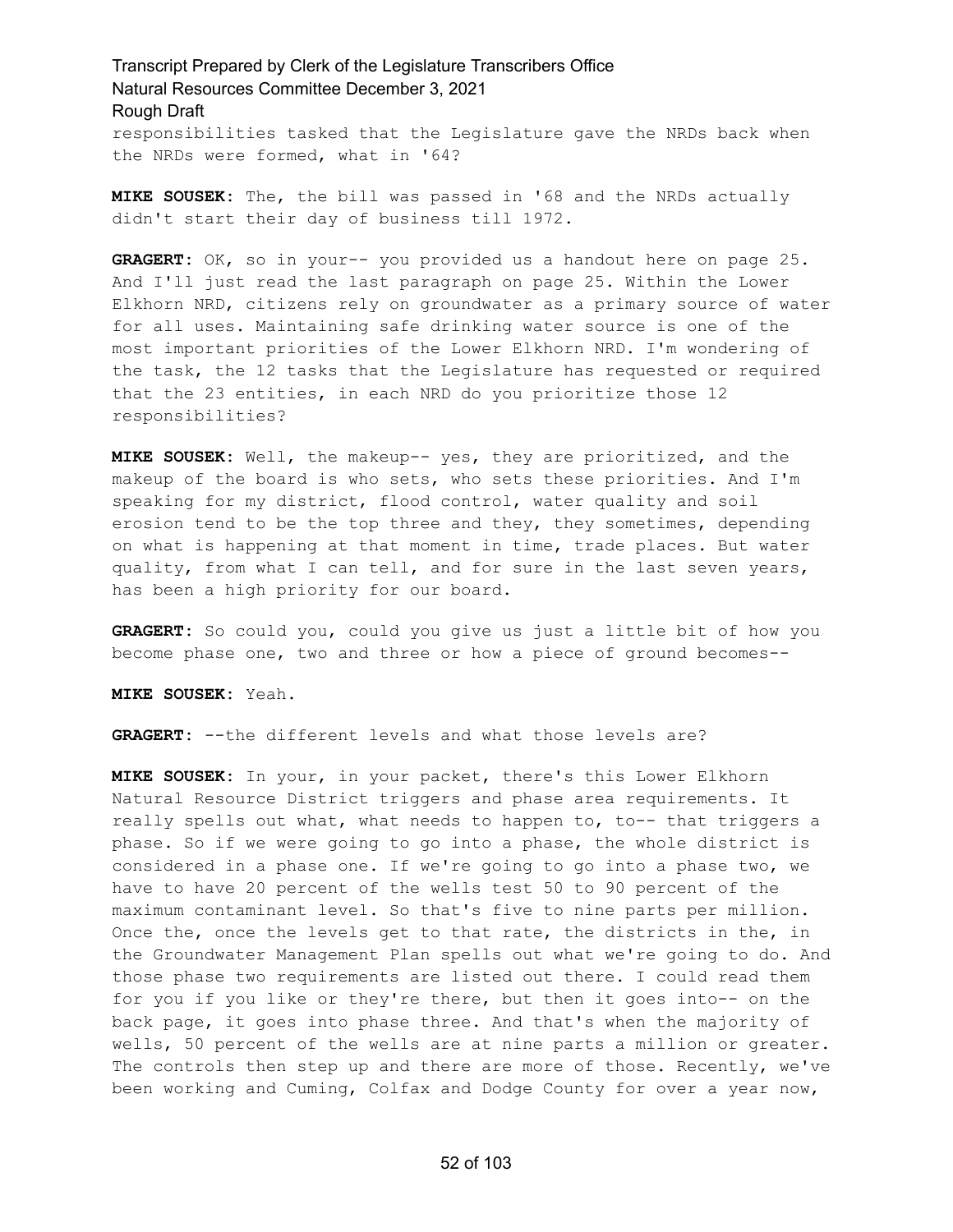to address water quality concerns. I believe I have some maps, colored maps of that area, and I have on those maps the average nitrogen level in the township. You can see some of them are 13, 10, 17. This is the area we're looking at of starting a phase two area, that the board has been discussing now for over a year. There's a lot of, a lot of resistance, a lot of phone calls similar to flooding and dam structures of regulations. And so the board is, the board is wrestling with that. We have things spelled out of what, what the board is going to do, but we're, we're going through that process right now. I have a feeling come the beginning of the year, this will be on the agenda again, especially after this report that we're going to get this month, which is kind of what we've been waiting for to really have more evidence that it's either livestock, manure or commercial fertilizer as the source of the contamination.

**GRAGERT:** Thank you, and I don't, I don't want you to read every phase one, phase two and phase three. But as I understand it in phase one, it's just education.

**MIKE SOUSEK:** It's education in all the phases. But yes, that's mainly all it is in phase one.

**GRAGERT:** As, as we step up the phase two, as you say, it's in all three of them, but as you step up to phase two, there's more requirements.

**MIKE SOUSEK:** Yes. Yes.

**GRAGERT:** And then as you step up to phase three, there's more requirements.

**MIKE SOUSEK:** Yes.

**GRAGERT:** And education isn't actually voluntary. It's, it's to a point to where all producers they with-- they have to get so much education on nitrogen application--

**MIKE SOUSEK:** Yes.

**GRAGERT:** --for one thing?

**MIKE SOUSEK:** Yes, any anyone that would be responsible for either applying or managing a property that would be growing crops that need nitrogen would need, need to take the required hours of classes.

**GRAGERT:** Does that include urban?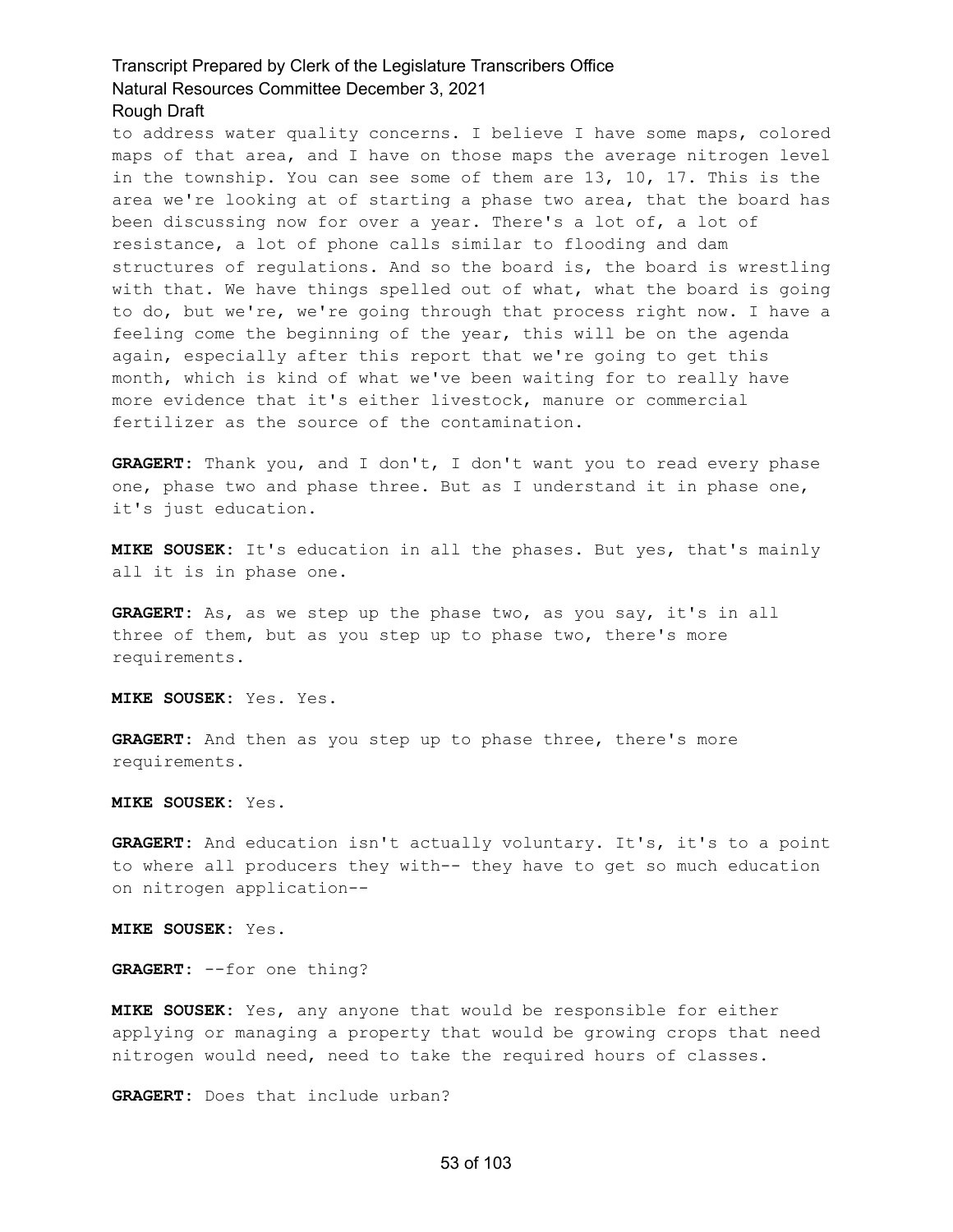**GRAGERT:** OK. I'm going to move on. Thank you for that. I want to move on to some of the best management practices that are utilized, you know, and for instance, no-till. No-till caught on pretty, pretty well in your NRD, correct?

**MIKE SOUSEK:** I believe so. I'm guessing we're north of 85 percent, probably, of producers doing that practice. Yes.

**GRAGERT:** What, what does no-till do for water quality?

**MIKE SOUSEK:** Well, if one thing, it helps retain the water in the field so that the runoff, the sediment, you know, phosphate or whatever's on the surface isn't leaving that field. It helps in that aspect. Over time, if, if you don't disturb it, you'll start building the organic matter in the soil profile, which would then help capture the nitrogen. It would help lock it up for longer, a longer period of time. But it's just one of, one of many things that are-- needs to be done to master this.

**GRAGERT:** Yes. Like no-till alone doesn't do a whole lot for water quality, but we have other conservation practices, starting with soil testing, nutrient management, irrigation, water management.

**MIKE SOUSEK:** Yes.

**GRAGERT:** And cover crops.

**MIKE SOUSEK:** Yes.

**GRAGERT:** Each one of them alone doesn't do as much as if you, as if you worked with a combination of three or more.

**MIKE SOUSEK:** I would, I would say almost all of them are needed. And then I would also add a split application of fertilizer, rather than putting out all of the needs of the crop on the field at the beg- when you plant it, to actually maybe not even put any on when you plant it and start spoon feeding it when the crop actually needs it. The longer that nitrogen is sitting out in the field and either through mother nature or irrigation, once that water touches it, it starts moving. And with the soils we're dealing with, it's moving through prett-- it's moving through faster than what the crop can capture it.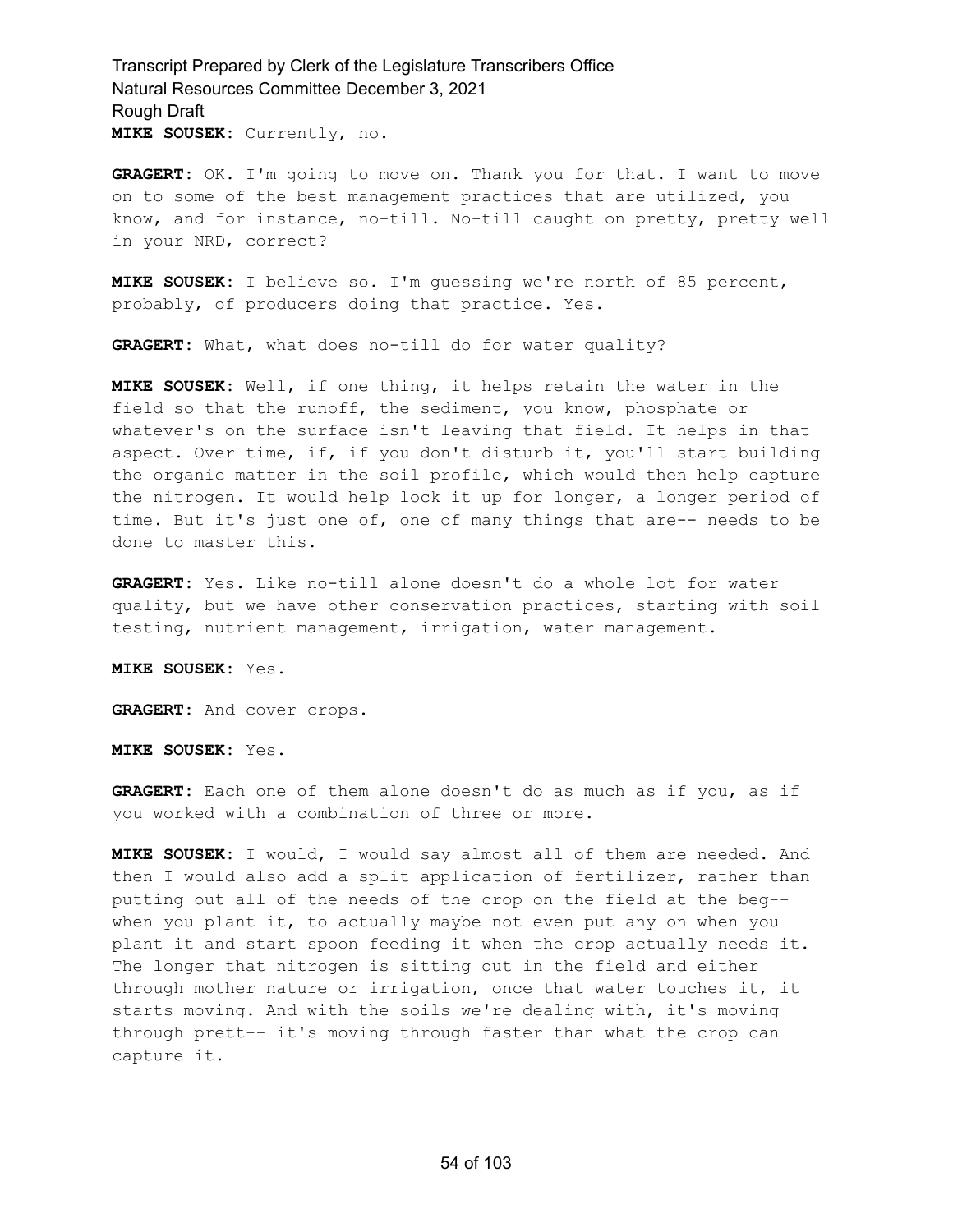**GRAGERT:** And you mentioned the vadose zone. That's the zone where you're no longer able to capture, recapture any nitrate, nitrogen that escaped the cash crop, if you will.

**MIKE SOUSEK:** Correct.

**GRAGERT:** And the only way, the only way to really pull that out is if you had somebody irrigating, they'd be able to pull that nitrate out with the groundwater and take credit for that?

**MIKE SOUSEK:** Yeah. And that's part of our, one of our requirements, is to do a report of your field to take credits for the nitrogen that's already out there, whether it's in the soil. We cost-share on water sampling, we cost-share on soil sampling to test how much nitrogen is in the soil or the water. And when you're calculating your crop and how much nitrogen you're going to need, we are through education, through filling out this report, it should pencil out that you have so much nitrogen already sitting out there. You don't need to add any more. So if we're going to go down the route of we need more irrigation wells to clean up the nitrogen contamination, it's only going to work if we're not putting any more nitrogen on the field. If there's nitrogen sitting on there and we're pouring water on it, we're just continuing the, the cycle.

**GRAGERT:** Point of diminishing returns.

**MIKE SOUSEK:** Yes.

**GRAGERT:** Yeah. But we're, you know, the soil structure, you know, where no-till helps build the soil structure, we've got the physical, the chemical and the biological to get to that soil health or the healthiest soil possible, which will help water quality, correct?

**MIKE SOUSEK:** Yes, it should.

**GRAGERT:** And you just hit on a, on a little bit of incentive payments that are paid for each one of these conservation practices. And I hit on, no-till. You're telling me 75 percent are using that practice?

**MIKE SOUSEK:** I would guess it might be higher than that. But yeah.

**GRAGERT:** So what about cover crops?

**MIKE SOUSEK:** Oh. We have, Larry-- a very low percentage of individuals. They will, they will do it when we're paying them. If we're, we're paying the producer to do it through our cost-share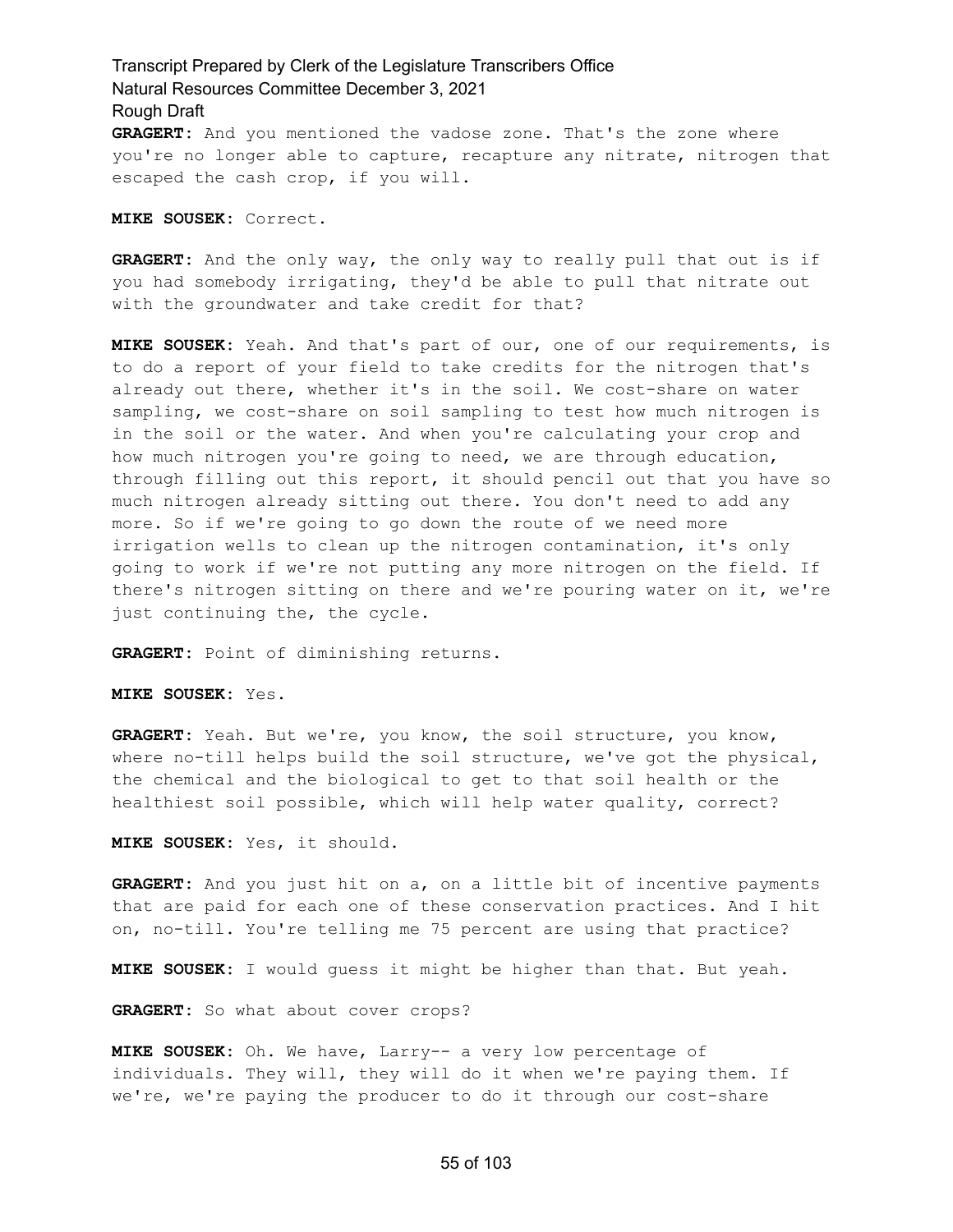program, they'll do it. But as soon as a payment goes away, unfortunately, the practice seems to go away too. People that have kept with it, I'm guessing 15, 10, 15 percent of our producers will continue after the payments stop. It's not being adopted at a, at a rate that's going to help the cause with cleaning up the nitrogen.

**GRAGERT:** And you're saying, what's the biggest, what is the biggest reason people won't, won't come in and take the incentive payments for a particular conservation practice?

**MIKE SOUSEK:** You would have to ask those individuals. I've heard, I've heard through the NRCS process, we, we encourage people to go to them first, to sign up for EQIP so we don't have to use local property tax dollars. There's a fair amount of paperwork, and I believe individuals find it invasive of the questions that get asked or the checkups that come with accepting that money, whether they are need to be in compliance, they don't want the federal government or the NRD on their property to inspect things. I'm not sure what every individual's reason is, but those are some of the reasons I've heard.

**GRAGERT:** And one last question. Groundwater quality, and it's on page 26, about two-thirds the way down, high nitrate levels in your drinking water could pose health risk and your family and-- and your family, and they are on the rise in, in portions of your in your NRD, Cuming, Colfax and Dodge County. Could you, could you give me or give to the committee some of the facts that you've obtained from individuals at UNMC--

**MIKE SOUSEK:** Yeah, I--

**GRAGERT:** --any actual--

**MIKE SOUSEK:** --I have attached some handouts in your packet, too, that these are things that we hand out at our open houses. They have a blue, blue label on them here. I think one of them does address health issues. But through some of the work UNMC is doing, and we're currently partnering with them to test domestic wells for nitrates and pesticides. Some of the statistics they're putting out there are just scary, to say the least. I don't know how to talk about this without seeing-- seem to be a negative thing. But our birth defect rates, nationwide it's at 3 percent, 3.3 percent, I believe. In the state of Nebraska, it's 5.8 percent. I have counties in my district that are experiencing a 14 percent birth defect rate. And from what the doctors are telling us, it's-- it's tied back to nitrogen, the environmental things we're drinking, and other ag chemicals. But I-- there's current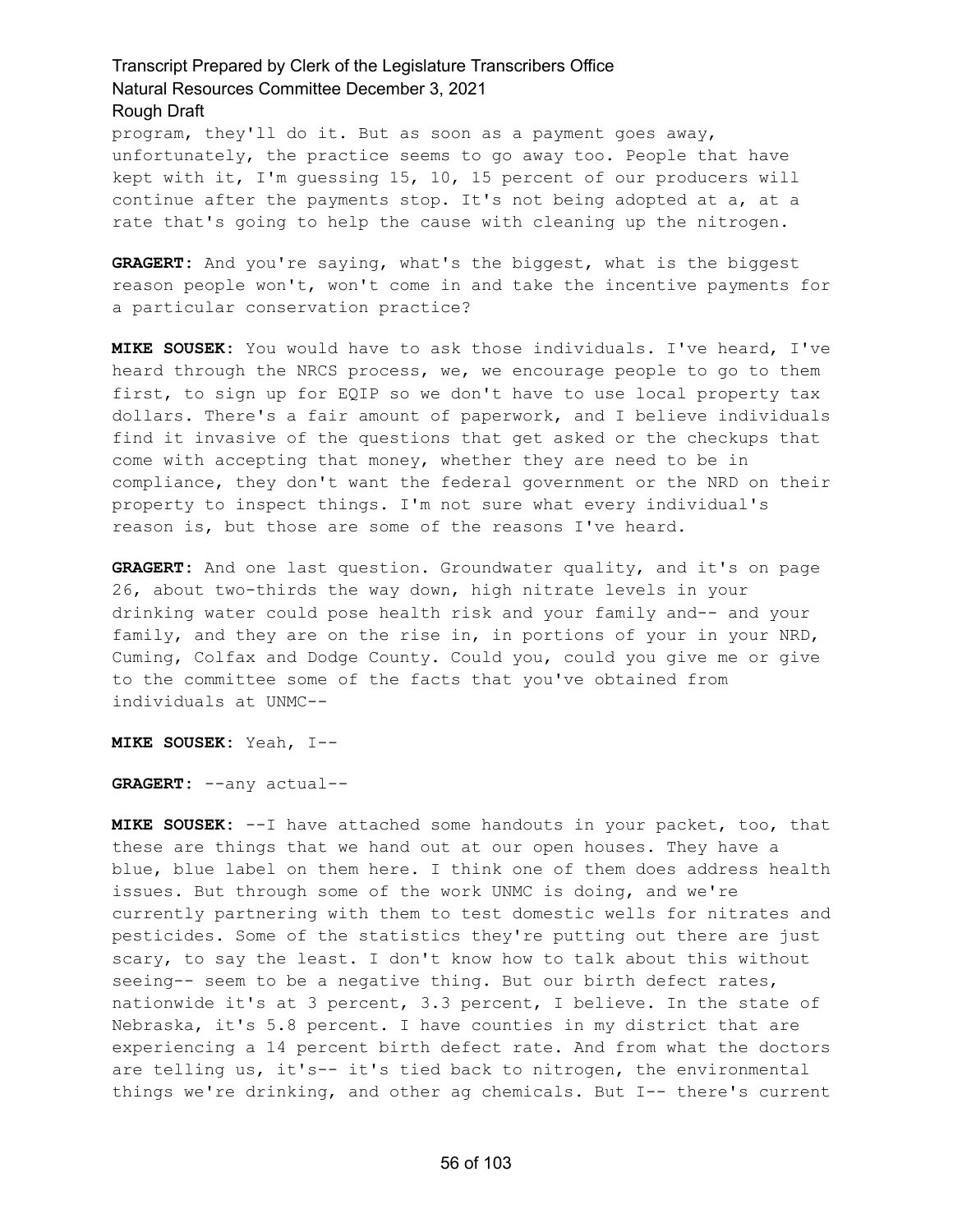studies going on. There are studies have been done and the work is still happening. But to really get into the weeds on the health thing I would-- I would recommend you-- you would contact UNMC and talk to them directly.

**GRAGERT:** All right.

**MIKE SOUSEK:** I just-- this is what they give us is the papers I see. We did create a website. It's called nitrateinwater.org, and we have papers that have been published on that website that talk about these things. We talk about how all of us are contributing to this problem, whether it's urban or rural. We're not pointing the finger at anybody; just here-- here are the facts. Here's what the doctors are telling us, and here's the reality of the situation so.

**GRAGERT:** I had a career with the Natural Resource Conservation Service for 31 years, and this has been an issue prior to me even coming to northeast Nebraska. And as you-- comment you made what we're currently doing isn't keeping up with the nitrate levels that the trend-- it continues to increase. Could you tell me what you are prepared to change to-- to possibly get a handle on going forward on nitrate, high nitrates in our water?

**MIKE SOUSEK:** Well, the only thing, Senator, that I am prepared to change is what my board allows me to change. I'm working for a board of elected officials and those decisions and those discussions are happening at the boardroom table, but it goes back to my comment of collaboration. This isn't something that the NRD is going to be able to do on its own. We're going to need support from state agencies, their role in all of this, the University of Nebraska, UNL. We need- we need some research. We need some guidance from them on what we can do that what will work; this Legislature. I mean, we're all in this. It's-- it's a state problem. It's not just Lower Elkhorn. This is happening across the state, but it's going to take the ag groups, cattlemen, Farm Bureau. We're trying to work with those and it's going to take individual producers to understand the problem before I believe change will happen.

**GRAGERT:** And this is my last question. Thank you. And before I ask it, I think you know my-- I've been to your board meeting and I am all about local control and no mandate.

**MIKE SOUSEK:** Yeah.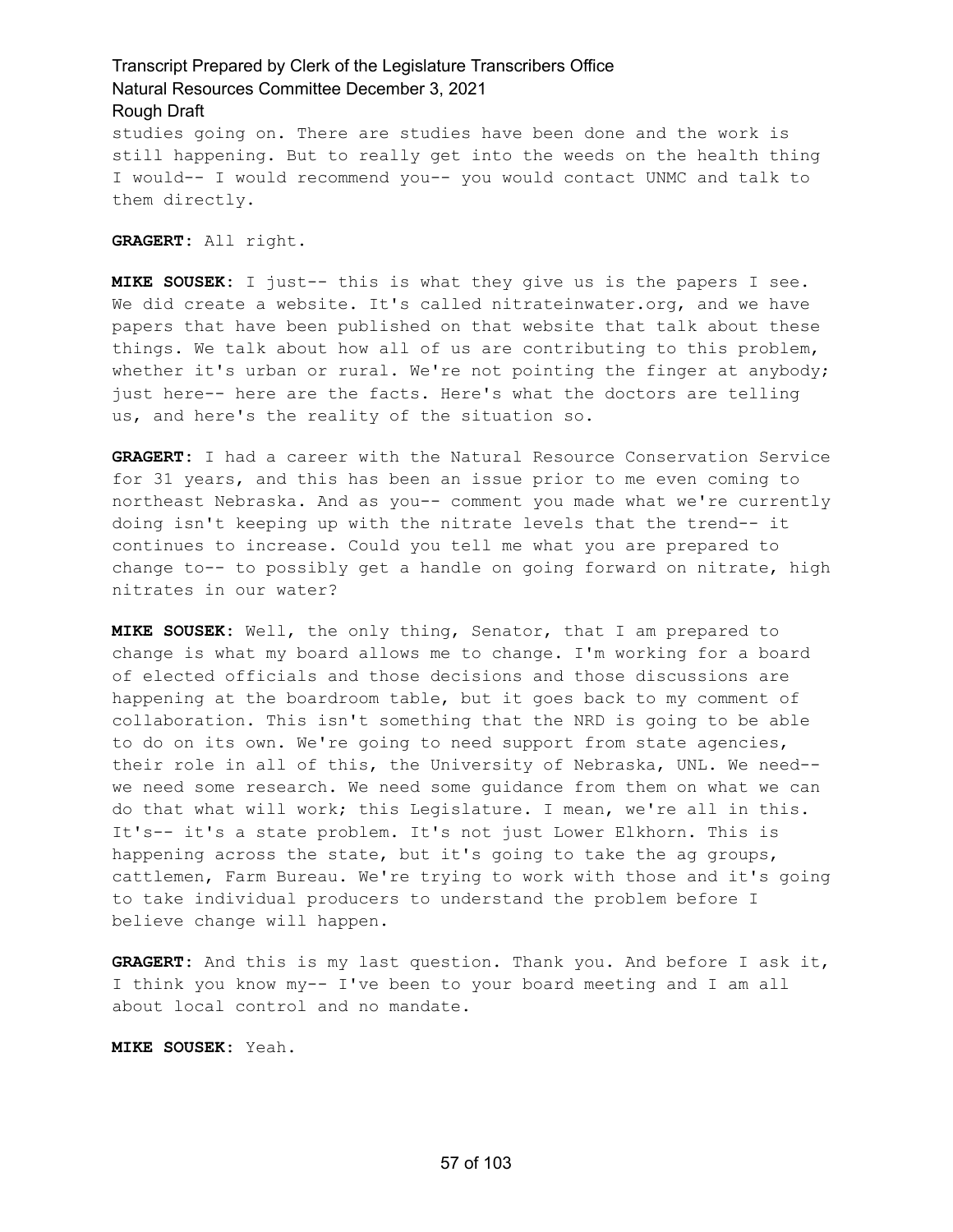**GRAGERT:** But what can the, Mr. Sousek, what can the Legislature do towards getting the buy-in by the interests-- interested parties on moving the needle toward healthier soils and improve water quality in Nebraska? So what can-- and I don't know if you can answer that today, but I would-- if you want to think on that question, you could-- you could definitely get back to me. But I'd be interested in what can the Legislature do to again move that needle towards healthier soIls and water quality?

**MIKE SOUSEK:** Well, I would go back to everything-- everything that you guys have power over. The only powers the NRDs have are what's been granted to us by this body. The-- the encouragement for other agencies that you guys are part of, whether it's Department of Ag, Department of Environment and Energy, UNL, this is going to take a combined effort with all of us to get this addressed. And so conversations would be a big first step on figuring out how can we work together than maybe some of the things we're working against each other on.

**GRAGERT:** OK, thank you.

**BOSTELMAN:** Senator Groene.

**GROENE:** Thank you. Follow up on Senator Gragert, is there a direct relationship to nitrate levels in irrigated farming? Your samples, I'm looking at these samples, are those all irrigation wells that sample?

**MIKE SOUSEK:** Yes.

**GROENE:** Do you do any sampling on dryland farming?

**MIKE SOUSEK:** No, there's-- there's nothing to sample on a dryland farm.

**GROENE:** What do you mean? They put nitrates on.

**MIKE SOUSEK:** Well, we have-- we do have monitoring wells. We have a dedicated network of monitoring wells and there's 40-- 40-some different sites with a total of about 80 wells. Some wells are different depths, so we have clusters of wells. But no, but they- part-- if they're in one of our phase areas, they are doing the soil samples.

**GROENE:** What I'm asking you, I'm looking at this map where your area is high in nitrate, a lot of red dots.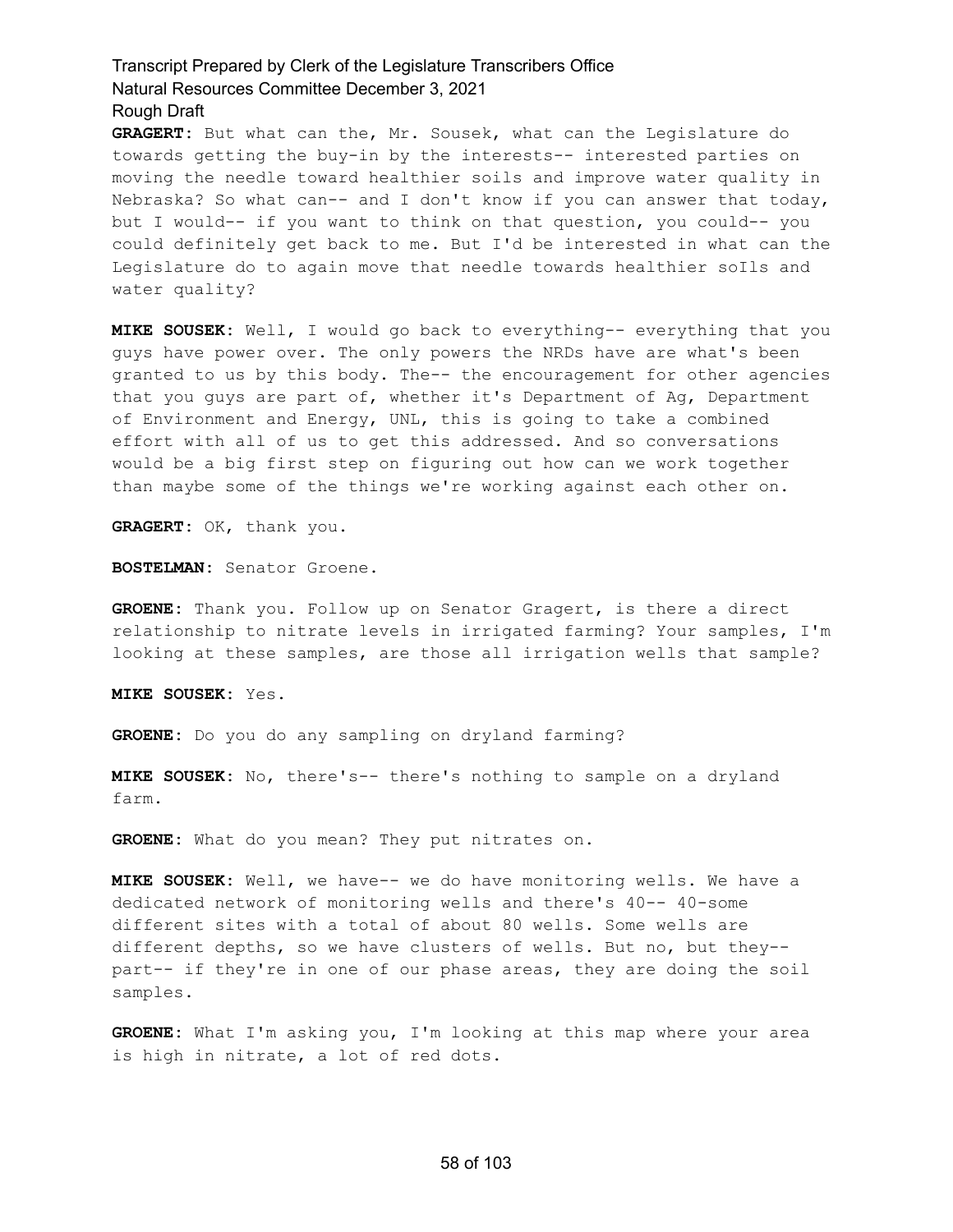Transcript Prepared by Clerk of the Legislature Transcribers Office Natural Resources Committee December 3, 2021 Rough Draft **MIKE SOUSEK:** There's-- there's a correlation-- there's a correlation between--

**GROENE:** [INAUDIBLE] your irrigation.

**MIKE SOUSEK:** There's a correlation between the development of irrigated ground and nitrogen. They're tied together. The water-- the water and the nitrogen, you have to address both because the water is what's carrying it. And so--

**GROENE:** But they also put high rates of nitrogen on because they're irrigated farming.

**MIKE SOUSEK:** And there's, yes, and potentially it's high rates of nitrogen in the water that they are already applying to the field.

**GROENE:** Maybe, maybe it's coincidence, but I have a list of percentage of farm ground-- of total area that's irrigated in each NRD.

**MIKE SOUSEK:** Um-hum.

**GROENE:** Out of 23, you're one, two, three, four, fifth most.

**MIKE SOUSEK:** I believe we have close to 670,000 acres of irrigated ground [INAUDIBLE].

**GROENE:** 67.1 percent, it says 641.

**MIKE SOUSEK:** That's-- that's through pivot. Then the 670 is through surface water.

**GROENE:** All right. But it's kind of maybe a coincidence, but if you follow the path from north to south of where we have nitrate problems,--

**MIKE SOUSEK:** Yes.

**GROENE:** --it's Lower Elkhorn, Tri-Basin, Little Blue, Lower Loup, Central Platte, and the Upper Big Blue.

**MIKE SOUSEK:** Yes.

**GROENE:** They by far have the highest amount of irrigated farm.

**MIKE SOUSEK:** Yes.

**GROENE:** And that's where the nitrate problems are.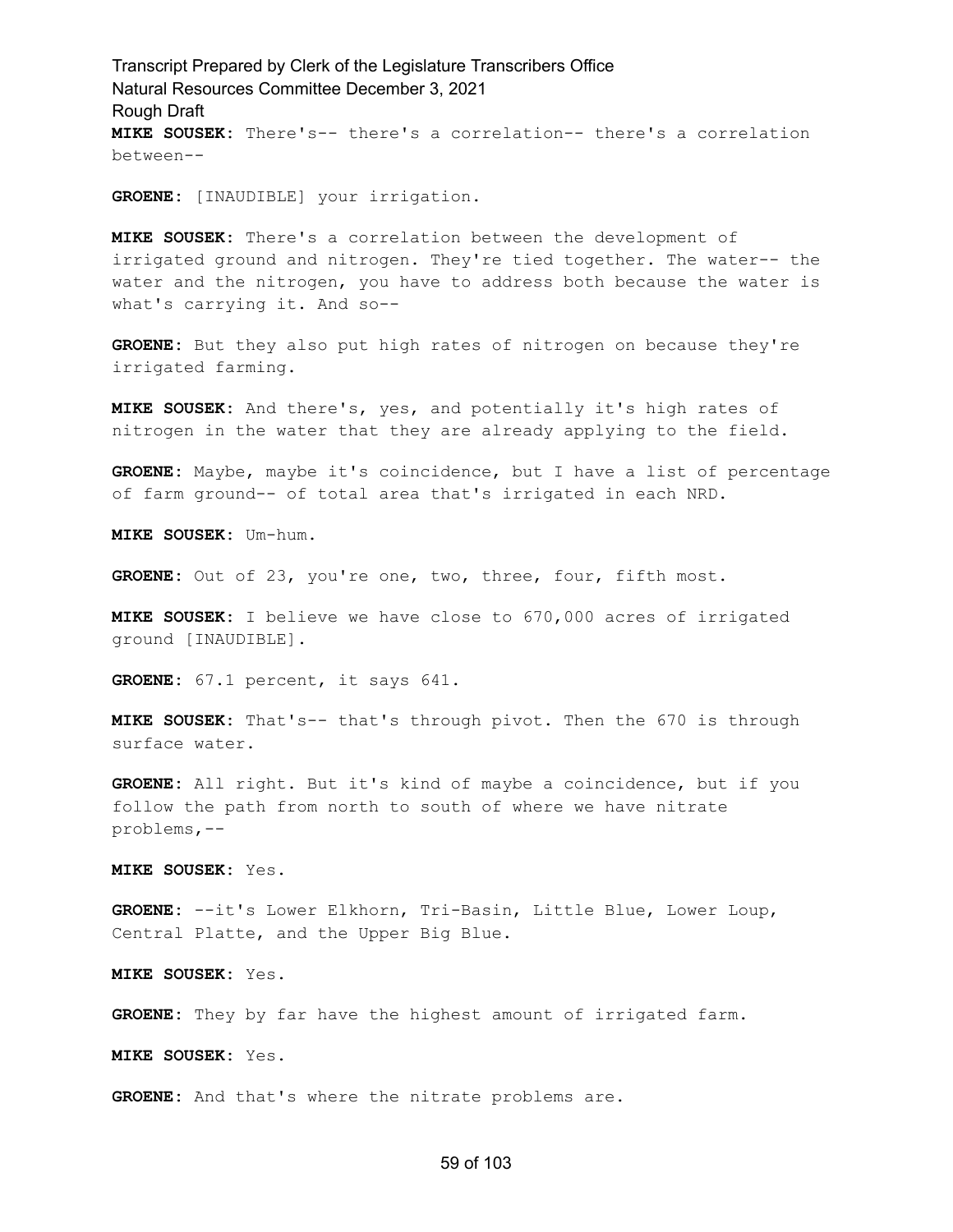**GROENE:** I know Tri-Basin is big.

**MIKE SOUSEK:** There's a geology-- there is a geology component to this. And so through irrigation, we were able to develop more--

**GROENE:** I understand. I'm pro--

**MIKE SOUSEK:** --more ground [INAUDIBLE]

**GROENE:** I'm pro-irrigation. I'm--

**MIKE SOUSEK:** And so are-- so am I. So is our board, but it comes back to the management. It comes back to the management of the water.

**GROENE:** Yes, I understand that. But you-- I believe some NRDs have put a limit on when nitrogen can be applied and how much at one-- have you done that?

**MIKE SOUSEK:** Yes. If you look at those triggers and what the requirements are, that is currently what the board is discussing is not allowing fall application of anhydrous ammonia. And with the general public, that is not a very popular--

**GROENE:** I understand that.

**MIKE SOUSEK:** --popular thing. And so--

**GROENE:** Have you looked at total amount can be applied over a five-year period to encourage rotations?

**MIKE SOUSEK:** No, I haven't--

**GROENE:** [INAUDIBLE] corn on corn on corn?

**MIKE SOUSEK:** I haven't--we have-- I have not been in any of those types of discussions.

**GROENE:** But I'm just curious that it follows the irrigation, and I'm pro irrigation. That seems to be--

**MIKE SOUSEK:** You need a lot of irrigation to grow corn on sand, and that's some of the profiles we're dealing with.

**GROENE:** And then back to the flooding. You're looking at-- Scribner floods all the time on the Elkhorn, and that's part of your area.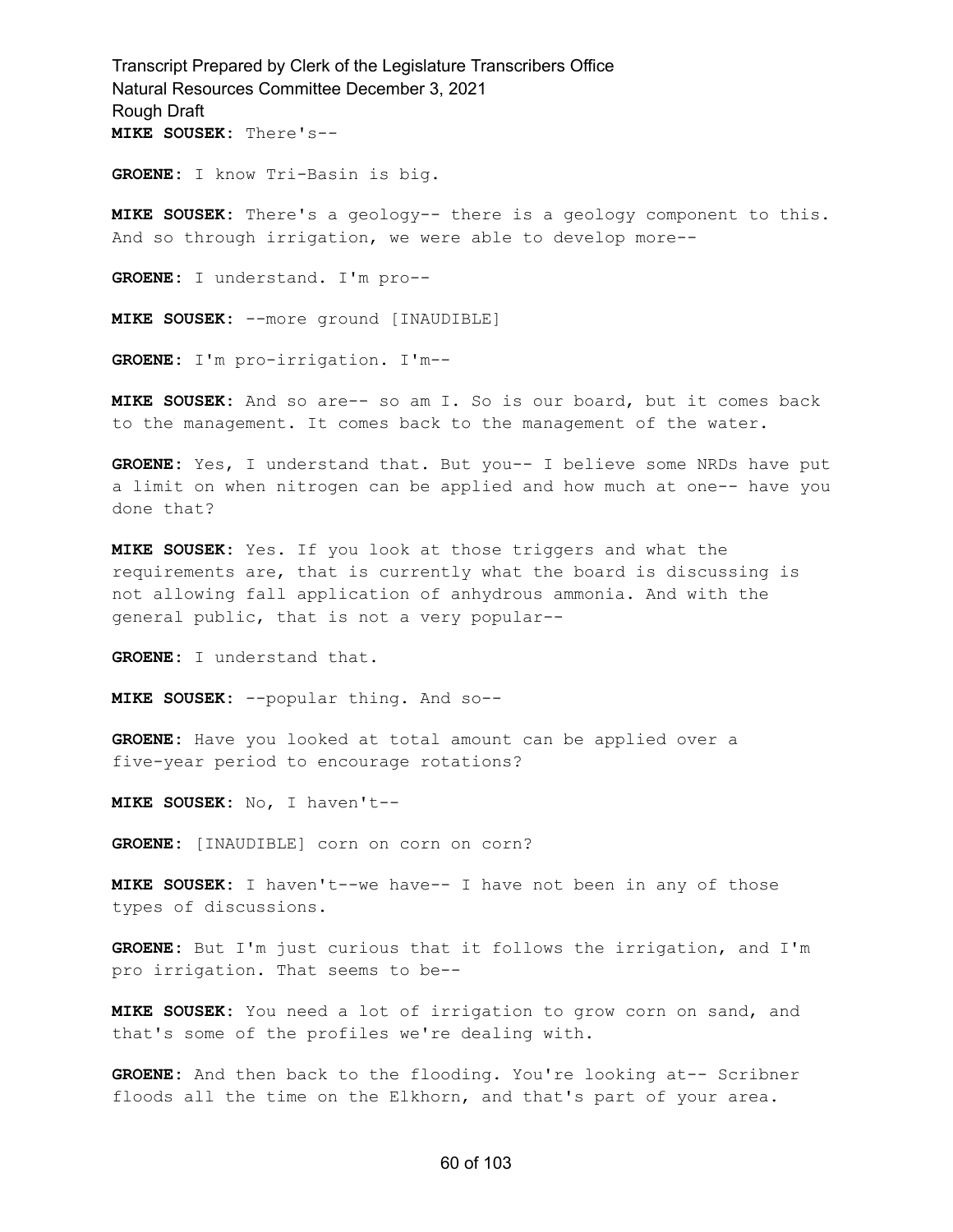**GROENE:** Will these upstream tributary retention help that problem? That area between West Point and Scribner floods all the time. I think that town finally got taken out we used to--

**MIKE SOUSEK:** Crow?

**GROENE:** --buy bait at when we'd fish in the Elkhorn.

**MIKE SOUSEK:** Yeah. No. If you're talking about Maple Creek, no, it won't have an effect on that.

**GROENE:** And that's your emphasis right now you're looking at [INAUDIBLE]

**MIKE SOUSEK:** We're looking at Maple Creek and the Battle Creek. Those are the two watersheds we're focused on.

**GROENE:** And one last question, tiling. Do-- do people who tile their land have to get a permit through you?

**MIKE SOUSEK:** No, they do not.

**GROENE:** Why not? You're affecting flows of groundwater. It's-- I mean, it-- it accelerates the flow into the streams.

**MIKE SOUSEK:** It drains-- it drains fields perched aquifers to say. But no, we don't have any-- we do not do anything with tile drains. And it's becoming more of an issue, getting phone calls about it all the time.

**GROENE:** About somebody tiles and increases flows or they want to tile.

**MIKE SOUSEK:** It's-- it's affecting landowners downstream with the water that is being-- going through a ditch or going across a field or whatever.

**GROENE:** I'm just curious now. All right. Understand. I appreciate that you're staying on mission and you're doing-- looking at more flood control and natural resources than the economic impacts. Economic impacts take care of themselves, but we got to take care of nature.

**MIKE SOUSEK:** It is-- it is something, though, that is part of the consideration of any decision the board makes, whether it's positive or negative economic impact on--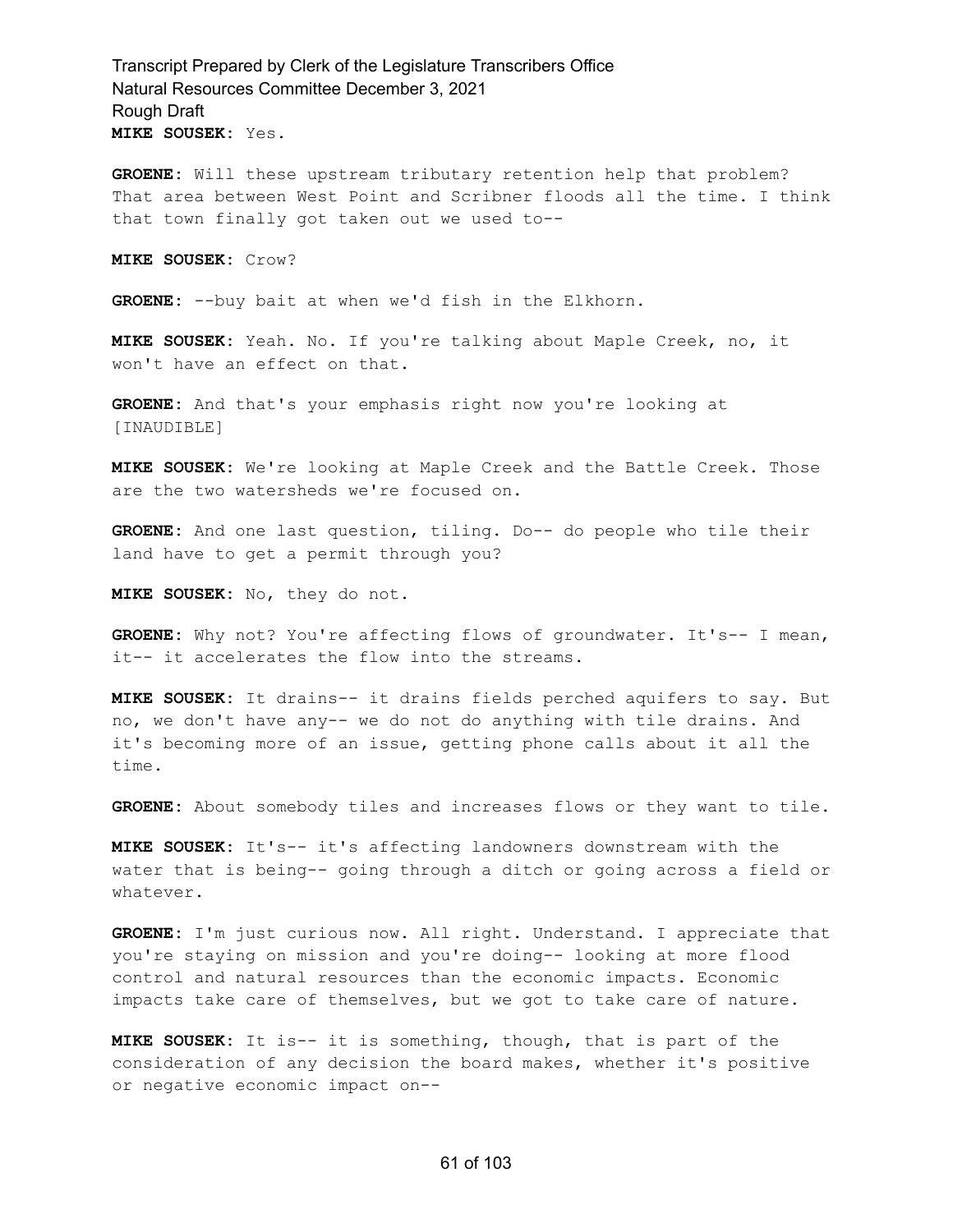**MIKE SOUSEK:** -- our constituents.

**BOSTELMAN:** Senator Erdman.

**ERDMAN:** Thank you, Senator Bostelman. Thank you for coming today. The information you sent us earlier talks about your financial budget. Your annual budget for fiscal year '18-19 was \$7.5 million; for 20-- '19-20, it was 10.5; and for '20-21, it was 13 billion-- million. Can you tell me what was the increase there? Was that grants you received or what?

**MIKE SOUSEK:** Yes.

**ERDMAN:** What were the grants?

**MIKE SOUSEK:** Well, two of the grants were for these the Maple Creek and Battle Creek WFPOs.

**ERDMAN:** For the survey?

**MIKE SOUSEK:** Yeah, the-- the evaluation plan. Both of those were, I believe, in the budget for \$750,000 each. We also received grant funds for-- we're working on a project with the village of Randolph. That's a \$13 million project. There was some money in there for that. So we have sinking funds that we know are projects coming up. We start saving for it. So when the project gets there, so when we transfer that to when it's going to be an expense, it then shows up in the budget as an expenditure.

**ERDMAN:** So in two years, your budget almost doubled.

**MIKE SOUSEK:** Well, that's--

**ERDMAN:** Your budget went from 7.5 to over 13 in two years; '19-- from '19 to '21, it went from 7.5 to 13 million.

**MIKE SOUSEK:** I'd have to go back and look.

**ERDMAN:** Did you raise your taxes?

**MIKE SOUSEK:** No. Our tax levy has been going down.

**ERDMAN:** So you must have got significant in grants.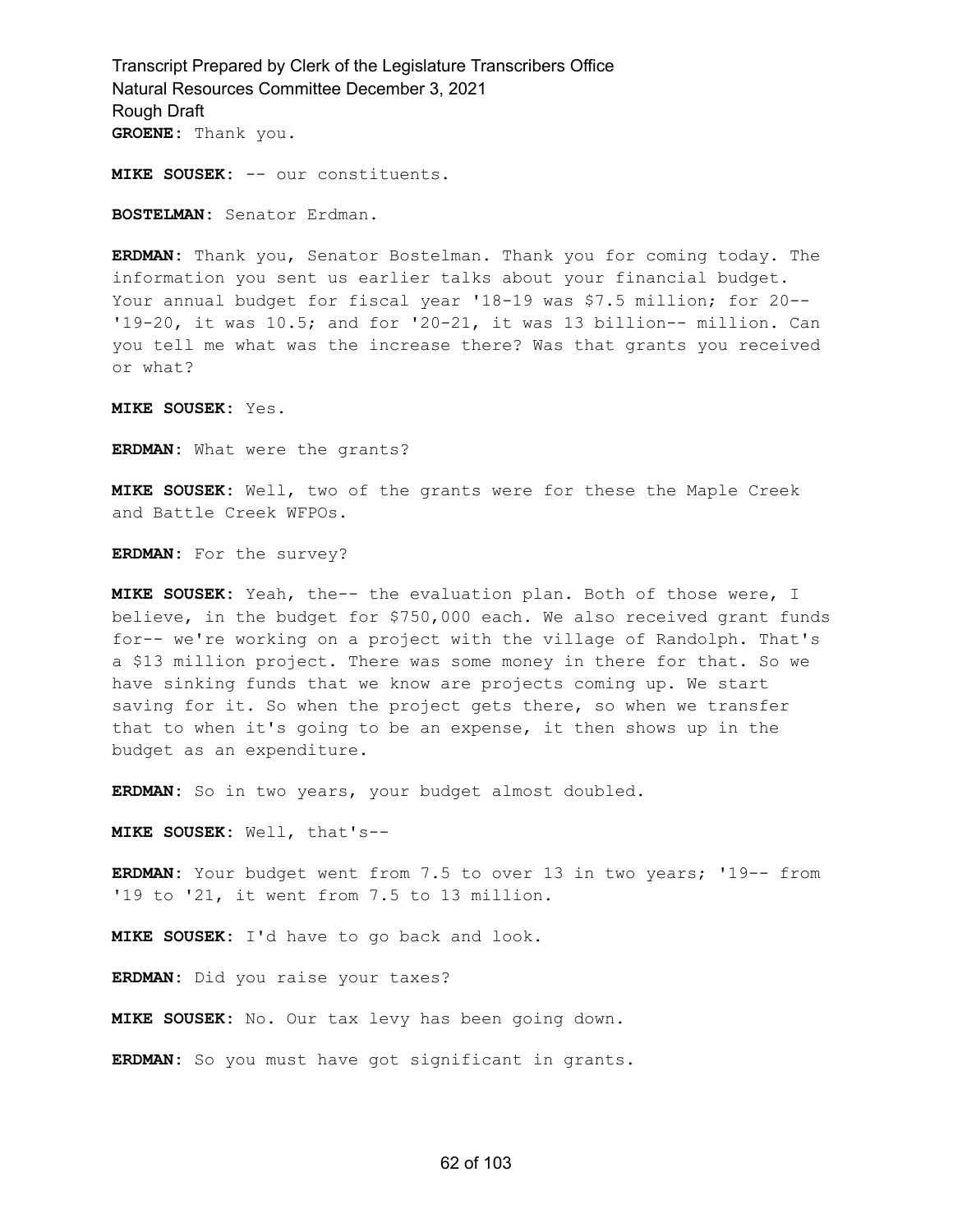Transcript Prepared by Clerk of the Legislature Transcribers Office Natural Resources Committee December 3, 2021 Rough Draft **MIKE SOUSEK:** That's what I try-- that's what I specialize in is finding money.

**ERDMAN:** OK. All right. So I-- the information you sent also described what was happening there with the Leigh Dam. And you went on to say in 2011, you guys built the Leigh Dam. And the original part of the series was the 28 dam Maple Creek watershed project in the 1980s.

**MIKE SOUSEK:** I believe that that was in the 1970s.

**ERDMAN:** OK, whenever it was, it was 28 dams. And now today you're considering it's 27 dams today, right, because you built one?

**MIKE SOUSEK:** We're not considering any dams. We're doing that evaluation.

**ERDMAN:** But the survey is included.

**MIKE SOUSEK:** That was for-- we took previous studies of the Maple Creek watershed, and there's not many so that Corps of Engineers study from the 1970s is about the only one that's out there. And so we-- we looked at what was done in the past.

**ERDMAN:** So that included 28 dams.

**MIKE SOUSEK:** If that's what it says, yes.

**ERDMAN:** That's what you wrote. So now what's left?

**MIKE SOUSEK:** We haven't built any. We've built one of those. And what I-- what I tried to express here today is the board isn't interested necessarily in building fixed dam structures. We're interested in working with individuals on their private property to do what they are willing to do.

**ERDMAN:** You mentioned in your testimony, Nickerson. Explain Nickerson's problem for me a little better, if you would.

**MIKE SOUSEK:** Well, they sit at the very end of the creek at the end of the watershed, where-- right before it dumps into the Elkhorn River, so all the water from the whole watershed ends up there. They have a couple of railroad bridges that I'm not sure who the owner was, Union Pacific or Burlington Northern. There's a bottleneck there and it gets plugged up and that causes a lot of problems. The water backs up. Their sewer treatment plant is lower. That gets affected more than the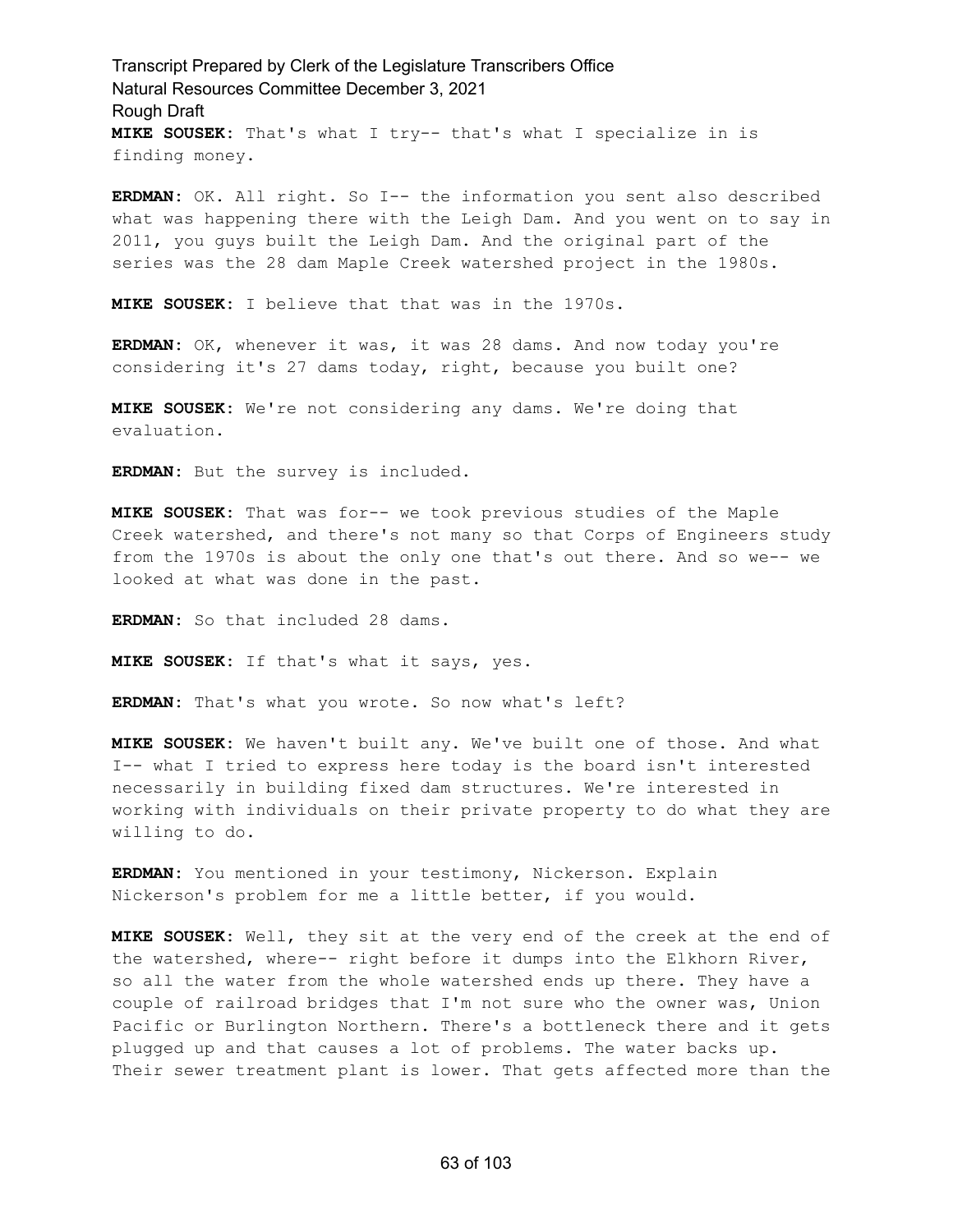community itself. But there are times when it's significant enough that it gets into the community, the flood waters.

**ERDMAN:** OK, so how are you going to fix the railroad dam?

**MIKE SOUSEK:** Well, that's-- I don't believe the-- the tracks are being used anymore. So we are currently looking into how do we either remove the dam or change the structure that it's sitting on? You know, if it still needs to be there, maybe there's something we can do with the bridge itself to alleviate the bottleneck.

**ERDMAN:** So then your goal is not necessarily to build a dam by Nickerson.

**MIKE SOUSEK:** Oh, no.

**ERDMAN:** OK. You know, you mentioned several times the board is working on this, the board is working on that. I have served on more boards than I want to admit. And every time as a board member, I made decisions based on what management brought to me.

**MIKE SOUSEK:** Yeah.

**ERDMAN:** Right? And so most of the time, what management brought me was things that they wanted me to know so I make the decision they wanted me to make. So I don't know if that happens in your NRD, but it happens in all the boards I served on. And so once I begin to understand that the information I was receiving wasn't all of it, I had to do some research on my own. Now let me just caution you a minute about ever using eminent domain. In 1999, the railroad tried to condemn a bunch of property in my community. They started with four different routes that they were going to put their rail. It affected 120, 130 landowners. Everybody was fired up about it. The railroad said that's a lot of people. So what they did is they narrowed it down to one single line. They said, this is the one. It affected 40 of us instead of 120 or 130. The other 80 or 90 said, wow, thank God it's not me. They all went away. Nobody tried to help us fight the railroad on the eminent domain. Using eminent domain has got to be one of the last sources you-- you turn to. That is a very negative thing. It draw-- it drew divisions in our community that still haven't healed up. So I'm just cautioning if you're going to ever think about using eminent domain, be very careful.

**MIKE SOUSEK:** Senator Erdman, if I haven't gotten that point across, it's exactly what I was trying to get across.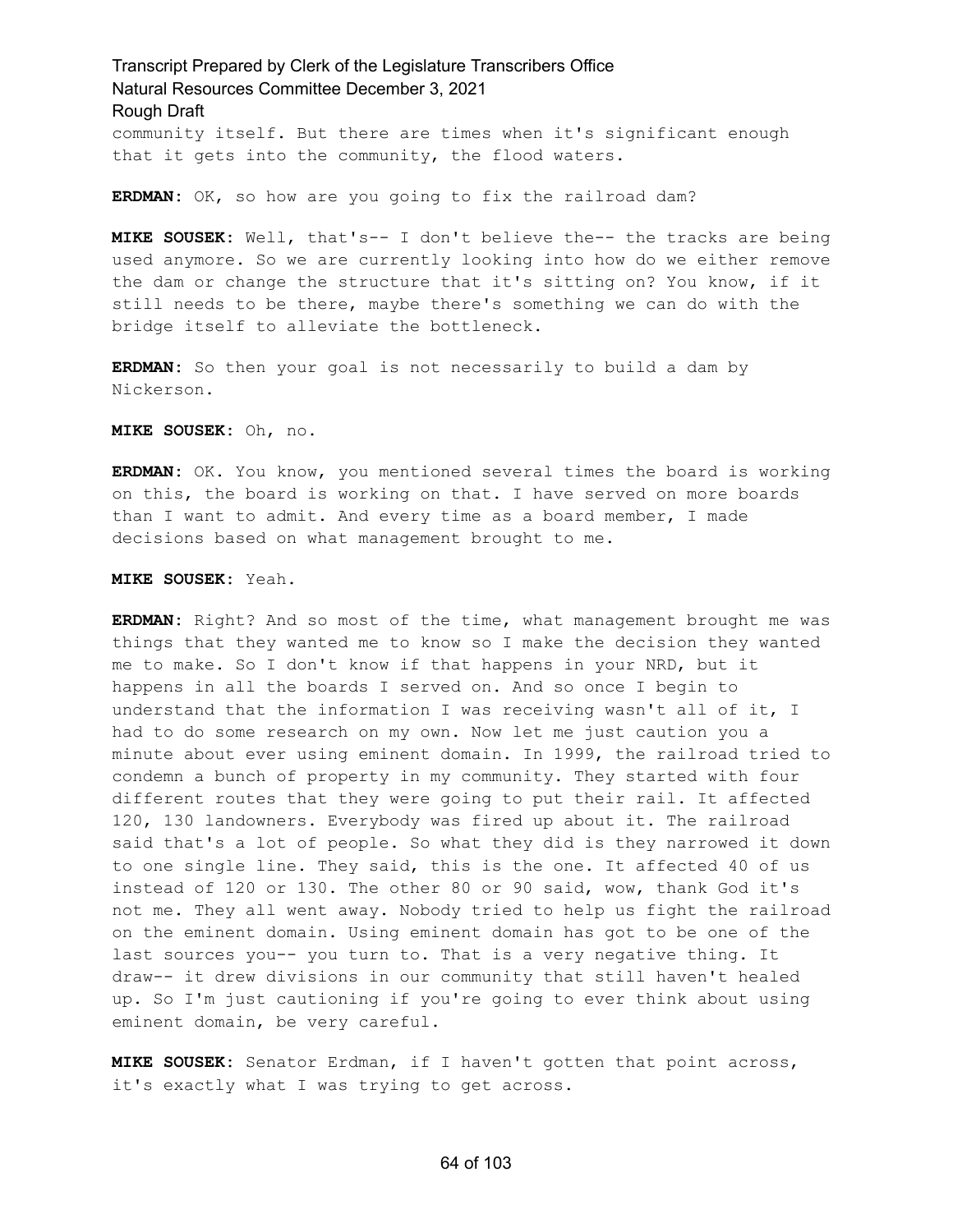**MIKE SOUSEK:** It's very--

**ERDMAN:** --what you've told us today and the information that I've been getting from the people who have been calling me, your message about not building dams and your message about not using eminent domain is not getting through. So whatever you told me today isn't the same thing those people are hearing. So I don't know what your message- how it needs to change, but I'm just telling you what I'm hearing from the public is not the same thing you're telling me. So you use that information however you want, but that's the facts.

**GROENE:** I have one quick question.

**BOSTELMAN:** Senator Gragert.

**GRAGERT:** One quick question I forgot. Thank you, Senator Bostelman or Chairman Bostelman. I just have one other concern and this is not going to be anything new to you. But I want to get it on record is the-- the increasing water bottles-- bodies of water, our lakes in Nebraska are coming down with blue green algae. And I understand, you know, that's a couple chemicals that are associated with it is phosphate, which attaches to the soil, which we go back to soil erosion. And the other one is nitrate, nitrogen. We have a-- we have a lake up in our northeast Nebraska, Willow--

**MIKE SOUSEK:** Yes.

**GRAGERT:** --that has been closed down. There's been lakes around here Lincoln's been closed down, you know, swimming. And when you-- when you're going to design, like you say, another lake at-- at Battle Creek, is that taken in consideration? You know, this is what I-- this is what I'm trying to get to is at the top of the-- the tributary and the erosion is controlled, that will actually control our lakes being polluted basically and then shut down for blue green algae.

**MIKE SOUSEK:** Yes, that is-- that is a consideration that is going into things. The Willow Creek Reservoir and the Willow Creek watershed is made up primarily of sandy soils. And we've studied this thing multiple times and spent a lot of money studying what's happening there. So Willow Creek itself is providing the majority of the nitrogen that's getting to the lake, and the north "trib" of the Willow Creek Reservoir is providing the majority of the phosphate, and it's meeting at that point. We have projects that we have-- have on the books to address either one, the phosphate or the nitrates. But it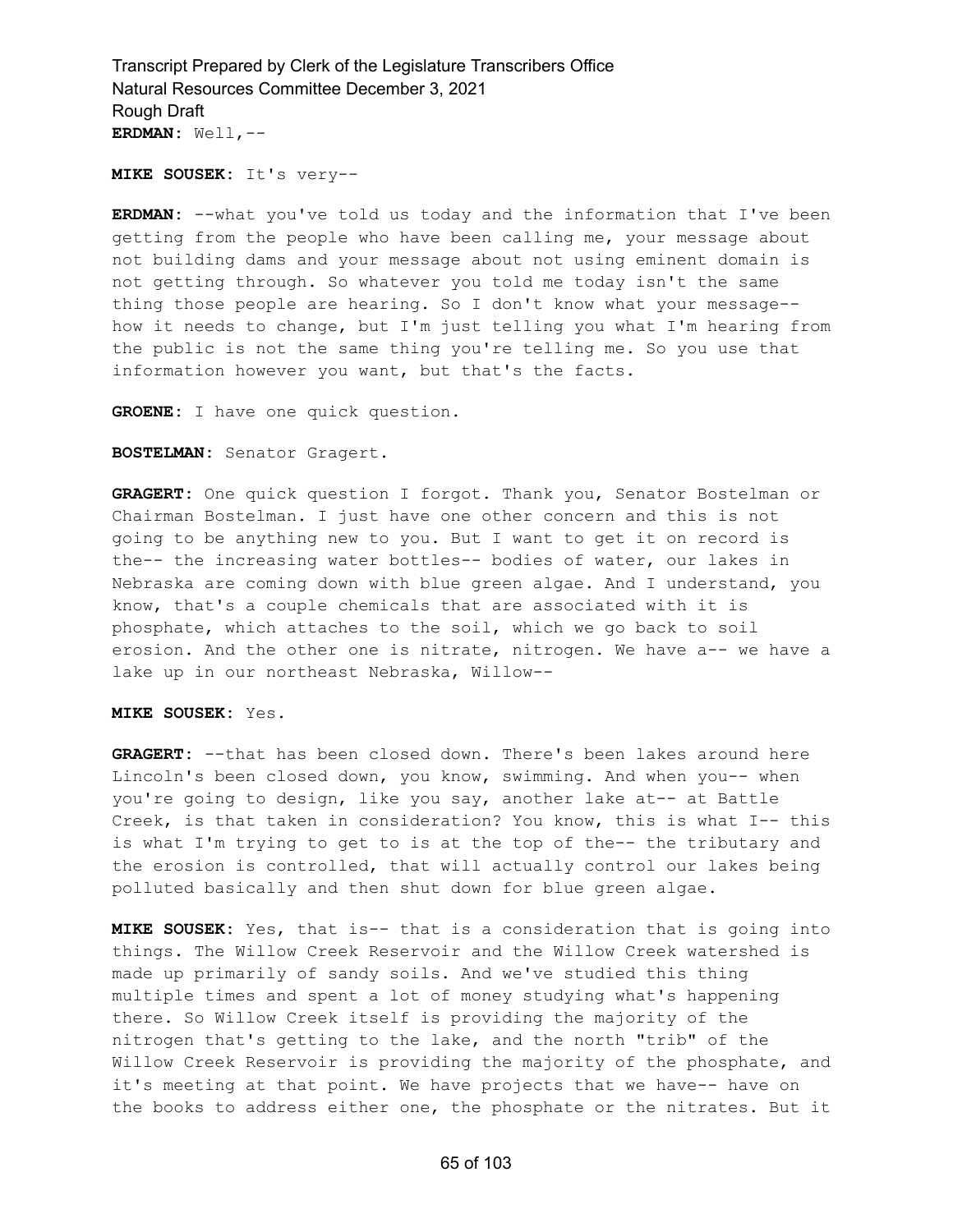goes back to voluntary, getting people to voluntary we change their practices. And then it's tied together with this nitrate issue and the water quality. They're-- they're the same issue. Until we can figure out how to grow the corn without leaching the nitrogen, we're going to have to do something manually to stop either the phosphate from getting in the lake which would then the blue green algae wouldn't be able to grow or stop the nitrogen [INAUDIBLE]

**GRAGERT:** Is Willow Creek, that's within Pierce County.

**MIKE SOUSEK:** Yes, sir.

**GRAGERT:** And all of Pierce County is going to phase three.

**MIKE SOUSEK:** A majority of it is, yes.

**GRAGERT:** Majority is. And is there anything in phase three that's going to be restrictive, more restrictive and maybe address the issue of blue green algae in the lake?

**WAYNE:** What's phase three? While you're explaining--

**MIKE SOUSEK:** Yeah, there's a-- there's a handout here, and I'll just pull it out so we can all reference it.

**WAYNE:** Sorry I just--

**MIKE SOUSEK:** No, you're all right.

**WAYNE:** You're about to give an answer and I have no idea what the answer is talking about.

**MIKE SOUSEK:** So the phase three requirements: deep soil sampling in all fields planted to corn--

**WAYNE:** OK.

**MIKE SOUSEK:** --regardless of the crop rotation. So in phase two, if it's just corn on corn, that's when you have to do the deep soil sample. Phase three, you're doing it every year. A nutrient management plan is required in phase three. It's not required in phase two. Irrigation scheduling that is acceptable to the NRD. Now that irrigation scheduling is tied to the nutrient management plan. They're kind of one and the same. It goes back to the water and the nitrogen have to be managed together. And then annual irrigation water sampling [INAUDIBLE] In phase two, I believe it's one sample every four years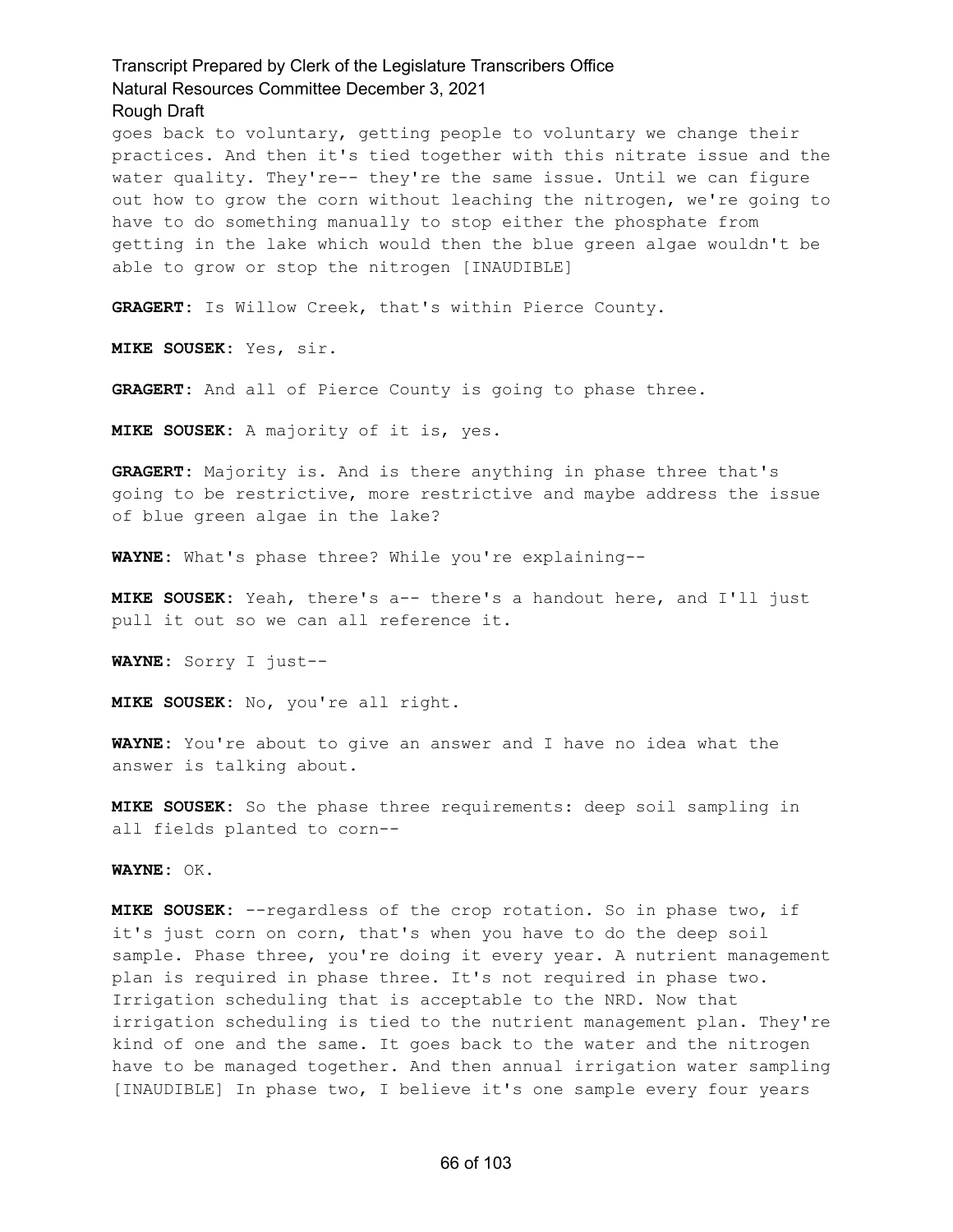to know what the nitrogen is. So that's-- that's the difference. Now this is all based on honesty. This is-- the regulations are made. But it's not like I-- we have nitrogen police out there that are-- that are doing this. We require producers to fill out reports and that's what we're going by whatever's on that report. And that's-- that's done by the producer. And sometimes, most times it's not done enough by the producer. It's done by the co-op or an agronomist or someone else that they've hired to work with them.

**GRAGERT:** And so in phase three, then it's every year they got to have a nu-- the nutrient management plan instead of every four years in phase two. And that nutrient management plan, is that based on UNL recommendations?

**MIKE SOUSEK:** Well, yes and yes, it is. What we encourage people to do is go through NRCS again. They provide cost share for that and they- they are the experts on that that can help. But their-- NRCS is also tied to the UNL recommendation. They can't deviate from that.

**GRAGERT:** So you mentioned there is no cops out there. Well, then if they go through the NRCS, the NRCS does-- does status reviews on-- on any kind of conservation practice that they're paying. So I mean, they're not checked every year, but maybe in phase three, they ought to be. [INAUDIBLE] the NRD. I don't know how many producers we're talking about. As has been stated, you know, more and more producers are leaving and smaller producers sell. It isn't to a new producer.

**MIKE SOUSEK:** Right.

**GRAGERT:** It's to a bigger producer. But anyway, I guess-- I guess what I'm saying as far as policing it, I think there are ways. You know, I don't think you can check everybody every year. You don't have the manpower for that. But a random 5 percent could be doable just so they know when you may-- when you may or may not show up that year and possibly the requirement of-- of that paperwork on the nutrient management it went to you.

**MIKE SOUSEK:** Yeah, I have staff currently working on the nutrient management plan of the phase three area. Until recently, the compliance record was-- was not that great of people submitting the proper paperwork, whatever. Since last few years, the board has taken, taken action and instructed staff to start issuing cease and desist orders, whether it be on the irrigation well or the purchase of fertilizer, until the- till they come back into compliance. So the last two years we've had 100 percent compliance on the reports and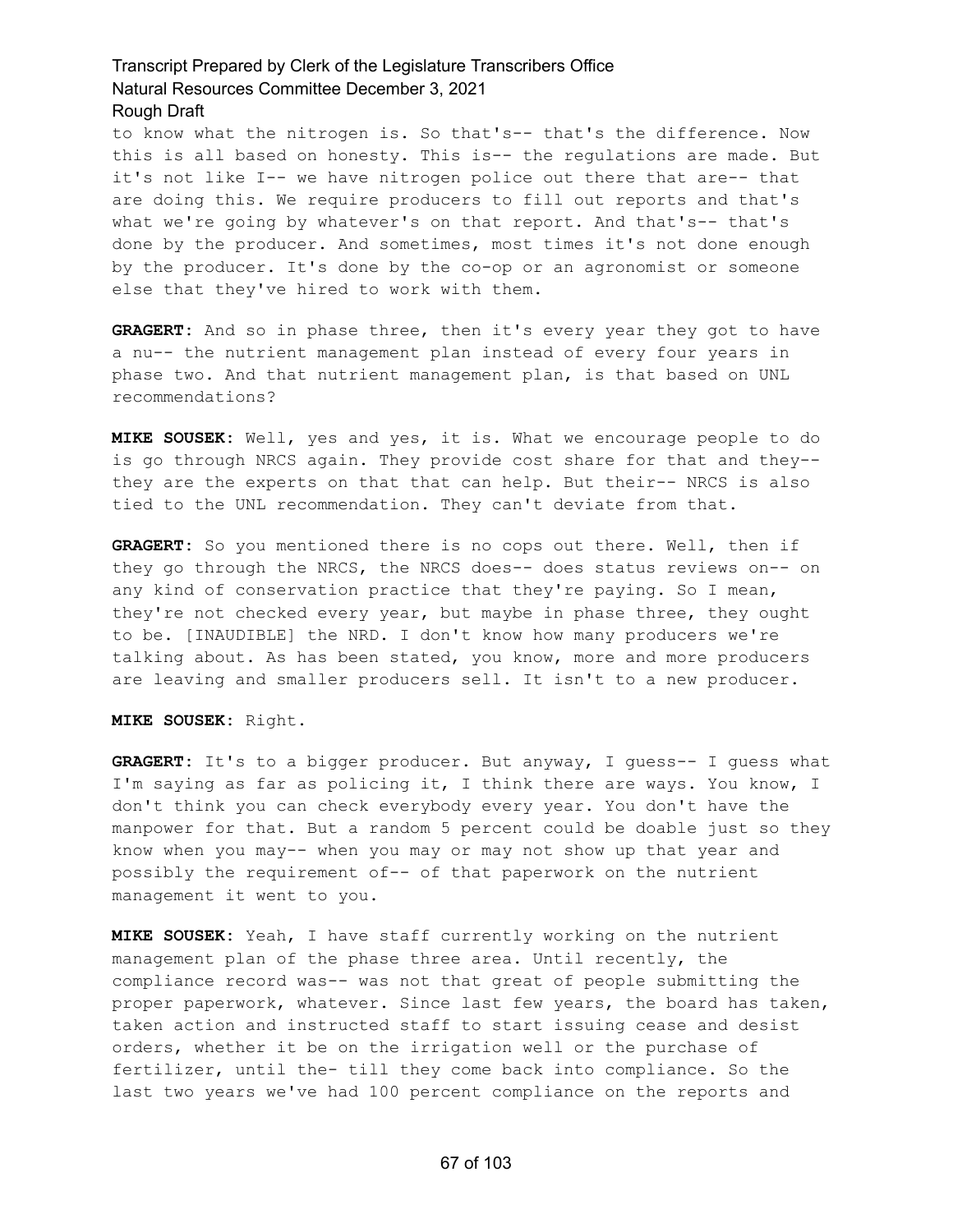we're starting to work on the nutrient when-- nutrient management plans to make sure that they are following, they have one in place, but we are not there yet.

**GRAGERT:** Right. OK. I'm good, thanks.

**BOSTELMAN:** Senator Groene.

**GROENE:** Question, do you have a moratorium on your irrigation wells?

**MIKE SOUSEK:** We-- we have areas where we don't allow development. I would-- I don't know if it's a moratorium.

**GROENE:** So in your entire NRD, you still allow irrigation wells.

**MIKE SOUSEK:** We approved just over-- just over 5,000 acres this last- this year.

**GROENE:** Is that on average every year?

**MIKE SOUSEK:** Pretty much, yes. We're targeting-- we're trying to irrigate the best ground possible. So this phase three area where we're having serious [INAUDIBLE]

**GROENE:** Sandy soils and highly irrigated [INAUDIBLE]

**MIKE SOUSEK:** That-- that is shut down right now from irrigation, new irrigation.

**GROENE:** But you're still allowing new wells.

**MIKE SOUSEK:** In areas that can support, yes. In areas where we're not having--

**GROENE:** 5,000 acres is a lot of new wells.

**MIKE SOUSEK:** What's that?

**GROENE:** 5,000 acres is a lot of new wells [INAUDIBLE]

**MIKE SOUSEK:** We have 2,500 in a-- in the 10-50 area and then 2,500 outside that area. We're also working with DNR in the Lower Platte Basin Coalition on managing water for--

**GROENE:** Another question. I-- looking at Cuming County it's white on the test on groundwater management area test wells. Is that due to very few irrigation wells or because of the heavier soils? And-- and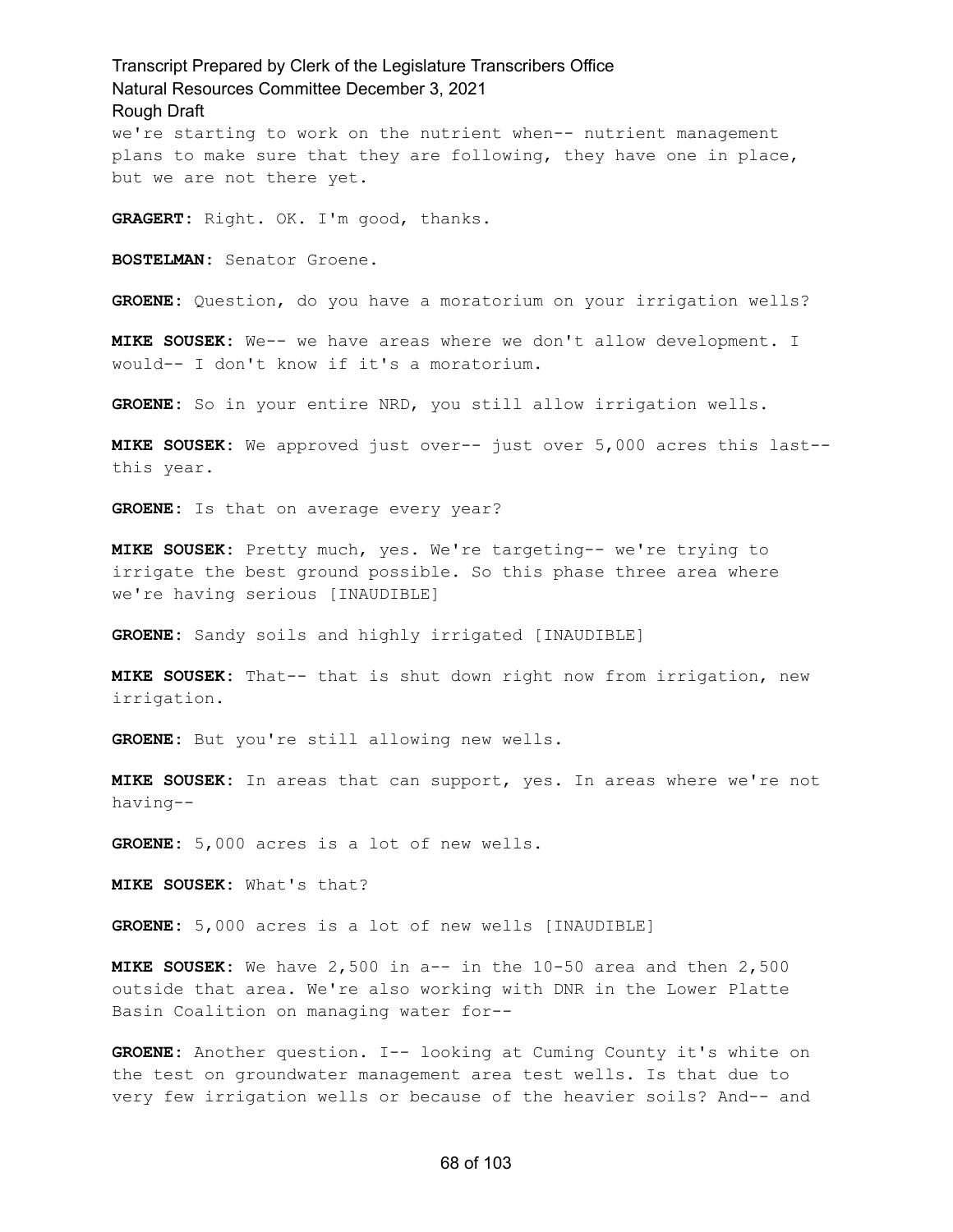Transcript Prepared by Clerk of the Legislature Transcribers Office Natural Resources Committee December 3, 2021 Rough Draft can I conclude from that with the number one cattle feeding county in the state that our nitrogen problem is not from cattle yards, it's from irrigation? **MIKE SOUSEK:** I'm trying to find where-- **GROENE:** That county over from-- **MIKE SOUSEK:** --what map you're looking at there, Senator Groene. **GROENE:** These. **MIKE SOUSEK:** OK. **GROENE:** Leaching and water quality data came from a sampling [INAUDIBLE] **MIKE SOUSEK:** So you're looking in those two counties that are blown up, that's actually Pierce County and Madison County. **GROENE:** Yeah, but if you look two counties over on a bigger map, which is Cuming, it's white. **MIKE SOUSEK:** Yeah. We've had most of these wells are taken from the clearinghouse. And over the last three years, we have started-- we've sampled 500 wells in that Cuming, Colfax, Dodge area, where the other map was. So that information may not have been on this map. **GROENE:** In 2017. So-- **MIKE SOUSEK:** Yeah. **GROENE:** It wasn't a hot spot so it was not-- **MIKE SOUSEK:** There was-- there was **GROENE:** [INAUDIBLE] **MIKE SOUSEK:** --very minimal testing being done. And so over the last

three years, we have focused on that area to test the groundwater.

**GROENE:** [INAUDIBLE] a lot of pivots in Cuming County.

**MIKE SOUSEK:** Yeah, there's-- there's pIvots, yeah.

**GROENE:** There's pivots, but not-- not like Madison or Pierce.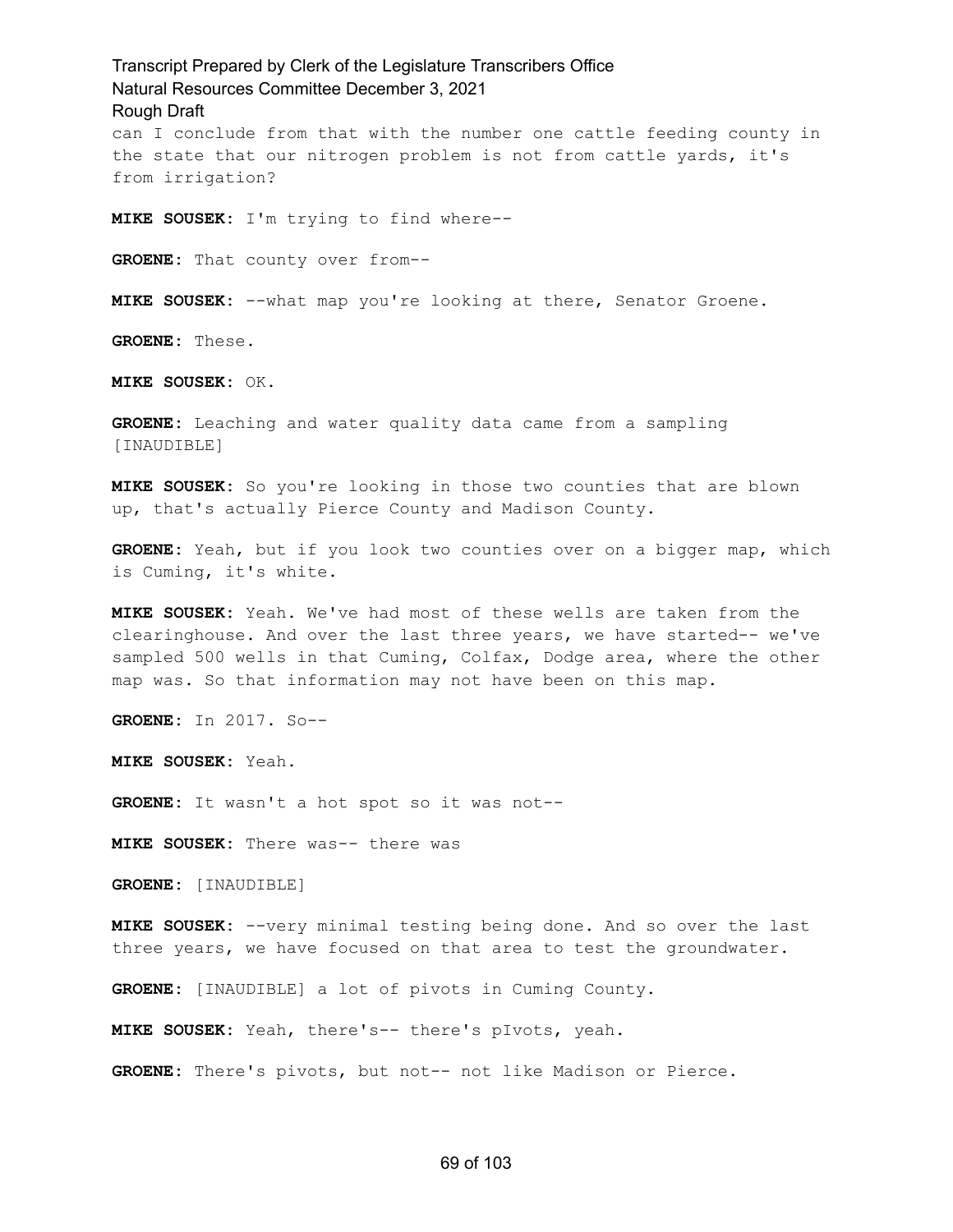Transcript Prepared by Clerk of the Legislature Transcribers Office Natural Resources Committee December 3, 2021 Rough Draft **MIKE SOUSEK:** No, not-- not like that, no.

**GROENE:** Anywhere around my property, there's no pivots, I know that..

**MIKE SOUSEK:** But there is-- there's a heavy livestock presence.

**GROENE:** Yeah.

**MIKE SOUSEK:** I believe we have 1,800 CAFO permits in my district.

**GROENE:** I guess what I'm saying is, are you trying to correlate where the problem is coming from the nitrate or are you going to just blame [INAUDIBLE]

**MIKE SOUSEK:** No. The-- the problem is coming from all of us, Senator Groene. This isotope sampling that I referenced earlier, I hope to get a better idea of is it 100 percent manure or is it 100 percent commercial.

**GROENE:** 80/20 or whatever.

**MIKE SOUSEK:** Yes. But I'm assuming as we get closer to feedlots, the manure side will bump up a little. But it's-- it's a problem we're all contributing-- and people in the cities, too, golf courses

**GROENE:** Pretty good sized feedlots in Cuming County.

**MIKE SOUSEK:** Oh, yes,

**GROENE:** I'm just amazed there isn't any wed lot-- red dots on that.

**MIKE SOUSEK:** Well, there will be, just hasn't shown up yet.

**WAYNE:** Interesting.

**BOSTELMAN:** You're done.

**GROENE:** Yeah.

**BOSTELMAN:** Senator Gragert.

**GRAGERT:** Thank you. Just a follow up to Senator Groene's question there, though. Could you explain point source pollution and nonpoint source pollution when it comes to feedlots?

**MIKE SOUSEK:** Well, yeah, the point source is when you know exactly- exactly where the pollution is coming from. So if it's an underground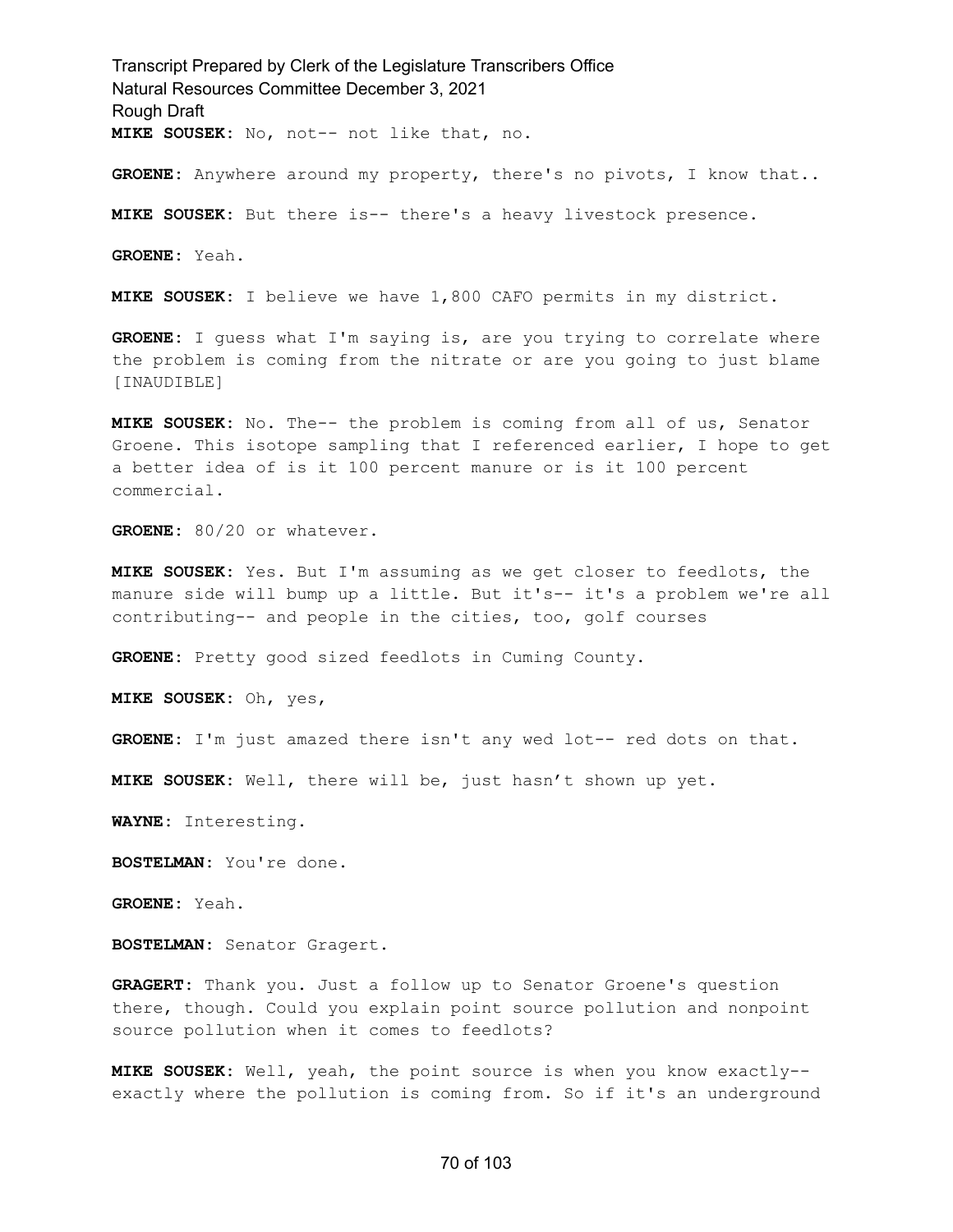gas tank that's leaking, you know the point of contamination. Nonpoint source you're not-- you can't really point your finger at any one particular piece of property and say, that's the problem. It's nonpoint. It's-- it's coming from a lot of different places. So it's--

**GRAGERT:** But-- but also that when the manure gets hauled off of the feedlot onto the cropland, it changes hands, basically.

**MIKE SOUSEK:** Yeah.

**GRAGERT:** Now it's your-- now it's the NRD's issue.

**MIKE SOUSEK:** It goes back to collaboration between agencies and NRDs on, you know, Department of Environment and Energy are responsible for providing permits for CAFO livestock. They're following the regulations that says this is what we do and that's what they do. And then once that manure leaves the feedlot and gets spread out, it then becomes the NRD's nonpoint problem. And so that's kind of what I'm talking about of getting-- getting all of us working together and understanding the issues out there to better address it for-- for the state of Nebraska.

**GRAGERT:** Cooperation, coordination.

**MIKE SOUSEK:** Yes.

**GRAGERT:** I'm good, thanks.

**BOSTELMAN:** All right. Senator Wayne.

**WAYNE:** Which goes back to the first question I asked. I'm still baffled that there are so many moving parts and different structures. And what I'm hearing is-- you guys are supposed to, I mean, you guys-it seems like you don't have a lot of enforcement mechanisms to enforce the issues of nitrates and everything else, pollutants.

**MIKE SOUSEK:** The only enforcement issues-- the only enforcement tool we have is a cease and desist order.

**WAYNE:** And who can you serve that on?

**MIKE SOUSEK:** Individuals that are-- that we knowingly or can prove that are not following the regulations.

**WAYNE:** What regulations?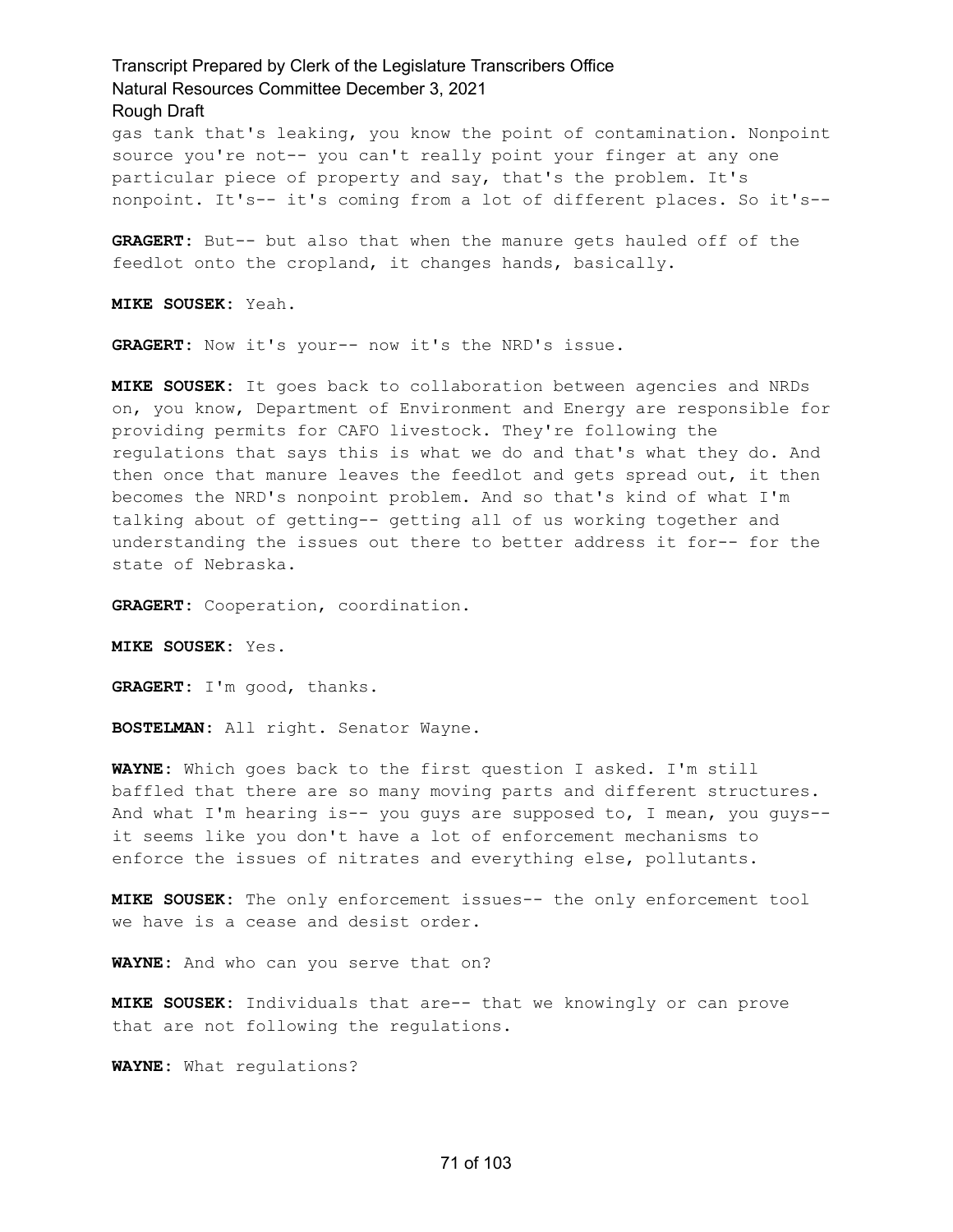Transcript Prepared by Clerk of the Legislature Transcribers Office Natural Resources Committee December 3, 2021 Rough Draft **MIKE SOUSEK:** The regulations that the board of directors has set in their groundwater management plan.

**WAYNE:** And how do those regulations work with the NR-- the whoever the state agency is? I just drew a blank.

**MIKE SOUSEK:** They're two different separate things that are not currently are not meshing together, I guess.

**GRAGERT:** NDE.

**WAYNE:** So they're not actually meshing together, which--

**MIKE SOUSEK:** Well, DEE has their own regulations that they're following and the NRD has their groundwater management plan. But I'm saying if-- if something's happening with our plan, it doesn't enact- it doesn't change anything over here on the DEE side. So they can- they can still-- we can still continue to develop livestock facilities when the NRD is over here trying to address a water quality issue. And the water quality issues coming from commercial fertilizer, manure, it's coming from all of us.

**WAYNE:** If this is such a major issue, I guess, why aren't we having one agency in charge of all of it?

**MIKE SOUSEK:** Because this is the-- this is the way it was set up.  $It's --$ 

**WAYNE:** I know, but I'm looking at progression and it's not going in the right direction. So I'm going to-- I mean, right now what I'm gathering if we say why things are going bad, we can't continue to say all of us are the problem. If I want a solution, I want to be able to point to somebody and hold them accountable to why it's not getting better. And to me, it seems like when it comes to this water quality issue, we have different factions all over the place.

**MIKE SOUSEK:** Yeah.

**WAYNE:** Is that a fair statement?

**MIKE SOUSEK:** And that's exactly what I was saying is we need to have a collaboration between all of us if we want to address this issue. The NRD itself cannot do this by ourselves.

**WAYNE:** Thank you.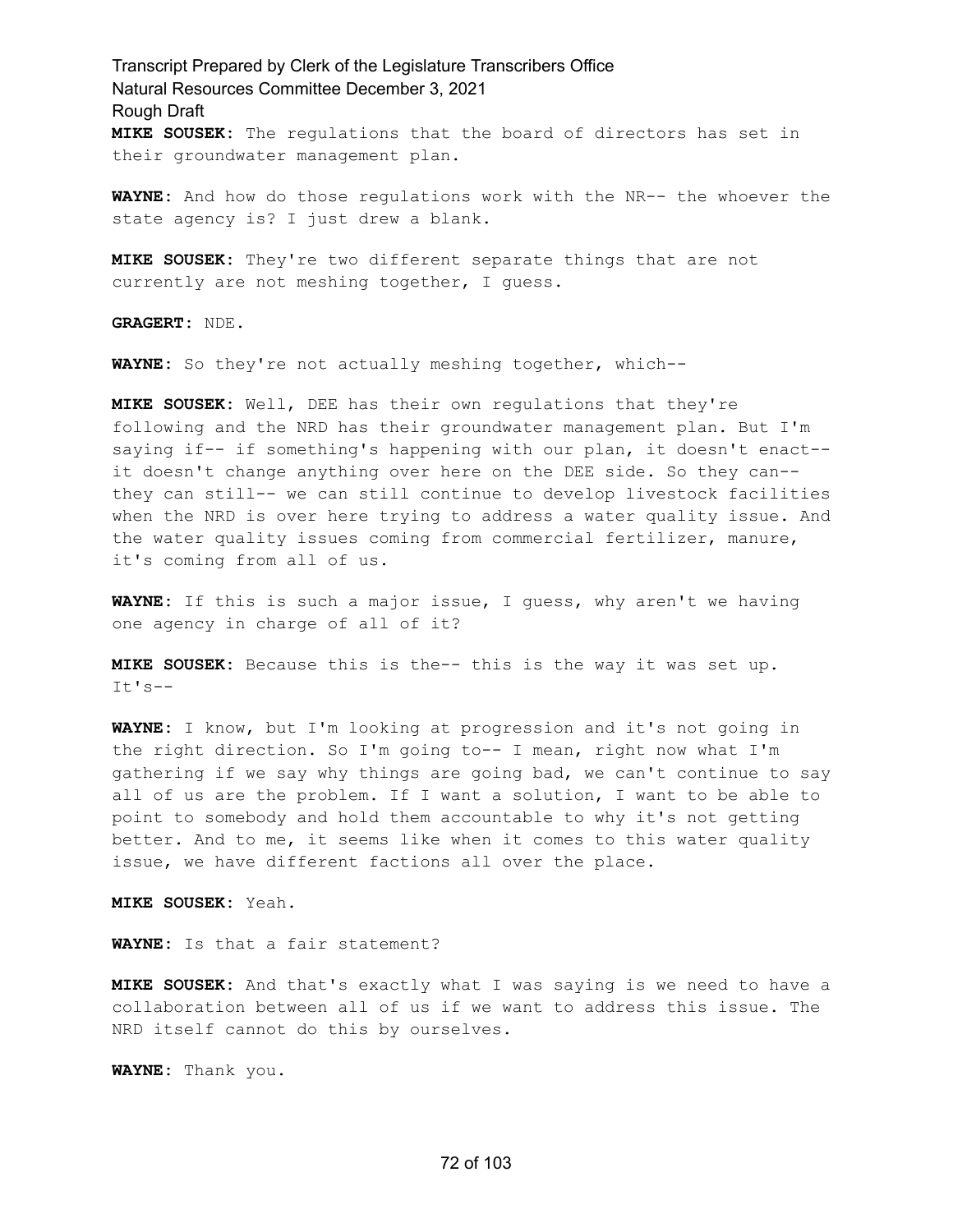**BOSTELMAN:** OK, now it's my turn. I have a few questions for you. One, I appreciate the comments you made about looking at multiple opportunities as far as like in the Maple Creek area or others because I think that's really the best answer we have. What we seen, I think historically with the major flooding and stuff we had before was we have large impoundments, lakes or whatever. But unless you've lowered that water, unless like what we saw in Missouri, unless upstream up in South Dakota they were releasing water ahead of time, you know, we're at dire straits. And the same type of thing happens now was, I think, as in our larger lakes we develop. If we develop those with multiple entities providing funds to that, then we no long-- we lose the- the-- the purpose of the lake for being flood control. Now it's going to be habitat creation, how it's fish, it's wildlife, it's whatever and we lose that flood control portion. And where I'm going to this is a couple of things. LB406 last report we had from the contractor or the consultants doing the work, they had a number, a number of dams on the Loup and Elkhorn and that was bothersome to me. And I-- and I've spoke to that with the committee since because the challenge we have with that and especially, I mean, Battle Creek, you've been before the committee, I think three years ago, four years ago, it was with a bonding issue trying to do some things. But we also heard from the landowners there that are opposed to it. We've heard significant email, telephone calls from people with the Willow Creek, I'm sorry, Maple Creek area, their concerns. And I've-- and in your report you're talking about 27 dam sites. But the reason I'm really hesitant on- on-- on-- on doing, looking at dam sites for flood control is because your soils, because your soils are sandy soils. And we're already running into problems with two dams that we know of, Willow Creek Dam, you have a seepage study. You've got a seepage area because it's sandy so the water is going underneath or liquefying. That's what it says, sandy soil is what your report said. You have-- you have a Willow Creek Dam seepage study going on right now. That's in your report. And I know there's another dam that's been built that has sand boils coming up underneath of it. So when we build dams on sandy soil, I'm not so sure that's the best course of action to take. And the thing is, I'll come back again to what I said before, I'm glad to hear where you said they're looking at other things other than building dams, because the more we can slow down the water through terracing, through cooperation with landowners, drier wet-- wet structures we'll call them, not large lakes or impoundments I think that's going to do us far better good. Because what we see, I think, in our dams is they really don't provide the flood protection that we're seeing because I can tell you below in my county, in my district, I hear from the farmers that aren't happy because they're still getting flooded after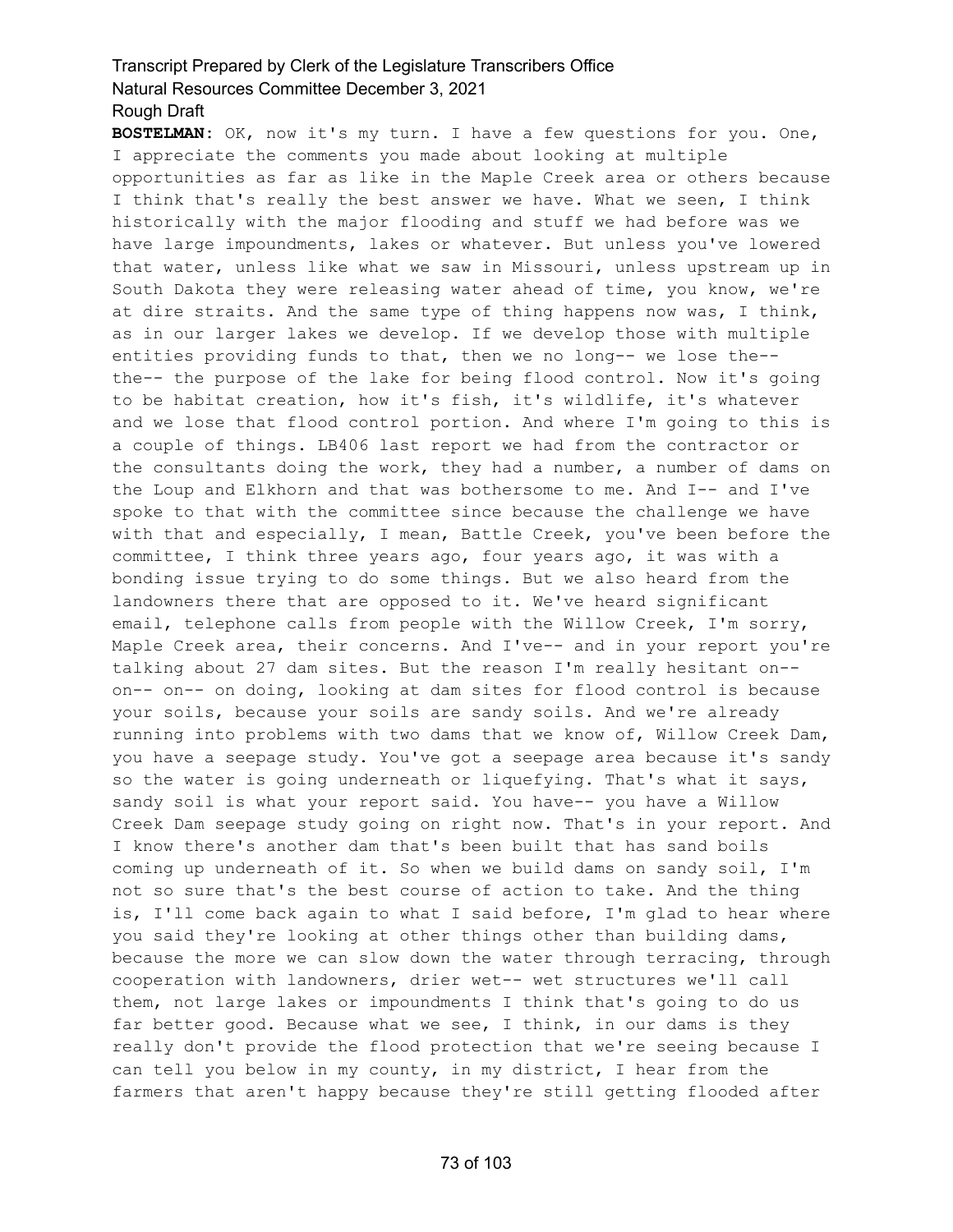Wanahoo Dam was built. I had a call just two days ago from one: So hey, what's this? What's your LR about? What's your hearing about? So my question comes back to your comment that you're not looking at doing major dams, but LB406 had input from the NRDs, your NRD and Papio. And now we're seeing six, seven, eight, I don't know number it was dams on Elkhorn and Loup. So which-- what are we actually doing?

**MIKE SOUSEK:** Well, we're talking about two different watersheds.

**BOSTELMAN:** Right.

**MIKE SOUSEK:** So on the Maple Creek watershed, we were looking at these individual small projects that we can do. The Battle Creek watershed, we're-- we're looking at constructing a dam. That's what the direction the board gave me. That's what the community has asked for. The soil types are completely different than the Willow Creek Dam. The seepage study on the Willow Creek is not necessarily the seepage of the water going through the dam. It's the pressure of the aquifer that sits under-- underneath the lake. The-- the level of the lake has very little bearing on the pressures that the dam is experiencing from an aquifer that is below-- below the lake. And so we're installing some relief wells. One-- one was drilled last week. It kind of went bad, so they're going to do it again this next week. But it's not necessarily-- the seepage study is not necessarily a function of the dam, the storage of the water in the dam. It's coming from the pressure of the aquifer in that area.

**BOSTELMAN:** Right. But you're going to have the same pressure on similar soils in similar areas in these other if you have a large--

**MIKE SOUSEK:** The Battle Creek-- the Battle Creek area is completely different soil structure than Willow Creek. And I would-- I would argue that the Maple Creek is completely different than the Willow Creek watershed too.

**BOSTELMAN:** OK. Appreciate that. So the 27 dam sites that you mentioned in the report with Maple Creek, that's talking about the small structure. It's in the report. I'd have to find it, but it talks about there's 27 dam sites that would be small structures you're talking about, something you're working with the landowners on.

**MIKE SOUSEK:** No. The only time I can recall seeing that number is through that study that was done in 1970 by the Corps of Engineers. We don't-- we don't have a current report. That's what we're currently working on. And they incorporated that study into our current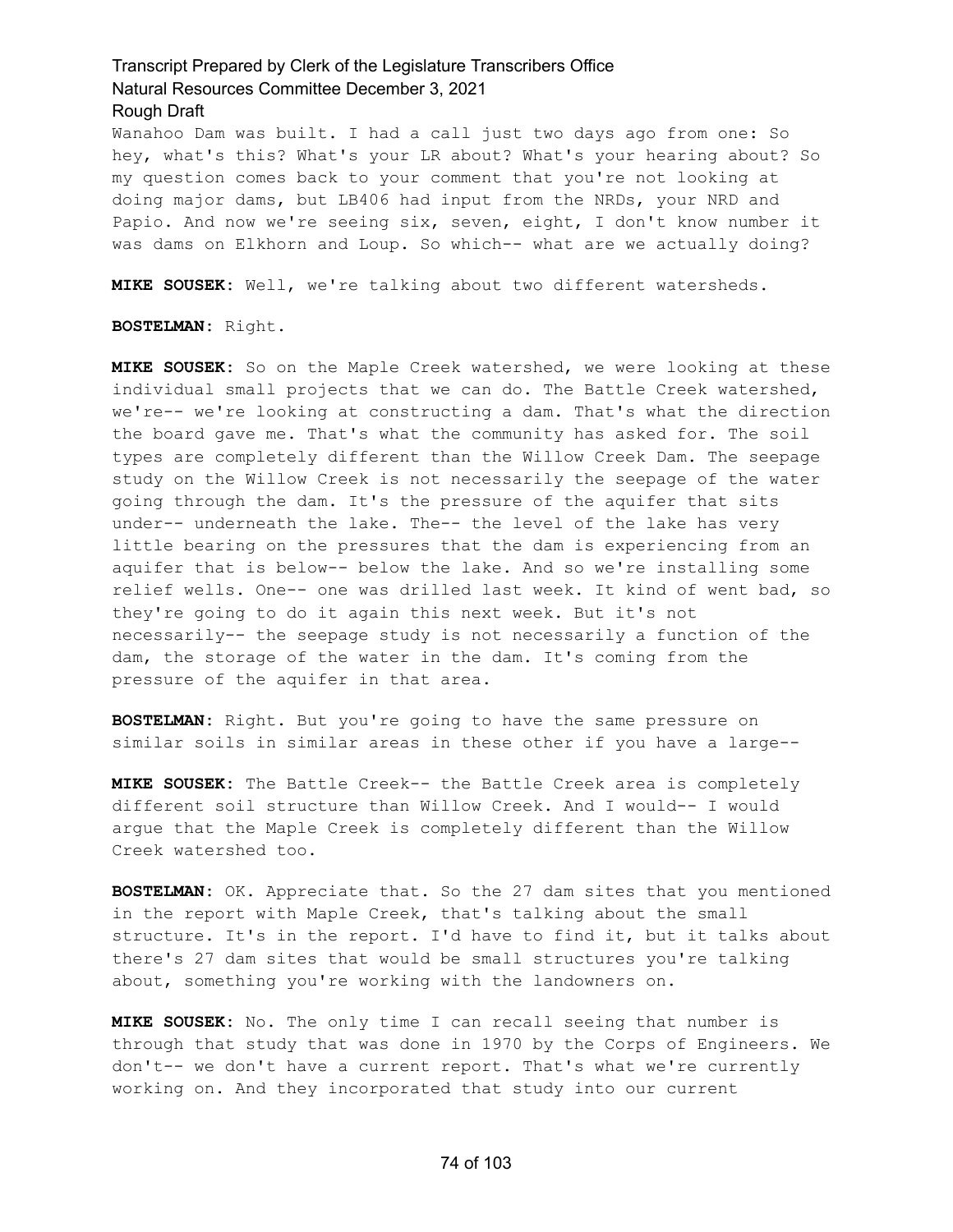endeavor. It's not saying we, the board has not adopted that, has not approved that. It's-- if you want 100-year flood protection, these are the things you're going to need to do. If you want a 50-year flood protection or 25-year or 10-year, these are the options. This is the menu of things that can be done. And we're looking at whatever we can get people to do. That is what we're trying to get accomplished.

**BOSTELMAN:** Understand. I appreciate that. And that's why I said before I appreciate the comments made before. But there were 27 dam sites in there. The-- the other question I guess I have is Battle Creek we heard from the landowners that's affected there and they weren't supportive of it. Has that changed?

**MIKE SOUSEK:** Since I've-- since I've been there the last seven years, of the conceptual dam, I believe there was 12 or 13 properties, homes that were going to be inundated. I've only heard from two-- two of those landowners and one of them is currently sitting on my-- my board. I was-- I was in Wahoo at Lower Platte North when Wanahoo went in. I saw-- I saw the resistance there. My family, actually our homestead farm is under that lake now. I mean, I-- I understand the emotions and the sacrifice that was made to get that structure built through my own family. I haven't seen any of that on the Battle Creek Reservoir. I've seen-- there-- there are some landowners that are against it. But I have not seen the resistance that I've seen at Lake Wanahoo or that I've seen at Maple Creek. And Maple Creek's not even, I mean, that's not even happened. I mean, that's just--

**BOSTELMAN:** I can tell you we're getting a number of emails and phone calls on it.

**MIKE SOUSEK:** I'm sorry.

**BOSTELMAN:** One question I guess with that, I guess part of it is, and I appreciate, sorry to cut you off. You said you had the open house at Howells. Are you going to have others that landowners can come and talk to the board, talk to you on or talk to the FIRA [PHONETIC], folks? Is there going to be more opportunity for landowners to do that?

**MIKE SOUSEK:** Yeah. Yeah. It's part of-- part of our reasons why we hired FIRA was the public participation. I mean, that was one of our goals was to get them involved.

**BOSTELMAN:** So does FIRA have a plan out there so-- so we could see or people can see on this day, this month we're going to do this or?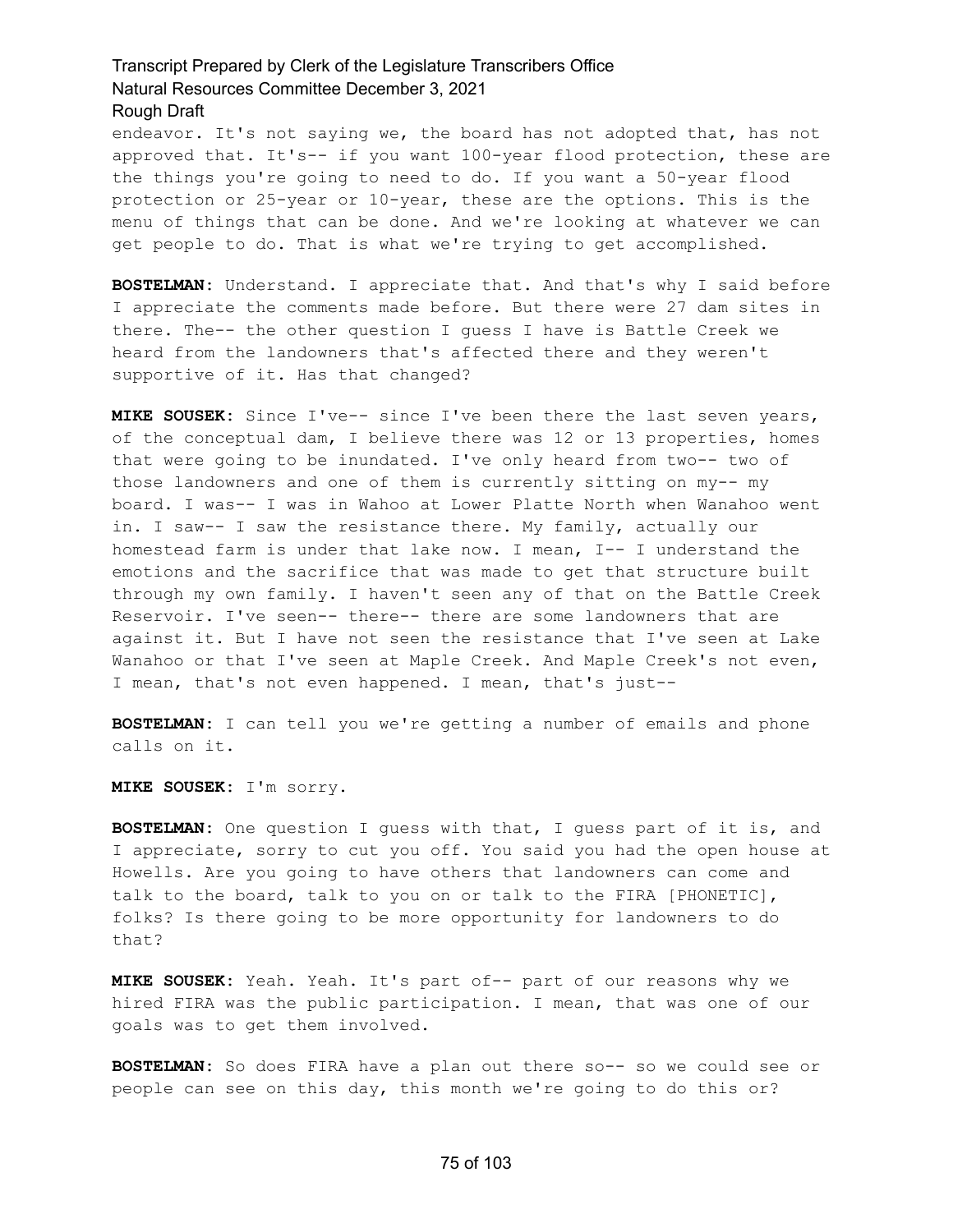Transcript Prepared by Clerk of the Legislature Transcribers Office Natural Resources Committee December 3, 2021 Rough Draft **MIKE SOUSEK:** Well, I don't know if they have a timeline spelled out by dates.

#### **BOSTELMAN:** OK.

**MIKE SOUSEK:** But we do have a website that is open to the public. We have all our documents on there. We have an advisory board that-- that meets. Then yes, there will be other opportunities for the public to comment when it gets back on the board agenda.

**BOSTELMAN:** OK, thank you. In the report also, if you could provide us or provide me, maybe Senator Erdman specifically, you mentioned a pallid sturgeon study in there on the Platte. So if you could provide that study to us, I would like to see what that pallid sturgeon study is, what it says. I think Senator Erdman would probably want to see that as well.

**MIKE SOUSEK:** Is that the one where they couldn't find pallid surgeons?

**BOSTELMAN:** I don't know. It just-- I just-- I don't know what it is. It just says there's a pallid surgeon-- sturgeon study on the-- on the flap. I have no idea--

**MIKE SOUSEK:** Senator, I'll look--

**BOSTELMAN:** I have no idea what-- what that would be or how that would affect it. I guess a comment or a concern I have with when we're looking at flooding. So we're talking-- I'm talking specifically about stormwater drainage. So the 25th Street storm water drainage, we're moving water quickly out of Elkhorn and it's coming-- Pilger-- Pilger's the same thing. Other towns are same thing. We see where we're moving water out because it's coming out of the hills. But we're moving it out of-- we're moving it out of town quicker into the rivers, but that's really something we shouldn't be-- we shouldn't be doing. We should be slowing that water down, if you will, so that when it does come through town, it's not going to cause us our flooding waters downstream. Because the quicker we move water out of towns, that's a problem we have in Lincoln when we talk about Ashland. Ashland or Lincoln continues to move water out of town, you know, more and more [INAUDIBLE] people out of flooding. They're moving more water into Ashland much quicker and it's causing flooding down there because of that amount of water. So we're doing that same type of deal. Is there an opportunity with storm water drainage that landowners can become cooperating to do something with that, either through terracing or other type opportunities? Because in there said there's no--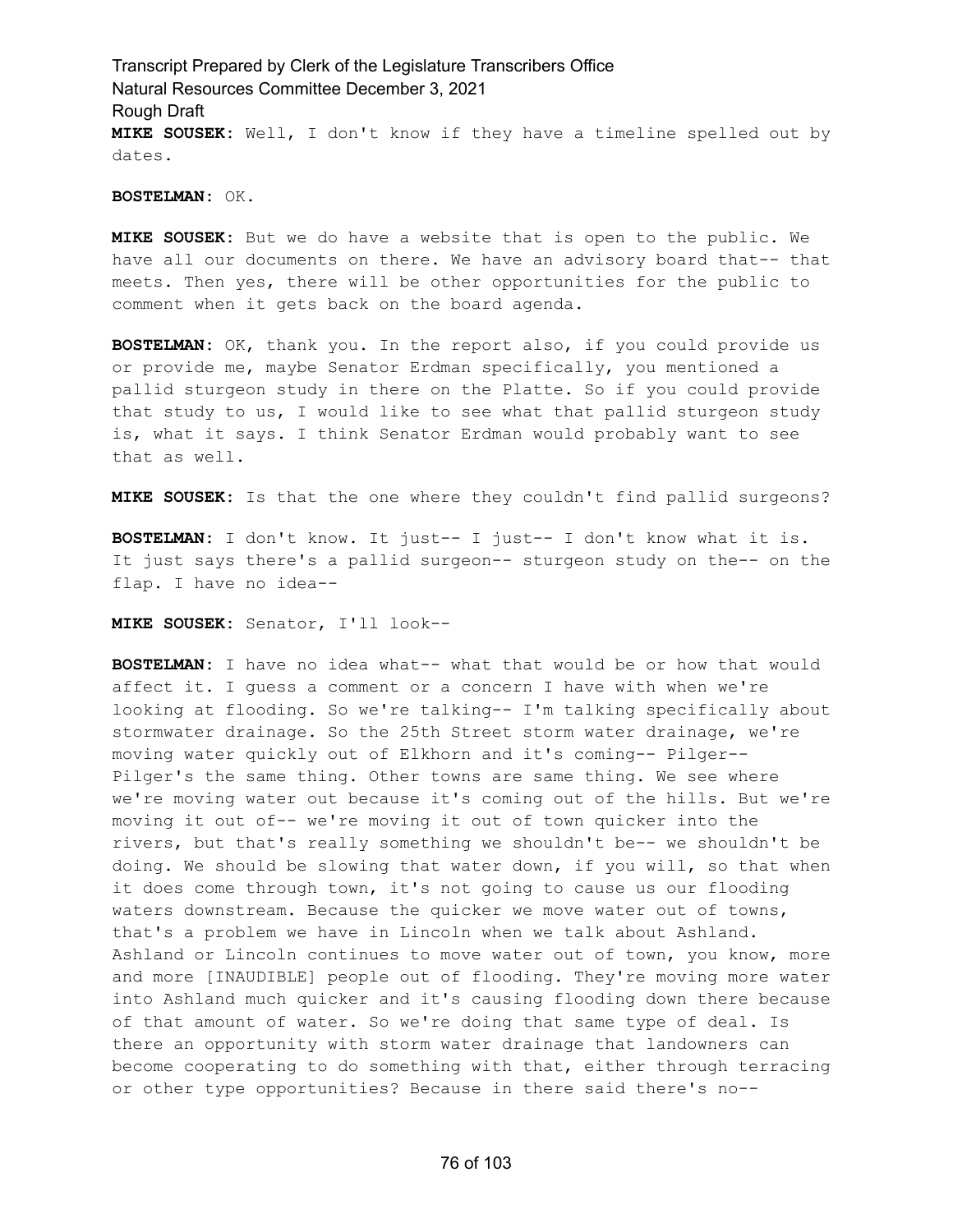there's not significant financial benefit to storm water drainage for landowners. But I guess here again, what I see is we're moving water out of cities faster and just creating a problem. How can we slow that down? How can landowners perhaps get it and be a part of that storm water drainage program?

**MIKE SOUSEK:** Well, other than a community developing a retention cell where the storm water drains into and slows it down, like you're saying, part of that Battle Creek watershed proposal projects alternatives. One of the alternatives was a bypass channel, and one of the reasons why the board did not go in that direction was for that very reason. We were just going to cause more problems downstream. So we're trying to keep the water where it's-- where it lands, where it falls.

**BOSTELMAN:** Well, I appreciate it. It just seemed like as I was reading we were moving water out of town quicker. So if we're moving water out of town quicker, we're putting it into the Elkhorn or whatever river so we're just creating problems. So the storage within that facility- within those communities would help to-- to mitigate, you know, moving that water out of town that much faster. I mean, we've got to hold it somewhere. If we're going to-- if the problem as-- as Mr. Winkler said, the problem is, is where the Platte dumps into the Missouri, it's all backing water up there, but we continue to move water out of towns quicker and quicker to get down to that point, I guess that was part of my bill. The whole purpose of my bill a couple of years ago is how one drainage affects the next drainage. And if we continue to move water out of our cities and towns quickly, we're just adding to the problem. We're not-- we're not-- we're not helping it so.

**MIKE SOUSEK:** Yes, I agree.

**BOSTELMAN:** OK. The last-- the last comment, I guess I have one thing that we're looking at or Senator Erdman's looking at the thought of as we talk about recreation. And really, it's not for a question or that, but when we see things like ball fields and playground equipment and trails and those type of things, I think we're going to go back to the original legislation on this and what-- to define recreation. I think that would help out you and help us out a lot in understanding what recreation really is and how that-- how-- what your play is, what your-- what your responsibility is there.

**MIKE SOUSEK:** You want my comment on that?

**BOSTELMAN:** Sure.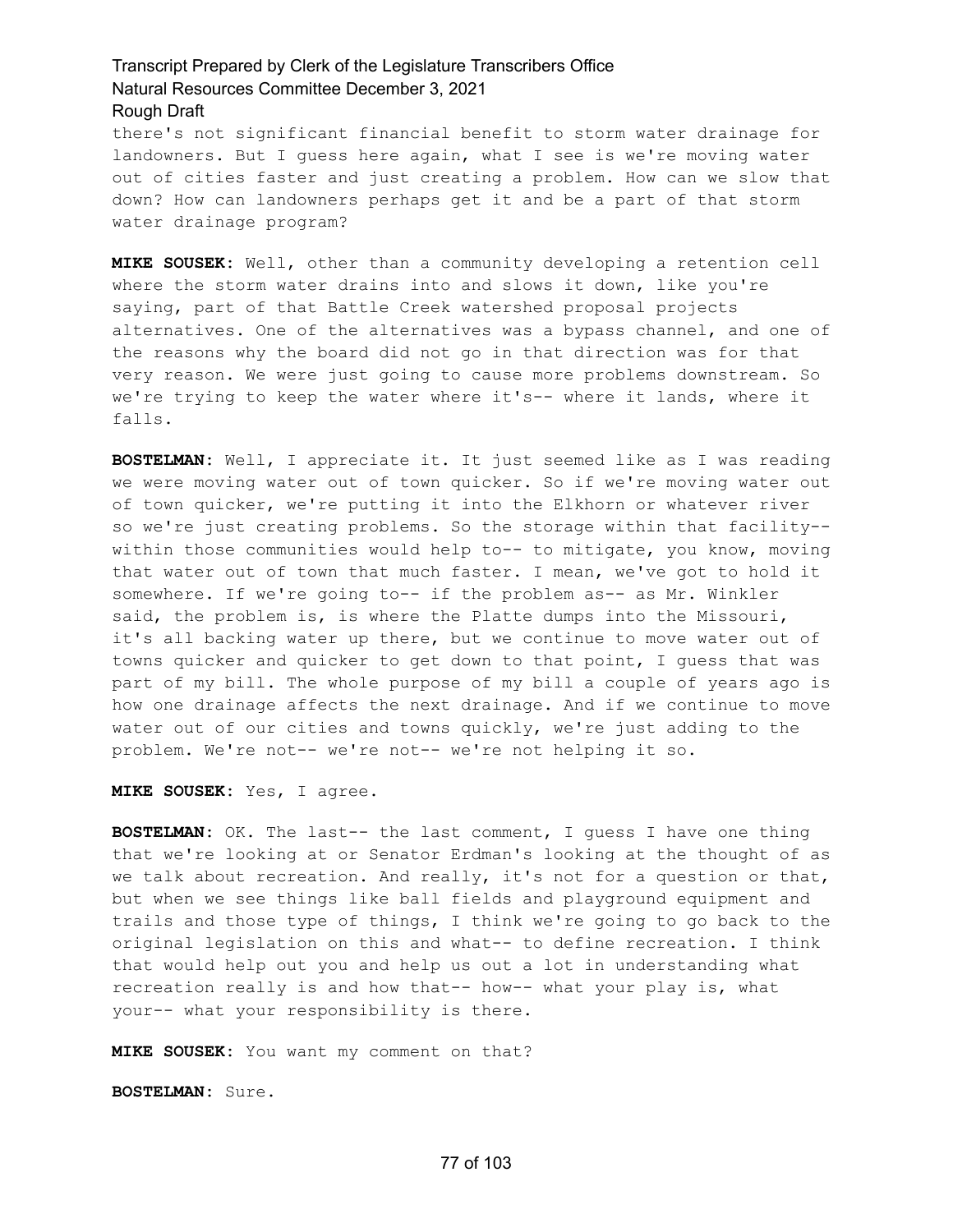**MIKE SOUSEK:** Well, we're-- most of the recreation activities that my district is involved in, we go through a yearly proposal where communities, churches, schools, organizations can request dollar amounts that we would cost share on recreation type of things. It's called our urban rec program. The reason that's in place, I believe it was in the late '80s, maybe the early '90s, the taxpayers within the communities were-- were feeling they were paying taxes. But all that, all the money was going to rural, going to producers for various conservation measures. And to try to help alleviate that balance, the-- this is the program that we came up with. They can apply. We don't spend a lot of money doing it. But one of our-- one of our responsibilities is recreation. And so if we have a project like a dam structure that is going to have a body of water, it's an easy way for us to incorporate that into the design and take care of that responsibility.

**BOSTELMAN:** OK. Thank you. Senator Erdman.

**ERDMAN:** So I wasn't going to ask any more questions. Thank you, Senator Bostelman. But this brought to mind so the recreational comment-- comments, so what is your relationship with Game and Parks? Do you work with them when you-- when you do this structure, you build it and it's going to be a recreational facility? Do you allow them to be the manager? How does that work? Do you manage those?

**MIKE SOUSEK:** Well, on our-- on our Willow Creek Reservoir in Pierce County, we-- we have a I think it's a 100-year lease for a dollar where they run the park. They control the park. They take care of all the recreation. We do partner with them on some things when, say, we need a new restroom or something. We'll-- we'll give money towards- towards those types of projects, but they're in charge of day-to-day operation of that park. Yeah, I would-- we have relationships with Game and Parks on the Cowboy Trail that-- that the trailhead is in Norfolk. We-- we operate the first two and a half miles and then it transfers to Game and Parks from there. But we do things in collaboration with them. A lot of the issues that we run into is financial constraints that we are being told Game and Parks has. And so if we do have something that we think this is, this should be you, but we can't-- there's a lot of we can't do that because we don't have the financial resources. And so they want us to pay for it. If we're going to pay for it, we might as well just--

**ERDMAN:** Do you have an annual review with them, sit down and you all talk about what you want to do?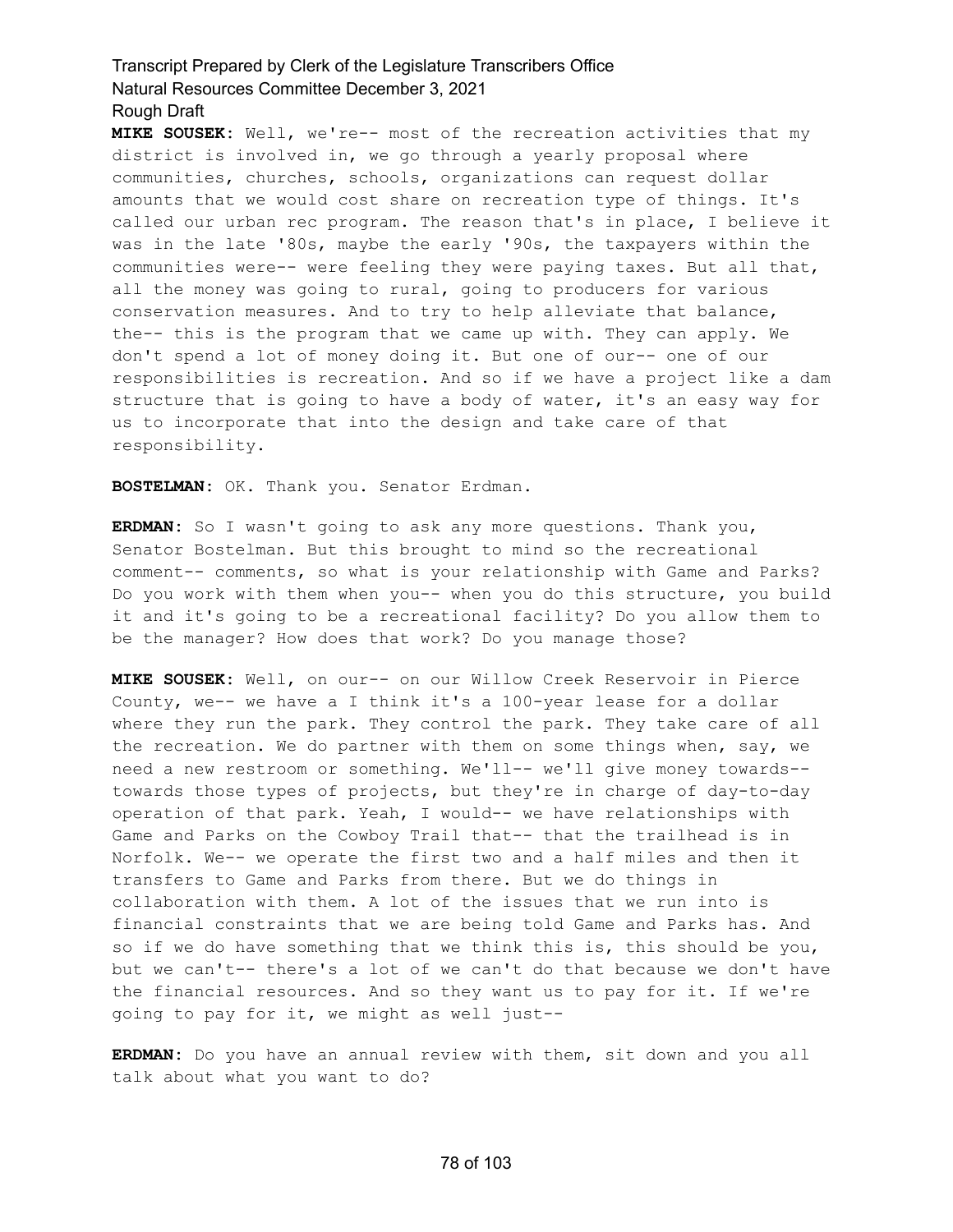# Transcript Prepared by Clerk of the Legislature Transcribers Office Natural Resources Committee December 3, 2021 Rough Draft **MIKE SOUSEK:** Yeah, yeah, we do. I don't know if they were happening as

frequent in the past, but we are trying to get back into that schedule.

**ERDMAN:** It seems kind of peculiar to have two agencies in the state both working on recreation.

**MIKE SOUSEK:** If-- if they want to help us develop recreation, I'm, like I said, I like looking for money, but they usually don't have any so.

**BOSTELMAN:** Thank you for your time. You've been most gracious in answering questions and that and appreciate your time for being here. Thank you.

**MIKE SOUSEK:** Thank you, guys.

**BOSTELMAN:** Next, does the committee members want a break? Do you got to go? We have one testifier left so. OK. Next testifier we'll have, our last one is Mr. Kyle Shepherd of N-CORPE.

**KYLE SHEPHERD:** Thank you. I'm Kyle Shepherd, K-y-l-e S-h-e-p-h-e-r-d. I'm the manager of the Nebraska Cooperative Republican Plant Enhancement Project, otherwise known as N-CORPE. So I had provided you guys via email, or I did Katelyn, some flow charts and graphs of our overall wells. You guys did ask three different questions, and I'll just read the question and give you the answer. First question was how-- how does the creation of N-CORPE fit into the statutory duties of natural resources district under 2-3229? As you know, 2-3229 establishes a broad purposes which-- which NRDs were created. Each of these purposes are further explained by authorizing statutes. For instance, 2-3229(5) states: natural resource districts shall develop and execute plans, facilities, works, and programs for water supply for any beneficial uses. This purpose was amplified in 2-3233 and 2-3242, which further grant NRDs the power and authority to develop water projects for any beneficial use purpose. N-CORPE was created to exercise these powers to provide augmentation water to the Platte and Republican Rivers. In the case of argumentation water, the Platte River, Twin Platte NRD has determined that this is the most efficient and least intrusive way to meet the obligations created with the passage of LB962 in 2004. In the case of the Republican River, augmentation water offsets the surface water depletions so that producers continue to irrigate in years when they had otherwise be shut down to avoid violating the Republican River Compact. The public benefits of augmentation projects were found by the Nebraska Supreme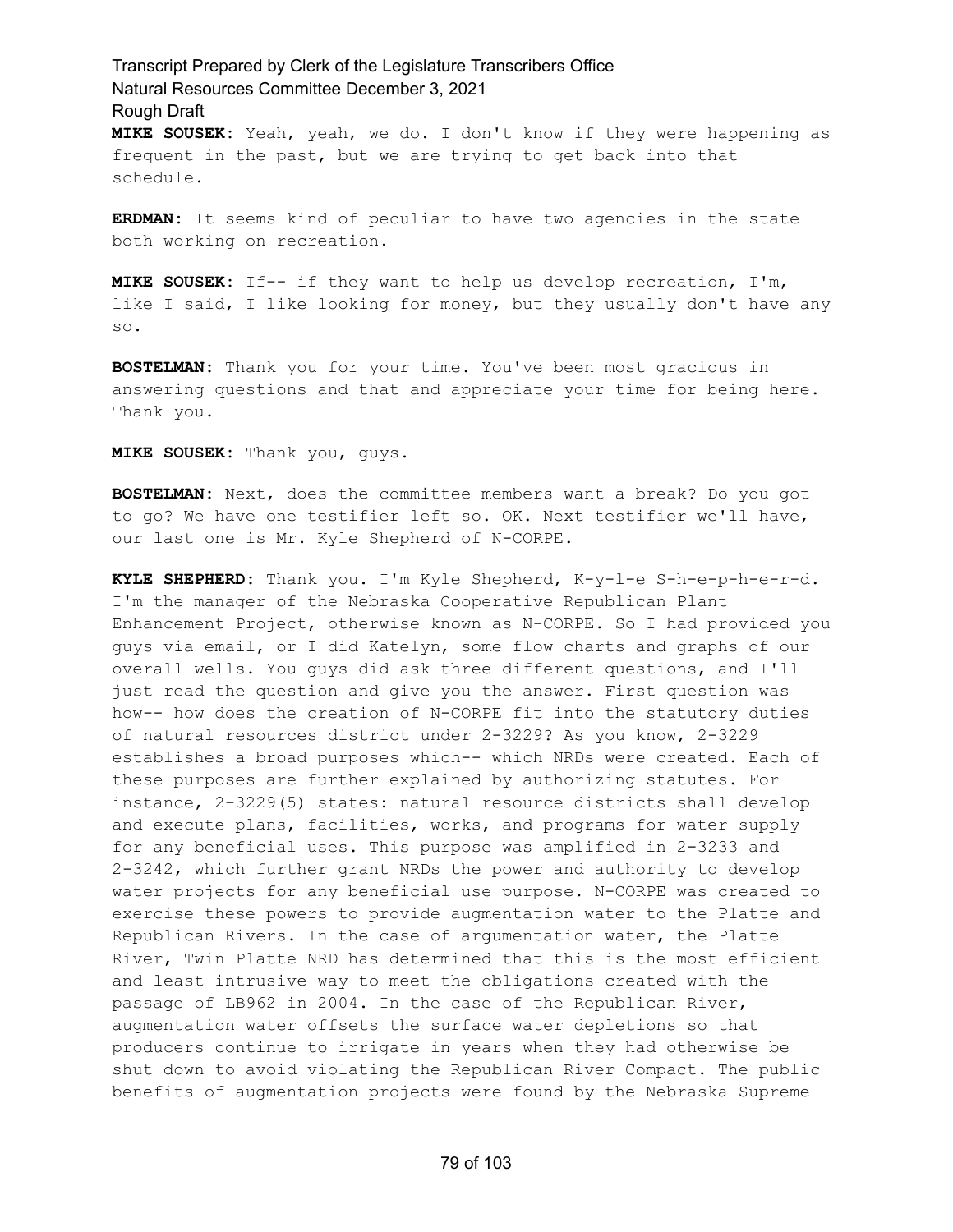Court to be within the statutory authorizations of natural resources districts in both the Estermann and Rock Creek cases. In addition, the Supreme Court noted the other benefits of augmentation projects such as soil conservation, fish and wildlife habitat management, and recreational facilities. Second question was does N-CORPE derive income from the land it owns? If so, how much per year and what is done with revenue? Yes. Like cities, counties, and other political subdivisions, N-CORPE derives income from secondary uses of the land it owns. The amount of revenue varies from year to year, but last year, totaled a little over \$379,000. N-CORPE uses this income for its operations, which helps offset some of the occupation tax burden to irrigators in all of N-CORPE's NRD counties-- NRD member counties. The third question was what are N-CORPE's future plans with the land it owns? N-CORPE is governed by a board of directors who determines the future of the land it owns to the state. The board has indicated that it intends to continue to use the property for the purposes for which it was acquired and has not taken any action to alter its course of operations.

**BOSTELMAN:** OK, thank you. Are there questions from committee members? Senator Erdman.

**ERDMAN:** Thank you, Senator Bostelman. Thank you for coming today. The first question I have is, did you write this annual report, this one pager?

**KYLE SHEPHERD:** Yes, sir, yep.

**ERDMAN:** So I've never seen an agency that has the authority to deal with millions of dollars not have a financial statement that looks more detailed than this. So do you have an annual budget that you present and you have people-- do you have a budget hearing and people come and look at your budget and talk about what you're spending your money on? Do you do a budget process?

**KYLE SHEPHERD:** Just clarify, that's our annual report that's required by statute. So that just basically gives a summary of-- of our operations throughout the year. It's separate than, yes, we have financial statements we present to the board. We have a budget. We go through a budget process and that budget is approved through our board.

**ERDMAN:** Did you not send that to us? We-- I think we requested to see your budget. We never seen any of that.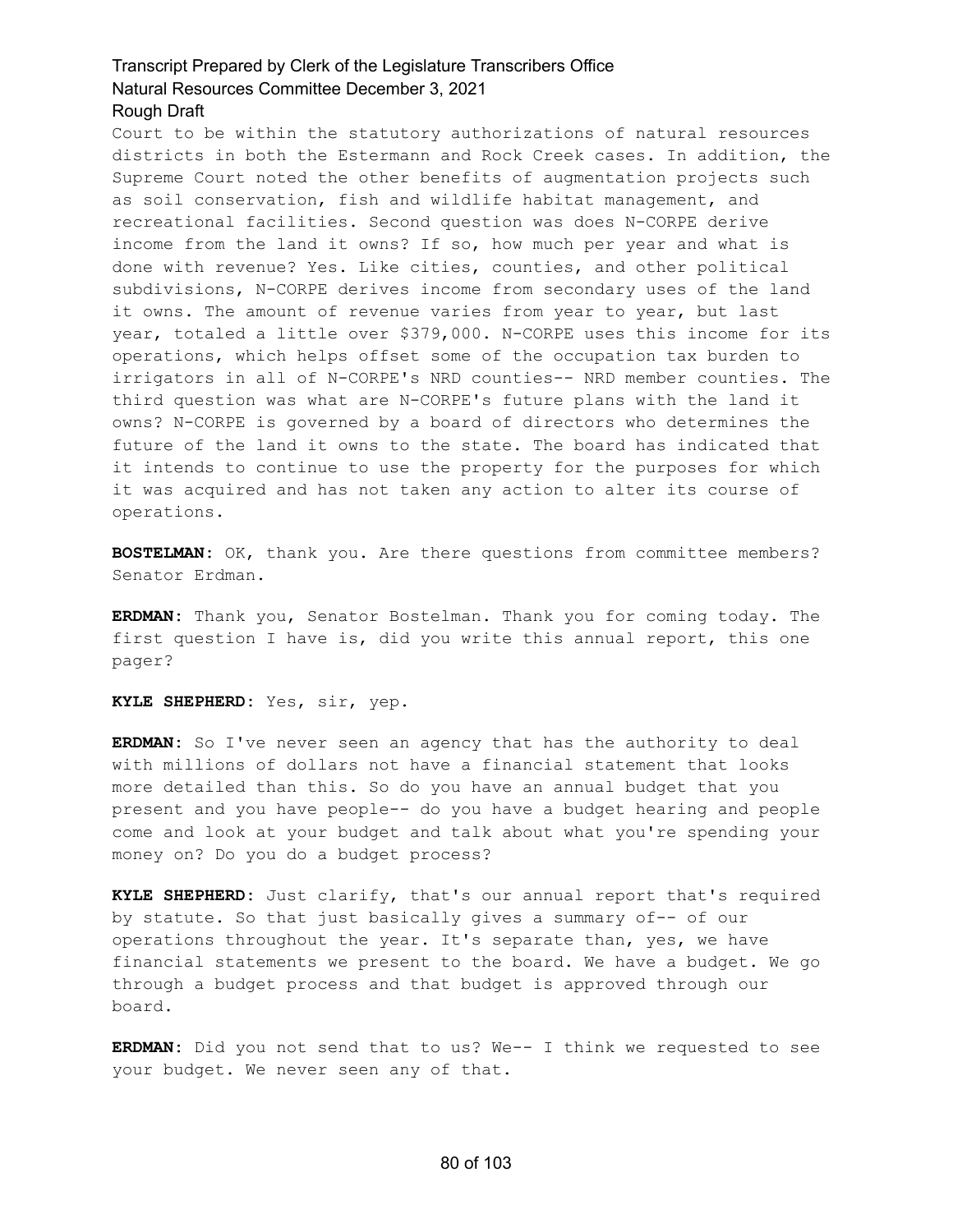Transcript Prepared by Clerk of the Legislature Transcribers Office Natural Resources Committee December 3, 2021 Rough Draft **KYLE SHEPHERD:** The only thing that was requested from-- from me were these three questions and that flow chart. Now, if you requested NRD budgets, I'm sure the individual NRDs--

**ERDMAN:** No, I got the NRD budgets.

**KYLE SHEPHERD:** Yeah.

**ERDMAN:** I'm looking for the N-CORPE budget.

**KYLE SHEPHERD:** I have the N-CORPE budget, but that was not requested.

**ERDMAN:** OK, that will be a request now.

**KYLE SHEPHERD:** Sure.

**ERDMAN:** Make sure I see that I. So let's talk about what you wrote on this one-pager. OK, so you have an annual budget. You have-- do you open that to the public, they come and have input when you're doing your budget?

**KYLE SHEPHERD:** Yes, all of our meetings are public-- public meetings so they can come and give input at that time.

**ERDMAN:** So it's-- put a notice in a paper you're required by the Open Meetings Act to do those kind of things?

**KYLE SHEPHERD:** Yeah, yeah. All of our meetings are noticed.

**ERDMAN:** Well, let's back up a little bit and let's talk about how N-CORPE was formed. I seen the information that you sent. And let me- let me read this so I get this right. It said that in 2011-12, it looks like the Department of Natural Resources came and suggested that you, as a four-group NRD, start what we call N-CORPE today. And so in 2012, you formally presented the NRDs with an idea of the augmentation plan of Lincoln County and learned there was a large block of land that were for sale. This was September of '12. And then by December of '12, you had made a purchase agreement, you had signed a purchase agreement or you owned the land by December. How did-- how did N-CORPE-- how did N-CORPE become incorporated, or is it a memorandum of understanding, a local-- interlocal agreement? How did N-CORPE start? How did it-- how was it formed? Do you have bylaws and articles of incorporation, all that? Do you have that stuff?

**KYLE SHEPHERD:** Yes. Yeah. We are an interlocal between the four NRDs. And yes, we do have bylaws.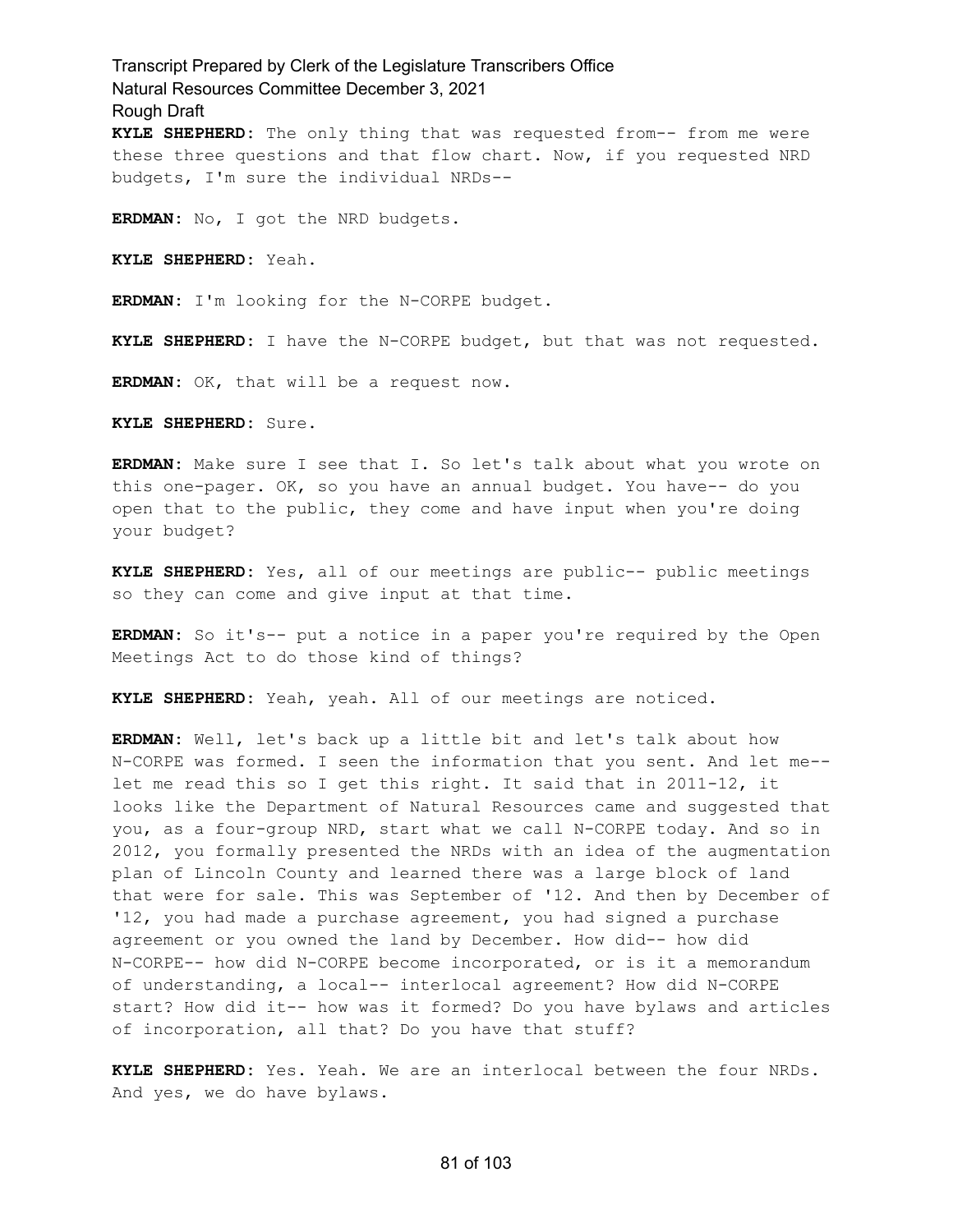Transcript Prepared by Clerk of the Legislature Transcribers Office Natural Resources Committee December 3, 2021 Rough Draft **ERDMAN:** OK. Tell me how N-CORPE started.

**KYLE SHEPHERD:** I am-- that was before I started working there. I've been working there for six or seven years, but it's my understanding that the NRDs got together, created an interlocal and created N-CORPE, created their bylaws and their governing structure. And I think our first meeting was late in 2012.

**ERDMAN:** It had to not be too late because they bought land in December.

**KYLE SHEPHERD:** Right.

**ERDMAN:** So if '12, it was in December-- September of '12 it was suggested you start N-CORPE and by December, whatever the date was, you were already formed and had purchased the land, that is pretty significant quick turnaround. But that's amazing.

**KYLE SHEPHERD:** Um-hum.

**ERDMAN:** So, OK, so N-CORPE has a board of directors?

**KYLE SHEPHERD:** Yes.

**ERDMAN:** And those board members are NRD board members from those four NRDs.

**KYLE SHEPHERD:** Correct.

**ERDMAN:** So you have eight or how many do you have?

**KYLE SHEPHERD:** We have four, one from each NRD.

**ERDMAN:** OK, so I think I've seen somewhere on the file there was eight-- eight names listed. Was that--

**KYLE SHEPHERD:** Each NRD has an alternate board member in case that primary board member is not-- not able to attend. So then they'll attend in their-- in their place.

**ERDMAN:** OK, so the NRD owns the land, and I think I read somewhere that you had been in front of TERC and TERC said or agreed that you didn't have to pay taxes. Would that be a fair assessment?

**KYLE SHEPHERD:** Yes.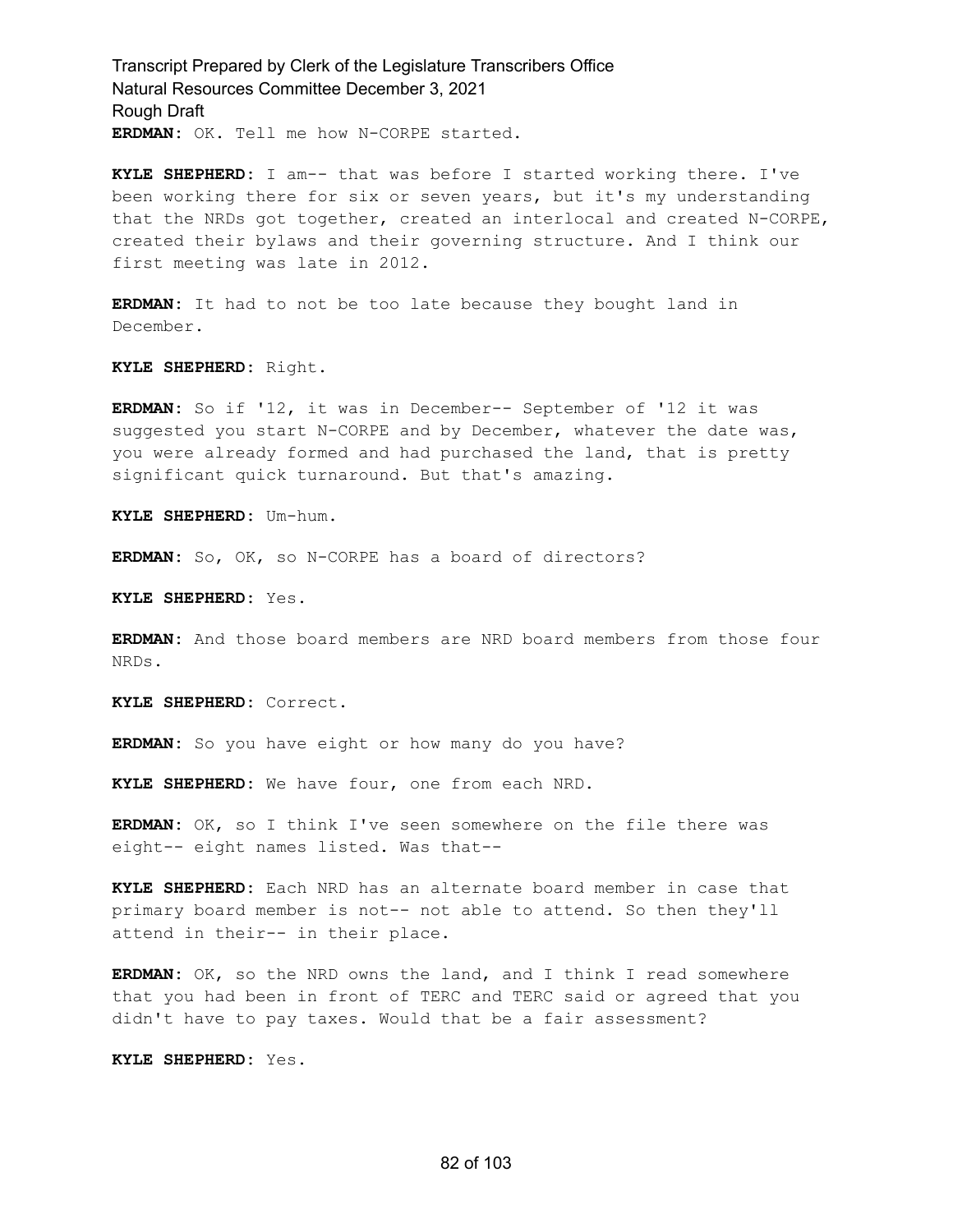Transcript Prepared by Clerk of the Legislature Transcribers Office Natural Resources Committee December 3, 2021 Rough Draft **ERDMAN:** And then I think it also went to-- did it go to the courts as well?

**KYLE SHEPHERD:** I don't remember the exact procedure that, but yes, they ruled in-- in our favor on that.

**ERDMAN:** So you started-- you started with 19,500 acres in-- in '12.

**KYLE SHEPHERD:** Yes.

**ERDMAN:** You still have 19,500 acres?

**KYLE SHEPHERD:** No, we've sold some of our acres, but we're still at about 19,000.

**ERDMAN:** OK. And those were sold for what? Why did you sell some acres?

**KYLE SHEPHERD:** We sold some of our acres that weren't attached to the main part of the property.

**ERDMAN:** OK. They weren't adjacent. They weren't--

**KYLE SHEPHERD:** Yeah, it didn't fit our management mission I guess. It didn't benefit us.

**ERDMAN:** So and in this one-pager you say the amount of revenue gained from land leases in '18 was 421; \$97,000 from crop leases; \$3,000-- \$306,000 from grass leases; and \$17,000 from facility leases. You must lease out some buildings or something.

**KYLE SHEPHERD:** Correct.

**ERDMAN:** So that information is for '18.

**KYLE SHEPHERD:** Um-hum.

**ERDMAN:** That's three years ago. What is-- what's the current information?

**KYLE SHEPHERD:** Our total-- our revenues in the last year were a little over \$370,000.

**ERDMAN:** OK.

**KYLE SHEPHERD:** So I think you might be-- that might-- you may have been provided the outdated report. There should-- there should be a--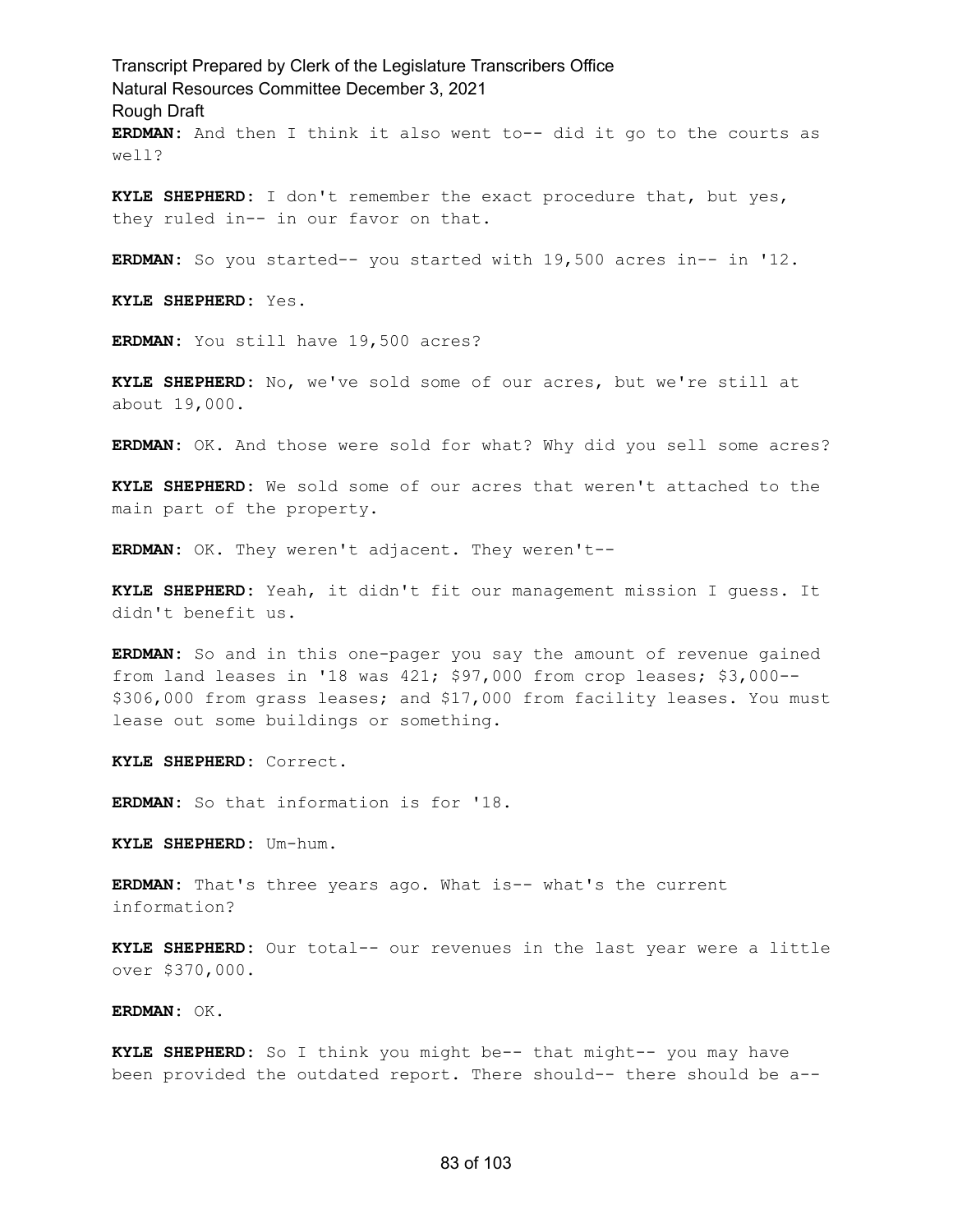Transcript Prepared by Clerk of the Legislature Transcribers Office Natural Resources Committee December 3, 2021 Rough Draft **ERDMAN:** This says at the top 2019.

**KYLE SHEPHERD:** Right. So there's a '20-- there's a 2019, 2020 that [INAUDIBLE]

**ERDMAN:** Goes on to say that you pay \$145,000 in lieu of taxes. How did-- how did you arrive at that amount?

**KYLE SHEPHERD:** The county provides us with that amount.

**ERDMAN:** Based on what?

**KYLE SHEPHERD:** So just the amount of acres that they-- they just assess it just like property tax, and so they'll send us a bill and- and we'll pay them. There's some of our acres that are-- we still pay property tax on, but these are in lieu of acres or in lieu of tax acres.

**ERDMAN:** There are some acres you pay taxes on?

**KYLE SHEPHERD:** Yes.

**ERDMAN:** Why is that?

**KYLE SHEPHERD:** The county feels that some of our acres aren't for public benefit, so they go ahead and charge us property tax.

**ERDMAN:** Must be an insignificant acreage because your taxes is only \$145,000 on 20,000 acres.

**KYLE SHEPHERD:** Yeah, I don't know the exact numbers. But yeah, the majority of it is paid in, in lieu of taxes.

**ERDMAN:** I would assume that if this land was on the tax rolls as it should be, if it were not exempt, that tax amount would be four or five times that much.

**KYLE SHEPHERD:** If it was in irrigated cropland, possibly. But that in lieu figure is based on pasture.

**ERDMAN:** So when you-- when N-CORPE made the transition from irrigated to dryland,--

**KYLE SHEPHERD:** Correct.

**ERDMAN:** --the goal was to return it to native grass. Is that correct?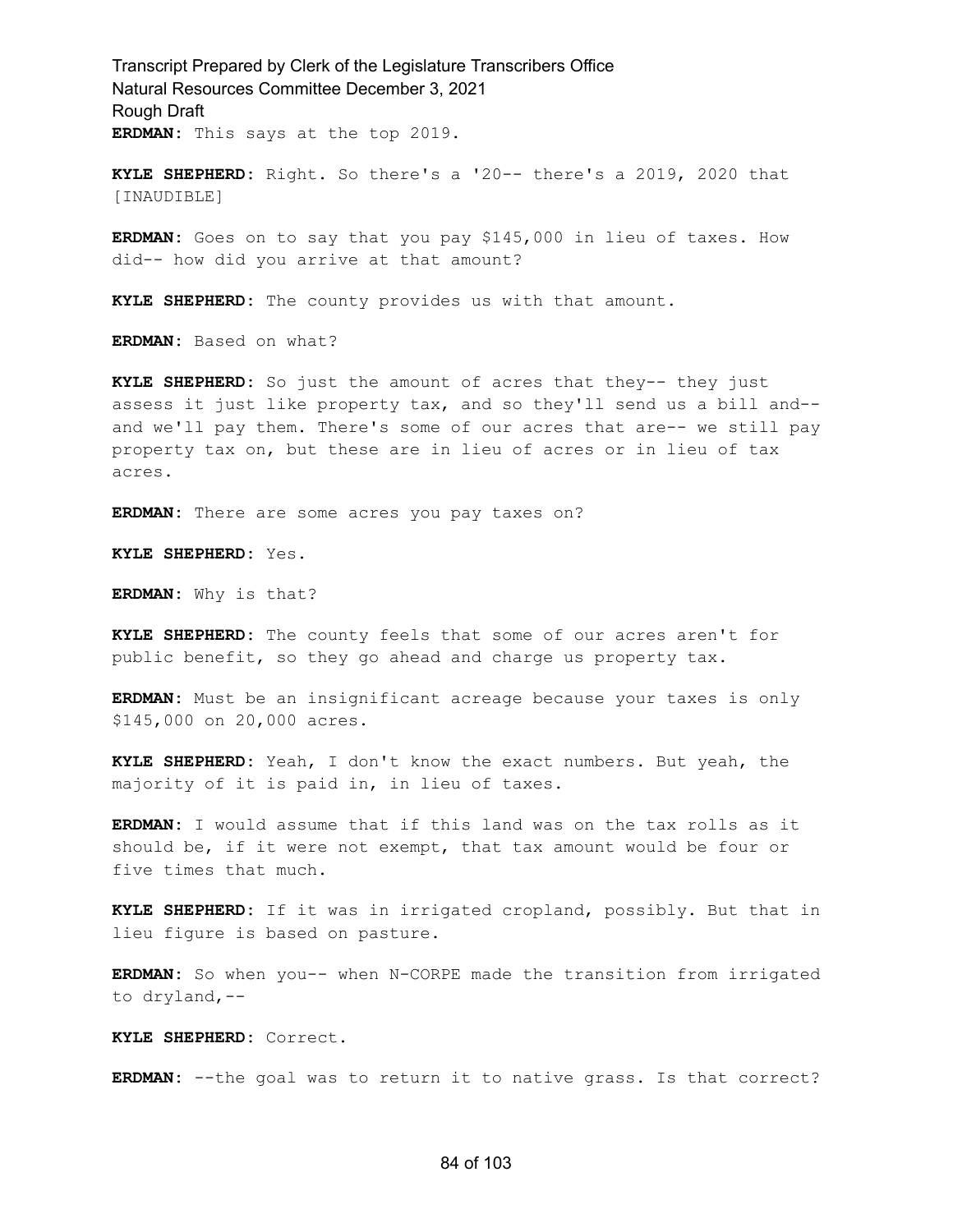Transcript Prepared by Clerk of the Legislature Transcribers Office Natural Resources Committee December 3, 2021 Rough Draft **KYLE SHEPHERD:** That was the outcome of that, yes.

**ERDMAN:** OK. So did they leave the center pivots in place for that first year to get the grass started before they removed that and- and discontinued pumping?

**KYLE SHEPHERD:** On a majority of acres, no.

**ERDMAN:** Is that why there's so many tumbleweeds growing out there?

**KYLE SHEPHERD:** We had-- several years ago we had a large tumbleweed crop. The last several years, we've had minimal amounts of tumbleweeds.

**ERDMAN:** OK. So you started out with \$120 million and this project cost \$120 million. Is that similar to what--

**KYLE SHEPHERD:** You're in the ballpark, yeah.

**ERDMAN:** So today we're-- the court-- well, this is-- this is old information, but in '19 you're saying you had \$88,000-- \$88 million left on the \$120 million. So I didn't-- I didn't do a real deep dive into that, but I figured out you have about 1.4 million acres of irrigated land in those four NRDs. Would that be close?

**KYLE SHEPHERD:** I'd have to check but you're probably in the ballpark.

**ERDMAN:** OK. So \$1.4 million, I did the math and-- and \$10 an acre, that's \$1.4 million, 10.4 or 10.4 million-- \$14 million. And so your income is only ten. So there must be some of these local-- these NRDs that aren't charging \$10. That's my assumption.

**KYLE SHEPHERD:** That's correct. I think the majority of them collect a smaller amount. They'll also use those occupation tax funds for different projects, not just N-CORPE.

**ERDMAN:** Repeat that if you would.

**KYLE SHEPHERD:** They'll collect those occupation taxes and they'll have other projects that they-- they may use those funds on.

**ERDMAN:** So the occupation tax that's collected is not necessarily just to pay down the debt.

**KYLE SHEPHERD:** No. I mean, each-- each NRD will collect their occupation tax and use it however they see fit, I guess.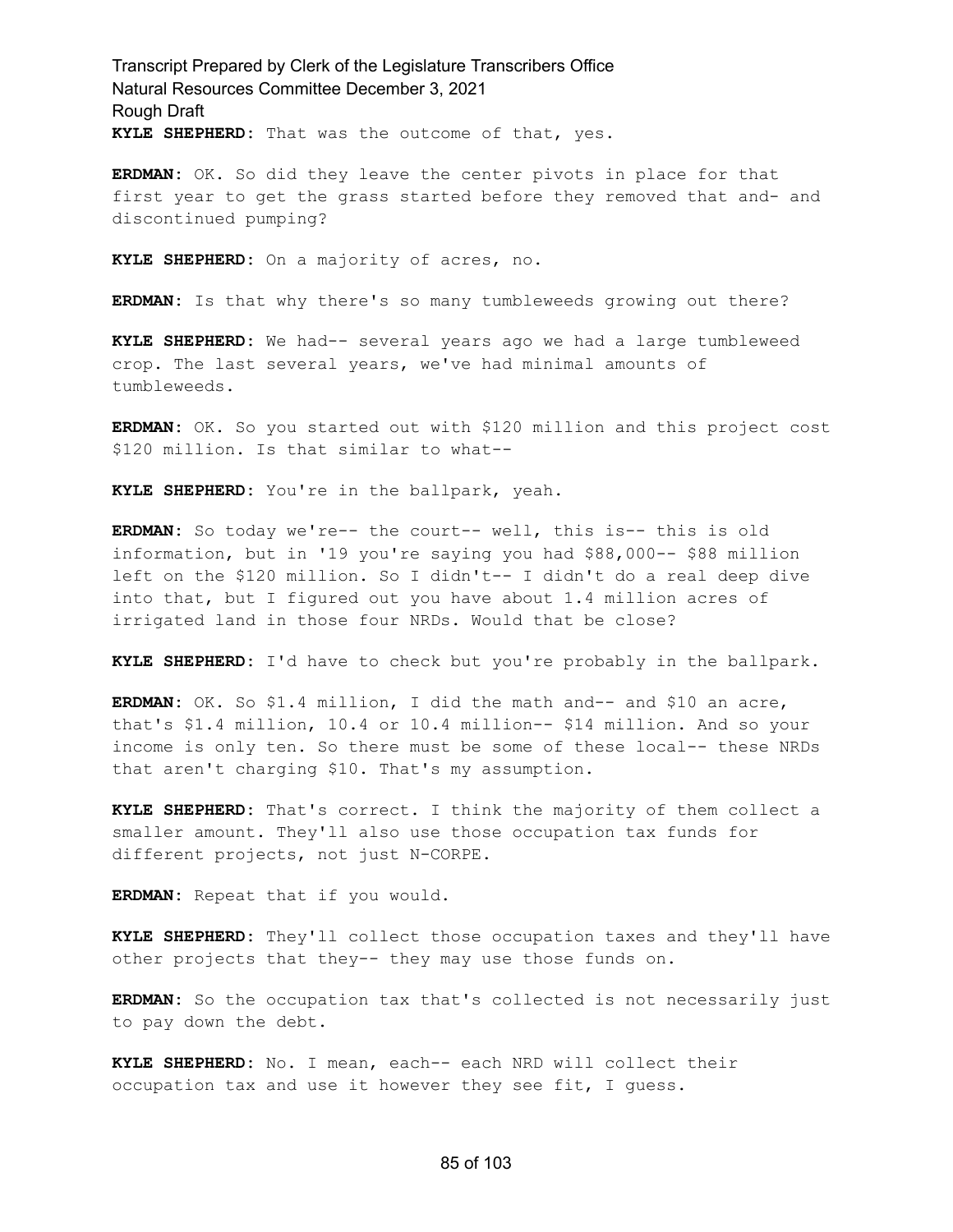Transcript Prepared by Clerk of the Legislature Transcribers Office Natural Resources Committee December 3, 2021 Rough Draft **ERDMAN:** So at the current rate that you're paying off the bonded indebtedness, how many years is it going to take? **KYLE SHEPHERD:** I think we-- 2033, 2035, those come-- they'll be paid off. **ERDMAN:** That's another 13, 14 years. **KYLE SHEPHERD:** Yeah. **ERDMAN:** And you've been at it nine years. **KYLE SHEPHERD:** Right. **ERDMAN:** So what is your annual contribution to the debt? **KYLE SHEPHERD:** N-CORPE's is zero. The NRD pays that directly. **ERDMAN:** OK. What is the NRDs' contribution to the debt? **KYLE SHEPHERD:** I think that that's an individual NRD question. I think they vary a little bit depending on the different cash contributions they made over time. **ERDMAN:** You're the manager of the NRD, right? **KYLE SHEPHERD:** Correct. **ERDMAN:** N-CORPE. **KYLE SHEPHERD:** Yes. **ERDMAN:** And you don't know how much a payment is on the bonded indebtedness the organization has? **KYLE SHEPHERD:** I don't have that information in front of me, no. But the NRDs do pay their debt directly, **ERDMAN:** So is that also in your report, your operating expenses were \$1,364,000? What's all included in your-- in your operating expenses? I would assume that's from N-CORPE, right?

**KYLE SHEPHERD:** Yeah, that's N-CORPE's operating expenses, correct. That includes-- I thought I had that prepared somewhere. Give me one second. It includes things like bond issue expenses, land remediation expenses, employee expenses.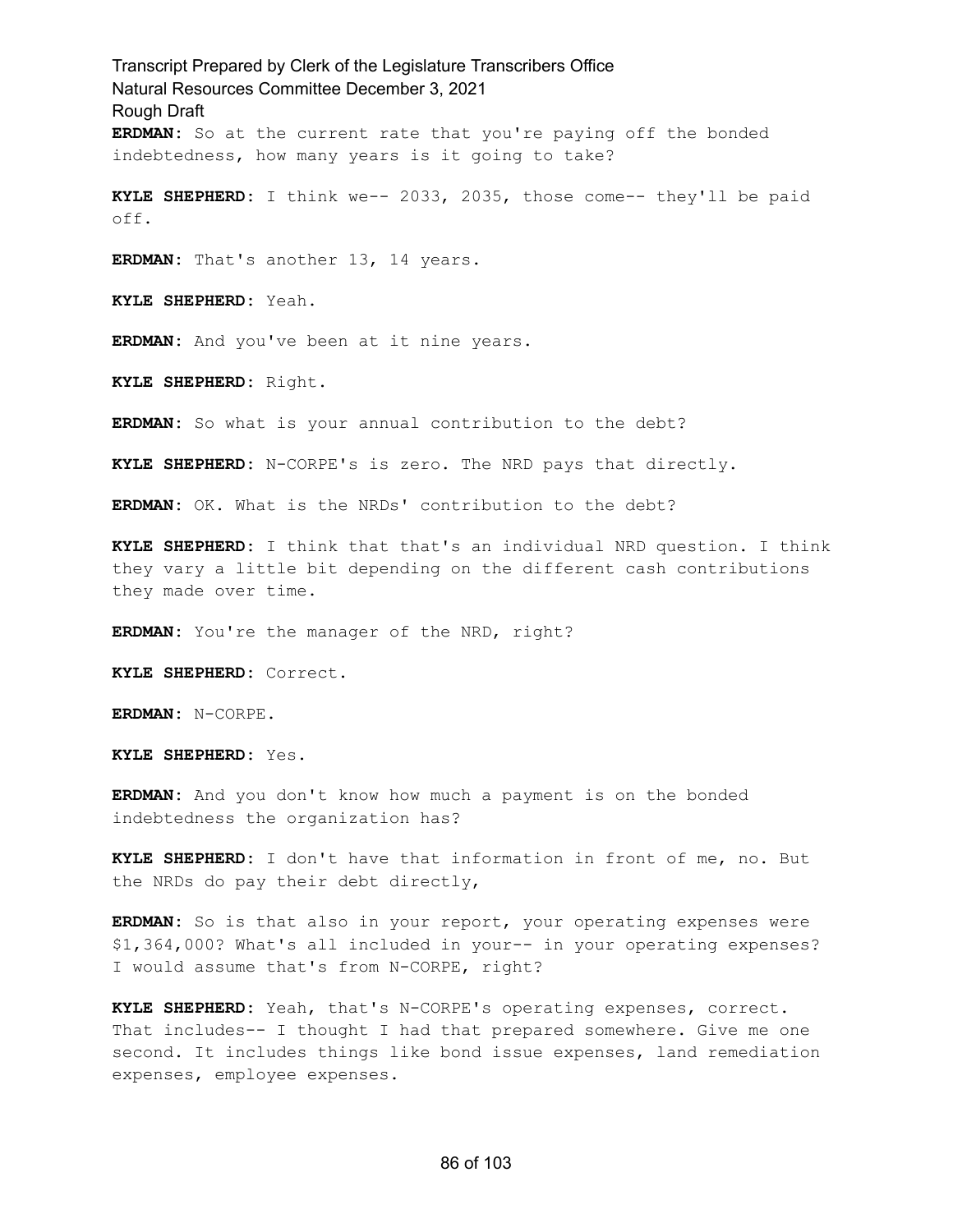Transcript Prepared by Clerk of the Legislature Transcribers Office Natural Resources Committee December 3, 2021 Rough Draft **ERDMAN:** [INAUDIBLE] numbers for those

**KYLE SHEPHERD:** Yeah. Yeah. Utilities, tax and in lieu.

**ERDMAN:** Can we get a copy of that?

**KYLE SHEPHERD:** Yeah, I can provide that.

**ERDMAN:** Good. Go-- continue. What-- what else you got there?

**KYLE SHEPHERD:** Let me write myself a note here. But yeah, just the operation expenses, everything to operate the project, our electricity usage, payroll, that includes tax and in lieu payments, land remediation, includes some bond issue expenses. We've refunded our bond several times over the years so.

**ERDMAN:** So the 19,000 acres owned by N-CORPE--

**KYLE SHEPHERD:** Correct.

**ERDMAN:** --which is a government, local unit of government.

**KYLE SHEPHERD:** Correct.

**ERDMAN:** So that land is available for hunting and recreation? Or how does that work?

**KYLE SHEPHERD:** Yeah, we have about, oh, about a third of it that's open for public hunting, public access.

**ERDMAN:** And the other two thirds is?

**KYLE SHEPHERD:** They're closed to public use.

**ERDMAN:** For what reason?

**KYLE SHEPHERD:** It's just our area inside our well field that the boards can-- the board's made the decision to keep that closed. It'd be similar to like NPPD that doesn't allow access to their power plants.

**ERDMAN:** So I have a chart here. I think this-- didn't you give this to us?

**KYLE SHEPHERD:** Yeah.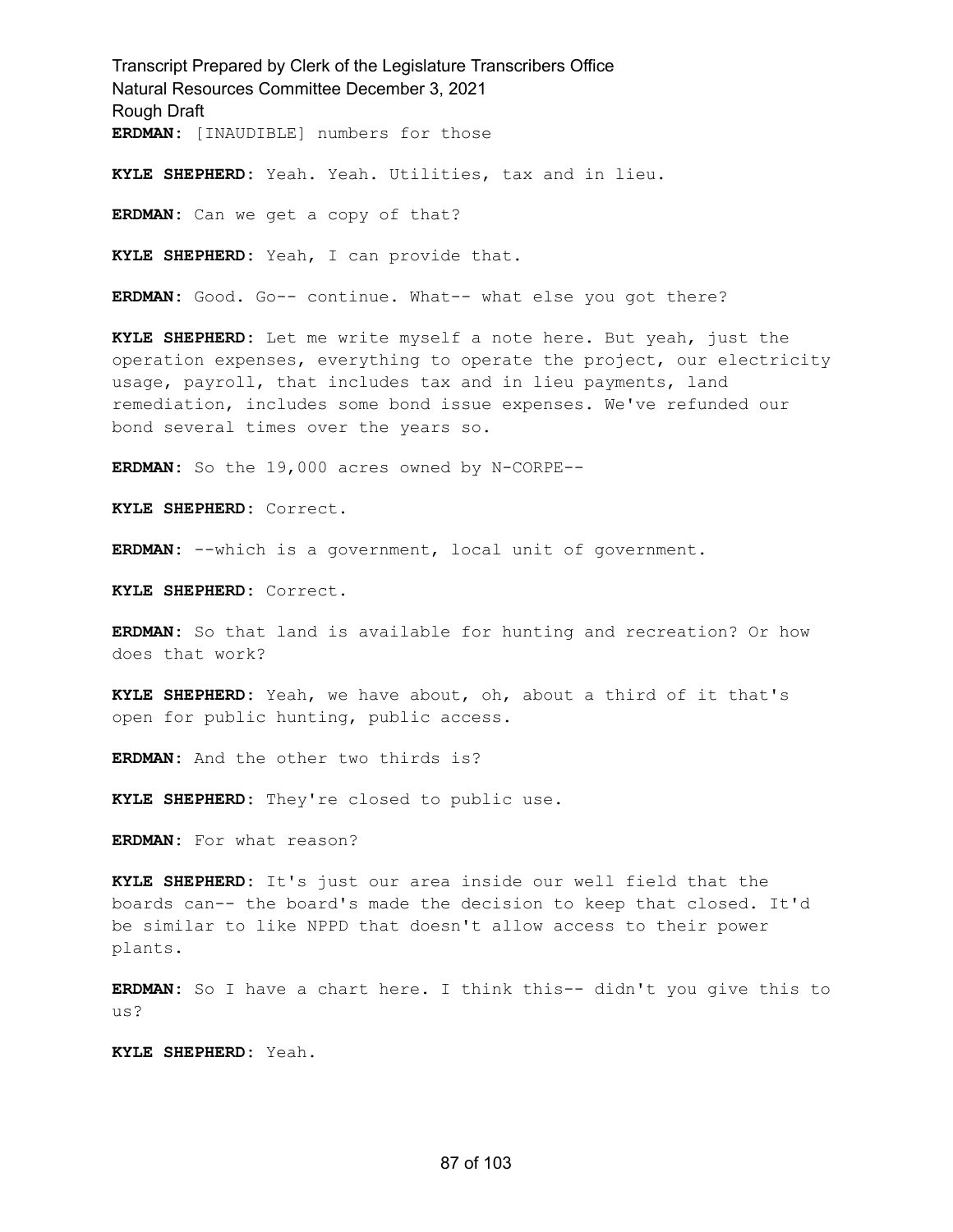Transcript Prepared by Clerk of the Legislature Transcribers Office Natural Resources Committee December 3, 2021 Rough Draft **ERDMAN:** All right. So how many acres does this chart involve? You know, from one end of the well field to the other, how many is-- how many miles? Is that a couple miles?

**KYLE SHEPHERD:** Across that well field?

**ERDMAN:** Yeah.

**KYLE SHEPHERD:** It's going to be about eight miles.

**ERDMAN:** Eight miles. OK. So eight miles wouldn't be 13,000 acres. So if you have 19,500 acres, one third is open to the public, two thirds is not. You're keeping two thirds of 19,500acres to protect this well field?

**KYLE SHEPHERD:** Correct.

**ERDMAN:** For what reason would that be?

**KYLE SHEPHERD:** The board's just decided that that's access areas that they don't want the public to have access to, control the-- control the access. It's a-- it's a remote area. I mean, there's no-- there's very few roads that go into that area.

**ERDMAN:** Wow. OK. That's amazing. So you said you raise cattle there?

**KYLE SHEPHERD:** Correct.

**ERDMAN:** You have some row crop. Is it dryland?

**KYLE SHEPHERD:** No. We have one pivot that is-- it was irrigated beans this year. It's on a five-year lease and once it expires, we'll retire those acres also and plant-- plant native grass in there.

**ERDMAN:** And then-- and most your lease-- most your lease money comes from grass leases?

**KYLE SHEPHERD:** Correct.

**ERDMAN:** Do you hay any of this property?

**KYLE SHEPHERD:** Yes.

**ERDMAN:** And what do you do with the hay?

**KYLE SHEPHERD:** It's hayed in two different ways. We'll have some of our producers that lease it for-- for ranching, the hay portions of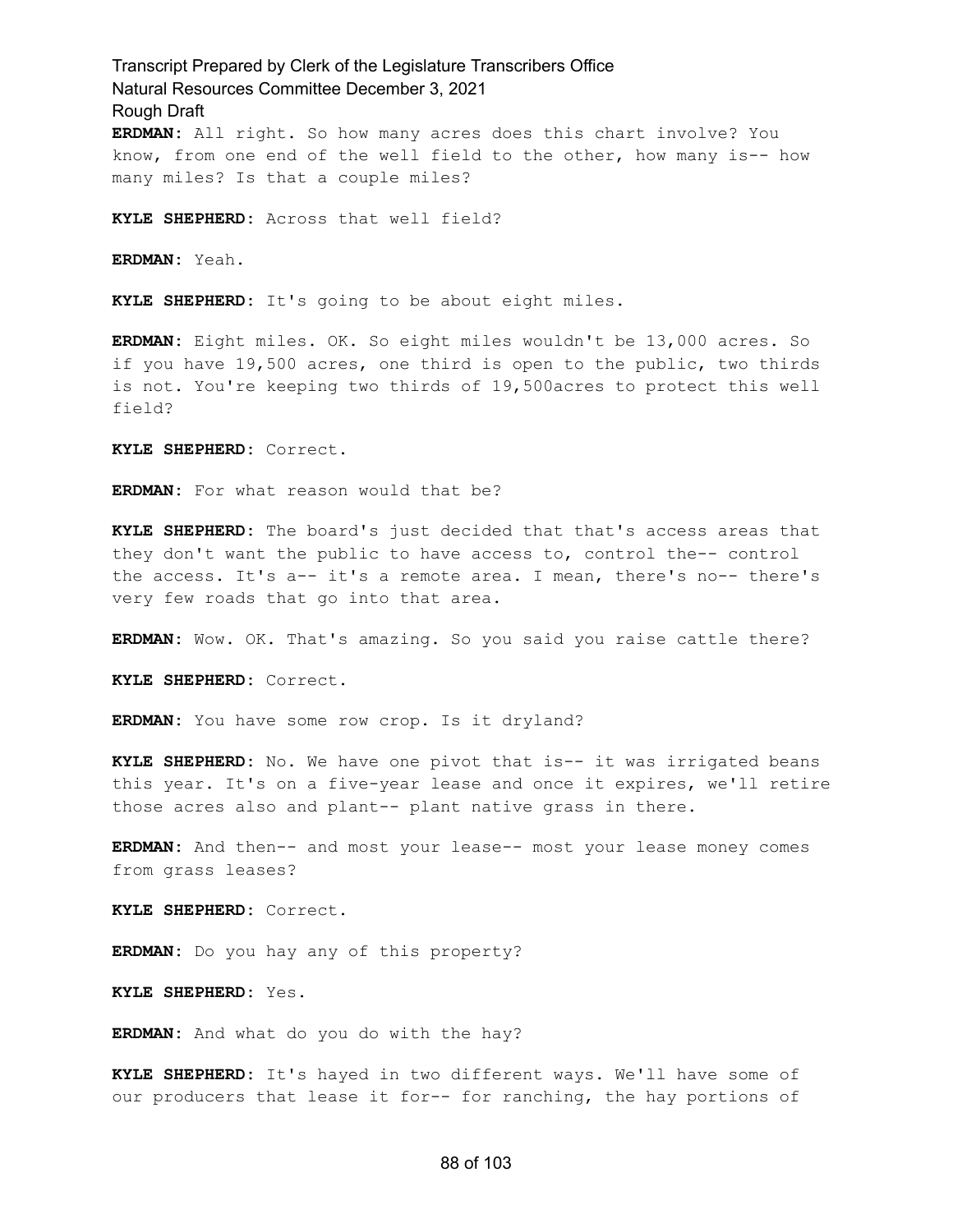Transcript Prepared by Clerk of the Legislature Transcribers Office Natural Resources Committee December 3, 2021 Rough Draft it. They'll pay us per ton for that hay. There's other parts of the project that we have not leased that we're establishing grass. One of our management techniques has been to hay that-- that ground. And then N-CORPE will just sell that, advertise and sell it. **ERDMAN:** Where do you advertise and sell hay at? **KYLE SHEPHERD:** The price per ton? **ERDMAN:** No, you say some of that hay you advertise and sell? **KYLE SHEPHERD:** Yes. **ERDMAN:** So how do you do that? **KYLE SHEPHERD:** Currently, it's in four different newspapers. It's advertised on our website. **ERDMAN:** You ever sell any on Craigslist? **KYLE SHEPHERD:** I think we've advertised on Craigslist, yeah. **ERDMAN:** You ever sell any through Craigslist? **KYLE SHEPHERD:** I don't know that we've sold hay through Craigslist. **ERDMAN:** OK. So you have an annual audit, I would assume, right? **KYLE SHEPHERD:** Yes. **ERDMAN:** And who does that? **KYLE SHEPHERD:** R J Meyer and Associates out of North Platte. **ERDMAN:** Can you send that to us as well? **KYLE SHEPHERD:** Yes. **ERDMAN:** I think that's all for now. **KYLE SHEPHERD:** OK, thank you. **ERDMAN:** Thank you. **BOSTELMAN:** Senator Groene.

**GROENE:** Thank you. Follow-up on Senator Erdman's about-- in a couple three years ago, I passed-- passed LB148. And because of your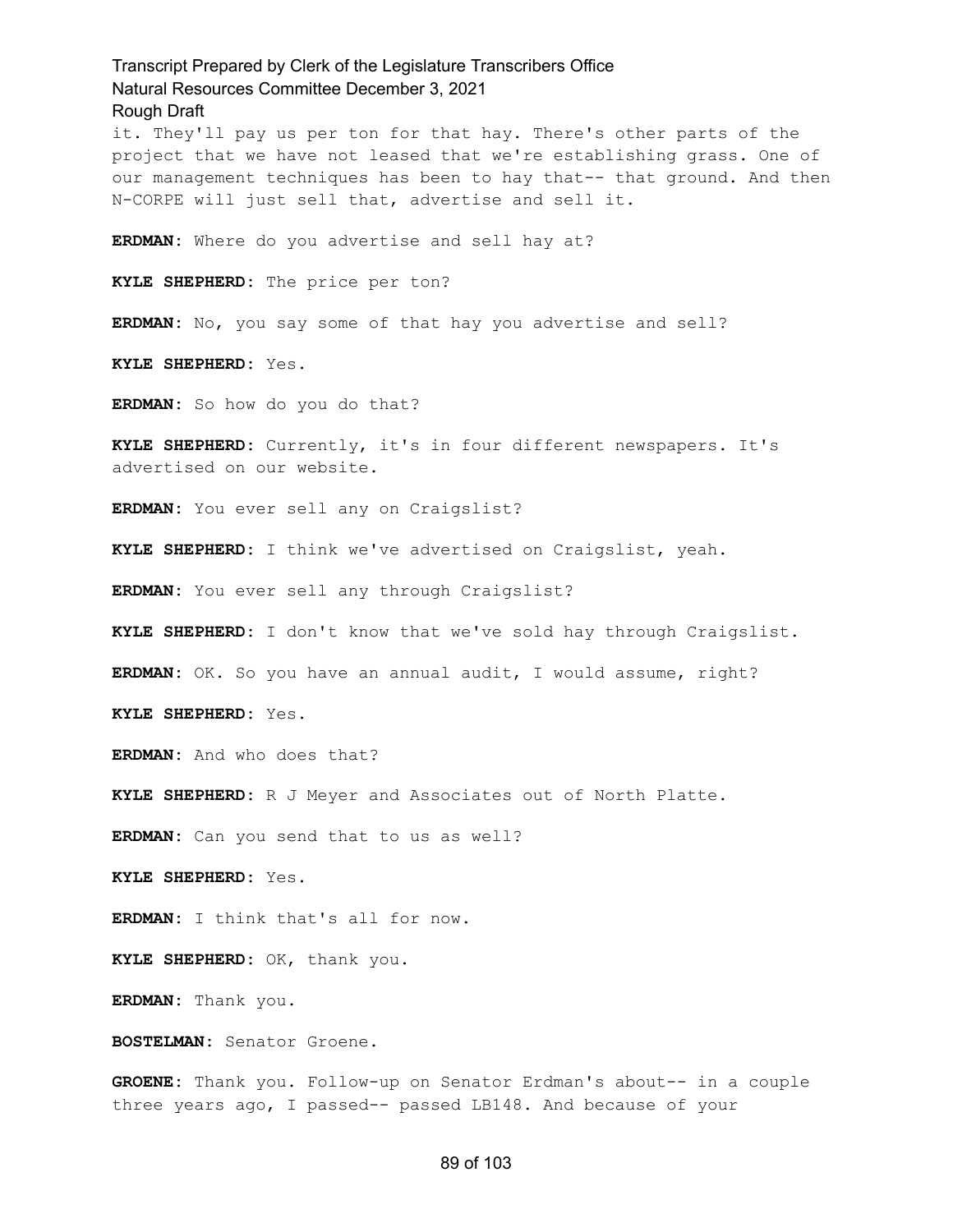uniqueness and \$14 million budgets that you-- anything under 2-3226.05 had to have a budget hearing and also send a budget to the Auditor. You did not. And the Auditor contacted me because apparently your legal-- whoever does your legal advice told you you didn't have to because of a loophole, because you do not have a property tax levy. Is that correct?

**KYLE SHEPHERD:** No. No, we contacted the State Auditor's Office and asked them how to fill out the budget forms and if we needed to have a budget hearing. They said we were exempt. We filled out the exempt forms and that was--

**GROENE:** Let me read this from the Auditor. I'm reaching out to you to bring up what I think Senator Groene will find a problem. He wrote it to my staff. We think LB148 in 2020 was intended to make N-CORPE turn in a budget to our office. We contacted them to tell them that we have not received their budget, and they said they didn't need to turn one in because they do not set a levy. Are they lying to me?

**KYLE SHEPHERD:** I don't know the date of that letter.

**GROENE:** It's an email.

**KYLE SHEPHERD:** Or email.

**GROENE:** It was dated July 16, 2021.

**KYLE SHEPHERD:** They did con-- they did contact us.

**GROENE:** And you said you didn't have to because you did not set a levy.

**KYLE SHEPHERD:** I asked them how to fill out the budget form since we did not have a levy, correct.

**GROENE:** So you decided as a public servant that you didn't need to send them a budget. It wouldn't be collegial to the taxpayers for transparency that you wouldn't go ahead and send them a budget?

**KYLE SHEPHERD:** No, the State Auditors told us that they would not be--

**GROENE:** No, they would have accepted it. They would have accepted your budget if you'd have sent--

**KYLE SHEPHERD:** I've not had that--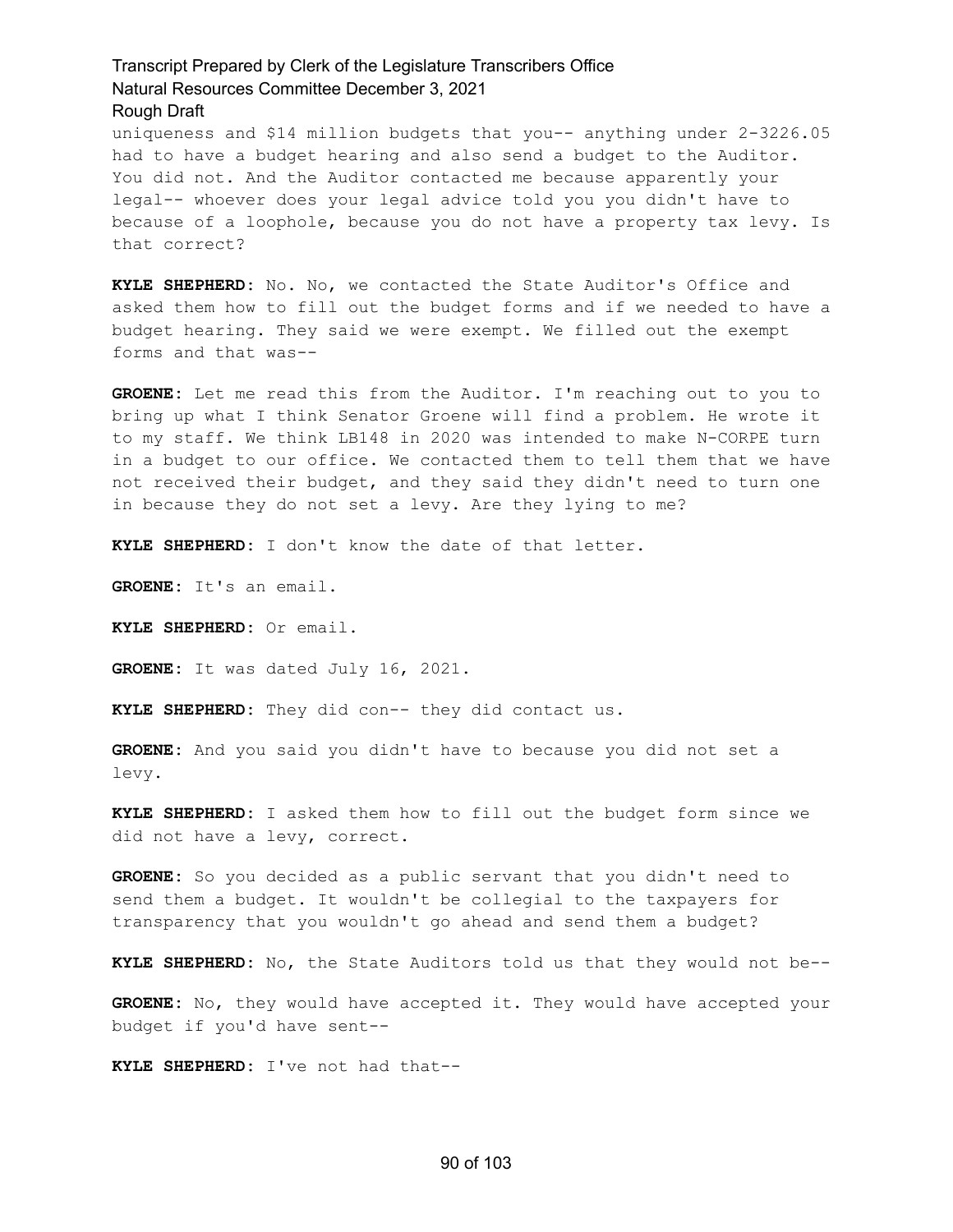## Transcript Prepared by Clerk of the Legislature Transcribers Office Natural Resources Committee December 3, 2021 Rough Draft **GROENE:** [INAUDIBLE] public entity. Is it against the law for a public entity to send the Auditor their budget?

**KYLE SHEPHERD:** I guess I haven't been requested the budget from them and they have not reached out.

**GROENE:** They said they contacted you and requested the budget. You said you would not send it because by state law, you didn't set a levy. There was a loophole. That's what they told me.

**KYLE SHEPHERD:** I guess I can send the committee the correspondence where we sent them the forms that they requested.

**GROENE:** So to clarify, would you come in and testify in favor of that when you changed the parameters that says anybody who receives-- sets of levy or has their funding from an occupation tax from an NRD must have a levy, must have a budget hearing and must present a budget to the-- to the Auditor? Would you agree with that as a public servant?

**KYLE SHEPHERD:** I think if that would clarify the language in there that would give us more direction, absolutely. We're not against--

**GROENE:** I'll bring a bill next year so you will be there and testify in favor of that.

**KYLE SHEPHERD:** I'll take my legal counsel's advice, but I have potential I could be here.

**GROENE:** So if I asked you for your budget, would you send it to the committee?

**KYLE SHEPHERD:** Sure.

**GROENE:** The most recent budget.

**KYLE SHEPHERD:** Yes.

**GROENE:** How much was it, by the way?

**KYLE SHEPHERD:** Our most recent budget?

**GROENE:** Round figures. You don't have to be-- you should know that.

**BOSTELMAN:** Senator Groene, a question for you. Who's that letter addressed to? Is it to the NRD or is it to?

**GROENE:** Russ Karpisek.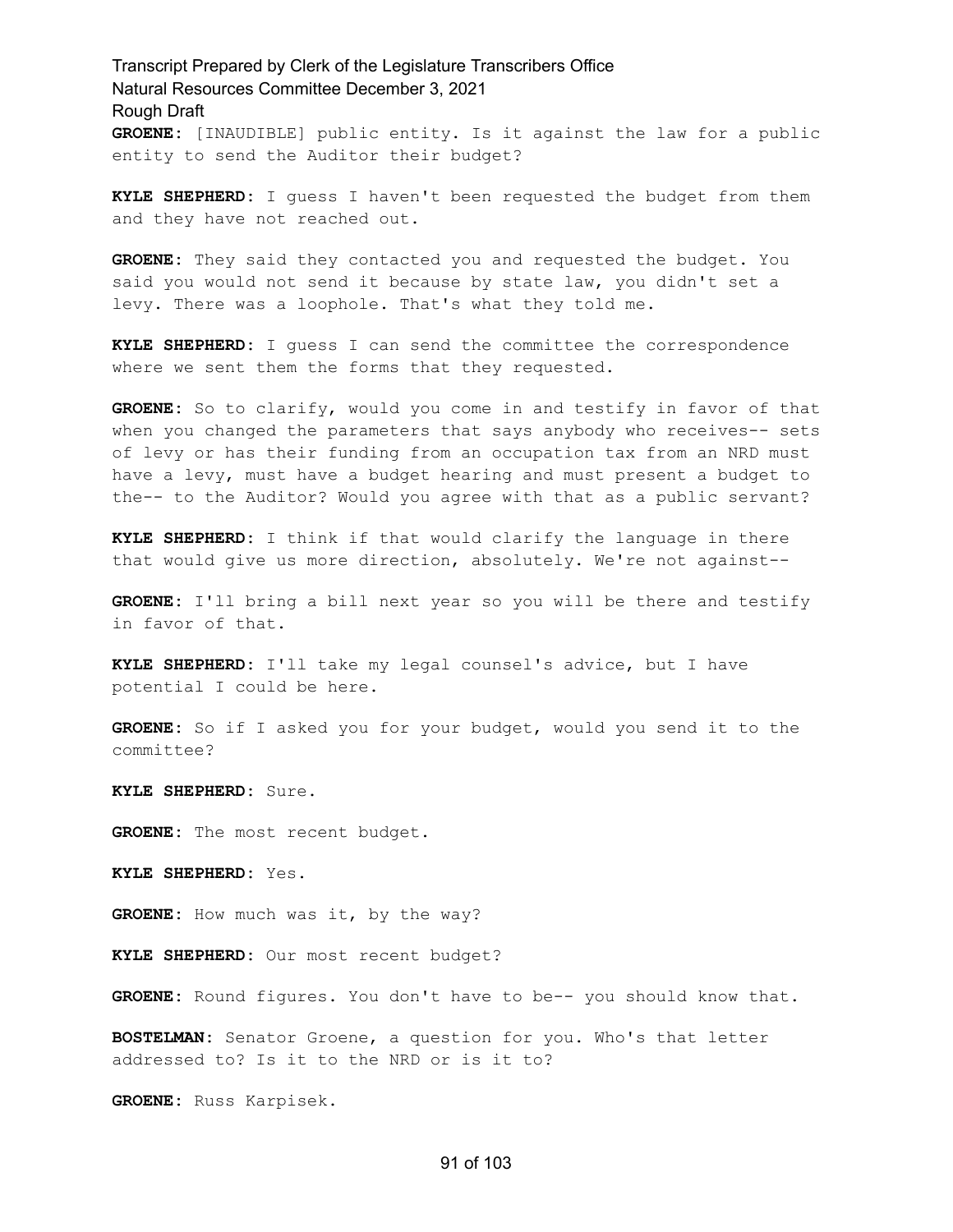Transcript Prepared by Clerk of the Legislature Transcribers Office Natural Resources Committee December 3, 2021 Rough Draft **BOSTELMAN:** I'm sorry. **GROENE:** It was from Russ. It was an NRD email **BOSTELMAN:** Who was it addressed to? **GROENE:** --from the-- from the Auditor, State Auditors. I'll get you a copy of it. **BOSTELMAN:** My question-- my question is-- **KYLE SHEPHERD:** Sure. **BOSTELMAN:** --as he's asking, it seems like it's-- I just really don't know who this-- he's referring to a letter, you're referring-- **KYLE SHEPHERD:** Yes. **BOSTELMAN:** --to correspondence. So I'm not really for sure where- where his letter comes from and where yours and how those come together. **KYLE SHEPHERD:** Yeah, I was a-- **BOSTELMAN:** We'll look at that. **KYLE SHEPHERD:** Absolutely. **BOSTELMAN:** Appreciate that **GROENE:** I'll give this to the Chairman. And then if you would give your correspondence with the Auditor-- **KYLE SHEPHERD:** Sure. **GROENE:** --we'd appreciate that. Senator Erdman had implied basically your 30 wells sits on 4,800 acres, pretty much lined up, but you have 19,000 acres.It's been pretty clear from legal advice I have received and from reading court cases, the Sorensen case in the Upper Elkhorn and the Erd-- Estermann case, that they have declared the augmentation

**KYLE SHEPHERD:** Sure.

**GROENE:** --field for a city. Is that true?

government public purpose, like a water--

project a public purpose. Is that not true? It's public purpose, a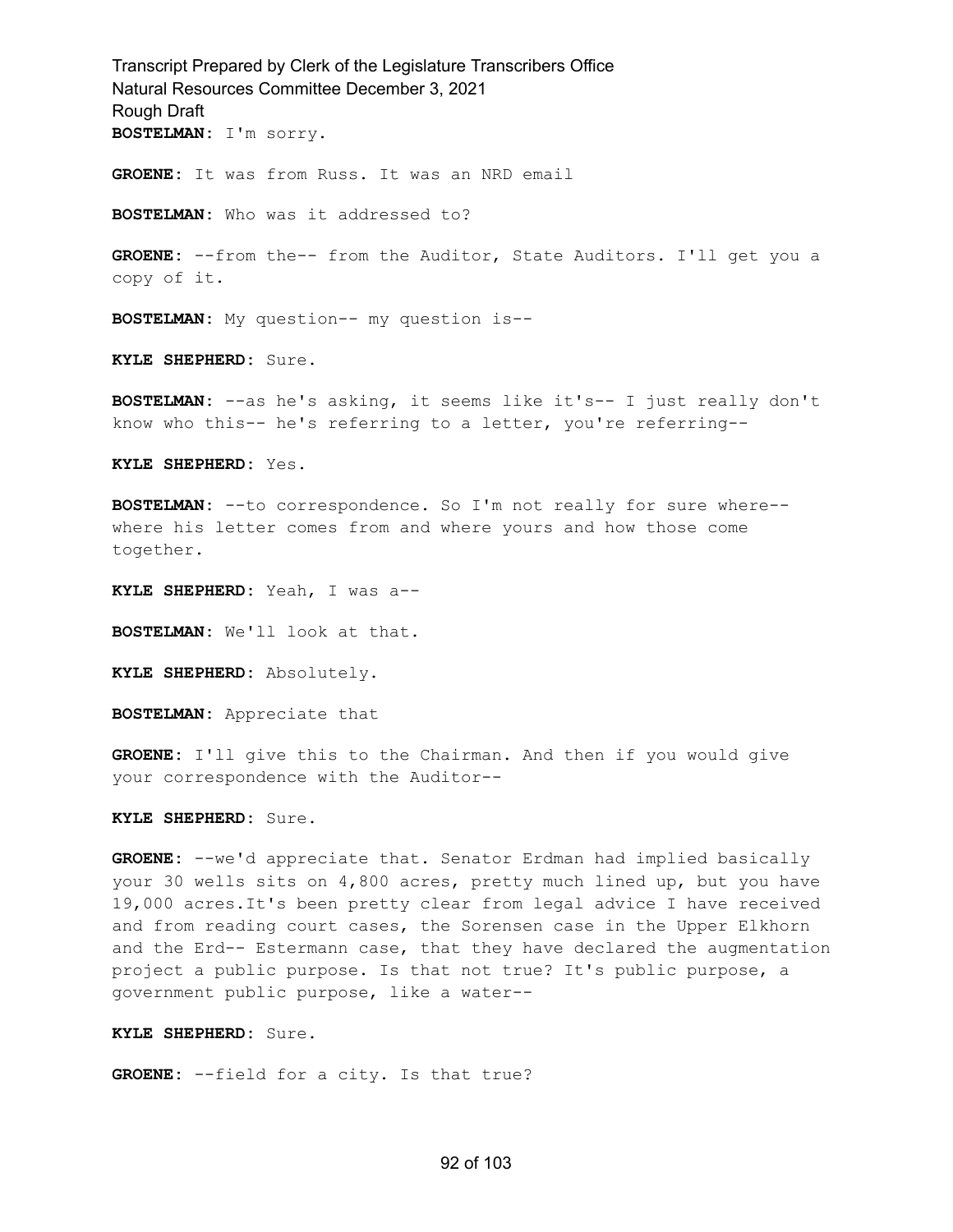Transcript Prepared by Clerk of the Legislature Transcribers Office Natural Resources Committee December 3, 2021 Rough Draft **KYLE SHEPHERD:** I believe so.

**GROENE:** And then Sorensen case and the Estermann case, they made it clear that since it was a public purpose, that no-- the common law, a beneficial use over the-- over the land was a factor that a farmer has to live by.

#### **KYLE SHEPHERD:** Sure.

**GROENE:** Then why do you need an additional 14,000 acres when the courts have made it clear that you're not bound by owning associated land to the amount of water used? I mean, what advice have you given as a management-- I can't blame you for the decisions, but as a manager, what advice have you given that board about the necessity to shred 14,000 acres and hire kids to run shredders?

**KYLE SHEPHERD:** What advice have I given the board on that? I don't know that I've given any advice on the board how much land we should own or retain. I think some of that comes from legal counsel. It comes from the individual NRD boards.

**GROENE:** And so basically what you need, according to the courts, for public purpose is no more than 4,800 acres, actually less than that. You could have a half-acre well site. Anyway, we'll pursue that further, but I am bringing a bill to give you a heads up to clarify that you need to have a separate public-- that's a good question. Did you have a separate public hearing or did you combine your budget into a-- into an action on a regular meeting?

**KYLE SHEPHERD:** For our budget that was accepted in-- for our 2021 fiscal budget, we had a hearing.

**GROENE:** You did this last one.

**KYLE SHEPHERD:** Yes.

**GROENE:** A separate hearing besides your normal monthly meetings.

**KYLE SHEPHERD:** Correct. I mean, it fell on the same day before the board meeting.

**GROENE:** Could I get the minutes from that meeting?

**KYLE SHEPHERD:** Sure.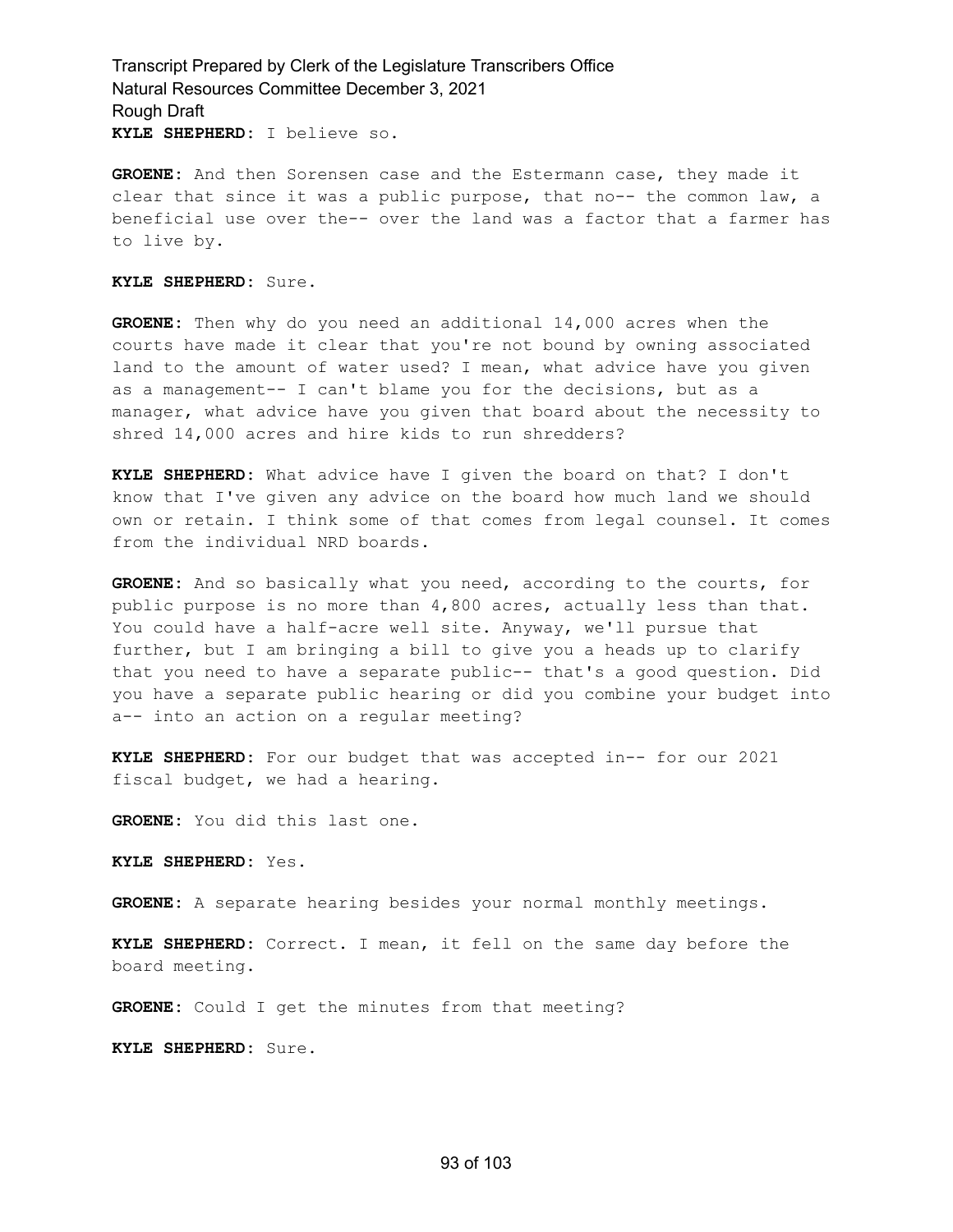Transcript Prepared by Clerk of the Legislature Transcribers Office Natural Resources Committee December 3, 2021 Rough Draft **GROENE:** Could the committee get the minutes from that meeting, that budget hearing?

**KYLE SHEPHERD:** Sure.

**GROENE:** Could I also get the-- that it was posted in the newspapers or that-- the posting you had that you were planning to have a budget hearing?

**KYLE SHEPHERD:** Sure.

**GROENE:** I appreciate that. Thank you. That's all I have.

**BOSTELMAN:** Senator Gragert.

**GRAGERT:** Thank you, Chairman Bostelman. Thank you for your testimony. I just got a couple of questions, clear some stuff up for myself if nothing else, 19,000 acres and 4,800 of it is well field, correct?

**KYLE SHEPHERD:** Approximately.

**GRAGERT:** So how many-- how many acres do you graze hay and crop out of these 19,000 acres?

**KYLE SHEPHERD:** Next year 2022 growing season, we will still have the entire property leased out primarily for grazing.

GRAGERT: So leased out, then how do you do that? Do you take bids?

**KYLE SHEPHERD:** We do. Yep.

**GRAGERT:** And I don't know, I guess I see the NRDs as a nonprofit organization, you know, to compete against private industry. You don't feel like the grazing land you graze out that somebody could be doing, you know, if you sold that to a producer that he could graze that, you know, land instead of competing with the government?

**KYLE SHEPHERD:** I think there's some opportunities for local guys to lease our property out probably the same way as it would be privately owned, but it's just a management decision that the boards made.

**GRAGERT:** I just, again, clarify the NRDs, I think when we were-- when the Legislature put the NRDs out there, it wasn't meant for the NRDs to go out and make money, was it?

**KYLE SHEPHERD:** I can't answer that question, but I don't think the board, our board looks at the grazing leases as an income. They're not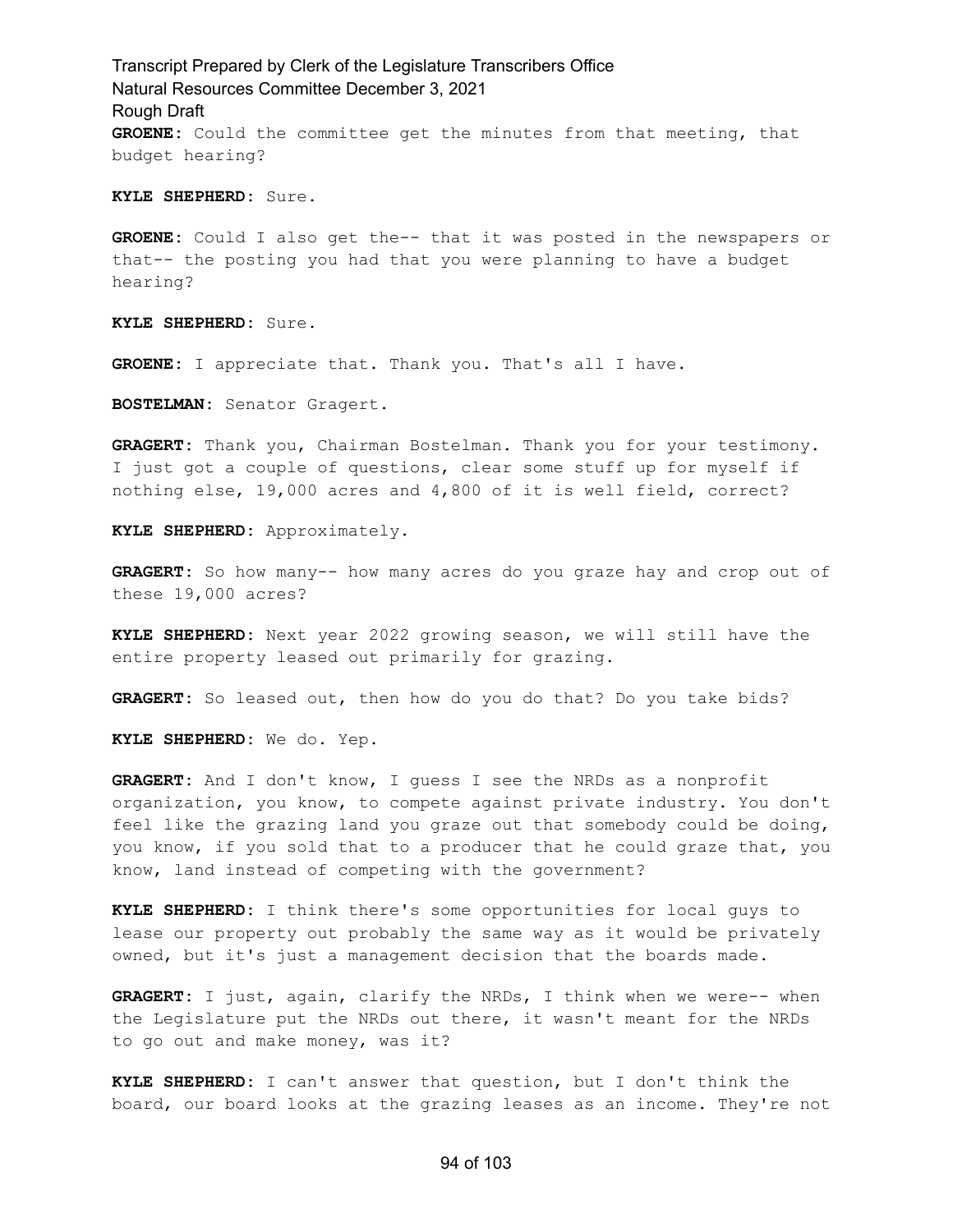leasing that land to produce the maximum amount of income they can. If-- if that was the case, we would use the land for other purposes.

**GRAGERT:** Whether it is or not, you're competing against somebody that could potentially own that land and as private, graze it themselves or lease it out themselves.

**KYLE SHEPHERD:** Sure.

**GRAGERT:** So how many acres then you say we don't want anybody in where your well fields are at as far as hunting.

**KYLE SHEPHERD:** Sure.

**GRAGERT:** That's only 4,800. And you said only a third of it is open to hunting.

**KYLE SHEPHERD:** Right.

**GRAGERT:** They're not even close to your well fields, are they, if you opened up another third. It looks like, well, that'd be one third is well field, not even, of 19,000 acres.

**KYLE SHEPHERD:** We have about 8--

**GRAGERT:** [INAUDIBLE]

**KYLE SHEPHERD:** We have about 8,000 acres that's in the public access. About 11,000 of it's closed to public access.

**GRAGERT:** OK. Yeah, I just-- thanks for the clarification.

**KYLE SHEPHERD:** Sure.

**GROENE:** Another question.

**BOSTELMAN:** So as-- as a manager of N-CORPE, you don't set policy.

**KYLE SHEPHERD:** Correct.

**BOSTELMAN:** That's your board's decision. So the board makes the decisions. You carry out decisions, instructions of the board, correct?

**KYLE SHEPHERD:** Yep.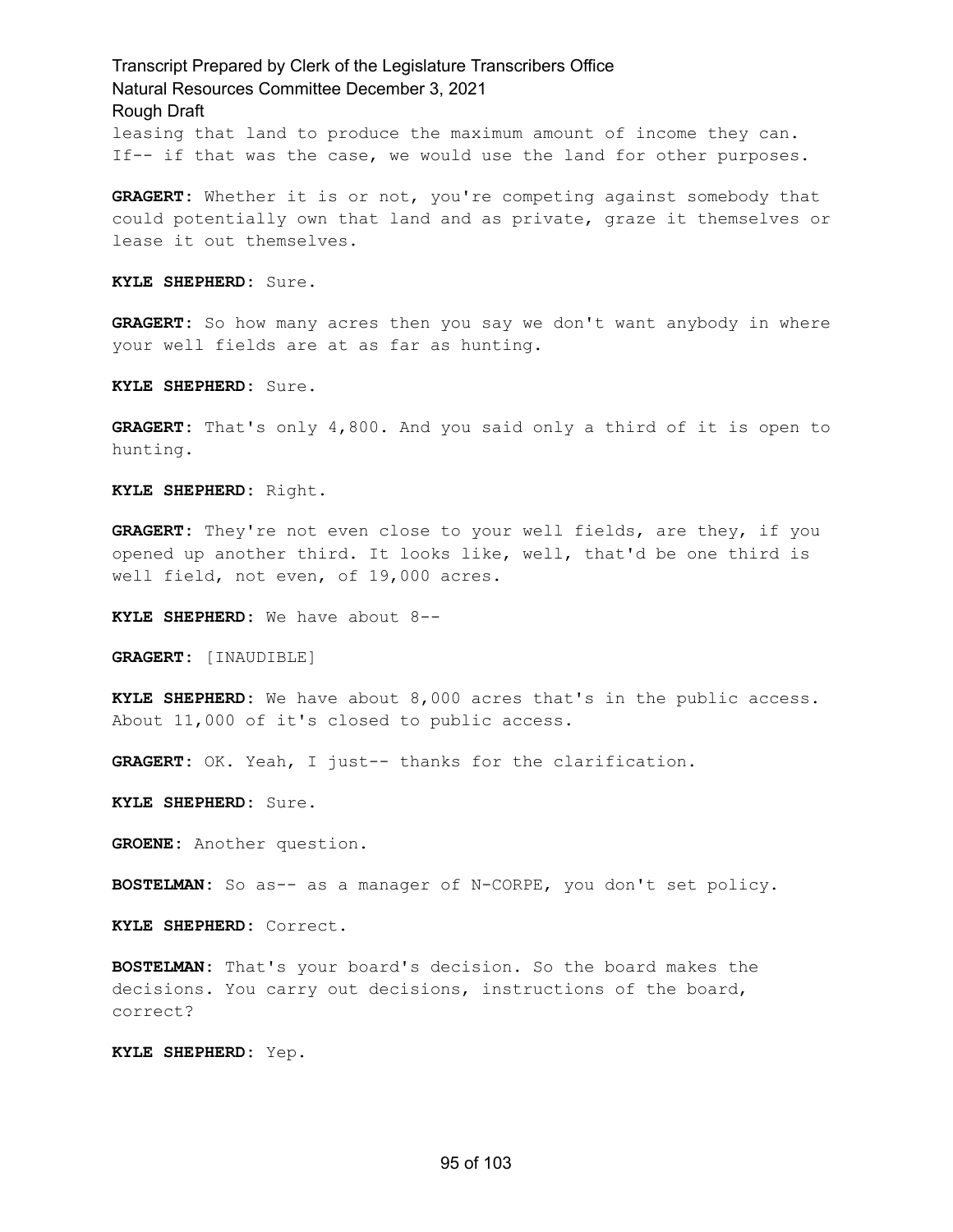Transcript Prepared by Clerk of the Legislature Transcribers Office Natural Resources Committee December 3, 2021 Rough Draft **BOSTELMAN:** So you don't make the decision as to what land you own or you don't own or what you do. Could you tell me the decision on how the wells work itself because there's a flow chart in there. **KYLE SHEPHERD:** Sure. **BOSTELMAN:** Could you explain to me your role in that portion of it? **KYLE SHEPHERD:** Well-- **BOSTELMAN:** Is it-- is it something that--

**KYLE SHEPHERD:** It's--

**BOSTELMAN:** --because I know you-- because if--

**KYLE SHEPHERD:** Sure.

**BOSTELMAN:** --my memory serves me correctly, is that you forecast out, not you specifically, but it's forecasted out a year in advance of what-- how much rain we may or may not get through that drainage. And then you augment by running wells to provide water and to meet the compact needs.

**KYLE SHEPHERD:** Yeah, not to get too far into the weeds and answer simply, you know, the forecasts are different between the Republican and the Platte River, and we operate the well field and pipelines kind of in two different ways. But on the Republican side, they'll request a certain amount of water be pumped in a certain amount of time, maybe 5,000 acre-feet, and we need to get it delivered in a timely fashion. The Platte River is a little bit different. They'll look at different amounts of water in the river. DNR will send a request to the Twin Platte NRD, and at that point we'll make the decision which wells to run. And-- but DNR sets that amount of water that they want to enter the river at a certain time.

**BOSTELMAN:** OK, thank you.

**GROENE:** I have a question.

**BOSTELMAN:** Senator Groene.

**GROENE:** You're the manager. Now maybe I'm confusing your responsibilities to a manager at an NRD, which Senator Erdman said they bring policy to you. They bring programs to the board. So I'm assuming you do the same thing. The Tri-Basin NRD and they can send a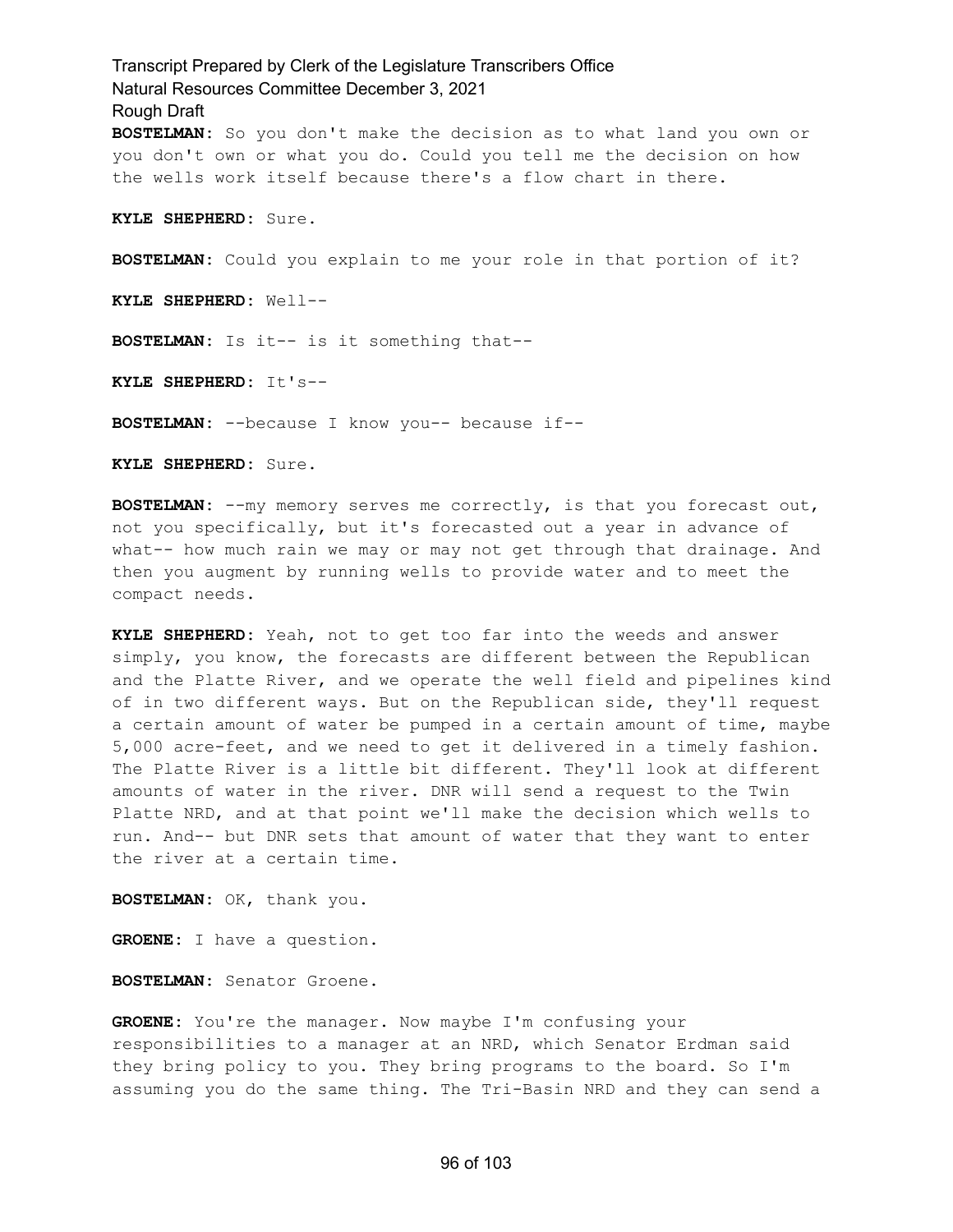committee-- they disagree with me, has an augmentation project, but they own no land. They lease the well from a farmer and they pump. I understand the Lower Republican has purchased some city wells that had nitrate problems that were abandoned for future use to probably augmentation. They don't own any land. Have you investigated that and come back to the board and said, listen, I think we could be good public servants and following the court cases, we could sell off this land and help lower the debt and help lower the occupation tax and get rid of your operation costs? Have you looked into any of that?

**KYLE SHEPHERD:** We've looked into that from day one, whether we should own the land.

**GROENE:** [INAUDIBLE] apparently the Tri-Basin decided they didn't need to.

**KYLE SHEPHERD:** I think that'd be a question for Tri-Basin to answer why they don't own land.

**GROENE:** And you've got to own some land. The Sorensen case said half acre or whatever [INAUDIBLE]

**KYLE SHEPHERD:** Sure.

**GROENE:** --for a public purpose. Also the wells, are they turned on and off by you or are they done at the Twin Platte by a phone or whatever? They're all-- they're electronically run and monitored, aren't they? You don't go out there in the old-fashioned way and start the diesel engine and run the well, do you?

**KYLE SHEPHERD:** We turn them on on-site, either in our office, which is on-site or we go to the well site to turn them on.

**GROENE:** Turn them on manually.

**KYLE SHEPHERD:** Correct.

**GROENE:** Not by-- and they're monitored by--

**KYLE SHEPHERD:** We have a SCADA system similar to what a municipality would have for their well.

**GROENE:** So then practicality like a farmer, those wells could be turned off by the Middle Republican or the Twin Platte NRD and have a ditch rider go out there and just check to see if they're operating practical using technology? That could work, wouldn't it?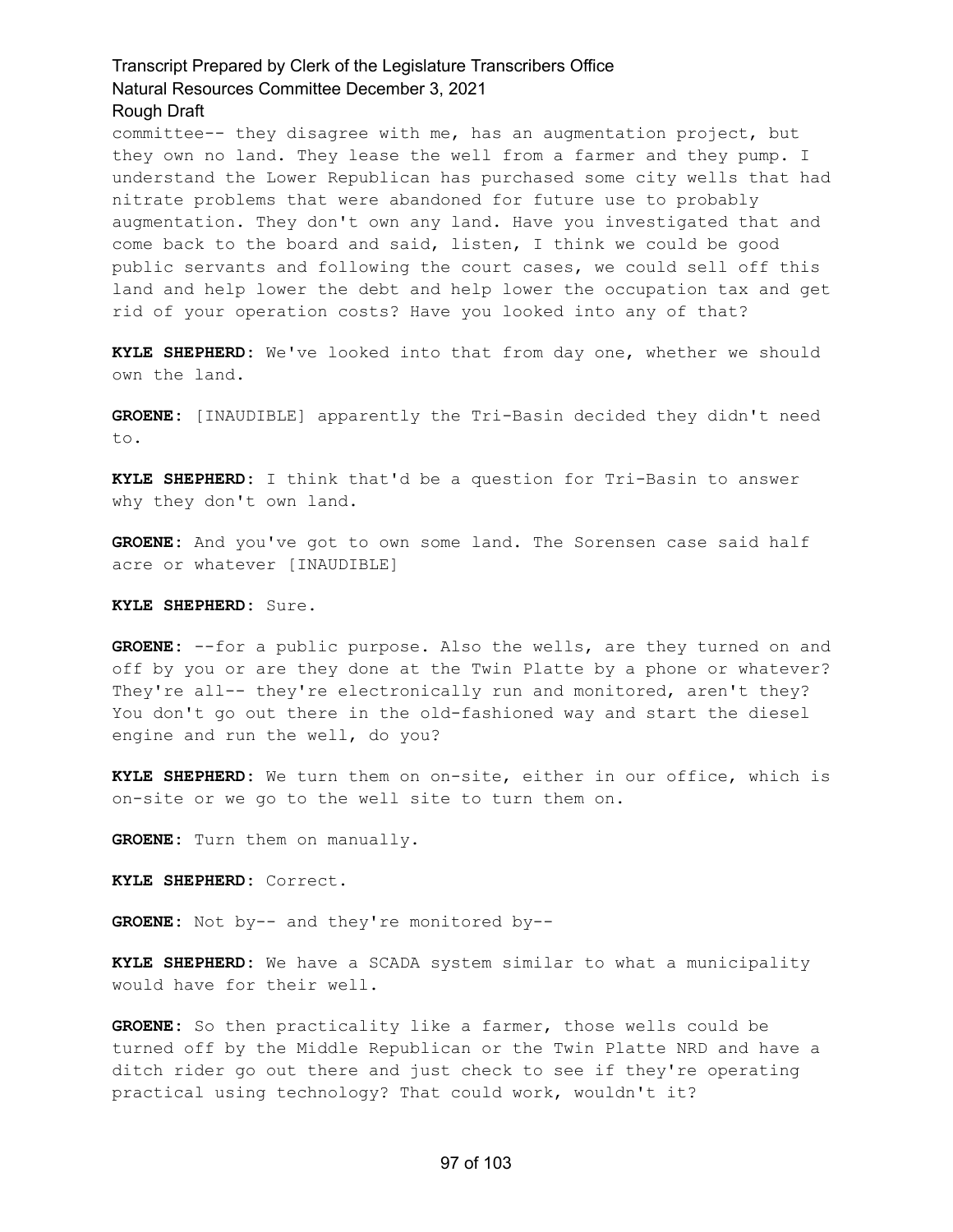Transcript Prepared by Clerk of the Legislature Transcribers Office Natural Resources Committee December 3, 2021 Rough Draft **KYLE SHEPHERD:** Sure. And we currently use that technology.

**GROENE:** So then why do we need a staff at the NRD at the N-CORPE that costs us what, half a million a year, the taxpayers million a year? Why do we need that staff?

**KYLE SHEPHERD:** To operate the project. It's a very large project that's important to the NRDs and they've made that decision to staff.

**GROENE:** How many-- I talked to a young man who had a summer job out there running a tractor all summer long, running a shredder to kill the tumbleweeds. How many of those do you run and operate?

**KYLE SHEPHERD:** I don't know who that individual would be. We don't have kids that run our equipment.

**GROENE:** I know him personally. It wasn't hearsay. He worked out there and he ran a shredder all summer long.

**KYLE SHEPHERD:** H'm.

**GROENE:** All right. Anyway, I'll get-- I'll get the Chairman--

**KYLE SHEPHERD:** Sure.

**GROENE:** --documentation from the young man. Anyway, thank you. You know, we differ. And I look after my county and the taxpayers, and I'm just still looking for that thank-you from the Upper Republican and Lower Republican to Lincoln County and that's not you--

**KYLE SHEPHERD:** Sure.

**GROENE:** --the sacrifice we've done in Lincoln County to bail them out of misuse of their groundwater.

**KYLE SHEPHERD:** Sure.

**GROENE:** Thank you.

**BOSTELMAN:** Senator Moser.

**MOSER:** Do you know the date of this photo? Is that 1984?

**KYLE SHEPHERD:** I think that photo is from maybe 2014, 2015.

**MOSER:** It says something in the legend down below: WGS 1984 Web Mercator Auxillary Sphere. Anyway, the reason I'm asking is I don't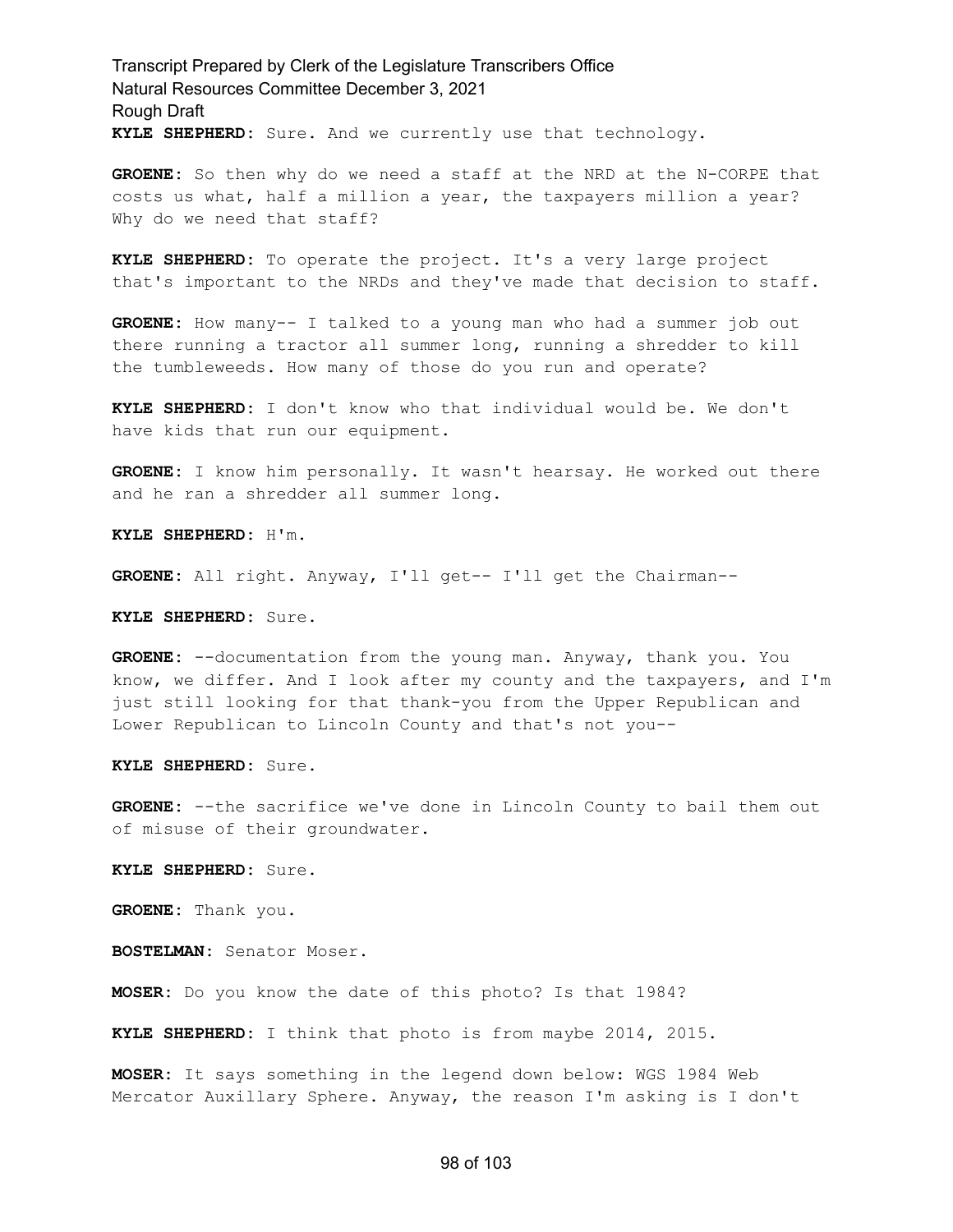know what time of year this picture was taken, but that ground looks pretty sandy and kind of not real well covered by vegetation. Is some of it still pretty bare?

**KYLE SHEPHERD:** I think that-- that's a photo probably from-- probably while it was still being farmed. We've had some pretty good success on our-- our reestablishment of grasses. I mean, we just like any rancher, I think there's some areas that need some work, but we have some blowouts. But for the most part, it's very successful replanting.

**MOSER:** You can't water the grass in this area.

**KYLE SHEPHERD:** You probably could. We haven't. Very limited scale have we watered any of our grass.

**MOSER:** But I mean, I thought the whole purpose of your area was not to use any water so that you could augment the flow of the streams.

**KYLE SHEPHERD:** That's correct. We've sold the majority of our pivots off the property.

**MOSER:** And it's around 20,000 acres. Are there more areas than what are shown on this map?

**KYLE SHEPHERD:** There are. There's about 5,000 acres that are about 10 miles south there.

**MOSER:** Yeah, I was going to say I kind of--

**KYLE SHEPHERD:** And we only provided that map for the flow charts for the well field area.

**MOSER:** Oh, yeah. [INAUDIBLE]

**KYLE SHEPHERD:** So it wasn't for reference to the whole property.

**MOSER:** Yeah. I was multiplying out the acres and there were 8,000 acres missing.

**KYLE SHEPHERD:** Right. Yeah. Yeah. And there's some further to the east there also.

**MOSER:** Thank you.

**KYLE SHEPHERD:** Yep.

**BOSTELMAN:** Senator Erdman.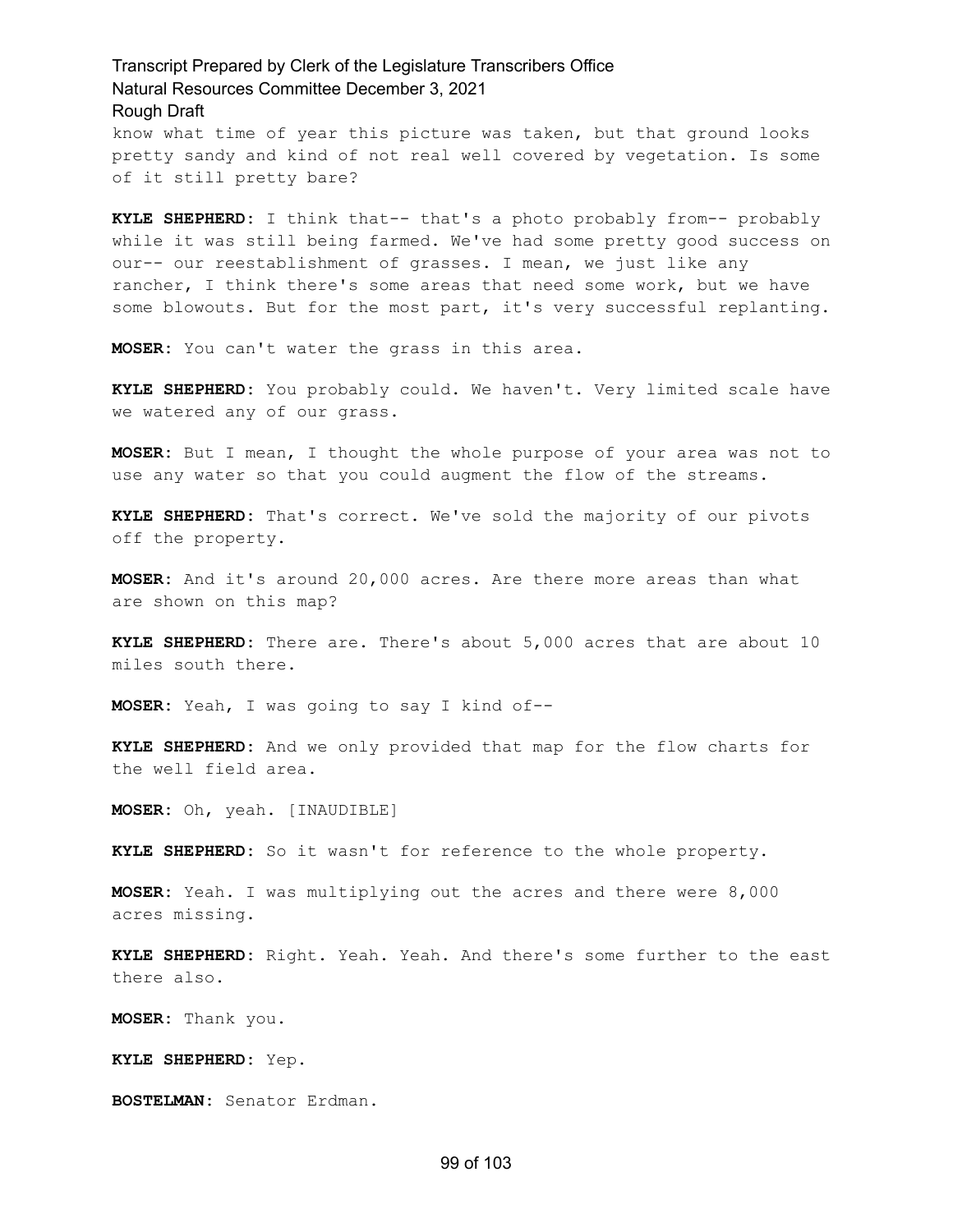**ERDMAN:** Thank you, Senator Bostelman. So I'm going to make an assumption here: these maps, this map you sent me with the numbers on it, the-- the numbers first are the section and then there's a number of the well in that section. Would that be correct?

**KYLE SHEPHERD:** That's correct.

**ERDMAN:** So these people above here, these circles, are they still irrigating?

**KYLE SHEPHERD:** Yes.

**ERDMAN:** What has their-- what has their static water level done since you've been pumping there?

**KYLE SHEPHERD:** While we're pumping, just like an irrigation well, it'll drop.

**ERDMAN:** Does it drop while they suck air?

**KYLE SHEPHERD:** No, no. We've had some issues with some of our neighbors' stock wells, you know, that were drilled fairly shallow years ago that we've cost shared with those folks to get them down a little bit lower so they don't have any problems. We haven't had any problems with irrigation wells.

**ERDMAN:** OK. So you said there's other land besides this, what shows on this map?

**KYLE SHEPHERD:** Yeah, there's some to the east and some to the south.

**ERDMAN:** Is it contiguous?

**KYLE SHEPHERD:** No. The stuff to the south it's separated by several miles.

**ERDMAN:** Why would the NRD need to own land that's not connected with where the wells are?

**KYLE SHEPHERD:** They've retired that land from irrigation. It's-- the boards decided that they need to hold that for-- for the water credit that came off of that [INAUDIBLE]

**ERDMAN:** OK. In Morrill County, which is near Wyoming--

**KYLE SHEPHERD:** Sure.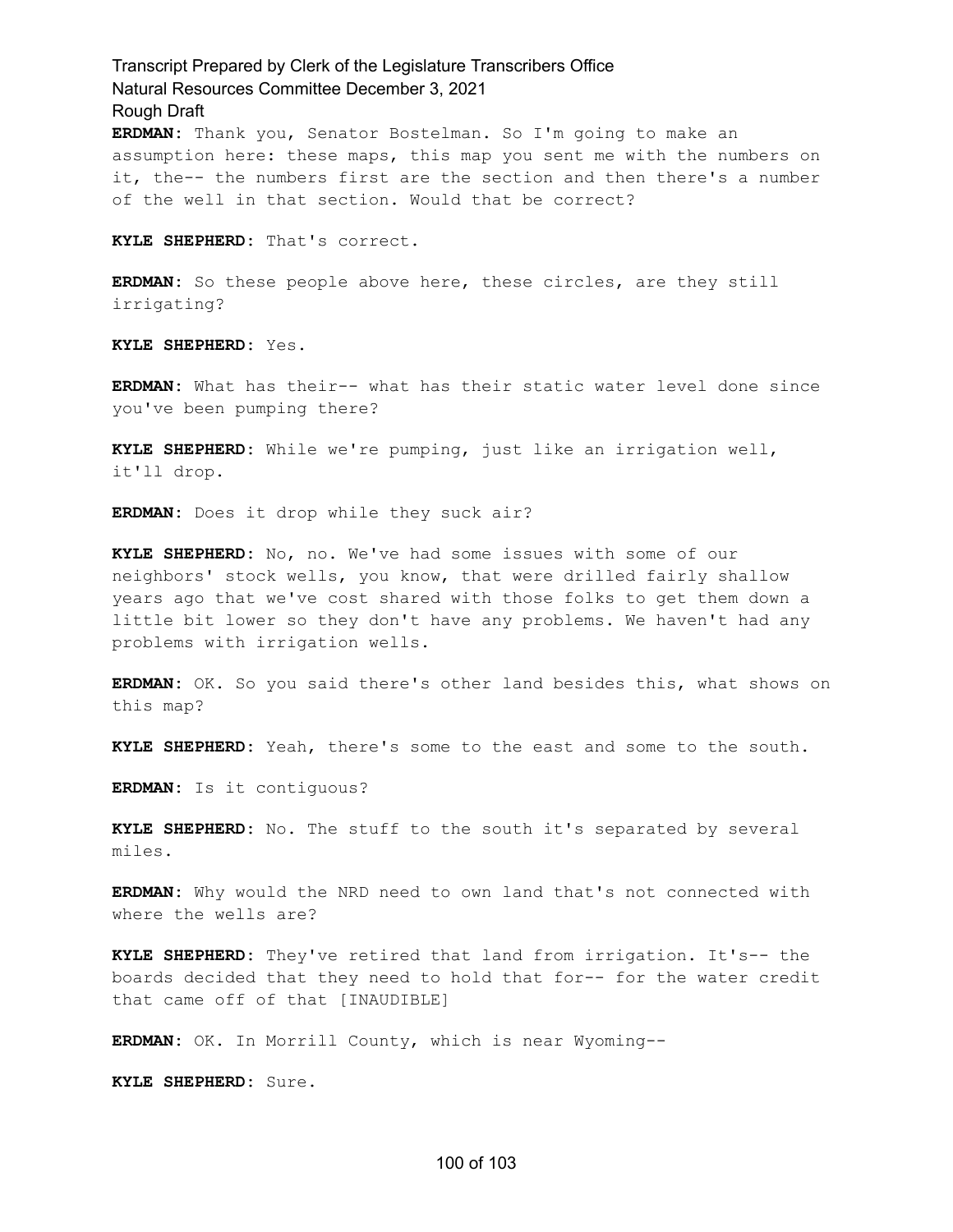Transcript Prepared by Clerk of the Legislature Transcribers Office Natural Resources Committee December 3, 2021 Rough Draft **ERDMAN:** --there was an ethanol plant built there in 2007 or '08.

#### **KYLE SHEPHERD:** OK.

**ERDMAN:** And they weren't real astute to what they were doing. They bought a quarter of ground had a well on it, irrigation well. And they just made an assumption that they could use the well. But it wasn't adjudicated to that, never used it. And they got ready to start making ethanol '08 or '09, and they had no water. So what they did is they bought water from a quarter on the north side of the lake, of the river and transferred that water to the ethanol plant. They don't own anything. They don't own any of that land on the north side. They got a specialty warranty deed that transferred that water from that quarter to the quarter where they have the ethanol plant. You don't need to own the land to be able to pump the water. That's the point I'm trying to make, and it happens all the time. And so I don't comprehend why you would want to hold that 9,000 or whatever that acres is that's not adjacent to this property. Why would you want to hold that? When you want to protect where the groundwater wells are, that's all the ground you need is 4,800 acres. That-- this-- this whole thing is not adding up, is not making much sense to me that you've taken all this land off of the tax rolls. You pay one fourth as much taxes as you should pay, so everybody else is paying more. Not only are these farmers paying an occupation tax, they're paying more property tax because this has been taken off the rolls. Does that make any sense?

**KYLE SHEPHERD:** I think there's-- I don't think the board wants to hold that much land. I think they feel they need to.

**ERDMAN:** I didn't say, Does the board want to? I asked you, does that make sense to hold that land that's not adjacent to this land that's not even close to the well field? There's no purpose to hold that land. Why don't you sell the land at least that's not connected to this parcel?

**KYLE SHEPHERD:** I think we feel there is a purpose to hold that land. And I think it's been proven a couple of times by the Nebraska Supreme Court, the Estermann case and the Rock Creek case. But I'm not legal counsel, so I hate to go too-- too far in the weeds on that.

**ERDMAN:** All right. Thank you.

**GROENE:** Need to clarify.

**BOSTELMAN:** Last time, Senator Groene.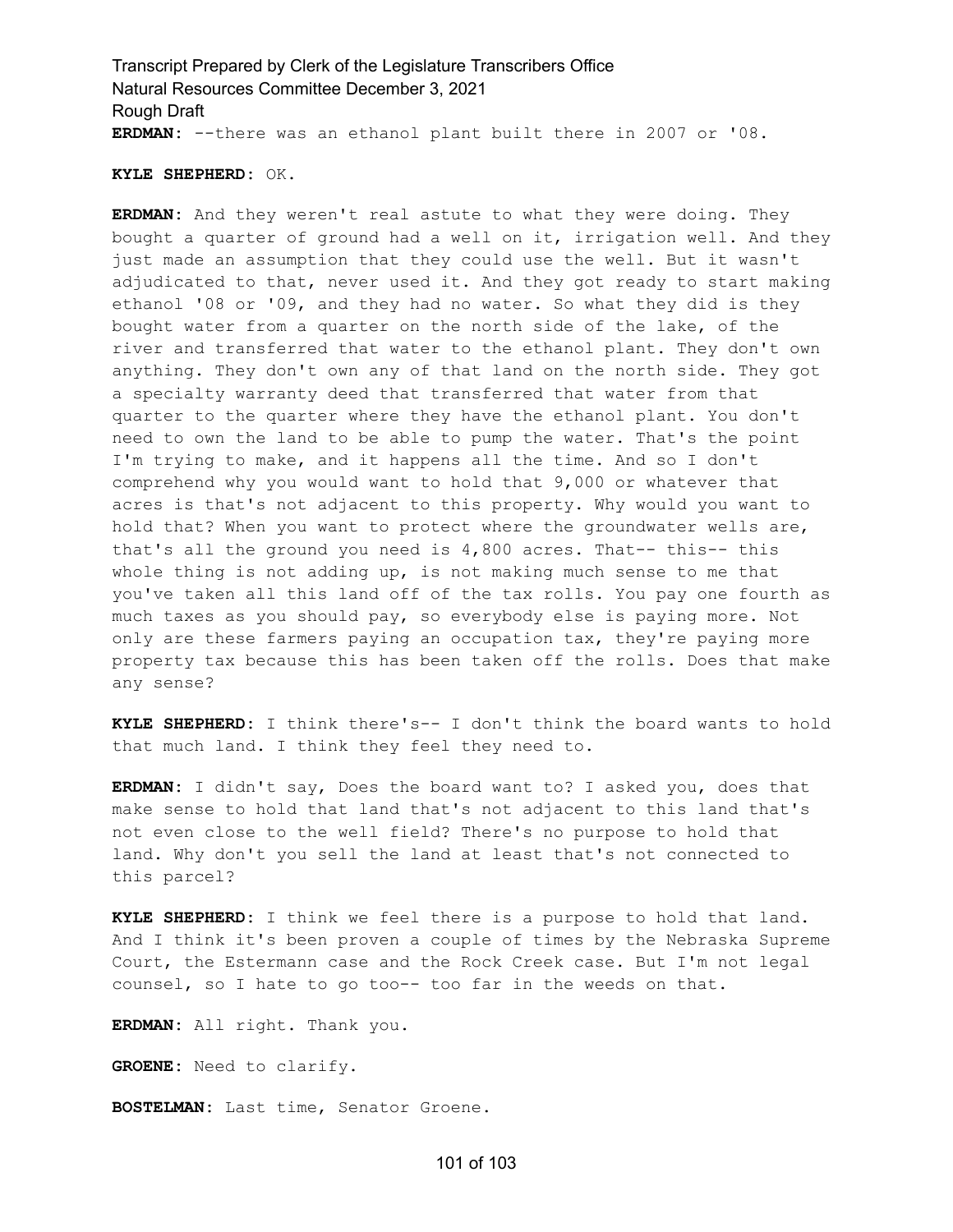**GROENE:** Last time, I understand. I want to clarify Senator Erdman. The N-CORPE board did not decertify those irrigation acres. The Twin Platte and the Middle Republican NRDs who control, who are responsible for that groundwater, not the Upper, not the Lower Republican within their IMPs, decertified that irrigation, those irrigation acres. Is that true?

**KYLE SHEPHERD:** I don't know if that's true or not.

**GROENE:** And since they've been decertified, there's no groundwater that can be allocated to the N-CORPE project because irrigation acres and water use no longer exist in those two NRDs. Is that true?

**KYLE SHEPHERD:** I-- that would probably be better answered by one of the NRD managers.

**GROENE:** So an argument, well, I would figure as a manager, an expert in his augmentation--

**KYLE SHEPHERD:** I just don't want to answer somebody else's question.

**GROENE:** So when the Supreme Court said it was a public purpose, then it no longer common law beneficial use over the land did not imply, what relationship does owning land have to do with owning a public well, a public purpose?

**KYLE SHEPHERD:** State that question again.

**GROENE:** Since it's no longer-- the Supreme Court made it clear it's a public purpose, augmentation is a public purpose, just like a city well, city of North Platte owns-- owns a quarter, does not own 10,000 acres to justify the common laws use over the public purpose over- over the land because it's a public purpose. So have you had a discussion why the board believes that you need to own that land when it's a public purpose because of the common law relationship of how much water you use to beneficial use over the overlying land does not apply to a public purpose.

**KYLE SHEPHERD:** Not to be disrespectful, but I think that's a great question for our legal counsel to get into common law and so forth.

**GROENE:** I just wanted it on the record And for another argument for another bill. Thank you.

**BOSTELMAN:** Seeing no further questions, appreciate you coming in today. As the general manager for N-CORPE, I think you answered

#### 102 of 103